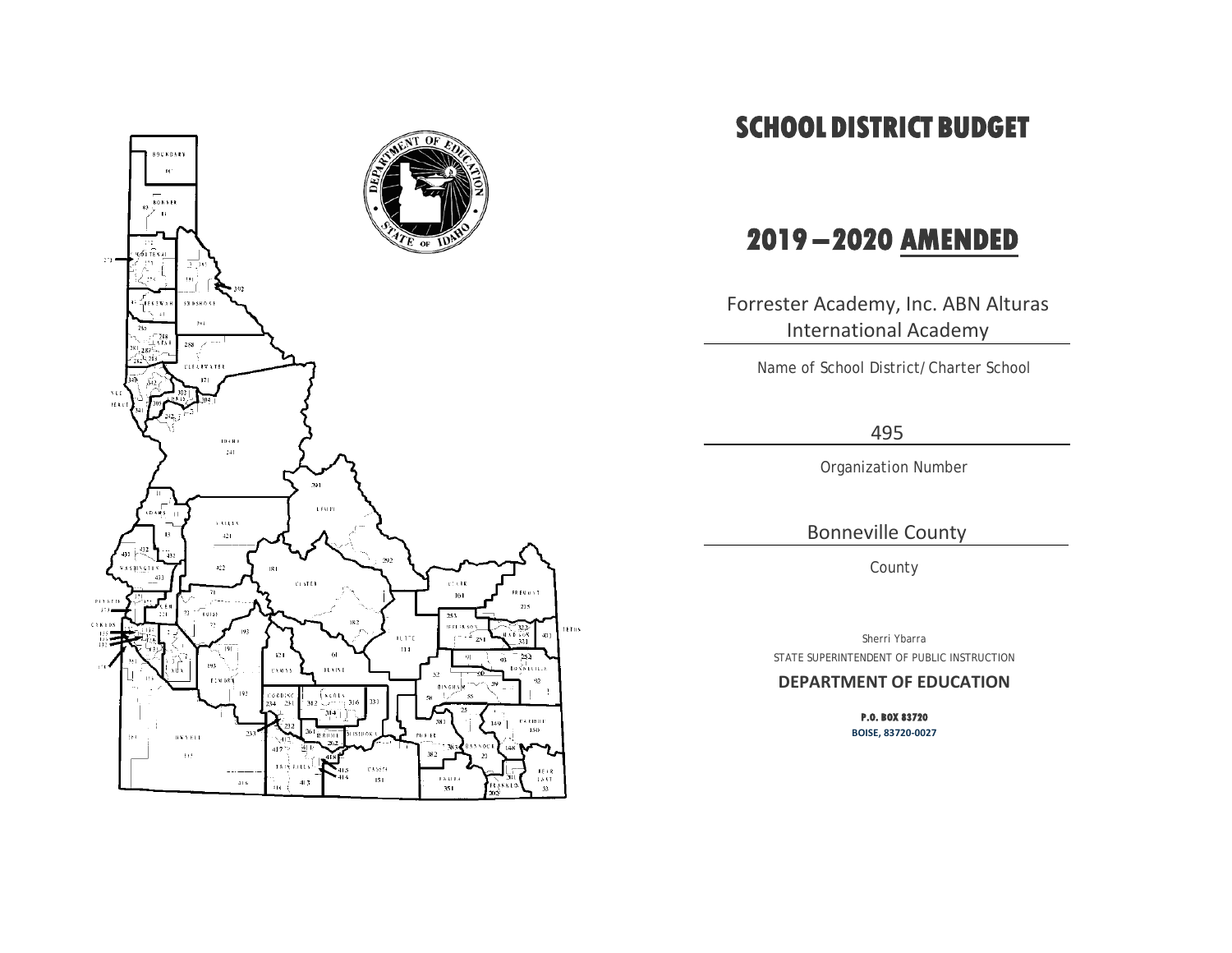Page 1

230-239 Special Project (Local) **X This document represents the Board of Trustees' estimate of revenues, e** school funds for the **zeantation of the budget has** ectives for the school

**In allee policy of the State been presented at a public** 

## **CHAIRPERSON OF THE BOARD**

**RICT/CHARTER NAME** [michelle.ball@alturasacademy.org](mailto:michelle.ball@alturasacademy.org) **7/9/2020**

| <b>CODE</b> | <b>CONTENTS</b>                                                          | <b>BUDGET</b><br>INCLUDED*      |                                                                                                                                                                |                                             |
|-------------|--------------------------------------------------------------------------|---------------------------------|----------------------------------------------------------------------------------------------------------------------------------------------------------------|---------------------------------------------|
|             | <b>GENERAL FUND</b>                                                      |                                 |                                                                                                                                                                |                                             |
| 100         | General M & O<br><b>SPECIAL REVENUE FUNDS</b>                            | $\frac{\mathsf{x}}{\mathsf{y}}$ |                                                                                                                                                                | 2019 - 2020 AMENDED SCHOOL BUDGET           |
| 220         | <b>Forest Reserve Fund</b>                                               |                                 |                                                                                                                                                                |                                             |
| 230-239     | Special Project (Local)                                                  | $\frac{\mathsf{x}}{\mathsf{y}}$ | This document represents the Board of Trustees' estimate of revenues                                                                                           |                                             |
| 240-249     | Special Project (State)                                                  | x                               | proposed expenditures and the fund balances of available school funds for                                                                                      |                                             |
| 250-289     | Special Project (Federal)                                                | $\mathbf{X}$                    | 2019 - 2020 fiscal year. The planning, preparation and presentation of the                                                                                     |                                             |
| 290         | <b>Child Nutrition Fund</b>                                              | $\mathbf{X}$                    | been directed by the Board of Trustees and the use of these resources will<br>enable the school district to accomplish its goals and objectives for the school |                                             |
|             | <b>DEBT SERVICE FUNDS</b>                                                |                                 | year.                                                                                                                                                          |                                             |
| 310         | <b>Bond Redemption &amp; Interest Fund</b>                               |                                 |                                                                                                                                                                |                                             |
|             | <b>CAPITAL PROJECT FUNDS</b>                                             |                                 | In compliance with Section 33-801, Idaho Code, and the policy of the St<br>Superintendent of Public Instruction, this document has been presented a            |                                             |
| 410         | <b>Capital Construction Project Fund</b>                                 |                                 | hearing in the school district on July 9,2020 and the Board of Trustees                                                                                        |                                             |
| 420         | <b>Plant Facilities Fund</b>                                             |                                 | formally adopted this budget on July 9, 2020.                                                                                                                  |                                             |
| 430         | Plant Facilities - School Bldg Main - Student Occur                      |                                 |                                                                                                                                                                |                                             |
|             | <b>ENTERPRISE FUNDS</b>                                                  |                                 |                                                                                                                                                                |                                             |
| 510         | <b>Enterprise Fund</b>                                                   |                                 |                                                                                                                                                                | <b>SIGNED:</b>                              |
|             | <b>INTERNAL SERVICE FUNDS</b>                                            |                                 |                                                                                                                                                                |                                             |
| 610         | <b>Internal Service Fund</b>                                             |                                 |                                                                                                                                                                |                                             |
|             |                                                                          |                                 | SUPERINTENDENT/CHARTER<br><b>SCHOOL ADMINISTRATOR</b>                                                                                                          | <b>CHAIRPERSON OF THE BOARD</b>             |
| 710/720     | <b>Trust Funds</b>                                                       |                                 | <b>Michelle Ball</b>                                                                                                                                           | <b>Forrester Academy, Inc. #495</b>         |
|             |                                                                          |                                 | <b>CONTACT PERSON</b><br>(PLEASE PRINT)                                                                                                                        | <b>SCHOOL DISTRICT/CHARTER NA</b>           |
|             |                                                                          |                                 | michelle.ball@alturasacademy.org                                                                                                                               | 7/9/2020                                    |
|             |                                                                          |                                 | <b>EMAIL ADDRESS</b>                                                                                                                                           | <b>DATE</b>                                 |
|             |                                                                          |                                 | 208-522-5145                                                                                                                                                   | Copy on file in the Office of the           |
|             | * Indicate with an asterisk which reports are included in this document. |                                 | <b>PHONE NUMBER</b>                                                                                                                                            | <b>Superintendent of Public Instruction</b> |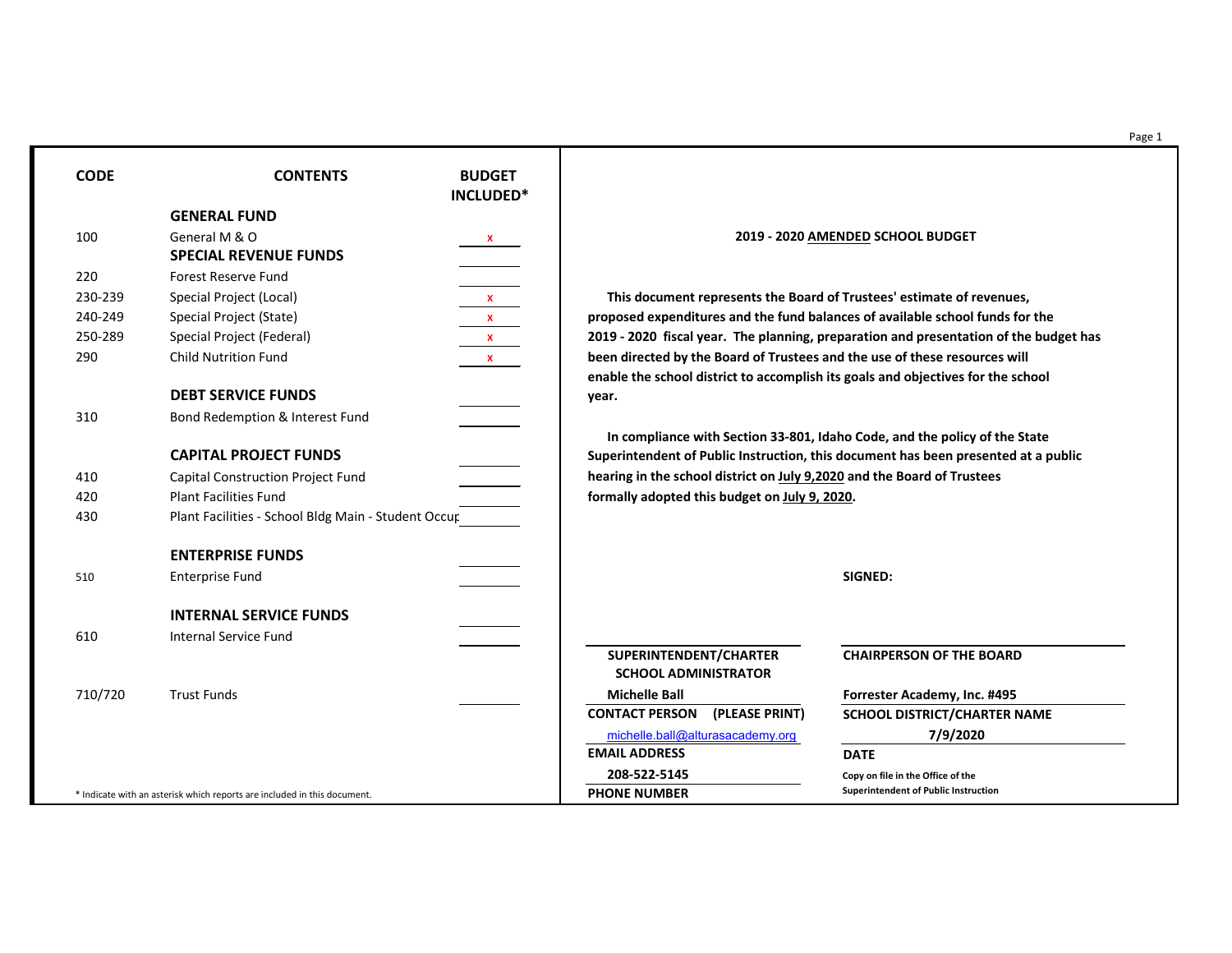### **SUMMARY STATEMENT 2019 - 2020 SCHOOL BUDGET ALL FUNDS ALTURAS INTERNATIONAL ACADEMY**

GENERAL M & O FUND

ALL OTHER FUNDS

|               |      |                                | Prior Year   | Prior Year                                               | Current       | Amended                                                       | Prior Year  | Prior Year      | Current       | Amended       |
|---------------|------|--------------------------------|--------------|----------------------------------------------------------|---------------|---------------------------------------------------------------|-------------|-----------------|---------------|---------------|
| <b>Budget</b> |      | <b>REVENUES</b>                | Actual       | Actual                                                   | Budget        | Budget                                                        | Actual      | Actual          | Budget        | Budget        |
| Line          |      |                                | 2017-2018    | 2018-2019                                                | 2019-2020     | 2019-2020                                                     | 2017-2018   | 2018-2019       | 2019-2020     | 2019-2020     |
| #01           |      | <b>Beginning Balances</b>      | 163,783CR    | 346,551CR                                                | 446,589CR     | 383,555CR                                                     | 1,462CR     | $\mathbf 0$     | 8,332CR       | 28,300CR      |
| #39           |      | Local Revenue                  | 424,527CR    | 248,437CR                                                | 105,000CR     | 150,000CR                                                     | 36,816CR    | 30,989CR        | 48,240CR      | 48,240CR      |
| #41           |      | <b>County Revenue</b>          | $\Omega$     | $\mathbf 0$                                              | $\mathbf 0$   | $\mathbf 0$                                                   | $\mathbf 0$ | $\mathbf 0$     | $\Omega$      | $\Omega$      |
| #55           |      | State Revenue                  | 2,242,162CR  | 2,694,138CR                                              | 3,303,973CR   | 3,337,422CR                                                   | 73,967CR    | 104,725CR       | 113,331CR     | 92,358CR      |
| #68           |      | <b>Federal Revenue</b>         | $\mathbf 0$  | 0                                                        | $\mathbf 0$   | $\mathbf 0$                                                   | 93,602CR    | 121,559CR       | 131,282CR     | 443,359CR     |
| #72           |      | Other Sources                  | $\mathbf{0}$ | $\Omega$                                                 | $\mathbf 0$   | $\mathbf 0$                                                   | 0           | $\mathbf 0$     | $\mathbf 0$   | 0             |
| #76           |      | <b>Transfers</b>               | $\mathbf 0$  | $\mathbf 0$                                              | $\mathbf 0$   | 287,700CR                                                     | 4,940CR     | 19,081CR        | $\Omega$      | $\Omega$      |
|               |      | <b>TOTALS ***</b>              | 2,830,472CR  | 3,289,126CR                                              | 3,855,562CR   | 4,158,677CR                                                   | 210,787CR   | 276,354CR       | 301,185CR     | 612,257CR     |
|               |      |                                |              |                                                          |               |                                                               |             |                 |               |               |
|               |      |                                |              | <b>GENERAL M &amp; O FUND</b>                            |               |                                                               |             | ALL OTHER FUNDS |               |               |
|               |      |                                | Prior Year   | Prior Year                                               | Current       | Amended                                                       | Prior Year  | Prior Year      | Current       | Amended       |
| Budget        |      | <b>EXPENDITURES</b>            | Actual       | Actual                                                   | <b>Budget</b> | <b>Budget</b>                                                 | Actual      | Actual          | <b>Budget</b> | <b>Budget</b> |
| Line          | OBJ# |                                | 2017-2018    | 2018-2019                                                | 2019-2020     | 2019-2020                                                     | 2017-2018   | 2018-2019       | 2019-2020     | 2019-2020     |
| #60           | 100  | <b>Salaries</b>                | 1,020,841    | 1,363,300                                                | 1,600,770     | 1,576,230                                                     | 38,743      | 75,117          | 112,032       | 102,935       |
| #60           | 200  | <b>Benefits</b>                | 309,671      | 382,100                                                  | 497,583       | 497,583                                                       | 6,097       | 8,843           | 8,111         | 17,524        |
| #60           | 300  | <b>Purchased Services</b>      | 926,835      | 996,223                                                  | 978,658       | 978,658                                                       | 114,783     | 121,709         | 82,711        | 100,778       |
| #60           | 400  | Supplies & Materials           | 189,038      | 127,538                                                  | 153,500       | 200,876                                                       | 5,580       | 35,269          | $\mathbf 0$   | 35,396        |
| #60           | 500  | Capital Outlay                 | 21,853       | 7,238                                                    | 25,500        | 6,800                                                         | 45,584      | 7,116           | 98,331        | 16,390        |
| #60           | 600  | Debt Retirement                | 962          | 306                                                      | 300           | 300                                                           | 0           | $\mathbf 0$     | $\mathbf 0$   | $\mathbf 0$   |
| #60           | 700  | Insurance & Judgments          | 9,781        | 9,785                                                    | 15,000        | 15,000                                                        | 0           | $\mathbf 0$     | $\mathbf 0$   | $\Omega$      |
| #60           | 800  | <b>Transfers</b>               | 4,940        | 19,081                                                   | $\mathbf 0$   | $\mathbf 0$                                                   | 0           | $\mathbf 0$     | $\mathbf 0$   | 287,700       |
| #62           |      | <b>Contingency Reserve</b>     | $\mathbf{0}$ | $\mathbf 0$                                              | $\Omega$      | $\mathbf 0$                                                   | 0           | $\mathbf 0$     | $\mathbf 0$   | $\Omega$      |
| #73           |      | <b>Unappropriated Balances</b> | 346,551      | 383,555                                                  | 584,251       | 883,230                                                       | 0           | 28,300          | $\mathbf 0$   | 51,534        |
|               |      | <b>TOTALS ***</b>              | 2,830,472    | 3,289,126                                                | 3,855,562     | 4,158,677                                                     | 210,787     | 276,354         | 301,185       | 612,257       |
|               |      |                                |              | * All transfers-in and transfers-out should net to zero. |               |                                                               |             |                 |               |               |
|               |      |                                |              |                                                          |               | *** RETURN THIS PAGE TO THE STATE DEPARTMENT OF EDUCATION *** |             |                 |               |               |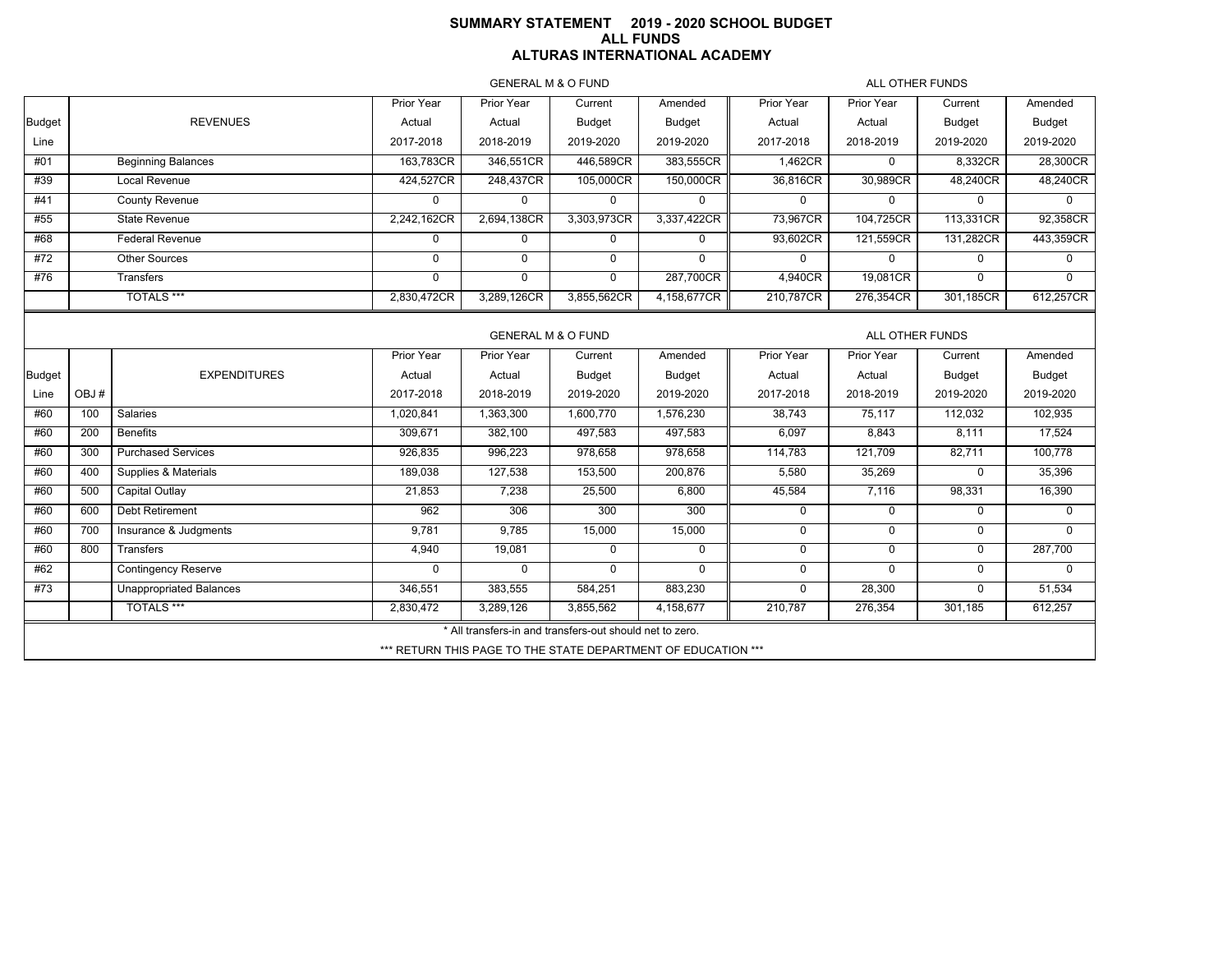|                 |                | <b>REVENUES</b>                  | <b>Current Year</b> | <b>Amended Budget</b> |               |                 |        | <b>REVENUES</b>                          | <b>Current Year</b> | <b>Amended Budget</b> |             |
|-----------------|----------------|----------------------------------|---------------------|-----------------------|---------------|-----------------|--------|------------------------------------------|---------------------|-----------------------|-------------|
| Line            | Code           | Item                             | <b>Budget</b>       | Line Amounts          | <b>Totals</b> | Line            | Code   | Item                                     | <b>Budget</b>       | Line Amounts          | Totals      |
|                 |                | 320000 Estimated Fund Balance    | 446,589CR           | 383,555CR             |               | 40              |        | 429000 Other County                      |                     |                       |             |
| $\overline{2}$  |                | as of July 1                     | 446,589CR           | *******               | 383.555CR     | 41              | 420000 | <b>TOTAL COUNTY</b><br>$***$             | $\Omega$            | *******               | $\Omega$    |
| 3               | 411100         | Taxes-General M & O              |                     |                       |               | 42              |        |                                          |                     |                       |             |
| $\overline{4}$  | 411200         | Taxes-Suplemental                |                     |                       |               | 43              |        | 431100 Base Support Program              | 2,476,281CR         | 2,472,254CR           |             |
| 5               | 411300         | Taxes-Emergency                  |                     |                       |               | 44              |        | 431200 Transportation Support            | 100,750CR           | 117,300CR             |             |
| 6               | 411400         | Taxes-Tort                       |                     |                       |               | 45              |        | 431400 Except Child/SED Support          |                     |                       |             |
|                 | 411500         | Taxes-Cooperative                |                     |                       |               | 46              |        | 431500 Border Tuition Support            |                     |                       |             |
| 8               | 411600         | Taxes-Tuition                    |                     |                       |               | 47              |        | 431600 Tuition Equivalency               |                     |                       |             |
| 9               | 411700         | Taxes-Migrant                    |                     |                       |               | 48              |        | 431800 Benefit Apportionment             | 328,234CR           | 309,770CR             |             |
| 10              | 411900         | Taxes-Other                      |                     |                       |               | 49              |        | 431900 Other State Support               | 357,064CR           | 403,223CR             |             |
| 11              | 412100         | <b>Taxes-Plant Facility</b>      |                     |                       |               | 50              |        | 432100 Driver Education Prog.            |                     |                       |             |
| 12              | 412500         | Taxes-Bond & Interest            |                     |                       |               | 51              |        | 432400 Professional Technical Prog       |                     |                       |             |
| 13              |                | $**$<br><b>TOTAL TAXES</b>       | $\mathbf 0$         | $******$              | $\mathbf 0$   | 52              |        | 437000 Lottery/Additional State Maint    | 41,644CR            | 34,875CR              |             |
| 14              |                | 413000 Penalty: Delinquent Taxes |                     |                       |               | 53              |        | 438000 Rev in Lieu of/Ag Equip Tax       |                     |                       |             |
| 15              |                |                                  |                     |                       |               | 54              | 439000 | Other State Revenue                      |                     |                       |             |
| 16              | 414100         | Tuition - Individuals            |                     |                       |               | 55              |        |                                          |                     |                       |             |
| 17              | 414200         | Tuition-Districts in Idaho       |                     |                       |               | 56              | 430000 | <b>TOTAL STATE</b><br>$***$              | 3,303,973CR         | *******               | 3,337,422CR |
| 18              | 414300         | Tuition-Out of State Districts   |                     |                       |               | 57              |        |                                          |                     |                       |             |
| 19              |                |                                  |                     |                       |               | 58              | 442000 | Indirect Unrestricted Fed.               |                     |                       |             |
| $\overline{20}$ |                | 415000 Earnings on Investments   | 5.000CR             |                       |               | 59              | 443000 | Direct Restricted Fed.                   |                     |                       |             |
| $\overline{21}$ |                |                                  |                     |                       |               | 60              | 445100 | Title I - ESEA                           |                     |                       |             |
| 22              |                | 416100 School Food Service       |                     |                       |               | 61              |        | 445200   Title VI, ESEA-Innovative Pr    |                     |                       |             |
| 23              |                | 416200   Meal Sales: Non-Reimb.  |                     |                       |               | 62              | 445300 | Perkins III-Voc Tech Act                 |                     |                       |             |
| 24              | 416900         | Other Food Sales                 |                     |                       |               | 63              | 445400 | <b>Adult Education</b>                   |                     |                       |             |
| 25              |                |                                  |                     |                       |               | 64              | 445500 | Child Nutrition Reimb.                   |                     |                       |             |
| 26              |                | 417100 Admissions/Activities     |                     |                       |               | 65              | 445600 | Title VI-B                               |                     |                       |             |
| 27              |                | 417200 Bookstore Sales           |                     |                       |               | 66              |        | 445900 Other Indirect Fed. Prog.         |                     |                       |             |
| $\overline{28}$ | 417300         | Clubs, Org. Dues, Etc.           |                     |                       |               | 67              | 448200 | Impact Aid - P.L. 874                    |                     |                       |             |
| 29              |                | 417400 School Fees & Charges     |                     |                       |               | 68              | 440000 | $**$<br><b>TOTAL FEDERAL</b>             | $\Omega$            | *******               | $\mathbf 0$ |
| 30              | 417900         | <b>Other Student Revenues</b>    |                     |                       |               | 69              |        |                                          |                     |                       |             |
| 31              |                |                                  |                     |                       |               | $\overline{70}$ |        | 451000   Proceeds: Bonds, Capital Leases |                     |                       |             |
| $\overline{32}$ | 418100         | <b>Community Service</b>         |                     |                       |               | $\overline{71}$ | 453000 | Sale of Fixed Assets                     |                     |                       |             |
| 33              |                |                                  |                     |                       |               | 72              | 450000 | $***$<br><b>TOTAL OTHER</b>              | $\Omega$            | *******               | $\mathbf 0$ |
| 34              | 419100 Rentals |                                  |                     |                       |               | $\overline{73}$ |        |                                          |                     |                       |             |
| 35              | 419200         | <b>Contributions/Donations</b>   | 100,000CR           | 150,000CR             |               | 74              |        | $\star\star$<br><b>TOTAL REVENUES</b>    | 3,408,973CR         | *******               | 3,487,422CR |
| 36              | 419300         | <b>Transportaion Fees</b>        |                     |                       |               | 75              |        |                                          |                     |                       |             |
| 37              | 419900         | Other Local                      |                     |                       |               | 76              | 460000 | <b>TRANSFERS IN</b>                      |                     | 287,700CR             |             |
| 38              |                | <b>TOTAL OTHER LOCAL **</b>      | 105,000CR           | *******               | 150,000CR     | $\overline{77}$ |        |                                          |                     |                       |             |
| 39              | 410000         | <b>TOTAL LOCAL</b>               |                     | *******               |               | 78              | 400000 | BAL.+ REVENUE + TRANS.                   |                     | *******               |             |
|                 |                | (Line $13 + 38$ )                | 105,000CR           |                       | 150,000CR     |                 |        | (Lines $1 + 74 + 76$ )                   | 3,855,562CR         |                       | 4,158,677CR |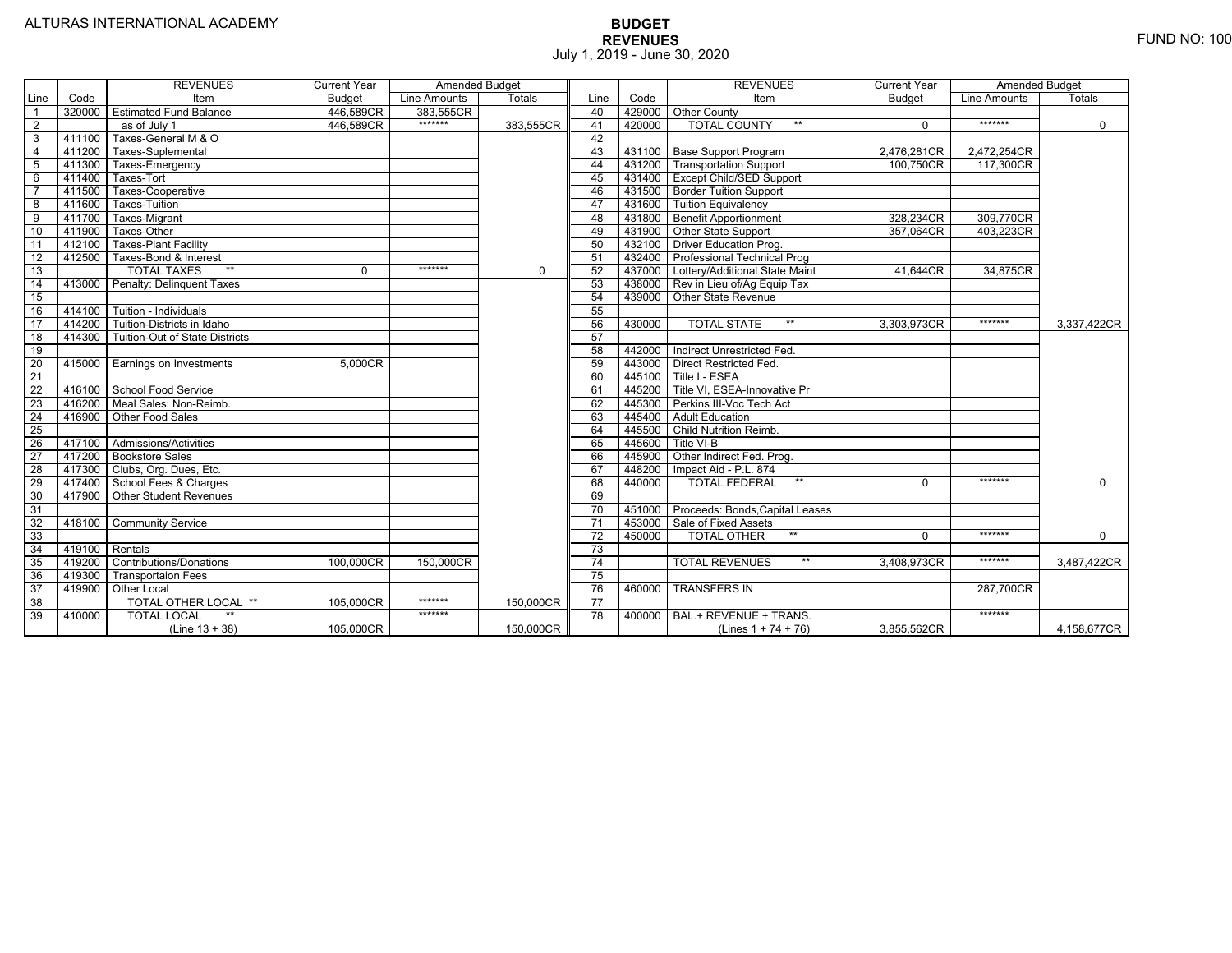|                         |      | <b>EXPENDITURES</b>             | <b>Current Year</b> | Amended       | 100       | 200             | 300<br>Purchased | 400                   | 500                | 600<br>Debt | 700                    | 800         |
|-------------------------|------|---------------------------------|---------------------|---------------|-----------|-----------------|------------------|-----------------------|--------------------|-------------|------------------------|-------------|
| Line                    | Code | Functions/Programs              | <b>Budget</b>       | <b>Budget</b> | Salaries  | <b>Benefits</b> | Services         | Supplies<br>Materials | Capital<br>Objects | Retirement  | Insurance-<br>Judgment | Transfers   |
| $\overline{\mathbf{1}}$ | 512  | Elemetary School Prog.          | 1,908,040           | 1,912,176     | 1,269,474 | 398,021         | 58,505           | 184,876               | 1,300              |             |                        |             |
| 2                       | 515  | Secondary School Prog.          |                     |               |           |                 |                  |                       |                    |             |                        |             |
| $\overline{3}$          | 517  | Alternative School Prog.        |                     |               |           |                 |                  |                       |                    |             |                        |             |
| $\overline{4}$          | 519  | Vocational-Technical Prog.      |                     |               |           |                 |                  |                       |                    |             |                        |             |
| $\overline{5}$          | 521  | <b>Exceptional Child Prog.</b>  | 77.057              | 77,057        | 57,056    | 16,748          | 3,253            |                       |                    |             |                        |             |
| 6                       | 522  | Preschool Exceptional Prog.     |                     |               |           |                 |                  |                       |                    |             |                        |             |
| $\overline{7}$          | 524  | Gifted & Talented Prog.         |                     |               |           |                 |                  |                       |                    |             |                        |             |
| 8                       | 531  | Interscholastic Prog.           |                     |               |           |                 |                  |                       |                    |             |                        |             |
| 9                       | 532  | School Activity Prog.           | 5,700               | 5,700         |           |                 | 5,000            | 700                   |                    |             |                        |             |
| 10                      | 541  | Summer School Prog.             |                     |               |           |                 |                  |                       |                    |             |                        |             |
| 11                      | 542  | Adult School Prog.              |                     |               |           |                 |                  |                       |                    |             |                        |             |
| $\overline{12}$         | 546  | Detention Center Prog.          |                     |               |           |                 |                  |                       |                    |             |                        |             |
| 13                      |      |                                 |                     |               |           |                 |                  |                       |                    |             |                        |             |
| 14                      | 500  | <b>TOTAL INSTRUCTION **</b>     | 1,990,797           | 1,994,933     | 1,326,530 | 414,769         | 66,758           | 185,576               | 1,300              | 0           | 0                      | $\mathbf 0$ |
| 15                      |      |                                 |                     |               |           |                 |                  |                       |                    |             |                        |             |
| 16                      | 611  | Attend-Guidance-Health Prog     |                     |               |           |                 |                  |                       |                    |             |                        |             |
| $\overline{17}$         | 616  | Special Services Prog.          |                     |               |           |                 |                  |                       |                    |             |                        |             |
| 18                      |      |                                 |                     |               |           |                 |                  |                       |                    |             |                        |             |
| 19                      | 621  | Instruction Improvement Prog    |                     |               |           |                 |                  |                       |                    |             |                        |             |
| $\overline{20}$         | 622  | <b>Educational Media Prog.</b>  |                     |               |           |                 |                  |                       |                    |             |                        |             |
| $\overline{21}$         | 623  | Instruction-Related Tech Prog   |                     |               |           |                 |                  |                       |                    |             |                        |             |
| 22                      | 631  | Board of Education Prog.        | 6,000               | 6,000         |           |                 | 6,000            |                       |                    |             |                        |             |
| 23                      | 632  | District Admin Prog.            | 17,300              | 17,300        |           | 12,000          |                  | 5,000                 |                    | 300         |                        |             |
| 24                      |      |                                 |                     |               |           |                 |                  |                       |                    |             |                        |             |
| 25                      | 641  | School Administration Prog.     | 402,414             | 402,414       | 249,700   | 70,814          | 51,400           | 10,000                | 5,500              |             | 15,000                 |             |
| 26                      |      |                                 |                     |               |           |                 |                  |                       |                    |             |                        |             |
| $\overline{27}$         | 651  | <b>Business Operation Prog.</b> | 39,000              | 39,000        |           |                 | 39.000           |                       |                    |             |                        |             |
| 28                      | 655  | Central Service Prog.           |                     |               |           |                 |                  |                       |                    |             |                        |             |
| 29                      | 656  | Admin Tech Services Prog.       |                     |               |           |                 |                  |                       |                    |             |                        |             |
| 30                      | 661  | Bldg-Care Prog. (Custodial)     | 65,000              | 65,000        |           |                 | 65,000           |                       |                    |             |                        |             |
| 31                      | 663  | Maint-Non Student Occupied      |                     |               |           |                 |                  |                       |                    |             |                        |             |
| 32                      | 664  | Maint-Student Occupied Bldgs    | 590,000             | 590,000       |           |                 | 590,000          |                       |                    |             |                        |             |
| 33                      | 665  | Maintenance - Grounds           | 5,800               | 5,800         |           |                 | 5,500            | 300                   |                    |             |                        |             |
| $\overline{34}$         | 667  | Security Program                |                     |               |           |                 |                  |                       |                    |             |                        |             |
| 35                      |      |                                 |                     |               |           |                 |                  |                       |                    |             |                        |             |
| 36                      | 681  | Pupil-To School Trans. Prog.    | 155,000             | 155,000       |           |                 | 155,000          |                       |                    |             |                        |             |
| 37                      | 682  | Pupil-Activity Trans. Prog.     |                     |               |           |                 |                  |                       |                    |             |                        |             |
| 38                      | 683  | General Transportation Prog.    |                     |               |           |                 |                  |                       |                    |             |                        |             |
|                         |      |                                 |                     |               |           |                 |                  |                       |                    |             |                        |             |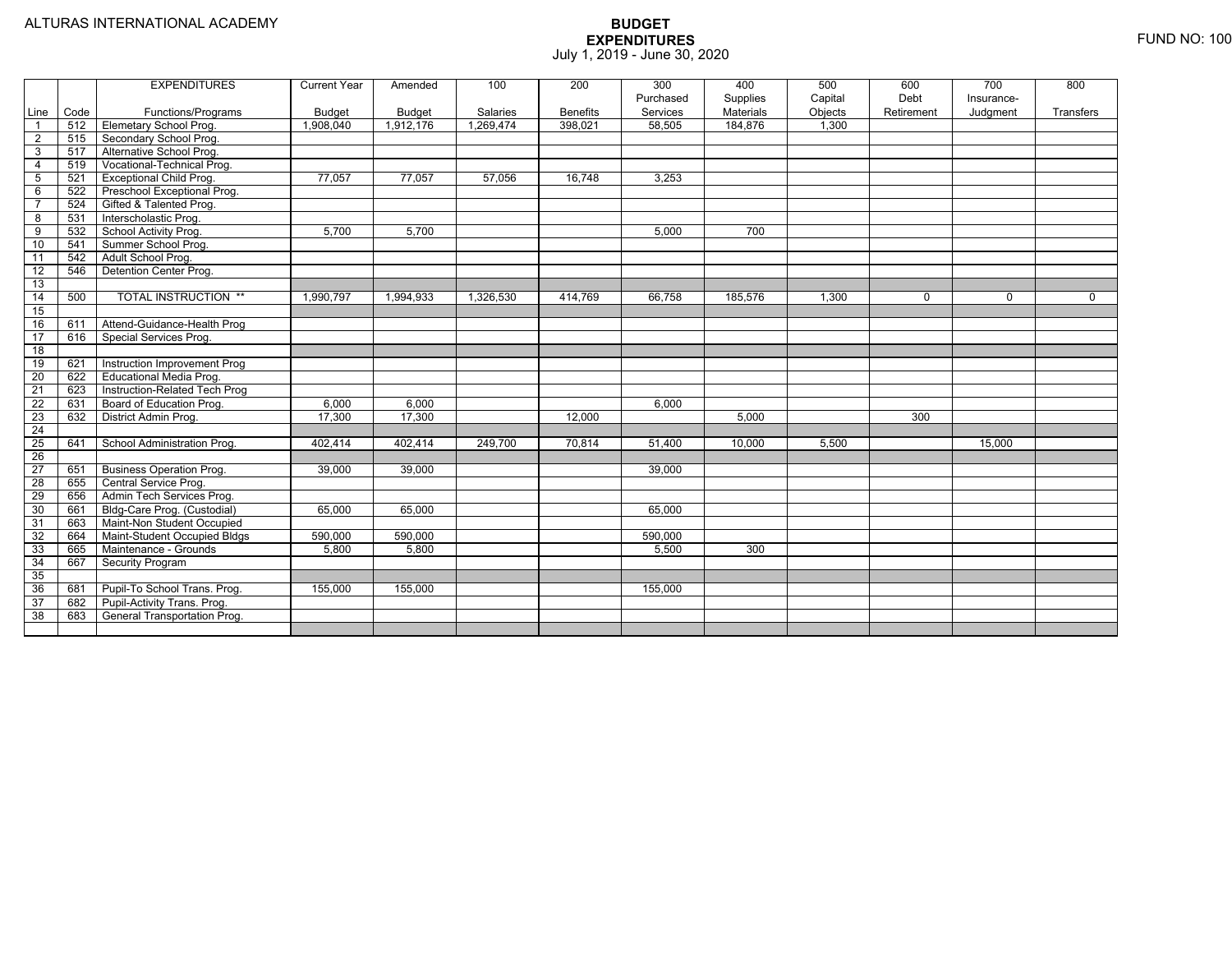74

TOTAL APPROPRIATION (72+73) 3,855,562 4,158,677

|            |             | <b>EXPENDITURES</b>                                | <b>Current Year</b> | Amended       | 100                   | 200             | 300                                                  | 400            | 500          | 600         | 700          | 800         |
|------------|-------------|----------------------------------------------------|---------------------|---------------|-----------------------|-----------------|------------------------------------------------------|----------------|--------------|-------------|--------------|-------------|
|            |             |                                                    |                     |               |                       |                 | Purchased                                            | Supplies       | Capital      | Debt        | Insurance-   |             |
| Line<br>39 | Code<br>691 | Functions/Programs<br>Other Support Services Prog. | <b>Budget</b>       | <b>Budget</b> | Salaries              | <b>Benefits</b> | Services                                             | Materials      | Objects      | Retirement  | Judgment     | Transfers   |
| 40         |             |                                                    |                     |               |                       |                 |                                                      |                |              |             |              |             |
| 41         | 600         | <b>TOTAL SUPPORT SERV.**</b>                       | 1,280,514           | 1,280,514     | 249,700               | 82,814          | 911,900                                              | 15,300         | 5,500        | 300         | 15,000       | $\Omega$    |
| 42         |             |                                                    |                     |               |                       |                 |                                                      |                |              |             |              |             |
| 43         | 710         | <b>Child Nutrition Program</b>                     |                     |               |                       |                 |                                                      |                |              |             |              |             |
| 44         | 720         | <b>Community Services Program</b>                  |                     |               |                       |                 |                                                      |                |              |             |              |             |
| 45         | 730         | <b>Enterprise Operations</b>                       |                     |               |                       |                 |                                                      |                |              |             |              |             |
| 46         | 700         | TOTAL NON-INSTRUCTION**                            | $\overline{0}$      | $\mathbf 0$   | $\mathbf 0$           | $\Omega$        | $\mathbf 0$                                          | $\overline{0}$ | $\mathbf 0$  | $\Omega$    | $\Omega$     | $\Omega$    |
| 47         |             |                                                    |                     |               |                       |                 |                                                      |                |              |             |              |             |
| 48         | 810         | Capital Assets-Student Occ                         |                     |               |                       |                 |                                                      |                |              |             |              |             |
| 49         | 811         | Capital Assets-Non Student Occ                     |                     |               |                       |                 |                                                      |                |              |             |              |             |
| 50         | 800         | <b>TOTAL CAPITAL ASSETS PROG**</b>                 | $\mathbf 0$         | $\mathbf 0$   | $\mathbf 0$           | $\mathbf 0$     | $\mathbf 0$                                          | 0              | $\mathbf{0}$ | $\mathbf 0$ | $\mathbf{0}$ | $\mathbf 0$ |
| 51         |             |                                                    |                     |               |                       |                 |                                                      |                |              |             |              |             |
| 52         | 911         | Debt Services Prog.-Princ.                         |                     |               |                       |                 |                                                      |                |              |             |              |             |
| 53         | 912         | Debt Services Prog.-Int.                           |                     |               |                       |                 |                                                      |                |              |             |              |             |
| 54         | 913         | Debt Serv Prog-Refnded Debt                        |                     |               |                       |                 |                                                      |                |              |             |              |             |
| 55         | 920         | <b>Transfers Out</b>                               |                     |               |                       |                 |                                                      |                |              |             |              |             |
| 56         |             |                                                    |                     |               |                       |                 |                                                      |                |              |             |              |             |
| 57         | 900         | <b>TOTAL OTHER SERVICES **</b>                     | $\mathbf 0$         | $\mathbf 0$   | $\mathbf 0$           | $\mathbf 0$     | $\mathbf 0$                                          | 0              | $\mathbf 0$  | $\mathbf 0$ | $\mathbf 0$  | $\mathbf 0$ |
| 58         |             |                                                    |                     |               |                       |                 |                                                      |                |              |             |              |             |
| 59         |             |                                                    |                     |               |                       |                 |                                                      |                |              |             |              |             |
| 60         |             | <b>TOTAL EXPENDITURES</b><br>$***$                 |                     |               |                       |                 |                                                      |                |              |             |              |             |
|            |             | (Lines 14+41+47+49+57)**                           | 3,271,311           | 3,275,447     | 1,576,230             | 497,583         | 978,658                                              | 200,876        | 6,800        | 300         | 15,000       | 0           |
| 61         |             |                                                    |                     |               |                       |                 |                                                      |                |              |             |              |             |
| 62         | 950         | <b>Contingency Reserve</b>                         |                     |               |                       |                 |                                                      |                |              |             |              |             |
|            |             | (5% of Line 60)                                    |                     |               |                       |                 |                                                      |                |              |             |              |             |
| 63         |             |                                                    |                     |               |                       |                 |                                                      |                |              |             |              |             |
| 64         |             | <b>TOTAL APPROPRIATION</b>                         |                     |               |                       |                 |                                                      |                |              |             |              |             |
|            |             | $(Line 60 + Line 62)$                              | 3,271,311           | 3,275,447     |                       |                 |                                                      |                |              |             |              |             |
| 65         |             |                                                    |                     |               |                       |                 |                                                      |                |              |             |              |             |
| 66         |             | <b>BUDGET SUMMARY</b>                              |                     |               | <b>BUDGET SUMMARY</b> |                 |                                                      |                |              |             |              |             |
| 67         |             |                                                    |                     |               |                       |                 |                                                      |                |              |             |              |             |
| 68         |             | <b>Beginning Fund Balance</b>                      | 446,589CR           | 383,555CR     |                       |                 | The total on line 70 must equal the total on line 74 |                |              |             |              |             |
| 69         |             | Revenues + Transfers In                            | 3,408,973CR         | 3,775,122CR   |                       |                 |                                                      |                |              |             |              |             |
| 70         |             | TOTAL REVENUE (68 + 69)                            | 3,855,562CR         | 4,158,677CR   |                       |                 |                                                      |                |              |             |              |             |
| 71         |             |                                                    |                     |               |                       |                 |                                                      |                |              |             |              |             |
| 72         |             | <b>Total Appropriation</b>                         | 3,271,311           | 3,275,447     |                       |                 |                                                      |                |              |             |              |             |
| 73         |             | <b>Unappropriated Balance</b>                      | 584,251             | 883,230       |                       |                 |                                                      |                |              |             |              |             |
| 71         |             | TOTAL ADDDODDIATION (72+73)                        | $3$ $95550$         | $A$ 158 677   |                       |                 |                                                      |                |              |             |              |             |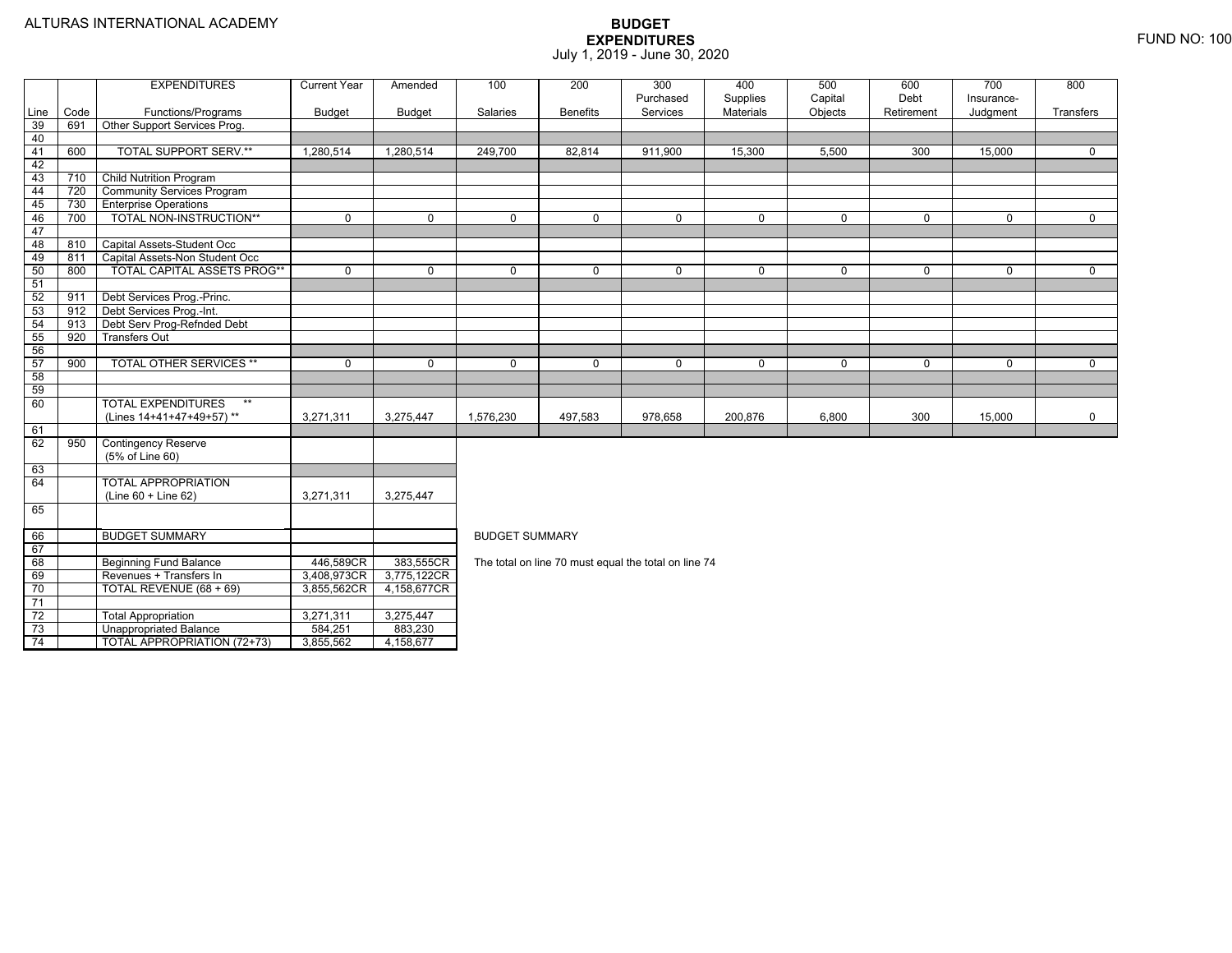|                 |                | <b>REVENUES</b>                    | <b>Current Year</b> | Amended Budget |               |                 |        | <b>REVENUES</b>                        | <b>Current Year</b> | <b>Amended Budget</b> |               |
|-----------------|----------------|------------------------------------|---------------------|----------------|---------------|-----------------|--------|----------------------------------------|---------------------|-----------------------|---------------|
| Line            | Code           | Item                               | <b>Budget</b>       | Line Amounts   | <b>Totals</b> | Line            | Code   | Item                                   | <b>Budget</b>       | Line Amounts          | <b>Totals</b> |
|                 | 320000         | <b>Estimated Fund Balance</b>      |                     | *******        |               | 40              |        | 429000 Other County                    |                     |                       |               |
| 2               |                | as of July 1                       | $\Omega$            | *******        | $\mathbf 0$   | 41              | 420000 | <b>TOTAL COUNTY</b>                    | $\Omega$            | *******               | $\mathbf 0$   |
| 3               | 411100         | Taxes-General M & O                |                     |                |               | 42              |        |                                        |                     |                       |               |
| $\overline{4}$  | 411200         | Taxes-Suplemental                  |                     |                |               | 43              |        | 431100   Base Support Program          |                     |                       |               |
| $\overline{5}$  | 411300         | Taxes-Emergency                    |                     |                |               | 44              |        | 431200 Transportation Support          |                     |                       |               |
| 6               | 411400         | Taxes-Tort                         |                     |                |               | 45              |        | 431400 Except Child/SED Support        |                     |                       |               |
|                 | 411500         | Taxes-Cooperative                  |                     |                |               | 46              |        | 431500 Border Tuition Support          |                     |                       |               |
| 8               | 411600         | Taxes-Tuition                      |                     |                |               | 47              |        | 431600 Tuition Equivalency             |                     |                       |               |
| 9               | 411700         | Taxes-Migrant                      |                     |                |               | 48              |        | 431800 Benefit Apportionment           |                     |                       |               |
| 10              | 411900         | Taxes-Other                        |                     |                |               | 49              |        | 431900 Other State Support             |                     |                       |               |
| 11              | 412100         | <b>Taxes-Plant Facility</b>        |                     |                |               | 50              | 432100 | Driver Education Prog.                 |                     |                       |               |
| $\overline{12}$ | 412500         | Taxes-Bond & Interest              |                     |                |               | 51              |        | 432400   Professional Technical Prog   |                     |                       |               |
| 13              |                | $**$<br><b>TOTAL TAXES</b>         | $\Omega$            | *******        | $\Omega$      | 52              |        | 437000 Lottery/Additional State Maint  |                     |                       |               |
| 14              | 413000         | Penalty: Delinguent Taxes          |                     |                |               | 53              |        | 438000 Rev in Lieu of/Ag Equip Tax     |                     |                       |               |
| 15              |                |                                    |                     |                |               | 54              | 439000 | Other State Revenue                    |                     |                       |               |
| 16              | 414100         | Tuition - Individuals              |                     |                |               | 55              |        |                                        |                     |                       |               |
| $\overline{17}$ | 414200         | Tuition-Districts in Idaho         |                     |                |               | 56              | 430000 | $**$<br><b>TOTAL STATE</b>             | 0                   | *******               | $\Omega$      |
| $\overline{18}$ | 414300         | Tuition-Out of State Districts     |                     |                |               | 57              |        |                                        |                     |                       |               |
| 19              |                |                                    |                     |                |               | 58              |        | 442000 Indirect Unrestricted Fed.      |                     |                       |               |
| $\overline{20}$ |                | 415000 Earnings on Investments     |                     |                |               | 59              |        | 443000 Direct Restricted Fed.          |                     |                       |               |
| 21              |                |                                    |                     |                |               | 60              |        | 445100 Title I - ESEA                  |                     |                       |               |
| 22              | 416100         | School Food Service                |                     |                |               | 61              |        | 445200 Title VI. ESEA-Innovative Pr    |                     |                       |               |
| 23              |                | 416200   Meal Sales: Non-Reimb.    |                     |                |               | 62              |        | 445300 Perkins III-Voc Tech Act        |                     |                       |               |
| $\overline{24}$ | 416900         | Other Food Sales                   |                     |                |               | 63              |        | 445400 Adult Education                 |                     |                       |               |
| 25              |                |                                    |                     |                |               | 64              |        | 445500 Child Nutrition Reimb.          |                     |                       |               |
| 26              |                | 417100 Admissions/Activities       |                     |                |               | 65              | 445600 | Title VI-B                             |                     |                       |               |
| $\overline{27}$ | 417200         | <b>Bookstore Sales</b>             |                     |                |               | 66              |        | 445900 Other Indirect Fed. Prog.       |                     |                       |               |
| 28              |                | 417300   Clubs, Org. Dues, Etc.    |                     |                |               | 67              | 448200 | Impact Aid - P.L. 874                  |                     |                       |               |
| 29              | 417400         | School Fees & Charges              |                     |                |               | 68              | 440000 | <b>TOTAL FEDERAL</b><br>$**$           | $\Omega$            | *******               | $\mathbf 0$   |
| 30              | 417900         | <b>Other Student Revenues</b>      |                     |                |               | 69              |        |                                        |                     |                       |               |
| 31              |                |                                    |                     |                |               | 70              |        | 451000 Proceeds: Bonds, Capital Leases |                     |                       |               |
| $\overline{32}$ | 418100         | <b>Community Service</b>           |                     |                |               | 71              | 453000 | Sale of Fixed Assets                   |                     |                       |               |
| 33              |                |                                    |                     |                |               | $\overline{72}$ | 450000 | $**$<br><b>TOTAL OTHER</b>             | U                   | *******               | $\mathbf 0$   |
| 34              | 419100 Rentals |                                    |                     |                |               | $\overline{73}$ |        |                                        |                     |                       |               |
| 35              | 419200         | <b>Contributions/Donations</b>     |                     |                |               | $\overline{74}$ |        | <b>TOTAL REVENUES</b><br>$***$         |                     | *******               | $\Omega$      |
| 36              | 419300         | <b>Transportaion Fees</b>          |                     |                |               | 75              |        |                                        |                     |                       |               |
| 37              | 419900         | <b>Other Local</b>                 |                     |                |               | 76              | 460000 | <b>TRANSFERS IN</b>                    |                     |                       |               |
| 38              |                | TOTAL OTHER LOCAL **               | $\Omega$            | *******        | 0             | 77              |        |                                        |                     |                       |               |
| 39              | 410000         | $\star\star$<br><b>TOTAL LOCAL</b> |                     | *******        |               | 78              | 400000 | BAL.+ REVENUE + TRANS.                 |                     | *******               |               |
|                 |                | $(Line 13 + 38)$                   | 0                   |                | $\mathbf 0$   |                 |        | (Lines $1 + 74 + 76$ )                 | $\mathbf 0$         |                       | $\mathbf 0$   |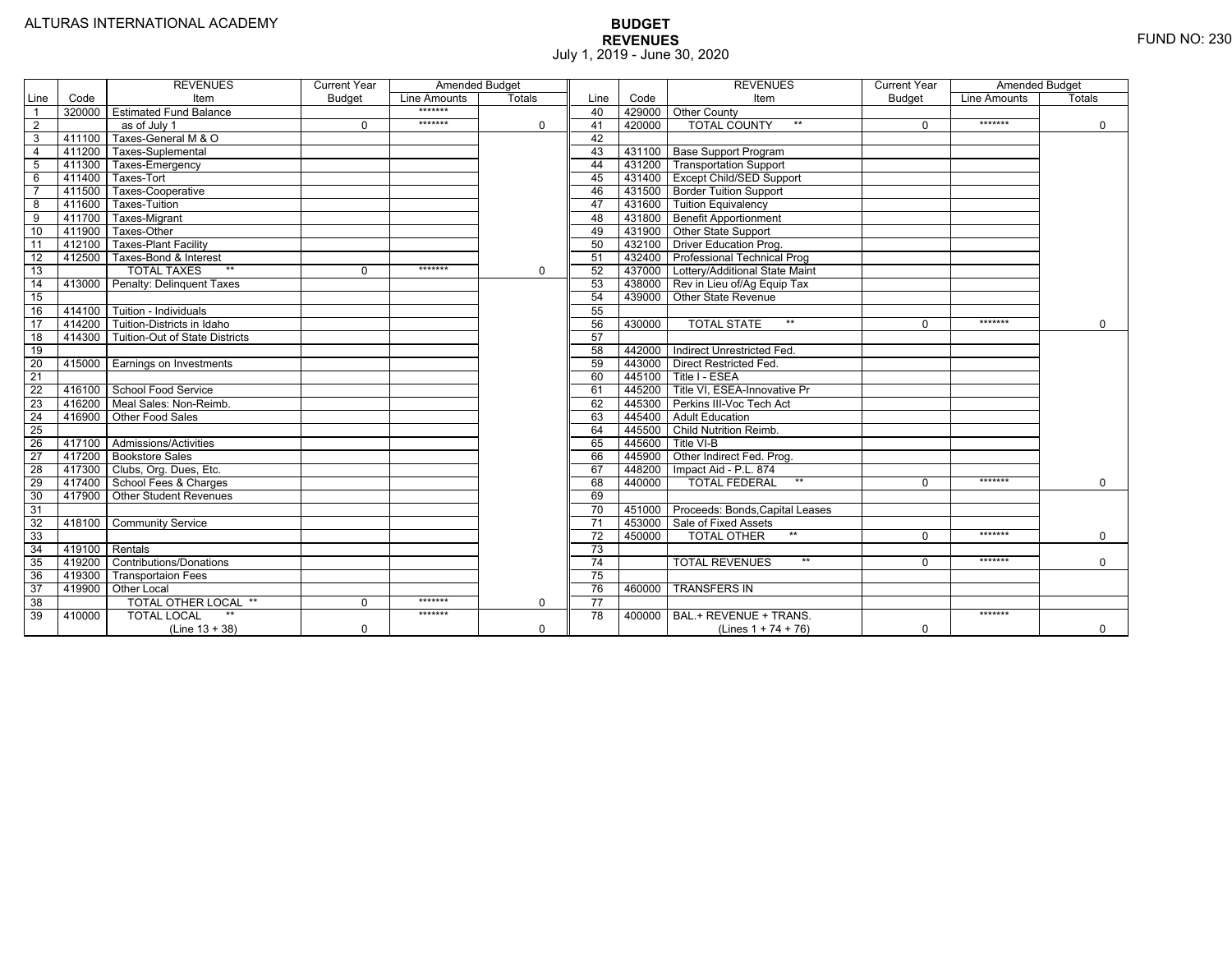|                 |      | <b>EXPENDITURES</b>             | <b>Current Year</b> | Amended     | 100      | 200             | 300<br>Purchased | 400<br>Supplies | 500<br>Capital | 600<br>Debt | 700<br>Insurance- | 800       |
|-----------------|------|---------------------------------|---------------------|-------------|----------|-----------------|------------------|-----------------|----------------|-------------|-------------------|-----------|
| Line            | Code | Functions/Programs              | <b>Budget</b>       | Budget      | Salaries | <b>Benefits</b> | Services         | Materials       | Objects        | Retirement  | Judgment          | Transfers |
| $\overline{1}$  | 512  | <b>Elemetary School Prog.</b>   |                     |             |          |                 |                  |                 |                |             |                   |           |
| $\overline{2}$  | 515  | Secondary School Prog.          |                     |             |          |                 |                  |                 |                |             |                   |           |
| 3               | 517  | Alternative School Prog.        |                     |             |          |                 |                  |                 |                |             |                   |           |
| $\overline{4}$  | 519  | Vocational-Technical Prog.      |                     |             |          |                 |                  |                 |                |             |                   |           |
| $5\phantom{.0}$ | 521  | <b>Exceptional Child Prog.</b>  |                     |             |          |                 |                  |                 |                |             |                   |           |
| 6               | 522  | Preschool Exceptional Prog.     |                     |             |          |                 |                  |                 |                |             |                   |           |
| $\overline{7}$  | 524  | Gifted & Talented Prog.         |                     |             |          |                 |                  |                 |                |             |                   |           |
| 8               | 531  | Interscholastic Prog.           |                     |             |          |                 |                  |                 |                |             |                   |           |
| 9               | 532  | School Activity Prog.           |                     |             |          |                 |                  |                 |                |             |                   |           |
| 10              | 541  | Summer School Prog.             |                     |             |          |                 |                  |                 |                |             |                   |           |
| 11              | 542  | Adult School Prog.              |                     |             |          |                 |                  |                 |                |             |                   |           |
| 12              | 546  | Detention Center Prog.          |                     |             |          |                 |                  |                 |                |             |                   |           |
| 13              |      |                                 |                     |             |          |                 |                  |                 |                |             |                   |           |
| 14              | 500  | <b>TOTAL INSTRUCTION **</b>     | 0                   | $\mathbf 0$ | 0        | $\mathbf{0}$    | $\mathbf 0$      | $\mathbf 0$     | $\mathbf 0$    | 0           | 0                 | 0         |
| 15              |      |                                 |                     |             |          |                 |                  |                 |                |             |                   |           |
| 16              | 611  | Attend-Guidance-Health Prog     |                     |             |          |                 |                  |                 |                |             |                   |           |
| 17              | 616  | Special Services Prog.          |                     |             |          |                 |                  |                 |                |             |                   |           |
| $\overline{18}$ |      |                                 |                     |             |          |                 |                  |                 |                |             |                   |           |
| 19              | 621  | Instruction Improvement Prog    |                     |             |          |                 |                  |                 |                |             |                   |           |
| 20              | 622  | Educational Media Prog.         |                     |             |          |                 |                  |                 |                |             |                   |           |
| $\overline{21}$ | 623  | Instruction-Related Tech Prog   |                     |             |          |                 |                  |                 |                |             |                   |           |
| 22              | 631  | Board of Education Prog.        |                     |             |          |                 |                  |                 |                |             |                   |           |
| 23              | 632  | District Admin Prog.            |                     |             |          |                 |                  |                 |                |             |                   |           |
| $\overline{24}$ |      |                                 |                     |             |          |                 |                  |                 |                |             |                   |           |
| 25              | 641  | School Administration Prog.     |                     |             |          |                 |                  |                 |                |             |                   |           |
| $\overline{26}$ |      |                                 |                     |             |          |                 |                  |                 |                |             |                   |           |
| 27              | 651  | <b>Business Operation Prog.</b> |                     |             |          |                 |                  |                 |                |             |                   |           |
| $\overline{28}$ | 655  | Central Service Prog.           |                     |             |          |                 |                  |                 |                |             |                   |           |
| 29              | 656  | Admin Tech Services Prog.       |                     |             |          |                 |                  |                 |                |             |                   |           |
| 30              | 661  | Bldg-Care Prog. (Custodial)     |                     |             |          |                 |                  |                 |                |             |                   |           |
| 31              | 663  | Maint-Non Student Occupied      |                     |             |          |                 |                  |                 |                |             |                   |           |
| 32              | 664  | Maint-Student Occupied Bldgs    |                     |             |          |                 |                  |                 |                |             |                   |           |
| 33              | 665  | Maintenance - Grounds           |                     |             |          |                 |                  |                 |                |             |                   |           |
| 34              | 667  | Security Program                |                     |             |          |                 |                  |                 |                |             |                   |           |
| 35              |      |                                 |                     |             |          |                 |                  |                 |                |             |                   |           |
| 36              | 681  | Pupil-To School Trans. Prog.    |                     |             |          |                 |                  |                 |                |             |                   |           |
| 37              | 682  | Pupil-Activity Trans. Prog.     |                     |             |          |                 |                  |                 |                |             |                   |           |
| 38              | 683  | General Transportation Prog.    |                     |             |          |                 |                  |                 |                |             |                   |           |
|                 |      |                                 |                     |             |          |                 |                  |                 |                |             |                   |           |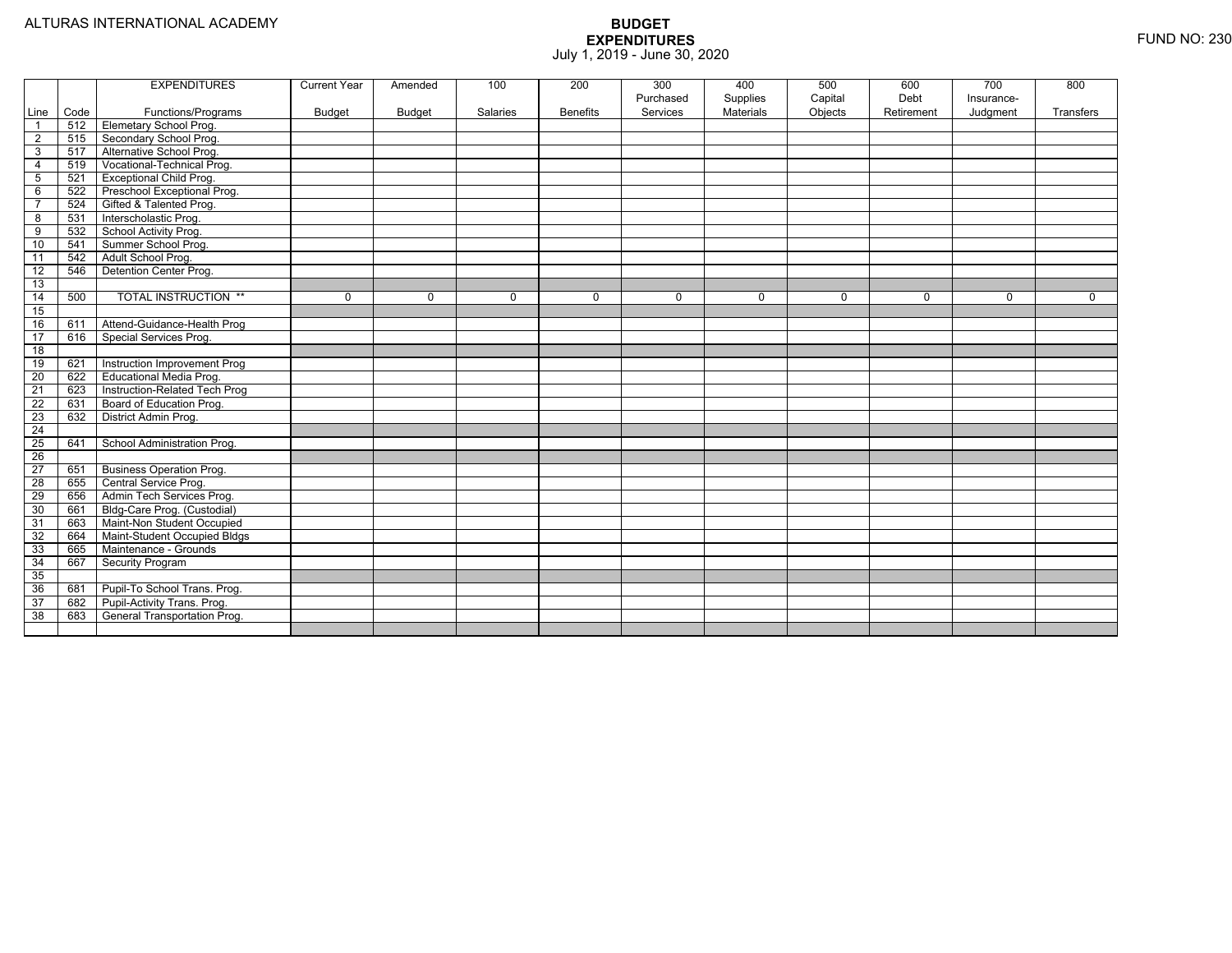|                 |      | <b>EXPENDITURES</b>                | <b>Current Year</b> | Amended        | 100                   | 200             | 300                                                  | 400                   | 500                | 600                | 700                    | 800         |
|-----------------|------|------------------------------------|---------------------|----------------|-----------------------|-----------------|------------------------------------------------------|-----------------------|--------------------|--------------------|------------------------|-------------|
| Line            | Code | Functions/Programs                 | Budget              | Budget         | Salaries              | <b>Benefits</b> | Purchased<br>Services                                | Supplies<br>Materials | Capital<br>Objects | Debt<br>Retirement | Insurance-<br>Judgment | Transfers   |
| 39              | 691  | Other Support Services Prog.       |                     |                |                       |                 |                                                      |                       |                    |                    |                        |             |
| 40              |      |                                    |                     |                |                       |                 |                                                      |                       |                    |                    |                        |             |
| 41              | 600  | <b>TOTAL SUPPORT SERV.**</b>       | $\mathbf 0$         | $\mathbf 0$    | $\mathbf 0$           | $\mathbf 0$     | $\mathbf 0$                                          | $\mathbf 0$           | 0                  | $\mathbf 0$        | $\mathbf{0}$           | $\mathbf 0$ |
| 42              |      |                                    |                     |                |                       |                 |                                                      |                       |                    |                    |                        |             |
| 43              | 710  | <b>Child Nutrition Program</b>     |                     |                |                       |                 |                                                      |                       |                    |                    |                        |             |
| 44              | 720  | <b>Community Services Program</b>  |                     |                |                       |                 |                                                      |                       |                    |                    |                        |             |
| 45              | 730  | <b>Enterprise Operations</b>       |                     |                |                       |                 |                                                      |                       |                    |                    |                        |             |
| 46              | 700  | TOTAL NON-INSTRUCTION**            | $\mathbf 0$         | $\mathbf 0$    | $\mathbf 0$           | $\mathbf 0$     | 0                                                    | $\mathbf 0$           | 0                  | $\mathbf 0$        | $\mathbf 0$            | $\mathbf 0$ |
| 47              |      |                                    |                     |                |                       |                 |                                                      |                       |                    |                    |                        |             |
| 48              | 810  | Capital Assets-Student Occ         |                     |                |                       |                 |                                                      |                       |                    |                    |                        |             |
| 49              | 811  | Capital Assets-Non Student Occ     |                     |                |                       |                 |                                                      |                       |                    |                    |                        |             |
| 50              | 800  | <b>TOTAL CAPITAL ASSETS PROG**</b> | $\mathbf 0$         | 0              | $\Omega$              | $\Omega$        | $\Omega$                                             | $\mathbf 0$           | 0                  | $\Omega$           | $\mathbf 0$            | $\mathbf 0$ |
| 51              |      |                                    |                     |                |                       |                 |                                                      |                       |                    |                    |                        |             |
| 52              | 911  | Debt Services Prog.-Princ.         |                     |                |                       |                 |                                                      |                       |                    |                    |                        |             |
| 53              | 912  | Debt Services Prog.-Int.           |                     |                |                       |                 |                                                      |                       |                    |                    |                        |             |
| 54              | 913  | Debt Serv Prog-Refnded Debt        |                     |                |                       |                 |                                                      |                       |                    |                    |                        |             |
| 55              | 920  | <b>Transfers Out</b>               |                     |                |                       |                 |                                                      |                       |                    |                    |                        |             |
| 56              |      |                                    |                     |                |                       |                 |                                                      |                       |                    |                    |                        |             |
| 57              | 900  | <b>TOTAL OTHER SERVICES **</b>     | $\mathbf 0$         | 0              | $\Omega$              | $\mathbf 0$     | 0                                                    | $\mathbf 0$           | 0                  | $\mathbf 0$        | $\mathbf 0$            | $\mathbf 0$ |
| 58              |      |                                    |                     |                |                       |                 |                                                      |                       |                    |                    |                        |             |
| 59              |      |                                    |                     |                |                       |                 |                                                      |                       |                    |                    |                        |             |
| 60              |      | <b>TOTAL EXPENDITURES</b><br>$**$  |                     |                |                       |                 |                                                      |                       |                    |                    |                        |             |
|                 |      | (Lines 14+41+47+49+57)**           | $\mathbf 0$         | 0              | 0                     | $\mathbf 0$     | 0                                                    | $\mathbf 0$           | 0                  | 0                  | $\mathbf 0$            | $\mathbf 0$ |
| 61              |      |                                    |                     |                |                       |                 |                                                      |                       |                    |                    |                        |             |
| 62              | 950  | <b>Contingency Reserve</b>         |                     |                |                       |                 |                                                      |                       |                    |                    |                        |             |
|                 |      | (5% of Line 60)                    |                     |                |                       |                 |                                                      |                       |                    |                    |                        |             |
| 63              |      |                                    |                     |                |                       |                 |                                                      |                       |                    |                    |                        |             |
| 64              |      | <b>TOTAL APPROPRIATION</b>         |                     |                |                       |                 |                                                      |                       |                    |                    |                        |             |
|                 |      | (Line 60 + Line 62)                | $\mathbf 0$         | 0              |                       |                 |                                                      |                       |                    |                    |                        |             |
| 65              |      |                                    |                     |                |                       |                 |                                                      |                       |                    |                    |                        |             |
|                 |      |                                    |                     |                |                       |                 |                                                      |                       |                    |                    |                        |             |
| 66              |      | <b>BUDGET SUMMARY</b>              |                     |                | <b>BUDGET SUMMARY</b> |                 |                                                      |                       |                    |                    |                        |             |
| 67              |      |                                    |                     |                |                       |                 |                                                      |                       |                    |                    |                        |             |
| 68              |      | <b>Beginning Fund Balance</b>      |                     |                |                       |                 | The total on line 70 must equal the total on line 74 |                       |                    |                    |                        |             |
| 69              |      | Revenues + Transfers In            |                     |                |                       |                 |                                                      |                       |                    |                    |                        |             |
| 70              |      | TOTAL REVENUE (68 + 69)            | $\mathbf 0$         | $\overline{0}$ |                       |                 |                                                      |                       |                    |                    |                        |             |
| $\overline{71}$ |      |                                    |                     |                |                       |                 |                                                      |                       |                    |                    |                        |             |
| 72              |      | <b>Total Appropriation</b>         |                     |                |                       |                 |                                                      |                       |                    |                    |                        |             |
| 73              |      | <b>Unappropriated Balance</b>      |                     |                |                       |                 |                                                      |                       |                    |                    |                        |             |
| 74              |      | <b>TOTAL APPROPRIATION (72+73)</b> | 0                   | $\mathbf 0$    |                       |                 |                                                      |                       |                    |                    |                        |             |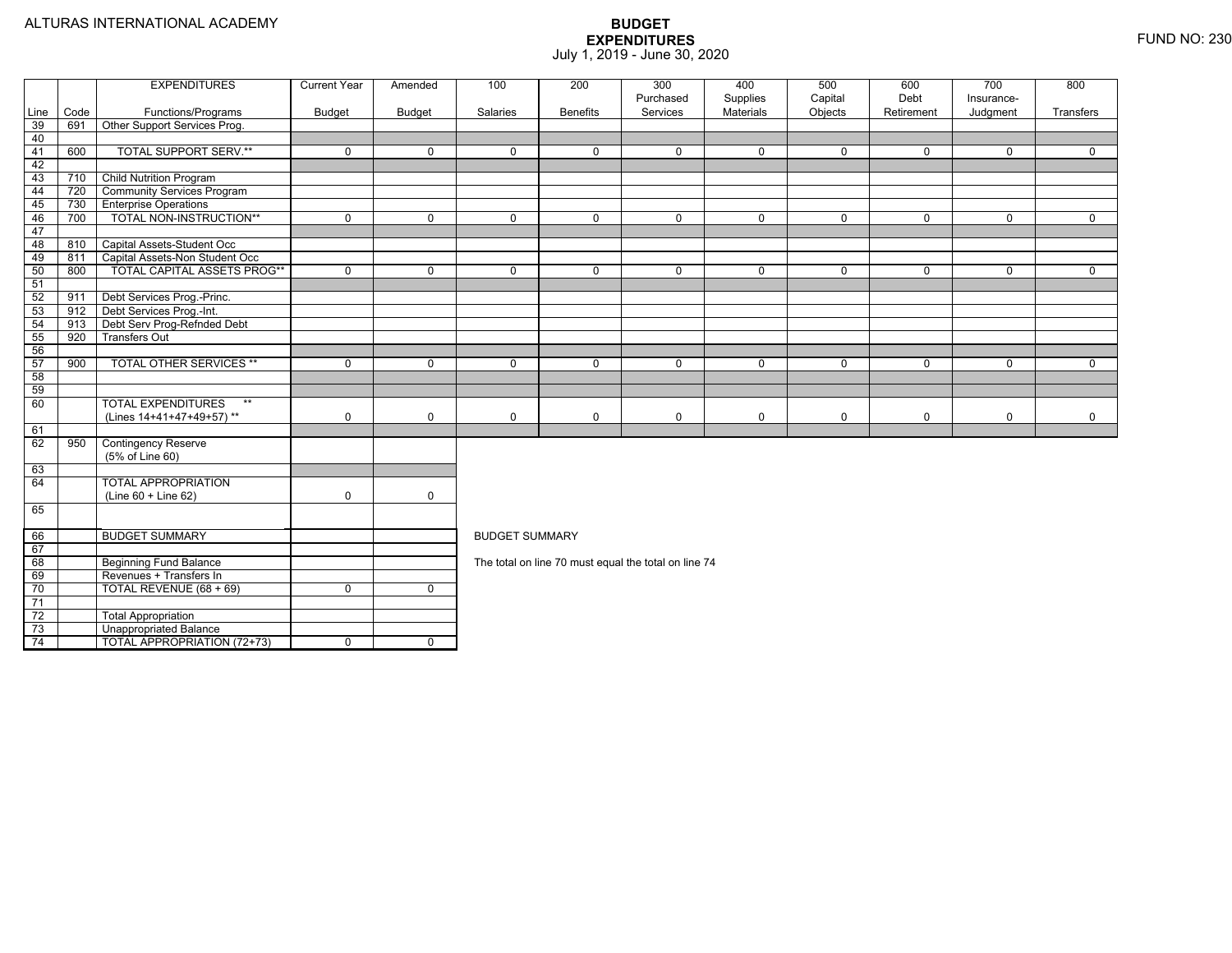|                 |        | <b>REVENUES</b>                | <b>Current Year</b> | <b>Amended Budget</b> |               |                 |        | <b>REVENUES</b>                       | <b>Current Year</b> | <b>Amended Budget</b> |             |
|-----------------|--------|--------------------------------|---------------------|-----------------------|---------------|-----------------|--------|---------------------------------------|---------------------|-----------------------|-------------|
| Line            | Code   | Item                           | <b>Budget</b>       | Line Amounts          | <b>Totals</b> | Line            | Code   | Item                                  | <b>Budget</b>       | Line Amounts          | Totals      |
|                 | 320000 | <b>Estimated Fund Balance</b>  |                     | 28,300CR              |               | 40              |        | 429000 Other County                   |                     |                       |             |
| $\overline{2}$  |        | as of July 1                   | $\Omega$            | *******               | 28,300CR      | 41              | 420000 | <b>TOTAL COUNTY</b><br>$***$          | $\Omega$            | *******               | $\mathbf 0$ |
| $\overline{3}$  | 411100 | Taxes-General M & O            |                     |                       |               | 42              |        |                                       |                     |                       |             |
| $\overline{4}$  | 411200 | Taxes-Suplemental              |                     |                       |               | 43              |        | 431100   Base Support Program         |                     |                       |             |
| $\overline{5}$  | 411300 | Taxes-Emergency                |                     |                       |               | 44              |        | 431200 Transportation Support         |                     |                       |             |
| 6               | 411400 | Taxes-Tort                     |                     |                       |               | 45              |        | 431400 Except Child/SED Support       |                     |                       |             |
|                 | 411500 | Taxes-Cooperative              |                     |                       |               | 46              |        | 431500 Border Tuition Support         |                     |                       |             |
| 8               | 411600 | <b>Taxes-Tuition</b>           |                     |                       |               | 47              |        | 431600 Tuition Equivalency            |                     |                       |             |
| 9               | 411700 | Taxes-Migrant                  |                     |                       |               | 48              |        | 431800 Benefit Apportionment          |                     |                       |             |
| 10              | 411900 | Taxes-Other                    |                     |                       |               | 49              |        | 431900 Other State Support            | 104,390CR           | 84.894CR              |             |
| 11              | 412100 | <b>Taxes-Plant Facility</b>    |                     |                       |               | 50              | 432100 | <b>Driver Education Prog.</b>         |                     |                       |             |
| 12              | 412500 | Taxes-Bond & Interest          |                     |                       |               | 51              | 432400 | <b>Professional Technical Prog</b>    |                     |                       |             |
| 13              |        | $**$<br><b>TOTAL TAXES</b>     | 0                   | *******               | $\mathbf 0$   | 52              |        | 437000 Lottery/Additional State Maint |                     |                       |             |
| 14              | 413000 | Penalty: Delinquent Taxes      |                     |                       |               | 53              |        | 438000 Rev in Lieu of/Ag Equip Tax    |                     |                       |             |
| 15              |        |                                |                     |                       |               | 54              |        | 439000 Other State Revenue            |                     |                       |             |
| 16              | 414100 | Tuition - Individuals          |                     |                       |               | 55              |        |                                       |                     |                       |             |
| $\overline{17}$ | 414200 | Tuition-Districts in Idaho     |                     |                       |               | 56              | 430000 | $**$<br><b>TOTAL STATE</b>            | 104,390CR           | *******               | 84,894CR    |
| $\overline{18}$ | 414300 | Tuition-Out of State Districts |                     |                       |               | 57              |        |                                       |                     |                       |             |
| 19              |        |                                |                     |                       |               | 58              |        | 442000   Indirect Unrestricted Fed.   |                     |                       |             |
| 20              |        | 415000 Earnings on Investments |                     |                       |               | 59              |        | 443000 Direct Restricted Fed.         |                     |                       |             |
| 21              |        |                                |                     |                       |               | 60              |        | 445100 Title I - ESEA                 |                     |                       |             |
| 22              | 416100 | <b>School Food Service</b>     |                     |                       |               | 61              | 445200 | Title VI, ESEA-Innovative Pr          |                     |                       |             |
| 23              | 416200 | Meal Sales: Non-Reimb.         |                     |                       |               | 62              | 445300 | Perkins III-Voc Tech Act              |                     |                       |             |
| 24              | 416900 | Other Food Sales               |                     |                       |               | 63              | 445400 | <b>Adult Education</b>                |                     |                       |             |
| 25              |        |                                |                     |                       |               | 64              | 445500 | <b>Child Nutrition Reimb.</b>         |                     |                       |             |
| 26              | 417100 | Admissions/Activities          |                     |                       |               | 65              | 445600 | Title VI-B                            |                     |                       |             |
| $\overline{27}$ | 417200 | <b>Bookstore Sales</b>         |                     |                       |               | 66              | 445900 | Other Indirect Fed. Prog.             |                     |                       |             |
| $\overline{28}$ | 417300 | Clubs, Org. Dues, Etc.         |                     |                       |               | 67              | 448200 | Impact Aid - P.L. 874                 |                     |                       |             |
| 29              | 417400 | School Fees & Charges          |                     |                       |               | 68              | 440000 | $**$<br><b>TOTAL FEDERAL</b>          | $\Omega$            | *******               | $\Omega$    |
| 30              | 417900 | <b>Other Student Revenues</b>  |                     |                       |               | 69              |        |                                       |                     |                       |             |
| 31              |        |                                |                     |                       |               | $\overline{70}$ | 451000 | Proceeds: Bonds, Capital Leases       |                     |                       |             |
| $\overline{32}$ | 418100 | <b>Community Service</b>       |                     |                       |               | $\overline{71}$ | 453000 | Sale of Fixed Assets                  |                     |                       |             |
| 33              |        |                                |                     |                       |               | $\overline{72}$ | 450000 | $**$<br><b>TOTAL OTHER</b>            | $\Omega$            | *******               | $\mathbf 0$ |
| 34              | 419100 | Rentals                        |                     |                       |               | $\overline{73}$ |        |                                       |                     |                       |             |
| 35              | 419200 | <b>Contributions/Donations</b> |                     |                       |               | 74              |        | <b>TOTAL REVENUES</b><br>$***$        | 104.390CR           | *******               | 84,894CR    |
| 36              | 419300 | <b>Transportaion Fees</b>      |                     |                       |               | 75              |        |                                       |                     |                       |             |
| 37              | 419900 | <b>Other Local</b>             |                     |                       |               | 76              | 460000 | <b>TRANSFERS IN</b>                   |                     |                       |             |
| 38              |        | TOTAL OTHER LOCAL **           | $\Omega$            | *******               | $\Omega$      | 77              |        |                                       |                     |                       |             |
| 39              | 410000 | $**$<br><b>TOTAL LOCAL</b>     |                     | *******               |               | 78              | 400000 | BAL.+ REVENUE + TRANS.                |                     | *******               |             |
|                 |        | $(Line 13 + 38)$               | $\mathbf 0$         |                       | $\mathbf 0$   |                 |        | (Lines $1 + 74 + 76$ )                | 104,390CR           |                       | 113,194CR   |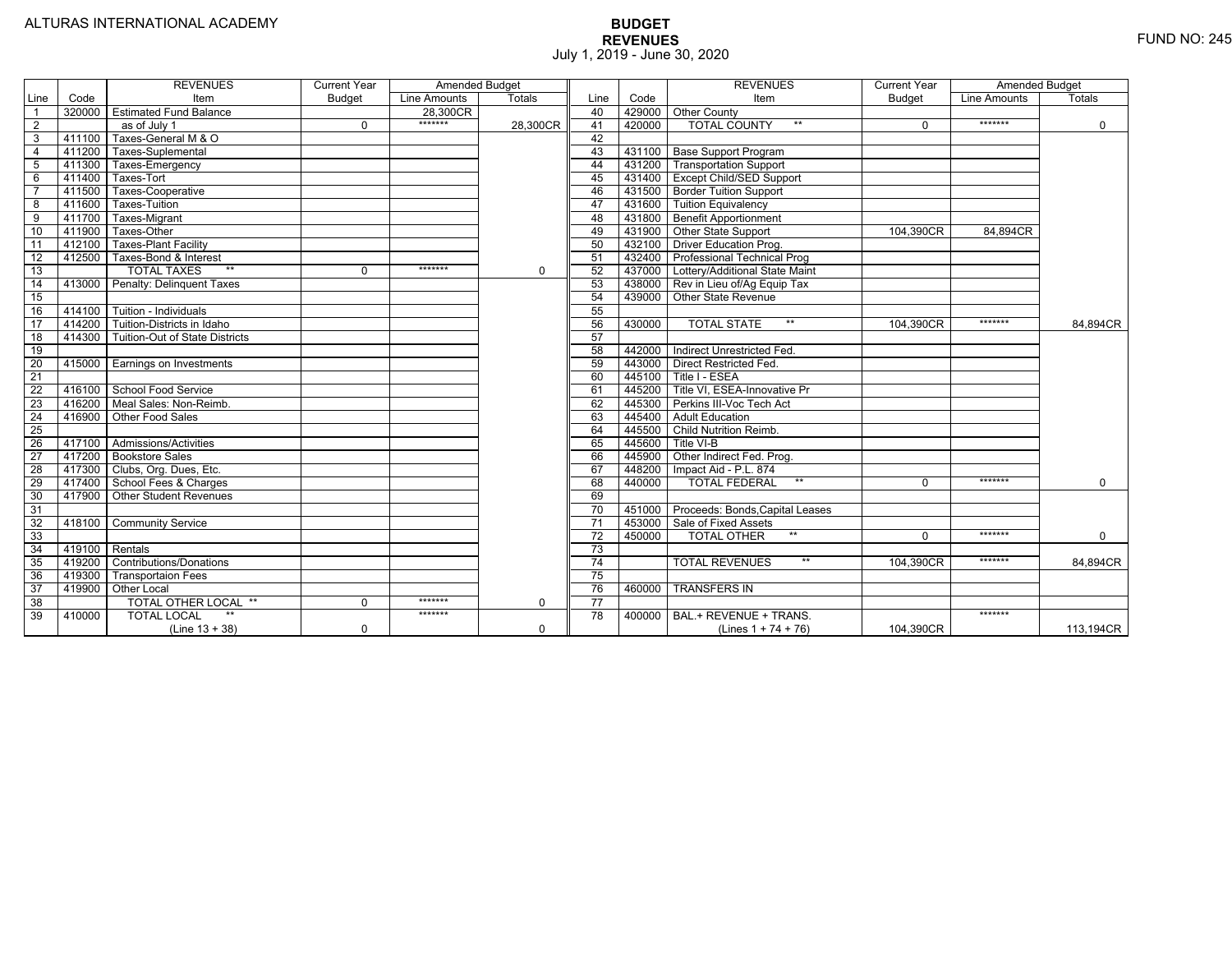|                              |             | <b>EXPENDITURES</b>                          | <b>Current Year</b>      | Amended                 | 100          | 200             | 300                | 400                          | 500               | 600        | 700        | 800       |
|------------------------------|-------------|----------------------------------------------|--------------------------|-------------------------|--------------|-----------------|--------------------|------------------------------|-------------------|------------|------------|-----------|
|                              |             |                                              |                          |                         |              |                 | Purchased          | Supplies<br><b>Materials</b> | Capital           | Debt       | Insurance- |           |
| Line<br>$\overline{1}$       | Code<br>512 | Functions/Programs<br>Elemetary School Prog. | <b>Budget</b><br>104.390 | <b>Budget</b><br>84.894 | Salaries     | <b>Benefits</b> | Services<br>44,390 | 25,564                       | Objects<br>14.940 | Retirement | Judgment   | Transfers |
|                              | 515         | Secondary School Prog.                       |                          |                         |              |                 |                    |                              |                   |            |            |           |
| $\overline{\mathbf{c}}$<br>3 | 517         | Alternative School Prog.                     |                          |                         |              |                 |                    |                              |                   |            |            |           |
| $\overline{4}$               | 519         | Vocational-Technical Prog.                   |                          |                         |              |                 |                    |                              |                   |            |            |           |
| 5                            | 521         | <b>Exceptional Child Prog.</b>               |                          |                         |              |                 |                    |                              |                   |            |            |           |
| 6                            | 522         | Preschool Exceptional Prog.                  |                          |                         |              |                 |                    |                              |                   |            |            |           |
| 7                            | 524         | Gifted & Talented Prog.                      |                          |                         |              |                 |                    |                              |                   |            |            |           |
| 8                            | 531         | Interscholastic Prog.                        |                          |                         |              |                 |                    |                              |                   |            |            |           |
| 9                            | 532         | School Activity Prog.                        |                          |                         |              |                 |                    |                              |                   |            |            |           |
| 10                           | 541         | Summer School Prog.                          |                          |                         |              |                 |                    |                              |                   |            |            |           |
| 11                           | 542         | Adult School Prog.                           |                          |                         |              |                 |                    |                              |                   |            |            |           |
| 12                           | 546         | Detention Center Prog.                       |                          |                         |              |                 |                    |                              |                   |            |            |           |
| 13                           |             |                                              |                          |                         |              |                 |                    |                              |                   |            |            |           |
| 14                           | 500         | <b>TOTAL INSTRUCTION **</b>                  | 104,390                  | 84,894                  | $\mathbf{0}$ | $\Omega$        | 44,390             | 25,564                       | 14,940            | $\Omega$   | $\Omega$   | $\Omega$  |
| 15                           |             |                                              |                          |                         |              |                 |                    |                              |                   |            |            |           |
| 16                           | 611         | Attend-Guidance-Health Prog                  |                          |                         |              |                 |                    |                              |                   |            |            |           |
| 17                           | 616         | Special Services Prog.                       |                          |                         |              |                 |                    |                              |                   |            |            |           |
| $\overline{18}$              |             |                                              |                          |                         |              |                 |                    |                              |                   |            |            |           |
| 19                           | 621         | Instruction Improvement Prog                 |                          |                         |              |                 |                    |                              |                   |            |            |           |
| $\overline{20}$              | 622         | <b>Educational Media Prog.</b>               |                          |                         |              |                 |                    |                              |                   |            |            |           |
| 21                           | 623         | Instruction-Related Tech Prog                |                          |                         |              |                 |                    |                              |                   |            |            |           |
| $\overline{22}$              | 631         | Board of Education Prog.                     |                          |                         |              |                 |                    |                              |                   |            |            |           |
| 23                           | 632         | District Admin Prog.                         |                          |                         |              |                 |                    |                              |                   |            |            |           |
| $\overline{24}$              |             |                                              |                          |                         |              |                 |                    |                              |                   |            |            |           |
| 25                           | 641         | School Administration Prog.                  |                          |                         |              |                 |                    |                              |                   |            |            |           |
| $\overline{26}$              |             |                                              |                          |                         |              |                 |                    |                              |                   |            |            |           |
| $\overline{27}$              | 651         | <b>Business Operation Prog.</b>              |                          |                         |              |                 |                    |                              |                   |            |            |           |
| 28                           | 655         | Central Service Prog.                        |                          |                         |              |                 |                    |                              |                   |            |            |           |
| 29                           | 656         | Admin Tech Services Prog.                    |                          |                         |              |                 |                    |                              |                   |            |            |           |
| 30                           | 661         | Bldg-Care Prog. (Custodial)                  |                          |                         |              |                 |                    |                              |                   |            |            |           |
| 31                           | 663         | Maint-Non Student Occupied                   |                          |                         |              |                 |                    |                              |                   |            |            |           |
| 32                           | 664         | Maint-Student Occupied Bldgs                 |                          |                         |              |                 |                    |                              |                   |            |            |           |
| 33                           | 665         | Maintenance - Grounds                        |                          |                         |              |                 |                    |                              |                   |            |            |           |
| 34                           | 667         | <b>Security Program</b>                      |                          |                         |              |                 |                    |                              |                   |            |            |           |
| 35                           |             |                                              |                          |                         |              |                 |                    |                              |                   |            |            |           |
| 36                           | 681         | Pupil-To School Trans. Prog.                 |                          |                         |              |                 |                    |                              |                   |            |            |           |
| $\overline{37}$              | 682         | Pupil-Activity Trans. Prog.                  |                          |                         |              |                 |                    |                              |                   |            |            |           |
| 38                           | 683         | General Transportation Prog.                 |                          |                         |              |                 |                    |                              |                   |            |            |           |
|                              |             |                                              |                          |                         |              |                 |                    |                              |                   |            |            |           |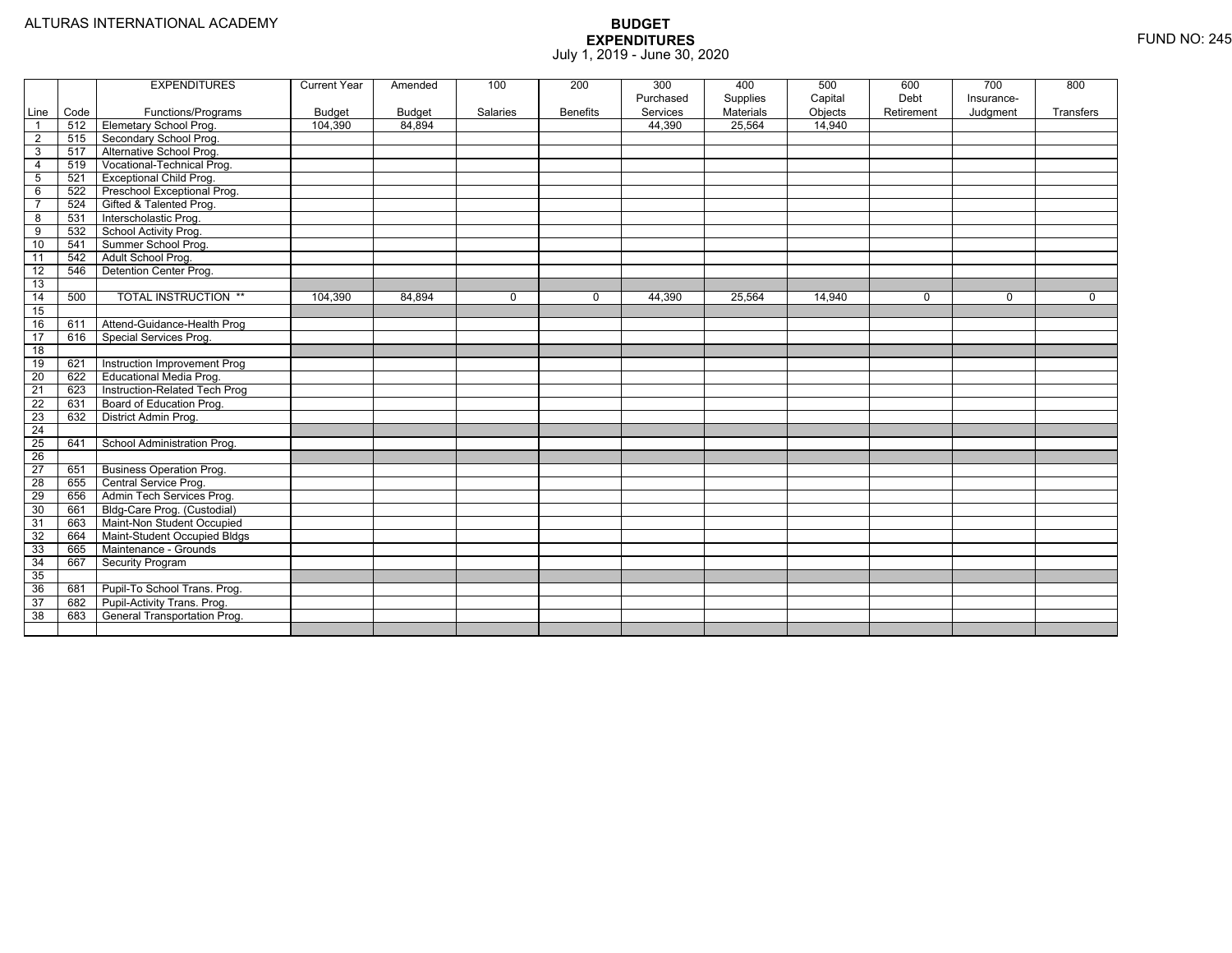|                 |             | <b>EXPENDITURES</b>                                | <b>Current Year</b> | Amended       | 100                   | 200             | 300                                                  | 400         | 500         | 600         | 700         | 800         |
|-----------------|-------------|----------------------------------------------------|---------------------|---------------|-----------------------|-----------------|------------------------------------------------------|-------------|-------------|-------------|-------------|-------------|
|                 |             |                                                    |                     |               |                       |                 | Purchased                                            | Supplies    | Capital     | Debt        | Insurance-  |             |
| Line<br>39      | Code<br>691 | Functions/Programs<br>Other Support Services Prog. | <b>Budget</b>       | <b>Budget</b> | Salaries              | <b>Benefits</b> | Services                                             | Materials   | Objects     | Retirement  | Judgment    | Transfers   |
| 40              |             |                                                    |                     |               |                       |                 |                                                      |             |             |             |             |             |
| 41              | 600         | <b>TOTAL SUPPORT SERV.**</b>                       | $\mathbf 0$         | $\Omega$      | $\Omega$              | $\mathbf 0$     | $\mathbf 0$                                          | $\mathbf 0$ | $\Omega$    | $\Omega$    | $\mathbf 0$ | $\mathbf 0$ |
| 42              |             |                                                    |                     |               |                       |                 |                                                      |             |             |             |             |             |
| 43              | 710         | <b>Child Nutrition Program</b>                     |                     |               |                       |                 |                                                      |             |             |             |             |             |
| 44              | 720         | <b>Community Services Program</b>                  |                     |               |                       |                 |                                                      |             |             |             |             |             |
| 45              | 730         | <b>Enterprise Operations</b>                       |                     |               |                       |                 |                                                      |             |             |             |             |             |
| 46              | 700         | TOTAL NON-INSTRUCTION**                            | $\mathbf 0$         | $\Omega$      | $\Omega$              | $\Omega$        | $\mathbf 0$                                          | $\mathbf 0$ | $\mathbf 0$ | $\Omega$    | $\mathbf 0$ | $\Omega$    |
| 47              |             |                                                    |                     |               |                       |                 |                                                      |             |             |             |             |             |
| 48              | 810         | Capital Assets-Student Occ                         |                     |               |                       |                 |                                                      |             |             |             |             |             |
| 49              | 811         | Capital Assets-Non Student Occ                     |                     |               |                       |                 |                                                      |             |             |             |             |             |
| 50              | 800         | <b>TOTAL CAPITAL ASSETS PROG**</b>                 | $\mathbf 0$         | $\Omega$      | $\Omega$              | $\Omega$        | $\mathbf 0$                                          | 0           | $\mathbf 0$ | $\mathbf 0$ | $\mathbf 0$ | $\mathbf 0$ |
| 51              |             |                                                    |                     |               |                       |                 |                                                      |             |             |             |             |             |
| 52              | 911         | Debt Services Prog.-Princ.                         |                     |               |                       |                 |                                                      |             |             |             |             |             |
| 53              | 912         | Debt Services Prog.-Int.                           |                     |               |                       |                 |                                                      |             |             |             |             |             |
| 54              | 913         | Debt Serv Prog-Refnded Debt                        |                     |               |                       |                 |                                                      |             |             |             |             |             |
| 55              | 920         | <b>Transfers Out</b>                               |                     |               |                       |                 |                                                      |             |             |             |             |             |
| 56              |             |                                                    |                     |               |                       |                 |                                                      |             |             |             |             |             |
| 57              | 900         | <b>TOTAL OTHER SERVICES **</b>                     | $\mathbf 0$         | $\mathbf 0$   | $\mathbf 0$           | $\mathbf 0$     | $\mathbf 0$                                          | 0           | 0           | $\mathbf 0$ | $\mathbf 0$ | $\mathbf 0$ |
| 58              |             |                                                    |                     |               |                       |                 |                                                      |             |             |             |             |             |
| 59              |             | $**$                                               |                     |               |                       |                 |                                                      |             |             |             |             |             |
| 60              |             | <b>TOTAL EXPENDITURES</b>                          |                     |               |                       |                 |                                                      |             |             |             |             |             |
| 61              |             | (Lines 14+41+47+49+57)**                           | 104,390             | 84,894        | 0                     | 0               | 44,390                                               | 25,564      | 14,940      | 0           | 0           | $\mathbf 0$ |
| 62              | 950         | <b>Contingency Reserve</b>                         |                     |               |                       |                 |                                                      |             |             |             |             |             |
|                 |             | (5% of Line 60)                                    |                     |               |                       |                 |                                                      |             |             |             |             |             |
| 63              |             |                                                    |                     |               |                       |                 |                                                      |             |             |             |             |             |
| 64              |             | <b>TOTAL APPROPRIATION</b>                         |                     |               |                       |                 |                                                      |             |             |             |             |             |
|                 |             | (Line 60 + Line 62)                                | 104,390             | 84,894        |                       |                 |                                                      |             |             |             |             |             |
| 65              |             |                                                    |                     |               |                       |                 |                                                      |             |             |             |             |             |
|                 |             |                                                    |                     |               |                       |                 |                                                      |             |             |             |             |             |
| 66              |             | <b>BUDGET SUMMARY</b>                              |                     |               | <b>BUDGET SUMMARY</b> |                 |                                                      |             |             |             |             |             |
| 67              |             |                                                    |                     |               |                       |                 |                                                      |             |             |             |             |             |
| 68              |             | <b>Beginning Fund Balance</b>                      |                     | 28,300CR      |                       |                 | The total on line 70 must equal the total on line 74 |             |             |             |             |             |
| 69              |             | Revenues + Transfers In                            | 104,390CR           | 84,894CR      |                       |                 |                                                      |             |             |             |             |             |
| $\overline{70}$ |             | TOTAL REVENUE (68 + 69)                            | 104,390CR           | 113,194CR     |                       |                 |                                                      |             |             |             |             |             |
| 71              |             |                                                    |                     |               |                       |                 |                                                      |             |             |             |             |             |
| 72              |             | <b>Total Appropriation</b>                         | 104,390             | 84,894        |                       |                 |                                                      |             |             |             |             |             |
| 73              |             | <b>Unappropriated Balance</b>                      |                     | 28,300        |                       |                 |                                                      |             |             |             |             |             |
| 74              |             | <b>TOTAL APPROPRIATION (72+73)</b>                 | 104,390             | 113,194       |                       |                 |                                                      |             |             |             |             |             |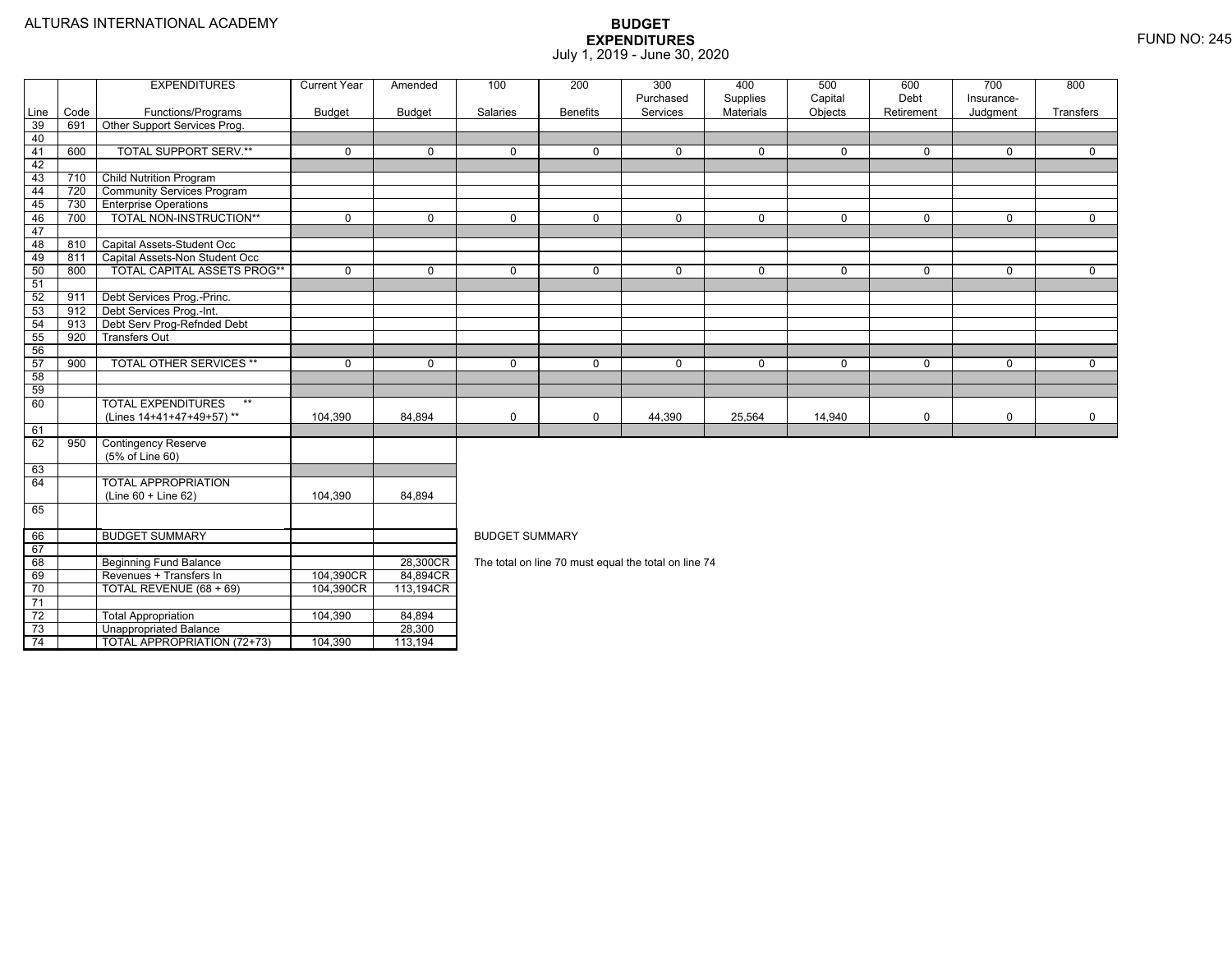|                 |                | <b>REVENUES</b>                       | <b>Current Year</b> | <b>Amended Budget</b> |          |                 |        | <b>REVENUES</b>                        | <b>Current Year</b> | <b>Amended Budget</b> |             |
|-----------------|----------------|---------------------------------------|---------------------|-----------------------|----------|-----------------|--------|----------------------------------------|---------------------|-----------------------|-------------|
| Line            | Code           | Item                                  | <b>Budget</b>       | Line Amounts          | Totals   | Line            | Code   | Item                                   | <b>Budget</b>       | Line Amounts          | Totals      |
|                 |                | 320000 Estimated Fund Balance         |                     | *******               |          | 40              |        | 429000 Other County                    |                     |                       |             |
| $\overline{2}$  |                | as of July 1                          | $\Omega$            | *******               | 0        | 41              | 420000 | <b>TOTAL COUNTY</b><br>$***$           | $\Omega$            | *******               | $\mathbf 0$ |
| 3               | 411100         | Taxes-General M & O                   |                     |                       |          | 42              |        |                                        |                     |                       |             |
| $\overline{4}$  | 411200         | Taxes-Suplemental                     |                     |                       |          | 43              |        | 431100   Base Support Program          |                     |                       |             |
| 5               | 411300         | Taxes-Emergency                       |                     |                       |          | 44              |        | 431200 Transportation Support          |                     |                       |             |
| 6               | 411400         | Taxes-Tort                            |                     |                       |          | 45              |        | 431400   Except Child/SED Support      |                     |                       |             |
|                 | 411500         | Taxes-Cooperative                     |                     |                       |          | 46              |        | 431500   Border Tuition Support        |                     |                       |             |
| 8               | 411600         | Taxes-Tuition                         |                     |                       |          | 47              |        | 431600 Tuition Equivalency             |                     |                       |             |
| 9               | 411700         | Taxes-Migrant                         |                     |                       |          | 48              |        | 431800 Benefit Apportionment           |                     |                       |             |
| 10              | 411900         | Taxes-Other                           |                     |                       |          | 49              |        | 431900 Other State Support             | 8,941CR             | 7.464CR               |             |
| 11              | 412100         | <b>Taxes-Plant Facility</b>           |                     |                       |          | 50              |        | 432100 Driver Education Prog.          |                     |                       |             |
| 12              | 412500         | Taxes-Bond & Interest                 |                     |                       |          | 51              |        | 432400   Professional Technical Prog   |                     |                       |             |
| 13              |                | $**$<br><b>TOTAL TAXES</b>            | $\mathbf 0$         | *******               | 0        | 52              |        | 437000 Lottery/Additional State Maint  |                     |                       |             |
| 14              |                | 413000 Penalty: Delinguent Taxes      |                     |                       |          | 53              |        | 438000 Rev in Lieu of/Ag Equip Tax     |                     |                       |             |
| 15              |                |                                       |                     |                       |          | 54              | 439000 | <b>Other State Revenue</b>             |                     |                       |             |
| 16              |                | 414100   Tuition - Individuals        |                     |                       |          | 55              |        |                                        |                     |                       |             |
| 17              |                | 414200 Tuition-Districts in Idaho     |                     |                       |          | 56              | 430000 | $***$<br><b>TOTAL STATE</b>            | 8.941CR             | *******               | 7,464CR     |
| 18              |                | 414300 Tuition-Out of State Districts |                     |                       |          | 57              |        |                                        |                     |                       |             |
| 19              |                |                                       |                     |                       |          | 58              |        | 442000 Indirect Unrestricted Fed.      |                     |                       |             |
| $\overline{20}$ |                | 415000 Earnings on Investments        |                     |                       |          | 59              |        | 443000 Direct Restricted Fed.          |                     |                       |             |
| 21              |                |                                       |                     |                       |          | 60              |        | 445100 Title I - ESEA                  |                     |                       |             |
| 22              |                | 416100 School Food Service            |                     |                       |          | 61              |        | 445200   Title VI. ESEA-Innovative Pr  |                     |                       |             |
| $\overline{23}$ |                | 416200   Meal Sales: Non-Reimb.       |                     |                       |          | 62              |        | 445300 Perkins III-Voc Tech Act        |                     |                       |             |
| 24              |                | 416900 Other Food Sales               |                     |                       |          | 63              |        | 445400 Adult Education                 |                     |                       |             |
| 25              |                |                                       |                     |                       |          | 64              |        | 445500 Child Nutrition Reimb.          |                     |                       |             |
| 26              |                | 417100 Admissions/Activities          |                     |                       |          | 65              | 445600 | Title VI-B                             |                     |                       |             |
| $\overline{27}$ |                | 417200 Bookstore Sales                |                     |                       |          | 66              | 445900 | Other Indirect Fed. Prog.              |                     |                       |             |
| $\overline{28}$ |                | 417300   Clubs, Org. Dues, Etc.       |                     |                       |          | 67              | 448200 | Impact Aid - P.L. 874                  |                     |                       |             |
| $\overline{29}$ |                | 417400 School Fees & Charges          |                     |                       |          | 68              | 440000 | <b>TOTAL FEDERAL</b><br>$***$          | $\Omega$            | *******               | $\mathbf 0$ |
| 30              |                | 417900 Other Student Revenues         |                     |                       |          | 69              |        |                                        |                     |                       |             |
| 31              |                |                                       |                     |                       |          | $\overline{70}$ |        | 451000 Proceeds: Bonds, Capital Leases |                     |                       |             |
| $\overline{32}$ |                | 418100 Community Service              |                     |                       |          | $\overline{71}$ |        | 453000 Sale of Fixed Assets            |                     |                       |             |
| 33              |                |                                       |                     |                       |          | 72              | 450000 | $**$<br><b>TOTAL OTHER</b>             | $\Omega$            | *******               | $\mathbf 0$ |
| 34              | 419100 Rentals |                                       |                     |                       |          | 73              |        |                                        |                     |                       |             |
| 35              |                | 419200 Contributions/Donations        |                     |                       |          | $\overline{74}$ |        | <b>TOTAL REVENUES</b><br>$**$          | 8.941CR             | *******               | 7,464CR     |
| 36              | 419300         | <b>Transportaion Fees</b>             |                     |                       |          | 75              |        |                                        |                     |                       |             |
| 37              |                | 419900 Other Local                    |                     |                       |          | 76              | 460000 | <b>TRANSFERS IN</b>                    |                     |                       |             |
| 38              |                | TOTAL OTHER LOCAL **                  | $\mathbf 0$         | *******               | 0        | 77              |        |                                        |                     |                       |             |
| 39              | 410000         | <b>TOTAL LOCAL</b>                    |                     | *******               |          | 78              | 400000 | BAL.+ REVENUE + TRANS.                 |                     | *******               |             |
|                 |                | $(Line 13 + 38)$                      | $\mathbf 0$         |                       | $\Omega$ |                 |        | (Lines $1 + 74 + 76$ )                 | 8.941CR             |                       | 7.464CR     |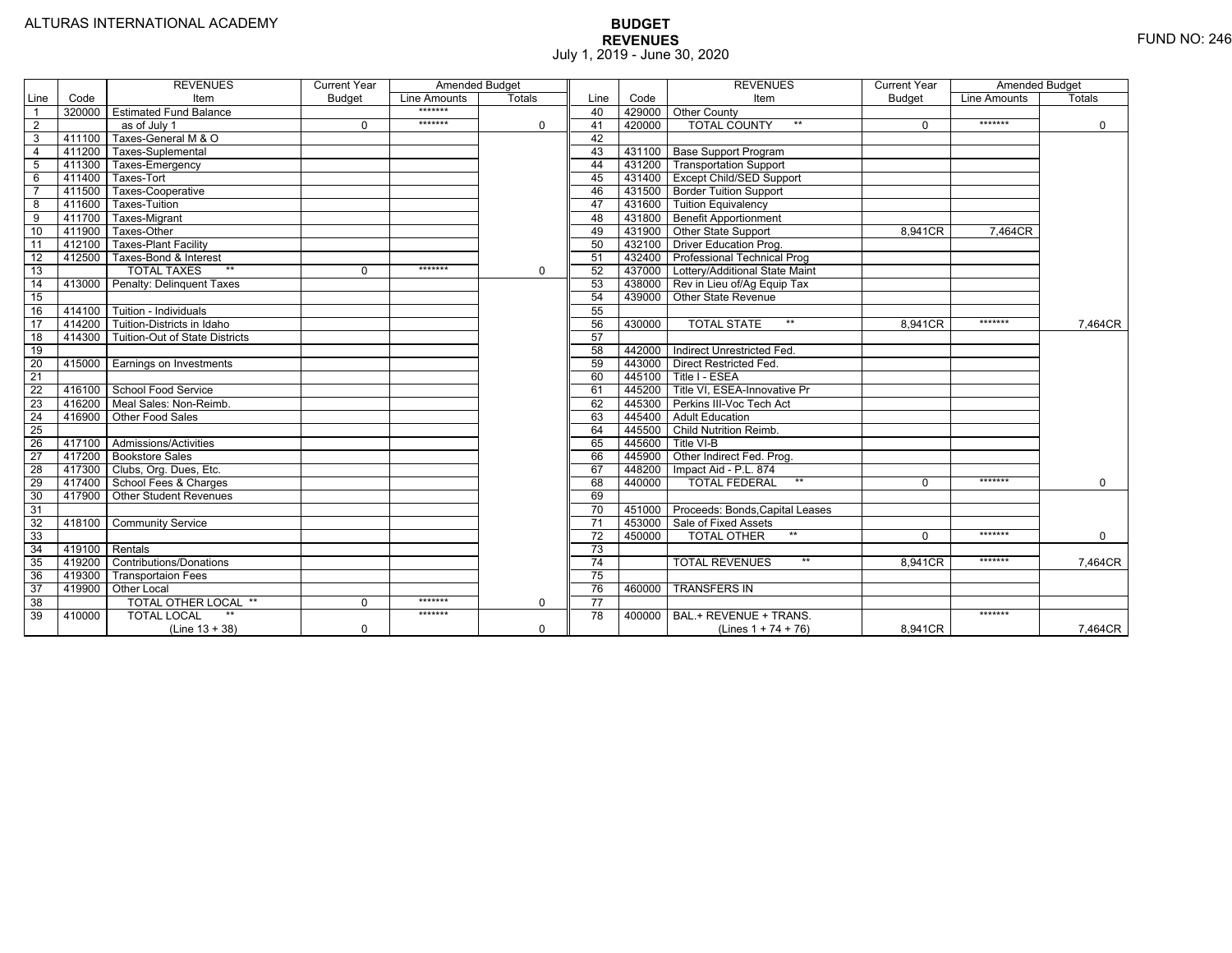|                 |      | <b>EXPENDITURES</b>             | <b>Current Year</b> | Amended       | 100      | 200             | 300<br>Purchased | 400<br>Supplies | 500<br>Capital | 600<br>Debt | $\overline{700}$<br>Insurance- | 800       |
|-----------------|------|---------------------------------|---------------------|---------------|----------|-----------------|------------------|-----------------|----------------|-------------|--------------------------------|-----------|
| Line            | Code | Functions/Programs              | <b>Budget</b>       | <b>Budget</b> | Salaries | <b>Benefits</b> | Services         | Materials       | Objects        | Retirement  | Judgment                       | Transfers |
| $\overline{1}$  | 512  | <b>Elemetary School Prog.</b>   | 8,941               | 1,450         |          |                 |                  |                 | 1,450          |             |                                |           |
| $\overline{2}$  | 515  | Secondary School Prog.          |                     |               |          |                 |                  |                 |                |             |                                |           |
| 3               | 517  | Alternative School Prog.        |                     |               |          |                 |                  |                 |                |             |                                |           |
| $\overline{4}$  | 519  | Vocational-Technical Prog.      |                     |               |          |                 |                  |                 |                |             |                                |           |
| $5\phantom{.0}$ | 521  | Exceptional Child Prog.         |                     |               |          |                 |                  |                 |                |             |                                |           |
| 6               | 522  | Preschool Exceptional Prog.     |                     |               |          |                 |                  |                 |                |             |                                |           |
| $\overline{7}$  | 524  | Gifted & Talented Prog.         |                     |               |          |                 |                  |                 |                |             |                                |           |
| 8               | 531  | Interscholastic Prog.           |                     |               |          |                 |                  |                 |                |             |                                |           |
| 9               | 532  | School Activity Prog.           |                     |               |          |                 |                  |                 |                |             |                                |           |
| 10              | 541  | Summer School Prog.             |                     |               |          |                 |                  |                 |                |             |                                |           |
| 11              | 542  | Adult School Prog.              |                     |               |          |                 |                  |                 |                |             |                                |           |
| $\overline{12}$ | 546  | Detention Center Prog.          |                     |               |          |                 |                  |                 |                |             |                                |           |
| 13              |      |                                 |                     |               |          |                 |                  |                 |                |             |                                |           |
| 14              | 500  | <b>TOTAL INSTRUCTION **</b>     | 8,941               | 1,450         | 0        | $\mathbf 0$     | $\Omega$         | $\mathbf 0$     | 1,450          | $\mathbf 0$ | $\mathbf 0$                    | $\Omega$  |
| 15              |      |                                 |                     |               |          |                 |                  |                 |                |             |                                |           |
| 16              | 611  | Attend-Guidance-Health Prog     |                     |               |          |                 |                  |                 |                |             |                                |           |
| 17              | 616  | Special Services Prog.          |                     |               |          |                 |                  |                 |                |             |                                |           |
| 18              |      |                                 |                     |               |          |                 |                  |                 |                |             |                                |           |
| 19              | 621  | Instruction Improvement Prog    |                     |               |          |                 |                  |                 |                |             |                                |           |
| 20              | 622  | Educational Media Prog.         |                     |               |          |                 |                  |                 |                |             |                                |           |
| $\overline{21}$ | 623  | Instruction-Related Tech Prog   |                     |               |          |                 |                  |                 |                |             |                                |           |
| $\overline{22}$ | 631  | Board of Education Prog.        |                     |               |          |                 |                  |                 |                |             |                                |           |
| 23              | 632  | District Admin Prog.            |                     |               |          |                 |                  |                 |                |             |                                |           |
| $\overline{24}$ |      |                                 |                     |               |          |                 |                  |                 |                |             |                                |           |
| $\overline{25}$ | 641  | School Administration Prog.     |                     |               |          |                 |                  |                 |                |             |                                |           |
| $\overline{26}$ |      |                                 |                     |               |          |                 |                  |                 |                |             |                                |           |
| $\overline{27}$ | 651  | <b>Business Operation Prog.</b> |                     |               |          |                 |                  |                 |                |             |                                |           |
| 28              | 655  | Central Service Prog.           |                     |               |          |                 |                  |                 |                |             |                                |           |
| 29              | 656  | Admin Tech Services Prog.       |                     |               |          |                 |                  |                 |                |             |                                |           |
| 30              | 661  | Bldg-Care Prog. (Custodial)     |                     |               |          |                 |                  |                 |                |             |                                |           |
| 31              | 663  | Maint-Non Student Occupied      |                     |               |          |                 |                  |                 |                |             |                                |           |
| 32              | 664  | Maint-Student Occupied Bldgs    |                     |               |          |                 |                  |                 |                |             |                                |           |
| 33              | 665  | Maintenance - Grounds           |                     |               |          |                 |                  |                 |                |             |                                |           |
| 34              | 667  | <b>Security Program</b>         |                     |               |          |                 |                  |                 |                |             |                                |           |
| 35              |      |                                 |                     |               |          |                 |                  |                 |                |             |                                |           |
| 36              | 681  | Pupil-To School Trans. Prog.    |                     |               |          |                 |                  |                 |                |             |                                |           |
| 37              | 682  | Pupil-Activity Trans. Prog.     |                     |               |          |                 |                  |                 |                |             |                                |           |
| 38              | 683  | General Transportation Prog.    |                     |               |          |                 |                  |                 |                |             |                                |           |
|                 |      |                                 |                     |               |          |                 |                  |                 |                |             |                                |           |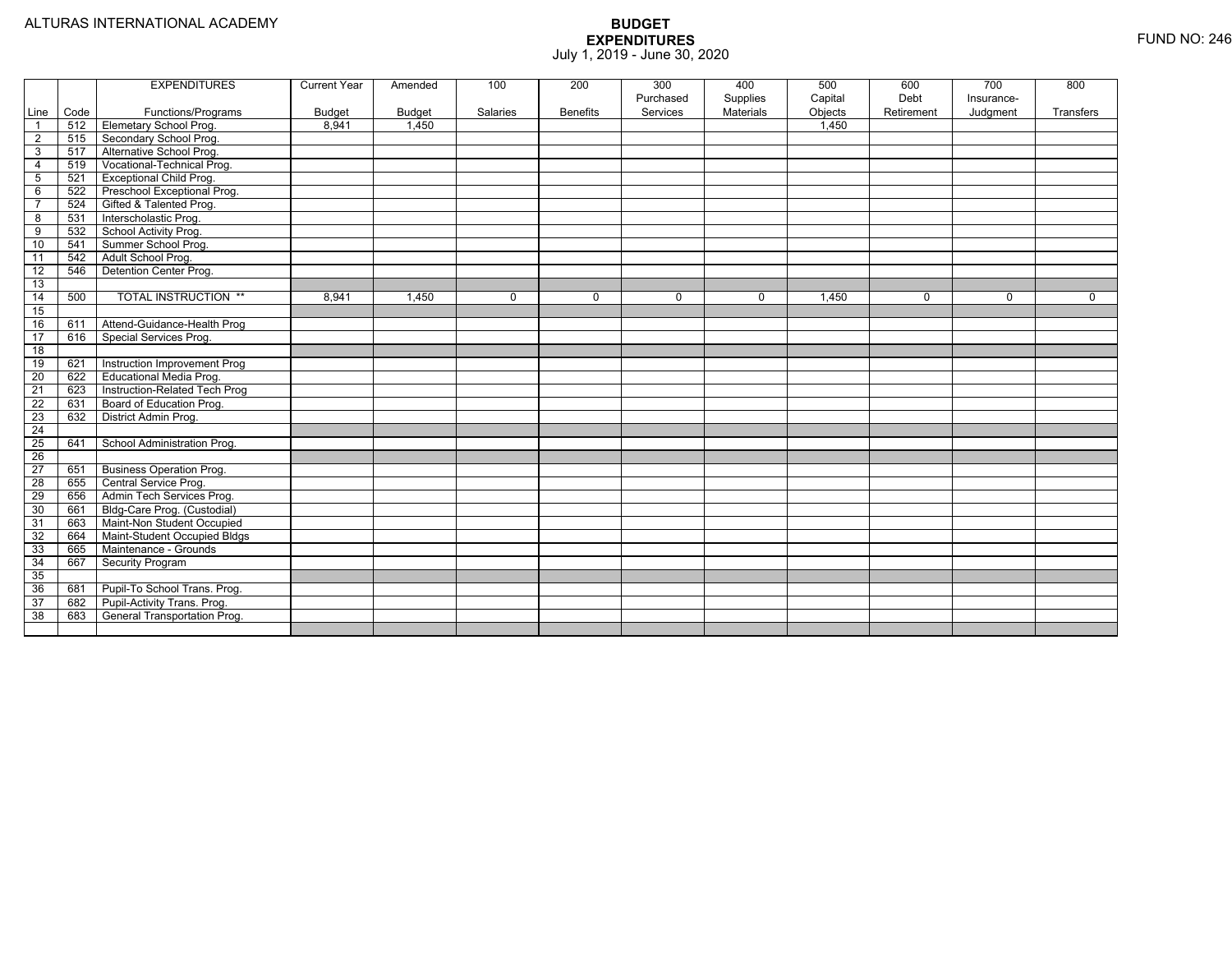73

74

Unappropriated Balance 6,014

TOTAL APPROPRIATION (72+73) 8,941 7,464

|                 |      | <b>EXPENDITURES</b>                           | <b>Current Year</b> | Amended       | 100                   | 200             | 300                                                  | 400                   | 500                | 600                | 700                    | 800         |  |  |  |
|-----------------|------|-----------------------------------------------|---------------------|---------------|-----------------------|-----------------|------------------------------------------------------|-----------------------|--------------------|--------------------|------------------------|-------------|--|--|--|
| Line            | Code | Functions/Programs                            | <b>Budget</b>       | <b>Budget</b> | Salaries              | <b>Benefits</b> | Purchased<br>Services                                | Supplies<br>Materials | Capital<br>Objects | Debt<br>Retirement | Insurance-<br>Judgment | Transfers   |  |  |  |
| 39              | 691  | Other Support Services Prog.                  |                     |               |                       |                 |                                                      |                       |                    |                    |                        |             |  |  |  |
| 40              |      |                                               |                     |               |                       |                 |                                                      |                       |                    |                    |                        |             |  |  |  |
| 41              | 600  | <b>TOTAL SUPPORT SERV.**</b>                  | $\mathbf 0$         | $\Omega$      | $\mathbf 0$           | $\mathbf 0$     | $\mathbf 0$                                          | $\mathbf 0$           | $\mathbf 0$        | $\mathbf 0$        | $\mathbf 0$            | $\mathbf 0$ |  |  |  |
| 42              |      |                                               |                     |               |                       |                 |                                                      |                       |                    |                    |                        |             |  |  |  |
| 43              | 710  | <b>Child Nutrition Program</b>                |                     |               |                       |                 |                                                      |                       |                    |                    |                        |             |  |  |  |
| 44              | 720  | <b>Community Services Program</b>             |                     |               |                       |                 |                                                      |                       |                    |                    |                        |             |  |  |  |
| 45              | 730  | <b>Enterprise Operations</b>                  |                     |               |                       |                 |                                                      |                       |                    |                    |                        |             |  |  |  |
| 46              | 700  | TOTAL NON-INSTRUCTION**                       | $\mathbf 0$         | $\mathbf 0$   | $\mathbf 0$           | $\mathbf 0$     | $\mathbf 0$                                          | $\mathbf 0$           | $\mathbf 0$        | $\mathbf 0$        | $\mathbf 0$            | $\mathbf 0$ |  |  |  |
| 47              |      |                                               |                     |               |                       |                 |                                                      |                       |                    |                    |                        |             |  |  |  |
| 48              | 810  | Capital Assets-Student Occ                    |                     |               |                       |                 |                                                      |                       |                    |                    |                        |             |  |  |  |
| 49              | 811  | Capital Assets-Non Student Occ                |                     |               |                       |                 |                                                      |                       |                    |                    |                        |             |  |  |  |
| 50              | 800  | TOTAL CAPITAL ASSETS PROG**                   | $\mathbf 0$         | $\mathbf{0}$  | $\mathbf 0$           | $\mathbf{0}$    | $\mathbf 0$                                          | $\mathbf 0$           | $\mathbf 0$        | $\mathbf{0}$       | $\mathbf 0$            | $\mathbf 0$ |  |  |  |
| 51              |      |                                               |                     |               |                       |                 |                                                      |                       |                    |                    |                        |             |  |  |  |
| 52              | 911  | Debt Services Prog.-Princ.                    |                     |               |                       |                 |                                                      |                       |                    |                    |                        |             |  |  |  |
| 53              | 912  | Debt Services Prog.-Int.                      |                     |               |                       |                 |                                                      |                       |                    |                    |                        |             |  |  |  |
| 54              | 913  | Debt Serv Prog-Refnded Debt                   |                     |               |                       |                 |                                                      |                       |                    |                    |                        |             |  |  |  |
| 55              | 920  | <b>Transfers Out</b>                          |                     |               |                       |                 |                                                      |                       |                    |                    |                        |             |  |  |  |
| 56              |      |                                               |                     |               |                       |                 |                                                      |                       |                    |                    |                        |             |  |  |  |
| 57              | 900  | TOTAL OTHER SERVICES **                       | $\mathbf 0$         | $\mathbf 0$   | $\mathbf 0$           | $\mathbf 0$     | $\mathbf 0$                                          | $\mathbf 0$           | 0                  | $\Omega$           | 0                      | 0           |  |  |  |
| 58              |      |                                               |                     |               |                       |                 |                                                      |                       |                    |                    |                        |             |  |  |  |
| 59              |      |                                               |                     |               |                       |                 |                                                      |                       |                    |                    |                        |             |  |  |  |
| 60              |      | <b>TOTAL EXPENDITURES</b><br>$***$            |                     |               |                       |                 |                                                      |                       |                    |                    |                        |             |  |  |  |
|                 |      | (Lines 14+41+47+49+57)**                      | 8.941               | 1,450         | $\mathbf 0$           | $\mathbf 0$     | 0                                                    | 0                     | 1,450              | 0                  | 0                      | 0           |  |  |  |
| 61              |      |                                               |                     |               |                       |                 |                                                      |                       |                    |                    |                        |             |  |  |  |
| 62              | 950  | <b>Contingency Reserve</b><br>(5% of Line 60) |                     |               |                       |                 |                                                      |                       |                    |                    |                        |             |  |  |  |
| 63              |      |                                               |                     |               |                       |                 |                                                      |                       |                    |                    |                        |             |  |  |  |
| 64              |      | <b>TOTAL APPROPRIATION</b>                    |                     |               |                       |                 |                                                      |                       |                    |                    |                        |             |  |  |  |
|                 |      | $(Line 60 + Line 62)$                         | 8,941               | 1,450         |                       |                 |                                                      |                       |                    |                    |                        |             |  |  |  |
| 65              |      |                                               |                     |               |                       |                 |                                                      |                       |                    |                    |                        |             |  |  |  |
| 66              |      | <b>BUDGET SUMMARY</b>                         |                     |               | <b>BUDGET SUMMARY</b> |                 |                                                      |                       |                    |                    |                        |             |  |  |  |
| 67              |      |                                               |                     |               |                       |                 |                                                      |                       |                    |                    |                        |             |  |  |  |
| 68              |      | <b>Beginning Fund Balance</b>                 |                     |               |                       |                 | The total on line 70 must equal the total on line 74 |                       |                    |                    |                        |             |  |  |  |
| 69              |      | Revenues + Transfers In                       | 8,941CR             | 7,464CR       |                       |                 |                                                      |                       |                    |                    |                        |             |  |  |  |
| 70              |      | TOTAL REVENUE (68 + 69)                       | 8,941CR             | 7,464CR       |                       |                 |                                                      |                       |                    |                    |                        |             |  |  |  |
| 71              |      |                                               |                     |               |                       |                 |                                                      |                       |                    |                    |                        |             |  |  |  |
| $\overline{72}$ |      | <b>Total Appropriation</b>                    | 8.941               | 1,450         |                       |                 |                                                      |                       |                    |                    |                        |             |  |  |  |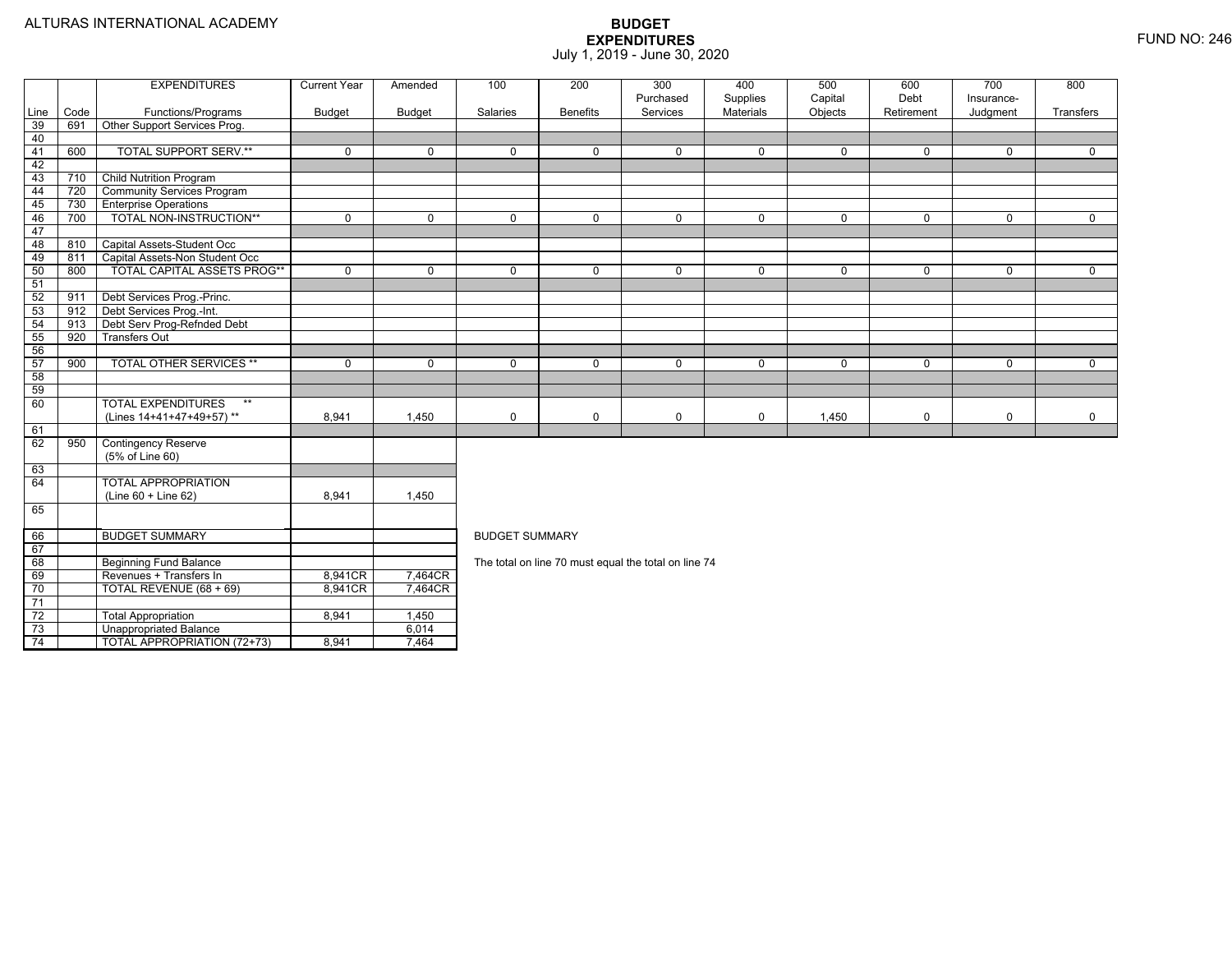|                 |                | <b>REVENUES</b>                | <b>Current Year</b> | <b>Amended Budget</b> |               |                 |        | <b>REVENUES</b>                        | <b>Current Year</b> | Amended Budget |             |
|-----------------|----------------|--------------------------------|---------------------|-----------------------|---------------|-----------------|--------|----------------------------------------|---------------------|----------------|-------------|
| Line            | Code           | Item                           | <b>Budget</b>       | <b>Line Amounts</b>   | <b>Totals</b> | Line            | Code   | Item                                   | Budget              | Line Amounts   | Totals      |
| $\overline{1}$  |                | 320000 Estimated Fund Balance  | 8,332CR             | *******               |               | 40              |        | 429000 Other County                    |                     |                |             |
| $\overline{2}$  |                | as of July 1                   | 8,332CR             | *******               | 0             | 41              | 420000 | <b>TOTAL COUNTY</b><br>$***$           | $\Omega$            | *******        | $\mathbf 0$ |
| $\mathbf{3}$    | 411100         | Taxes-General M & O            |                     |                       |               | 42              |        |                                        |                     |                |             |
| $\overline{4}$  | 411200         | Taxes-Suplemental              |                     |                       |               | 43              |        | 431100   Base Support Program          |                     |                |             |
| $-5$            | 411300         | Taxes-Emergency                |                     |                       |               | 44              |        | 431200 Transportation Support          |                     |                |             |
| 6               | 411400         | Taxes-Tort                     |                     |                       |               | 45              |        | 431400 Except Child/SED Support        |                     |                |             |
| $\overline{7}$  | 411500         | Taxes-Cooperative              |                     |                       |               | 46              |        | 431500 Border Tuition Support          |                     |                |             |
| 8               | 411600         | <b>Taxes-Tuition</b>           |                     |                       |               | 47              |        | 431600 Tuition Equivalency             |                     |                |             |
| $\overline{9}$  | 411700         | Taxes-Migrant                  |                     |                       |               | 48              |        | 431800 Benefit Apportionment           |                     |                |             |
| 10              | 411900         | Taxes-Other                    |                     |                       |               | 49              |        | 431900 Other State Support             |                     |                |             |
| $\overline{11}$ | 412100         | <b>Taxes-Plant Facility</b>    |                     |                       |               | 50              | 432100 | <b>Driver Education Prog.</b>          |                     |                |             |
| 12              | 412500         | Taxes-Bond & Interest          |                     |                       |               | 51              | 432400 | <b>Professional Technical Prog</b>     |                     |                |             |
| 13              |                | <b>TOTAL TAXES</b><br>$***$    | $\Omega$            | *******               | $\mathbf 0$   | 52              |        | 437000 Lottery/Additional State Maint  |                     |                |             |
| $\overline{14}$ | 413000         | Penalty: Delinguent Taxes      |                     |                       |               | 53              |        | 438000 Rev in Lieu of/Ag Equip Tax     |                     |                |             |
| 15              |                |                                |                     |                       |               | 54              |        | 439000 Other State Revenue             |                     |                |             |
| 16              | 414100         | Tuition - Individuals          |                     |                       |               | 55              |        |                                        |                     |                |             |
| 17              | 414200         | Tuition-Districts in Idaho     |                     |                       |               | 56              | 430000 | $**$<br><b>TOTAL STATE</b>             | $\Omega$            | *******        | $\Omega$    |
| $\overline{18}$ | 414300         | Tuition-Out of State Districts |                     |                       |               | 57              |        |                                        |                     |                |             |
| 19              |                |                                |                     |                       |               | 58              | 442000 | Indirect Unrestricted Fed.             |                     |                |             |
| 20              |                | 415000 Earnings on Investments |                     |                       |               | 59              |        | 443000 Direct Restricted Fed.          |                     |                |             |
| 21              |                |                                |                     |                       |               | 60              | 445100 | Title I - ESEA                         | 38,955CR            | 47,753CR       |             |
| 22              |                | 416100 School Food Service     |                     |                       |               | 61              | 445200 | Title VI. ESEA-Innovative Pr           |                     |                |             |
| 23              | 416200         | Meal Sales: Non-Reimb.         |                     |                       |               | 62              | 445300 | Perkins III-Voc Tech Act               |                     |                |             |
| 24              | 416900         | Other Food Sales               |                     |                       |               | 63              | 445400 | <b>Adult Education</b>                 |                     |                |             |
| 25              |                |                                |                     |                       |               | 64              | 445500 | <b>Child Nutrition Reimb.</b>          |                     |                |             |
| 26              |                | 417100 Admissions/Activities   |                     |                       |               | 65              | 445600 | Title VI-B                             |                     |                |             |
| $\overline{27}$ | 417200         | <b>Bookstore Sales</b>         |                     |                       |               | 66              | 445900 | Other Indirect Fed. Prog.              |                     |                |             |
| 28              | 417300         | Clubs, Org. Dues, Etc.         |                     |                       |               | 67              | 448200 | Impact Aid - P.L. 874                  |                     |                |             |
| 29              | 417400         | School Fees & Charges          |                     |                       |               | 68              | 440000 | $***$<br><b>TOTAL FEDERAL</b>          | 38.955CR            | *******        | 47,753CR    |
| 30              | 417900         | <b>Other Student Revenues</b>  |                     |                       |               | 69              |        |                                        |                     |                |             |
| 31              |                |                                |                     |                       |               | 70              |        | 451000 Proceeds: Bonds, Capital Leases |                     |                |             |
| 32              | 418100         | <b>Community Service</b>       |                     |                       |               | $\overline{71}$ | 453000 | Sale of Fixed Assets                   |                     |                |             |
| 33              |                |                                |                     |                       |               | 72              | 450000 | $**$<br><b>TOTAL OTHER</b>             | $\Omega$            | *******        | $\mathbf 0$ |
| 34              | 419100 Rentals |                                |                     |                       |               | 73              |        |                                        |                     |                |             |
| 35              | 419200         | <b>Contributions/Donations</b> |                     |                       |               | 74              |        | $**$<br><b>TOTAL REVENUES</b>          | 38.955CR            | *******        | 47,753CR    |
| 36              | 419300         | <b>Transportaion Fees</b>      |                     |                       |               | 75              |        |                                        |                     |                |             |
| 37              | 419900         | <b>Other Local</b>             |                     |                       |               | 76              | 460000 | <b>TRANSFERS IN</b>                    |                     |                |             |
| 38              |                | TOTAL OTHER LOCAL **           | $\Omega$            | *******               | $\Omega$      | $\overline{77}$ |        |                                        |                     |                |             |
| 39              | 410000         | <b>TOTAL LOCAL</b>             |                     | *******               |               | 78              | 400000 | BAL.+ REVENUE + TRANS.                 |                     | *******        |             |
|                 |                | $(Line 13 + 38)$               | $\Omega$            |                       | $\Omega$      |                 |        | (Lines $1 + 74 + 76$ )                 | 47.287CR            |                | 47,753CR    |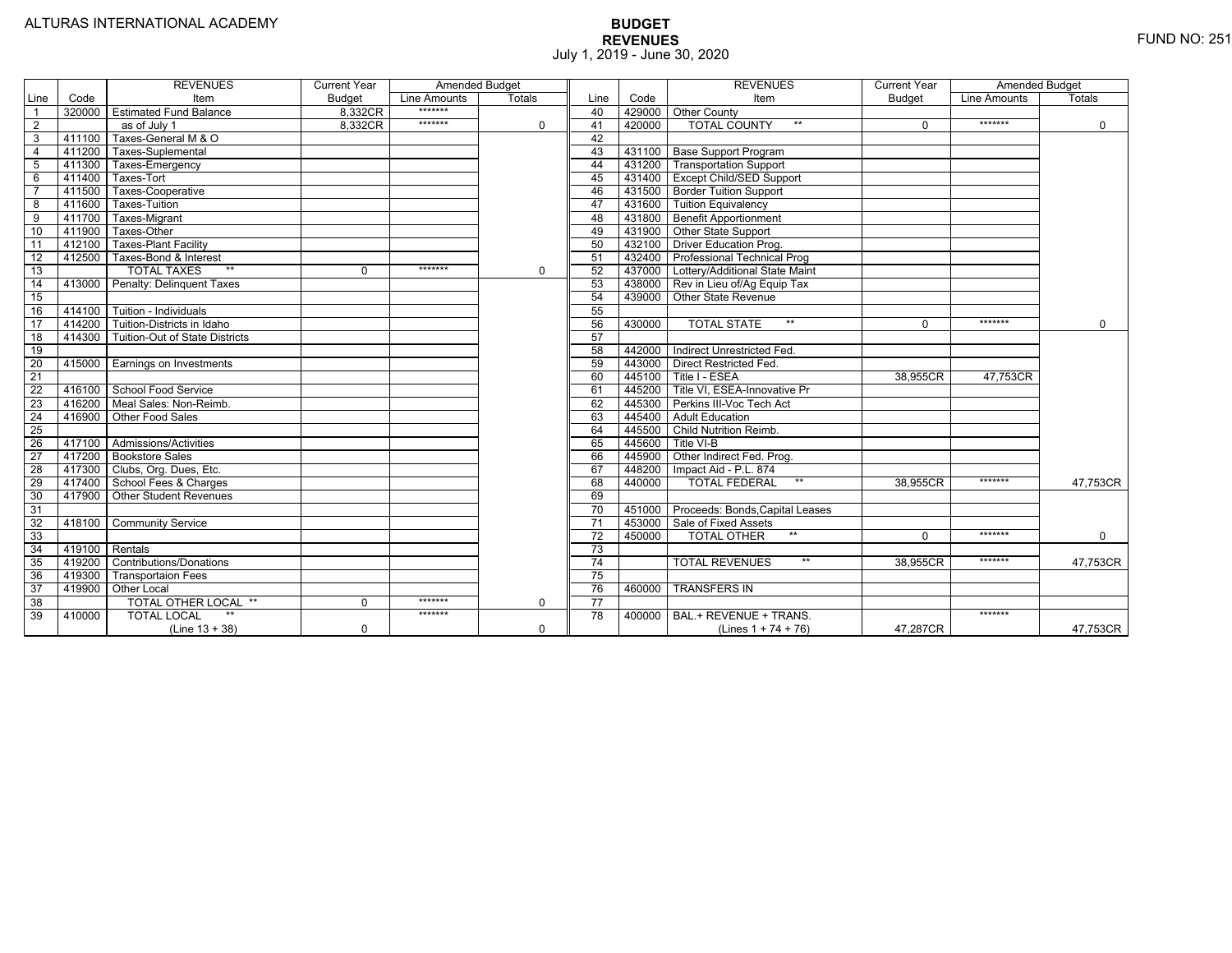|                         |      | <b>EXPENDITURES</b>             | <b>Current Year</b> | Amended       | 100      | 200             | 300<br>Purchased | 400<br>Supplies | 500<br>Capital | 600<br>Debt | 700<br>Insurance- | 800       |
|-------------------------|------|---------------------------------|---------------------|---------------|----------|-----------------|------------------|-----------------|----------------|-------------|-------------------|-----------|
| Line                    | Code | Functions/Programs              | <b>Budget</b>       | <b>Budget</b> | Salaries | <b>Benefits</b> | Services         | Materials       | Objects        | Retirement  | Judgment          | Transfers |
| $\overline{1}$          | 512  | Elemetary School Prog.          | 47.287              | 47.753        | 39,000   | 8.603           |                  | 150             |                |             |                   |           |
| $\overline{2}$          | 515  | Secondary School Prog.          |                     |               |          |                 |                  |                 |                |             |                   |           |
| $\overline{3}$          | 517  | Alternative School Prog.        |                     |               |          |                 |                  |                 |                |             |                   |           |
| $\overline{4}$          | 519  | Vocational-Technical Prog.      |                     |               |          |                 |                  |                 |                |             |                   |           |
| $5\phantom{.0}$         | 521  | <b>Exceptional Child Prog.</b>  |                     |               |          |                 |                  |                 |                |             |                   |           |
| 6                       | 522  | Preschool Exceptional Prog.     |                     |               |          |                 |                  |                 |                |             |                   |           |
| $\overline{7}$          | 524  | Gifted & Talented Prog.         |                     |               |          |                 |                  |                 |                |             |                   |           |
| $\overline{\mathbf{8}}$ | 531  | Interscholastic Prog.           |                     |               |          |                 |                  |                 |                |             |                   |           |
| 9                       | 532  | School Activity Prog.           |                     |               |          |                 |                  |                 |                |             |                   |           |
| 10                      | 541  | Summer School Prog.             |                     |               |          |                 |                  |                 |                |             |                   |           |
| 11                      | 542  | Adult School Prog.              |                     |               |          |                 |                  |                 |                |             |                   |           |
| 12                      | 546  | Detention Center Prog.          |                     |               |          |                 |                  |                 |                |             |                   |           |
| 13                      |      |                                 |                     |               |          |                 |                  |                 |                |             |                   |           |
| 14                      | 500  | <b>TOTAL INSTRUCTION **</b>     | 47.287              | 47,753        | 39,000   | 8,603           | $\Omega$         | 150             | $\mathbf 0$    | $\Omega$    | $\Omega$          | $\Omega$  |
| 15                      |      |                                 |                     |               |          |                 |                  |                 |                |             |                   |           |
| 16                      | 611  | Attend-Guidance-Health Prog     |                     |               |          |                 |                  |                 |                |             |                   |           |
| 17                      | 616  | Special Services Prog.          |                     |               |          |                 |                  |                 |                |             |                   |           |
| $\overline{18}$         |      |                                 |                     |               |          |                 |                  |                 |                |             |                   |           |
| 19                      | 621  | Instruction Improvement Prog    |                     |               |          |                 |                  |                 |                |             |                   |           |
| $\overline{20}$         | 622  | <b>Educational Media Prog.</b>  |                     |               |          |                 |                  |                 |                |             |                   |           |
| 21                      | 623  | Instruction-Related Tech Prog   |                     |               |          |                 |                  |                 |                |             |                   |           |
| $\overline{22}$         | 631  | Board of Education Prog.        |                     |               |          |                 |                  |                 |                |             |                   |           |
| 23                      | 632  | District Admin Prog.            |                     |               |          |                 |                  |                 |                |             |                   |           |
| $\overline{24}$         |      |                                 |                     |               |          |                 |                  |                 |                |             |                   |           |
| 25                      | 641  | School Administration Prog.     |                     |               |          |                 |                  |                 |                |             |                   |           |
| 26                      |      |                                 |                     |               |          |                 |                  |                 |                |             |                   |           |
| $\overline{27}$         | 651  | <b>Business Operation Prog.</b> |                     |               |          |                 |                  |                 |                |             |                   |           |
| 28                      | 655  | Central Service Prog.           |                     |               |          |                 |                  |                 |                |             |                   |           |
| 29                      | 656  | Admin Tech Services Prog.       |                     |               |          |                 |                  |                 |                |             |                   |           |
| 30                      | 661  | Bldg-Care Prog. (Custodial)     |                     |               |          |                 |                  |                 |                |             |                   |           |
| 31                      | 663  | Maint-Non Student Occupied      |                     |               |          |                 |                  |                 |                |             |                   |           |
| 32                      | 664  | Maint-Student Occupied Bldgs    |                     |               |          |                 |                  |                 |                |             |                   |           |
| 33                      | 665  | Maintenance - Grounds           |                     |               |          |                 |                  |                 |                |             |                   |           |
| 34                      | 667  | <b>Security Program</b>         |                     |               |          |                 |                  |                 |                |             |                   |           |
| 35                      |      |                                 |                     |               |          |                 |                  |                 |                |             |                   |           |
| 36                      | 681  | Pupil-To School Trans. Prog.    |                     |               |          |                 |                  |                 |                |             |                   |           |
| 37                      | 682  | Pupil-Activity Trans. Prog.     |                     |               |          |                 |                  |                 |                |             |                   |           |
| 38                      | 683  | General Transportation Prog.    |                     |               |          |                 |                  |                 |                |             |                   |           |
|                         |      |                                 |                     |               |          |                 |                  |                 |                |             |                   |           |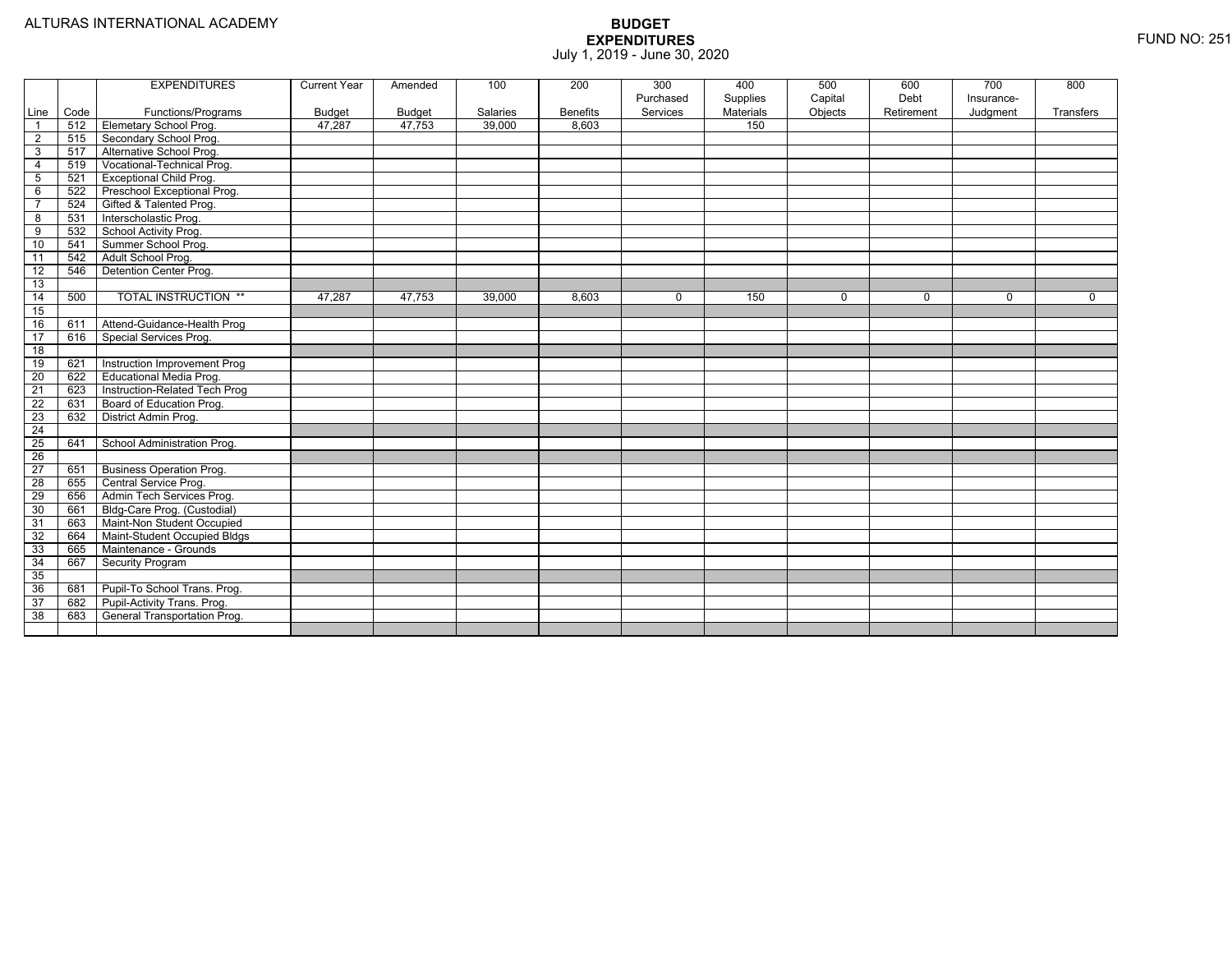73

74

Unappropriated Balance

TOTAL APPROPRIATION (72+73) 47,287 47,753

|      |      | <b>EXPENDITURES</b>                | <b>Current Year</b> | Amended     | 100                   | 200             | 300<br>Purchased                                     | 400<br>Supplies  | 500<br>Capital | 600<br>Debt | 700<br>Insurance- | 800         |  |  |  |
|------|------|------------------------------------|---------------------|-------------|-----------------------|-----------------|------------------------------------------------------|------------------|----------------|-------------|-------------------|-------------|--|--|--|
| Line | Code | Functions/Programs                 | <b>Budget</b>       | Budget      | Salaries              | <b>Benefits</b> | Services                                             | <b>Materials</b> | Objects        | Retirement  | Judgment          | Transfers   |  |  |  |
| 39   | 691  | Other Support Services Prog.       |                     |             |                       |                 |                                                      |                  |                |             |                   |             |  |  |  |
| 40   |      |                                    |                     |             |                       |                 |                                                      |                  |                |             |                   |             |  |  |  |
| 41   | 600  | <b>TOTAL SUPPORT SERV.**</b>       | 0                   | $\mathbf 0$ | 0                     | $\mathbf 0$     | 0                                                    | $\mathbf 0$      | $\mathbf 0$    | $\mathbf 0$ | $\mathbf 0$       | $\mathbf 0$ |  |  |  |
| 42   |      |                                    |                     |             |                       |                 |                                                      |                  |                |             |                   |             |  |  |  |
| 43   | 710  | <b>Child Nutrition Program</b>     |                     |             |                       |                 |                                                      |                  |                |             |                   |             |  |  |  |
| 44   | 720  | <b>Community Services Program</b>  |                     |             |                       |                 |                                                      |                  |                |             |                   |             |  |  |  |
| 45   | 730  | <b>Enterprise Operations</b>       |                     |             |                       |                 |                                                      |                  |                |             |                   |             |  |  |  |
| 46   | 700  | TOTAL NON-INSTRUCTION**            | 0                   | $\mathbf 0$ | 0                     | $\mathbf 0$     | 0                                                    | $\mathbf 0$      | $\mathbf 0$    | $\mathbf 0$ | $\mathbf 0$       | $\mathbf 0$ |  |  |  |
| 47   |      |                                    |                     |             |                       |                 |                                                      |                  |                |             |                   |             |  |  |  |
| 48   | 810  | Capital Assets-Student Occ         |                     |             |                       |                 |                                                      |                  |                |             |                   |             |  |  |  |
| 49   | 811  | Capital Assets-Non Student Occ     |                     |             |                       |                 |                                                      |                  |                |             |                   |             |  |  |  |
| 50   | 800  | <b>TOTAL CAPITAL ASSETS PROG**</b> | $\mathbf 0$         | $\Omega$    | 0                     | $\mathbf 0$     | 0                                                    | $\mathbf 0$      | $\mathbf{0}$   | $\mathbf 0$ | $\mathbf{0}$      | $\mathbf 0$ |  |  |  |
| 51   |      |                                    |                     |             |                       |                 |                                                      |                  |                |             |                   |             |  |  |  |
| 52   | 911  | Debt Services Prog.-Princ.         |                     |             |                       |                 |                                                      |                  |                |             |                   |             |  |  |  |
| 53   | 912  | Debt Services Prog.-Int.           |                     |             |                       |                 |                                                      |                  |                |             |                   |             |  |  |  |
| 54   | 913  | Debt Serv Prog-Refnded Debt        |                     |             |                       |                 |                                                      |                  |                |             |                   |             |  |  |  |
| 55   | 920  | <b>Transfers Out</b>               |                     |             |                       |                 |                                                      |                  |                |             |                   |             |  |  |  |
| 56   |      |                                    |                     |             |                       |                 |                                                      |                  |                |             |                   |             |  |  |  |
| 57   | 900  | <b>TOTAL OTHER SERVICES **</b>     | 0                   | $\Omega$    | 0                     | $\mathbf 0$     | 0                                                    | $\mathbf 0$      | $\mathbf 0$    | $\mathbf 0$ | $\mathbf 0$       | $\mathbf 0$ |  |  |  |
| 58   |      |                                    |                     |             |                       |                 |                                                      |                  |                |             |                   |             |  |  |  |
| 59   |      |                                    |                     |             |                       |                 |                                                      |                  |                |             |                   |             |  |  |  |
| 60   |      | <b>TOTAL EXPENDITURES</b><br>$**$  |                     |             |                       |                 |                                                      |                  |                |             |                   |             |  |  |  |
|      |      | (Lines 14+41+47+49+57)**           | 47,287              | 47,753      | 39,000                | 8,603           | 0                                                    | 150              | $\mathbf 0$    | $\mathbf 0$ | $\mathbf 0$       | $\mathbf 0$ |  |  |  |
| 61   |      |                                    |                     |             |                       |                 |                                                      |                  |                |             |                   |             |  |  |  |
| 62   | 950  | <b>Contingency Reserve</b>         |                     |             |                       |                 |                                                      |                  |                |             |                   |             |  |  |  |
|      |      | (5% of Line 60)                    |                     |             |                       |                 |                                                      |                  |                |             |                   |             |  |  |  |
| 63   |      |                                    |                     |             |                       |                 |                                                      |                  |                |             |                   |             |  |  |  |
| 64   |      | <b>TOTAL APPROPRIATION</b>         |                     |             |                       |                 |                                                      |                  |                |             |                   |             |  |  |  |
|      |      | $(Line 60 + Line 62)$              | 47,287              | 47,753      |                       |                 |                                                      |                  |                |             |                   |             |  |  |  |
| 65   |      |                                    |                     |             |                       |                 |                                                      |                  |                |             |                   |             |  |  |  |
| 66   |      | <b>BUDGET SUMMARY</b>              |                     |             | <b>BUDGET SUMMARY</b> |                 |                                                      |                  |                |             |                   |             |  |  |  |
| 67   |      |                                    |                     |             |                       |                 |                                                      |                  |                |             |                   |             |  |  |  |
| 68   |      | <b>Beginning Fund Balance</b>      | 8,332CR             |             |                       |                 | The total on line 70 must equal the total on line 74 |                  |                |             |                   |             |  |  |  |
| 69   |      | Revenues + Transfers In            | 38,955CR            | 47,753CR    |                       |                 |                                                      |                  |                |             |                   |             |  |  |  |
| 70   |      | TOTAL REVENUE (68 + 69)            | 47,287CR            | 47,753CR    |                       |                 |                                                      |                  |                |             |                   |             |  |  |  |
| 71   |      |                                    |                     |             |                       |                 |                                                      |                  |                |             |                   |             |  |  |  |
| 72   |      | <b>Total Appropriation</b>         | 47,287              | 47,753      |                       |                 |                                                      |                  |                |             |                   |             |  |  |  |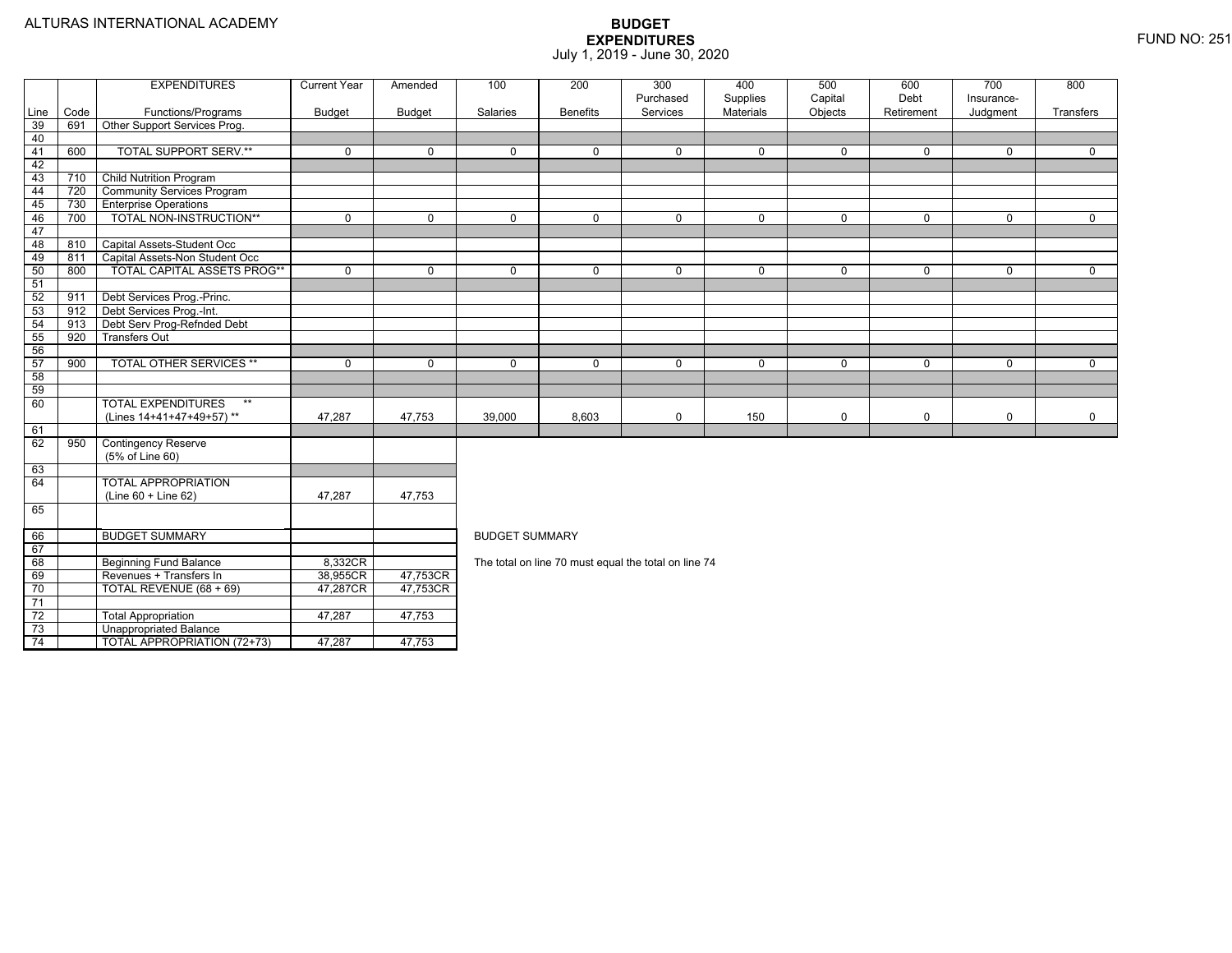|                 |                | <b>REVENUES</b>                 | <b>Current Year</b> | <b>Amended Budget</b> |             |                 |        | <b>REVENUES</b>                        | <b>Current Year</b> | <b>Amended Budget</b> |               |
|-----------------|----------------|---------------------------------|---------------------|-----------------------|-------------|-----------------|--------|----------------------------------------|---------------------|-----------------------|---------------|
| Line            | Code           | Item                            | <b>Budget</b>       | Line Amounts          | Totals      | Line            | Code   | Item                                   | <b>Budget</b>       | Line Amounts          | <b>Totals</b> |
| $\overline{1}$  | 320000         | <b>Estimated Fund Balance</b>   |                     | *******               |             | 40              |        | 429000 Other County                    |                     |                       |               |
| $\overline{2}$  |                | as of July 1                    | $\Omega$            | *******               | 0           | 41              | 420000 | <b>TOTAL COUNTY</b><br>$***$           | $\Omega$            | *******               | 0             |
| 3               | 411100         | Taxes-General M & O             |                     |                       |             | 42              |        |                                        |                     |                       |               |
| $\overline{4}$  | 411200         | Taxes-Suplemental               |                     |                       |             | 43              |        | 431100   Base Support Program          |                     |                       |               |
| $\overline{5}$  | 411300         | Taxes-Emergency                 |                     |                       |             | 44              |        | 431200 Transportation Support          |                     |                       |               |
| 6               | 411400         | Taxes-Tort                      |                     |                       |             | 45              |        | 431400 Except Child/SED Support        |                     |                       |               |
|                 | 411500         | Taxes-Cooperative               |                     |                       |             | 46              |        | 431500   Border Tuition Support        |                     |                       |               |
| 8               | 411600         | Taxes-Tuition                   |                     |                       |             | 47              |        | 431600 Tuition Equivalency             |                     |                       |               |
| $\overline{9}$  | 411700         | Taxes-Migrant                   |                     |                       |             | 48              |        | 431800 Benefit Apportionment           |                     |                       |               |
| 10              | 411900         | Taxes-Other                     |                     |                       |             | 49              |        | 431900 Other State Support             |                     |                       |               |
| 11              | 412100         | <b>Taxes-Plant Facility</b>     |                     |                       |             | 50              | 432100 | <b>Driver Education Prog.</b>          |                     |                       |               |
| 12              | 412500         | Taxes-Bond & Interest           |                     |                       |             | 51              |        | 432400   Professional Technical Prog   |                     |                       |               |
| 13              |                | $**$<br><b>TOTAL TAXES</b>      | $\Omega$            | *******               | $\mathbf 0$ | 52              |        | 437000 Lottery/Additional State Maint  |                     |                       |               |
| 14              | 413000         | Penalty: Delinquent Taxes       |                     |                       |             | 53              |        | 438000 Rev in Lieu of/Ag Equip Tax     |                     |                       |               |
| 15              |                |                                 |                     |                       |             | 54              | 439000 | Other State Revenue                    |                     |                       |               |
| 16              | 414100         | Tuition - Individuals           |                     |                       |             | 55              |        |                                        |                     |                       |               |
| $\overline{17}$ | 414200         | Tuition-Districts in Idaho      |                     |                       |             | 56              | 430000 | $**$<br><b>TOTAL STATE</b>             |                     | *******               | $\Omega$      |
| 18              | 414300         | Tuition-Out of State Districts  |                     |                       |             | 57              |        |                                        |                     |                       |               |
| 19              |                |                                 |                     |                       |             | 58              |        | 442000 Indirect Unrestricted Fed.      |                     |                       |               |
| $\overline{20}$ |                | 415000 Earnings on Investments  |                     |                       |             | 59              |        | 443000 Direct Restricted Fed.          |                     |                       |               |
| 21              |                |                                 |                     |                       |             | 60              |        | 445100 Title I - ESEA                  |                     |                       |               |
| 22              | 416100         | School Food Service             |                     |                       |             | 61              |        | 445200 Title VI, ESEA-Innovative Pr    |                     |                       |               |
| 23              |                | 416200   Meal Sales: Non-Reimb. |                     |                       |             | 62              |        | 445300 Perkins III-Voc Tech Act        |                     |                       |               |
| 24              |                | 416900 Other Food Sales         |                     |                       |             | 63              |        | 445400 Adult Education                 |                     |                       |               |
| 25              |                |                                 |                     |                       |             | 64              |        | 445500 Child Nutrition Reimb.          |                     |                       |               |
| 26              |                | 417100 Admissions/Activities    |                     |                       |             | 65              | 445600 | Title VI-B                             |                     |                       |               |
| $\overline{27}$ | 417200         | <b>Bookstore Sales</b>          |                     |                       |             | 66              | 445900 | Other Indirect Fed. Prog.              |                     |                       |               |
| $\overline{28}$ |                | 417300   Clubs, Org. Dues, Etc. |                     |                       |             | 67              | 448200 | Impact Aid - P.L. 874                  |                     |                       |               |
| 29              | 417400         | School Fees & Charges           |                     |                       |             | 68              | 440000 | $**$<br><b>TOTAL FEDERAL</b>           | $\Omega$            | *******               | $\mathbf 0$   |
| 30              | 417900         | <b>Other Student Revenues</b>   |                     |                       |             | 69              |        |                                        |                     |                       |               |
| 31              |                |                                 |                     |                       |             | $\overline{70}$ |        | 451000 Proceeds: Bonds, Capital Leases |                     |                       |               |
| $\overline{32}$ | 418100         | <b>Community Service</b>        |                     |                       |             | $\overline{71}$ |        | 453000 Sale of Fixed Assets            |                     |                       |               |
| 33              |                |                                 |                     |                       |             | 72              | 450000 | $**$<br><b>TOTAL OTHER</b>             | $\Omega$            | *******               | $\mathbf 0$   |
| 34              | 419100 Rentals |                                 |                     |                       |             | 73              |        |                                        |                     |                       |               |
| 35              | 419200         | <b>Contributions/Donations</b>  |                     |                       |             | 74              |        | <b>TOTAL REVENUES</b><br>$**$          | $\Omega$            | *******               | $\mathbf 0$   |
| 36              | 419300         | <b>Transportaion Fees</b>       |                     |                       |             | 75              |        |                                        |                     |                       |               |
| 37              | 419900         | <b>Other Local</b>              |                     |                       |             | 76              | 460000 | <b>TRANSFERS IN</b>                    |                     |                       |               |
| 38              |                | TOTAL OTHER LOCAL **            | $\Omega$            | *******               | 0           | 77              |        |                                        |                     |                       |               |
| 39              | 410000         | <b>TOTAL LOCAL</b>              |                     | *******               |             | $\overline{78}$ | 400000 | BAL.+ REVENUE + TRANS.                 |                     | *******               |               |
|                 |                | $(Line 13 + 38)$                | $\Omega$            |                       | $\Omega$    |                 |        | (Lines $1 + 74 + 76$ )                 | $\mathbf 0$         |                       | $\mathbf 0$   |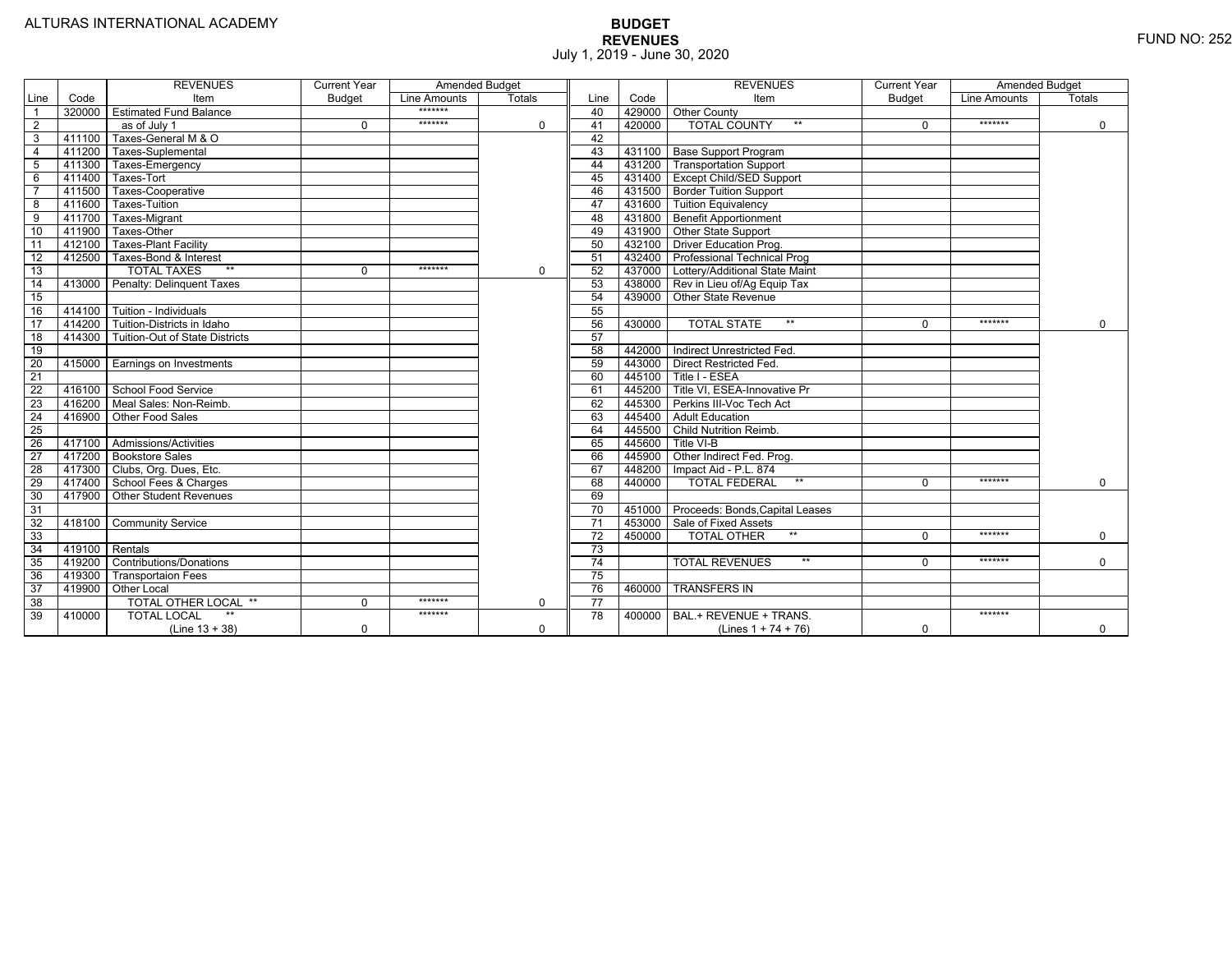|                 |      | <b>EXPENDITURES</b>             | <b>Current Year</b> | Amended       | 100      | 200             | 300<br>Purchased | 400<br>Supplies | 500<br>Capital | 600<br>Debt | 700<br>Insurance- | 800       |
|-----------------|------|---------------------------------|---------------------|---------------|----------|-----------------|------------------|-----------------|----------------|-------------|-------------------|-----------|
| Line            | Code | Functions/Programs              | <b>Budget</b>       | <b>Budget</b> | Salaries | <b>Benefits</b> | Services         | Materials       | Objects        | Retirement  | Judgment          | Transfers |
| $\overline{1}$  | 512  | Elemetary School Prog.          |                     |               |          |                 |                  |                 |                |             |                   |           |
| $\overline{2}$  | 515  | Secondary School Prog.          |                     |               |          |                 |                  |                 |                |             |                   |           |
| $\overline{3}$  | 517  | Alternative School Prog.        |                     |               |          |                 |                  |                 |                |             |                   |           |
| $\overline{4}$  | 519  | Vocational-Technical Prog.      |                     |               |          |                 |                  |                 |                |             |                   |           |
| 5               | 521  | <b>Exceptional Child Prog.</b>  |                     |               |          |                 |                  |                 |                |             |                   |           |
| 6               | 522  | Preschool Exceptional Prog.     |                     |               |          |                 |                  |                 |                |             |                   |           |
| $\overline{7}$  | 524  | Gifted & Talented Prog.         |                     |               |          |                 |                  |                 |                |             |                   |           |
| 8               | 531  | Interscholastic Prog.           |                     |               |          |                 |                  |                 |                |             |                   |           |
| 9               | 532  | School Activity Prog.           |                     |               |          |                 |                  |                 |                |             |                   |           |
| 10              | 541  | Summer School Prog.             |                     |               |          |                 |                  |                 |                |             |                   |           |
| 11              | 542  | Adult School Prog.              |                     |               |          |                 |                  |                 |                |             |                   |           |
| $\overline{12}$ | 546  | Detention Center Prog.          |                     |               |          |                 |                  |                 |                |             |                   |           |
| 13              |      |                                 |                     |               |          |                 |                  |                 |                |             |                   |           |
| 14              | 500  | <b>TOTAL INSTRUCTION **</b>     | 0                   | $\mathbf 0$   | 0        | $\mathbf{0}$    | $\mathbf 0$      | $\mathbf 0$     | 0              | 0           | 0                 | 0         |
| 15              |      |                                 |                     |               |          |                 |                  |                 |                |             |                   |           |
| 16              | 611  | Attend-Guidance-Health Prog     |                     |               |          |                 |                  |                 |                |             |                   |           |
| 17              | 616  | Special Services Prog.          |                     |               |          |                 |                  |                 |                |             |                   |           |
| $\overline{18}$ |      |                                 |                     |               |          |                 |                  |                 |                |             |                   |           |
| 19              | 621  | Instruction Improvement Prog    |                     |               |          |                 |                  |                 |                |             |                   |           |
| 20              | 622  | Educational Media Prog.         |                     |               |          |                 |                  |                 |                |             |                   |           |
| 21              | 623  | Instruction-Related Tech Prog   |                     |               |          |                 |                  |                 |                |             |                   |           |
| 22              | 631  | Board of Education Prog.        |                     |               |          |                 |                  |                 |                |             |                   |           |
| 23              | 632  | District Admin Prog.            |                     |               |          |                 |                  |                 |                |             |                   |           |
| $\overline{24}$ |      |                                 |                     |               |          |                 |                  |                 |                |             |                   |           |
| 25              | 641  | School Administration Prog.     |                     |               |          |                 |                  |                 |                |             |                   |           |
| 26              |      |                                 |                     |               |          |                 |                  |                 |                |             |                   |           |
| 27              | 651  | <b>Business Operation Prog.</b> |                     |               |          |                 |                  |                 |                |             |                   |           |
| $\overline{28}$ | 655  | Central Service Prog.           |                     |               |          |                 |                  |                 |                |             |                   |           |
| 29              | 656  | Admin Tech Services Prog.       |                     |               |          |                 |                  |                 |                |             |                   |           |
| 30              | 661  | Bldg-Care Prog. (Custodial)     |                     |               |          |                 |                  |                 |                |             |                   |           |
| 31              | 663  | Maint-Non Student Occupied      |                     |               |          |                 |                  |                 |                |             |                   |           |
| 32              | 664  | Maint-Student Occupied Bldgs    |                     |               |          |                 |                  |                 |                |             |                   |           |
| 33              | 665  | Maintenance - Grounds           |                     |               |          |                 |                  |                 |                |             |                   |           |
| 34              | 667  | Security Program                |                     |               |          |                 |                  |                 |                |             |                   |           |
| 35              |      |                                 |                     |               |          |                 |                  |                 |                |             |                   |           |
| 36              | 681  | Pupil-To School Trans. Prog.    |                     |               |          |                 |                  |                 |                |             |                   |           |
| 37              | 682  | Pupil-Activity Trans. Prog.     |                     |               |          |                 |                  |                 |                |             |                   |           |
| 38              | 683  | General Transportation Prog.    |                     |               |          |                 |                  |                 |                |             |                   |           |
|                 |      |                                 |                     |               |          |                 |                  |                 |                |             |                   |           |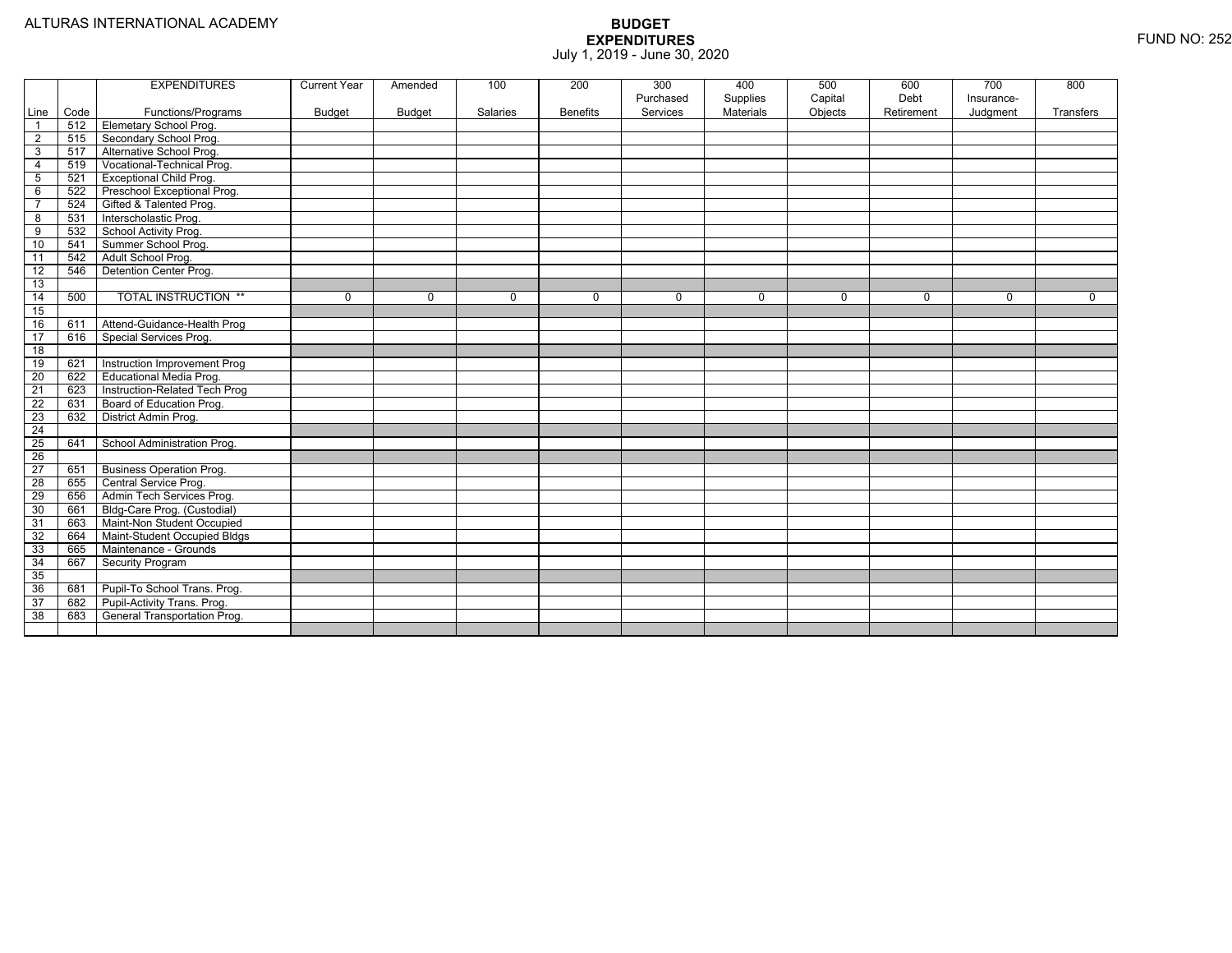|          |      | <b>EXPENDITURES</b>                | <b>Current Year</b> | Amended      | 100                                                                                                                  | 200             | 300                                                  | 400            | 500         | 600         | 700                     | 800         |  |  |  |
|----------|------|------------------------------------|---------------------|--------------|----------------------------------------------------------------------------------------------------------------------|-----------------|------------------------------------------------------|----------------|-------------|-------------|-------------------------|-------------|--|--|--|
|          |      |                                    |                     |              |                                                                                                                      |                 | Purchased                                            | Supplies       | Capital     | Debt        | Insurance-              |             |  |  |  |
| Line     | Code | Functions/Programs                 | <b>Budget</b>       | Budget       | Salaries                                                                                                             | <b>Benefits</b> | Services                                             | Materials      | Objects     | Retirement  | Judgment                | Transfers   |  |  |  |
| 39<br>40 | 691  | Other Support Services Prog.       |                     |              |                                                                                                                      |                 |                                                      |                |             |             |                         |             |  |  |  |
| 41       | 600  | <b>TOTAL SUPPORT SERV.**</b>       | $\mathbf 0$         | $\mathbf{0}$ | $\Omega$                                                                                                             | $\Omega$        | $\Omega$                                             | $\mathbf{0}$   | $\mathbf 0$ | $\Omega$    | $\Omega$                | $\Omega$    |  |  |  |
| 42       |      |                                    |                     |              |                                                                                                                      |                 |                                                      |                |             |             |                         |             |  |  |  |
| 43       | 710  | <b>Child Nutrition Program</b>     |                     |              |                                                                                                                      |                 |                                                      |                |             |             |                         |             |  |  |  |
| 44       | 720  | <b>Community Services Program</b>  |                     |              |                                                                                                                      |                 |                                                      |                |             |             |                         |             |  |  |  |
| 45       | 730  | <b>Enterprise Operations</b>       |                     |              |                                                                                                                      |                 |                                                      |                |             |             |                         |             |  |  |  |
| 46       | 700  | TOTAL NON-INSTRUCTION**            | $\mathbf 0$         | $\mathbf 0$  | $\mathbf 0$                                                                                                          | $\overline{0}$  | $\mathbf 0$                                          | $\overline{0}$ | $\mathbf 0$ | $\mathbf 0$ | $\mathbf 0$             | $\mathbf 0$ |  |  |  |
| 47       |      |                                    |                     |              |                                                                                                                      |                 |                                                      |                |             |             |                         |             |  |  |  |
| 48       | 810  | Capital Assets-Student Occ         |                     |              |                                                                                                                      |                 |                                                      |                |             |             |                         |             |  |  |  |
| 49       | 811  | Capital Assets-Non Student Occ     |                     |              |                                                                                                                      |                 |                                                      |                |             |             |                         |             |  |  |  |
| 50       | 800  | TOTAL CAPITAL ASSETS PROG**        | $\Omega$            | $\mathbf 0$  | $\Omega$                                                                                                             | $\Omega$        | $\Omega$                                             | $\mathbf 0$    | $\mathbf 0$ | $\Omega$    | $\mathbf 0$             | $\mathbf 0$ |  |  |  |
| 51       |      |                                    |                     |              |                                                                                                                      |                 |                                                      |                |             |             |                         |             |  |  |  |
| 52       | 911  | Debt Services Prog.-Princ.         |                     |              |                                                                                                                      |                 |                                                      |                |             |             |                         |             |  |  |  |
| 53       | 912  | Debt Services Prog.-Int.           |                     |              |                                                                                                                      |                 |                                                      |                |             |             |                         |             |  |  |  |
| 54       | 913  | Debt Serv Prog-Refnded Debt        |                     |              |                                                                                                                      |                 |                                                      |                |             |             |                         |             |  |  |  |
| 55       | 920  | <b>Transfers Out</b>               |                     |              |                                                                                                                      |                 |                                                      |                |             |             |                         |             |  |  |  |
| 56       |      |                                    |                     |              |                                                                                                                      |                 |                                                      |                |             |             |                         |             |  |  |  |
| 57       | 900  | <b>TOTAL OTHER SERVICES **</b>     | $\mathbf 0$         | $\mathbf 0$  | $\mathbf 0$<br>$\mathbf 0$<br>$\mathbf 0$<br>$\mathbf 0$<br>$\mathbf 0$<br>$\mathbf 0$<br>$\mathbf 0$<br>$\mathbf 0$ |                 |                                                      |                |             |             |                         |             |  |  |  |
| 58       |      |                                    |                     |              |                                                                                                                      |                 |                                                      |                |             |             |                         |             |  |  |  |
| 59       |      |                                    |                     |              |                                                                                                                      |                 |                                                      |                |             |             |                         |             |  |  |  |
| 60       |      | <b>TOTAL EXPENDITURES</b><br>$***$ |                     |              |                                                                                                                      |                 |                                                      |                |             |             |                         |             |  |  |  |
|          |      | (Lines 14+41+47+49+57)**           | $\mathbf 0$         | $\mathbf 0$  | $\mathbf 0$                                                                                                          | $\mathbf 0$     | $\mathbf 0$                                          | $\mathbf 0$    | 0           | $\mathbf 0$ | $\mathsf{O}\phantom{0}$ | $\mathbf 0$ |  |  |  |
| 61       |      |                                    |                     |              |                                                                                                                      |                 |                                                      |                |             |             |                         |             |  |  |  |
| 62       | 950  | <b>Contingency Reserve</b>         |                     |              |                                                                                                                      |                 |                                                      |                |             |             |                         |             |  |  |  |
|          |      | (5% of Line 60)                    |                     |              |                                                                                                                      |                 |                                                      |                |             |             |                         |             |  |  |  |
| 63       |      |                                    |                     |              |                                                                                                                      |                 |                                                      |                |             |             |                         |             |  |  |  |
| 64       |      | <b>TOTAL APPROPRIATION</b>         |                     |              |                                                                                                                      |                 |                                                      |                |             |             |                         |             |  |  |  |
|          |      | (Line 60 + Line 62)                | $\mathbf 0$         | $\mathbf 0$  |                                                                                                                      |                 |                                                      |                |             |             |                         |             |  |  |  |
| 65       |      |                                    |                     |              |                                                                                                                      |                 |                                                      |                |             |             |                         |             |  |  |  |
| 66       |      | <b>BUDGET SUMMARY</b>              |                     |              | <b>BUDGET SUMMARY</b>                                                                                                |                 |                                                      |                |             |             |                         |             |  |  |  |
| 67       |      |                                    |                     |              |                                                                                                                      |                 |                                                      |                |             |             |                         |             |  |  |  |
| 68       |      | <b>Beginning Fund Balance</b>      |                     |              |                                                                                                                      |                 | The total on line 70 must equal the total on line 74 |                |             |             |                         |             |  |  |  |
| 69       |      | Revenues + Transfers In            |                     |              |                                                                                                                      |                 |                                                      |                |             |             |                         |             |  |  |  |
| 70       |      | TOTAL REVENUE (68 + 69)            | $\mathbf 0$         | $\mathbf 0$  |                                                                                                                      |                 |                                                      |                |             |             |                         |             |  |  |  |
| 71       |      |                                    |                     |              |                                                                                                                      |                 |                                                      |                |             |             |                         |             |  |  |  |
| 72       |      | <b>Total Appropriation</b>         |                     |              |                                                                                                                      |                 |                                                      |                |             |             |                         |             |  |  |  |
| 73       |      | <b>Unappropriated Balance</b>      |                     |              |                                                                                                                      |                 |                                                      |                |             |             |                         |             |  |  |  |
| 74       |      | <b>TOTAL APPROPRIATION (72+73)</b> | $\Omega$            | $\Omega$     |                                                                                                                      |                 |                                                      |                |             |             |                         |             |  |  |  |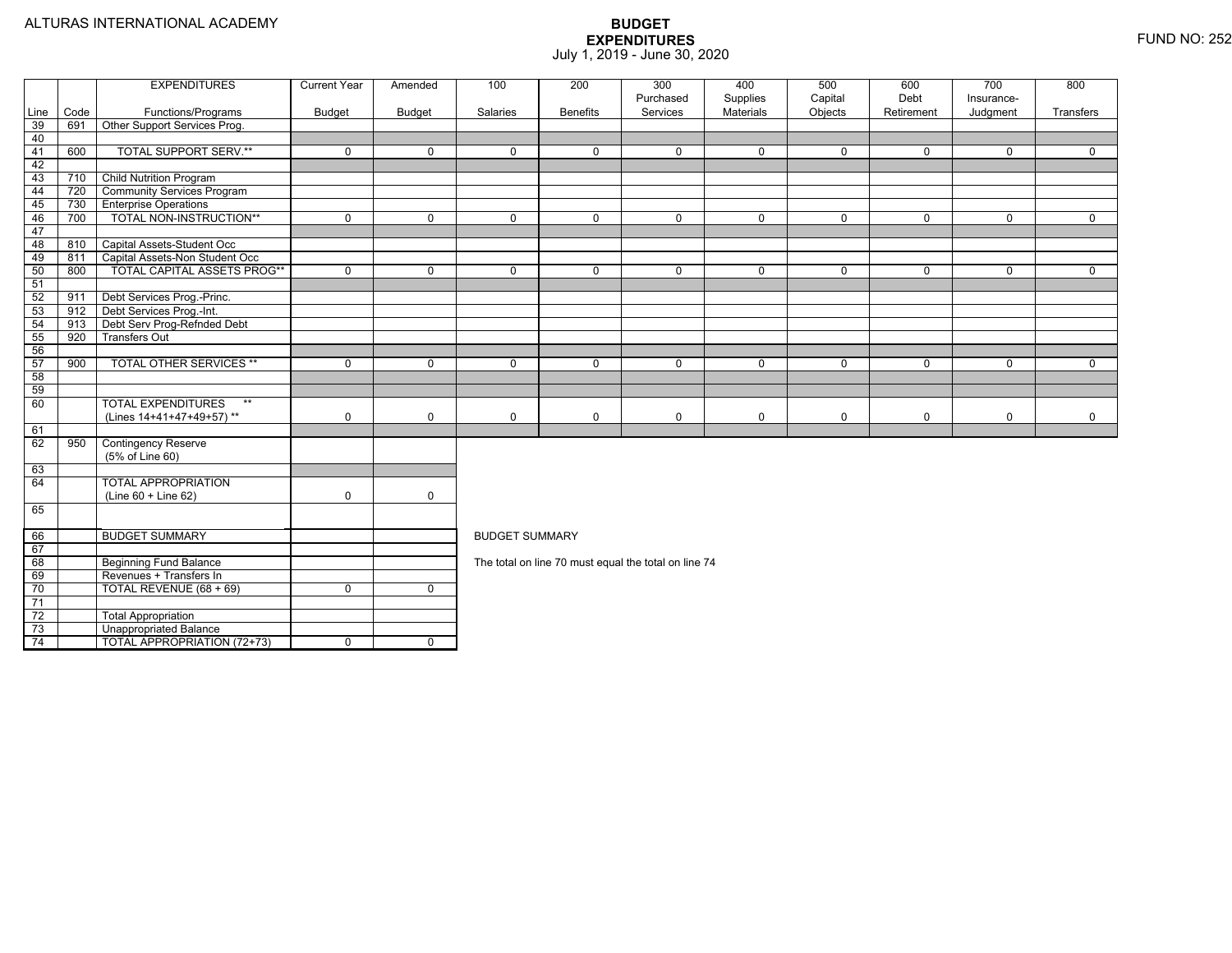|                 |                | <b>REVENUES</b>                       | <b>Current Year</b> | <b>Amended Budget</b> |          |                 |        | <b>REVENUES</b>                         | <b>Current Year</b> | <b>Amended Budget</b> |             |
|-----------------|----------------|---------------------------------------|---------------------|-----------------------|----------|-----------------|--------|-----------------------------------------|---------------------|-----------------------|-------------|
| Line            | Code           | Item                                  | <b>Budget</b>       | Line Amounts          | Totals   | Line            | Code   | Item                                    | <b>Budget</b>       | Line Amounts          | Totals      |
|                 |                | 320000 Estimated Fund Balance         |                     | *******               |          | 40              |        | 429000 Other County                     |                     |                       |             |
| $\overline{2}$  |                | as of July 1                          | $\Omega$            | *******               | 0        | 41              | 420000 | <b>TOTAL COUNTY</b><br>$***$            | $\Omega$            | *******               | $\mathbf 0$ |
| 3               | 411100         | Taxes-General M & O                   |                     |                       |          | 42              |        |                                         |                     |                       |             |
| $\overline{4}$  | 411200         | Taxes-Suplemental                     |                     |                       |          | 43              |        | 431100 Base Support Program             |                     |                       |             |
| 5               | 411300         | Taxes-Emergency                       |                     |                       |          | 44              |        | 431200   Transportation Support         |                     |                       |             |
| 6               | 411400         | Taxes-Tort                            |                     |                       |          | 45              |        | 431400 Except Child/SED Support         |                     |                       |             |
|                 | 411500         | Taxes-Cooperative                     |                     |                       |          | 46              |        | 431500 Border Tuition Support           |                     |                       |             |
| 8               | 411600         | Taxes-Tuition                         |                     |                       |          | 47              |        | 431600 Tuition Equivalency              |                     |                       |             |
| $\overline{9}$  | 411700         | Taxes-Migrant                         |                     |                       |          | 48              |        | 431800 Benefit Apportionment            |                     |                       |             |
| 10              | 411900         | Taxes-Other                           |                     |                       |          | 49              |        | 431900 Other State Support              |                     |                       |             |
| 11              | 412100         | <b>Taxes-Plant Facility</b>           |                     |                       |          | 50              |        | 432100 Driver Education Prog.           |                     |                       |             |
| 12              | 412500         | Taxes-Bond & Interest                 |                     |                       |          | 51              |        | 432400 Professional Technical Prog      |                     |                       |             |
| 13              |                | $**$<br><b>TOTAL TAXES</b>            | $\Omega$            | *******               | $\Omega$ | 52              |        | 437000 Lottery/Additional State Maint   |                     |                       |             |
| 14              |                | 413000 Penalty: Delinguent Taxes      |                     |                       |          | 53              |        | 438000 Rev in Lieu of/Ag Equip Tax      |                     |                       |             |
| 15              |                |                                       |                     |                       |          | 54              |        | 439000 Other State Revenue              |                     |                       |             |
| 16              |                | 414100   Tuition - Individuals        |                     |                       |          | 55              |        |                                         |                     |                       |             |
| 17              |                | 414200 Tuition-Districts in Idaho     |                     |                       |          | 56              | 430000 | <b>TOTAL STATE</b><br>$***$             | $\Omega$            | *******               | $\Omega$    |
| 18              | 414300         | <b>Tuition-Out of State Districts</b> |                     |                       |          | 57              |        |                                         |                     |                       |             |
| 19              |                |                                       |                     |                       |          | 58              | 442000 | Indirect Unrestricted Fed.              |                     |                       |             |
| 20              |                | 415000 Earnings on Investments        |                     |                       |          | 59              | 443000 | Direct Restricted Fed.                  |                     |                       |             |
| 21              |                |                                       |                     |                       |          | 60              |        | 445100 Title I - ESEA                   |                     |                       |             |
| $\overline{22}$ |                | 416100 School Food Service            |                     |                       |          | 61              |        | 445200   Title VI. ESEA-Innovative Pr   |                     |                       |             |
| 23              |                | 416200   Meal Sales: Non-Reimb.       |                     |                       |          | 62              | 445300 | Perkins III-Voc Tech Act                |                     |                       |             |
| $\overline{24}$ |                | 416900 Other Food Sales               |                     |                       |          | 63              | 445400 | <b>Adult Education</b>                  |                     |                       |             |
| 25              |                |                                       |                     |                       |          | 64              |        | 445500 Child Nutrition Reimb.           |                     |                       |             |
| 26              |                | 417100 Admissions/Activities          |                     |                       |          | 65              | 445600 | Title VI-B                              | 72,856CR            | 72,856CR              |             |
| $\overline{27}$ |                | 417200 Bookstore Sales                |                     |                       |          | 66              |        | 445900 Other Indirect Fed. Prog.        |                     |                       |             |
| 28              |                | 417300 Clubs, Org. Dues, Etc.         |                     |                       |          | 67              | 448200 | Impact Aid - P.L. 874                   |                     |                       |             |
| 29              |                | 417400 School Fees & Charges          |                     |                       |          | 68              | 440000 | $^{\star\star}$<br><b>TOTAL FEDERAL</b> | 72,856CR            | *******               | 72,856CR    |
| 30              |                | 417900 Other Student Revenues         |                     |                       |          | 69              |        |                                         |                     |                       |             |
| 31              |                |                                       |                     |                       |          | $\overline{70}$ | 451000 | Proceeds: Bonds, Capital Leases         |                     |                       |             |
| 32              |                | 418100 Community Service              |                     |                       |          | $\overline{71}$ | 453000 | Sale of Fixed Assets                    |                     |                       |             |
| 33              |                |                                       |                     |                       |          | 72              | 450000 | <b>TOTAL OTHER</b><br>$***$             | $\Omega$            | *******               | $\mathbf 0$ |
| 34              | 419100 Rentals |                                       |                     |                       |          | 73              |        |                                         |                     |                       |             |
| 35              | 419200         | <b>Contributions/Donations</b>        |                     |                       |          | 74              |        | <b>TOTAL REVENUES</b><br>$***$          | 72.856CR            | *******               | 72.856CR    |
| 36              | 419300         | <b>Transportaion Fees</b>             |                     |                       |          | 75              |        |                                         |                     |                       |             |
| $\overline{37}$ | 419900         | <b>Other Local</b>                    |                     |                       |          | $\overline{76}$ | 460000 | <b>TRANSFERS IN</b>                     |                     |                       |             |
| $\overline{38}$ |                | TOTAL OTHER LOCAL **                  | $\Omega$            | *******               | 0        | 77              |        |                                         |                     |                       |             |
| 39              | 410000         | <b>TOTAL LOCAL</b>                    |                     | *******               |          | 78              | 400000 | BAL.+ REVENUE + TRANS.                  |                     | *******               |             |
|                 |                | $(Line 13 + 38)$                      | 0                   |                       | 0        |                 |        | (Lines $1 + 74 + 76$ )                  | 72,856CR            |                       | 72,856CR    |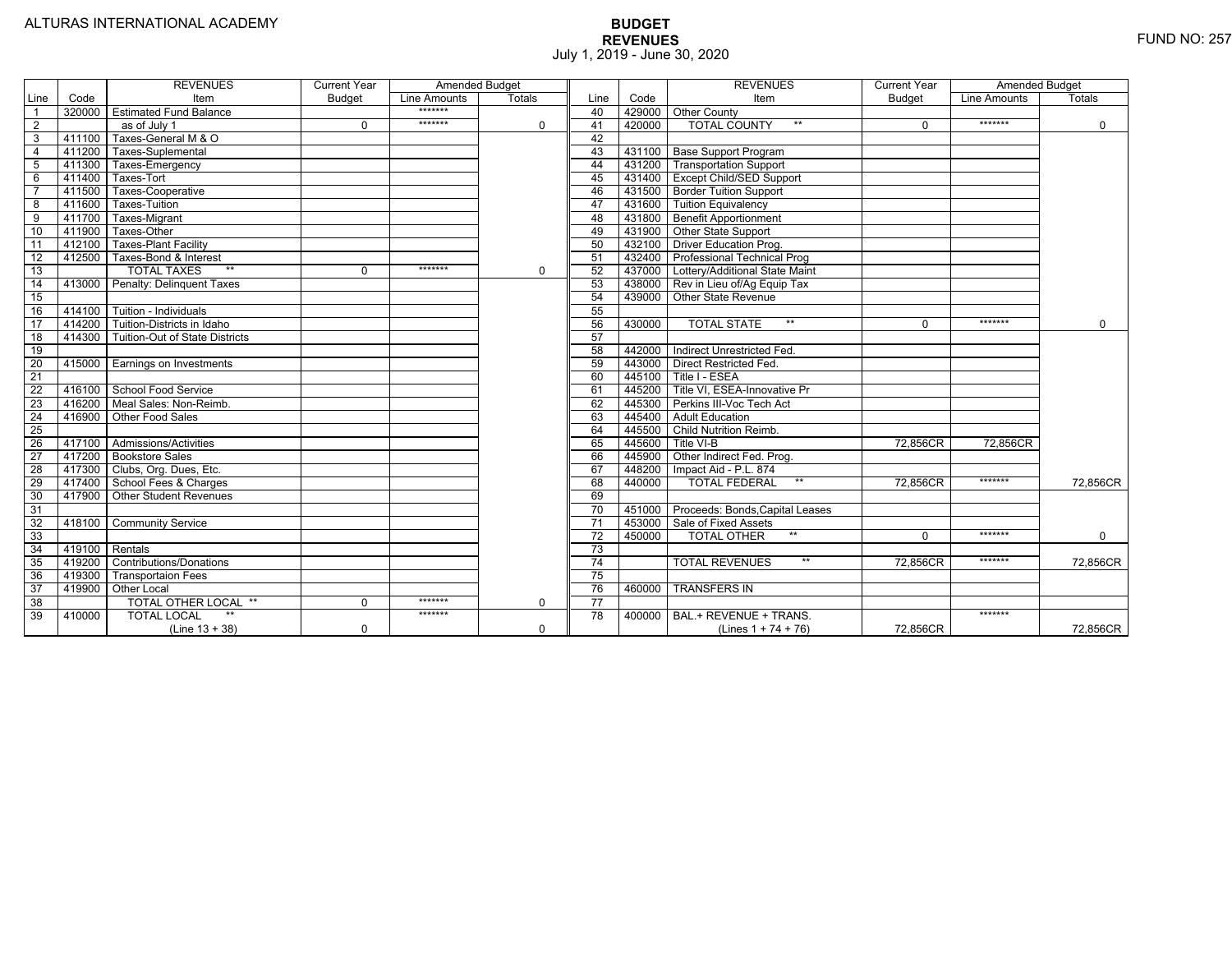|                         |      | <b>EXPENDITURES</b>             | <b>Current Year</b> | Amended       | 100      | 200             | 300<br>Purchased | 400<br>Supplies | 500<br>Capital | 600<br>Debt | 700<br>Insurance- | 800       |
|-------------------------|------|---------------------------------|---------------------|---------------|----------|-----------------|------------------|-----------------|----------------|-------------|-------------------|-----------|
| Line                    | Code | Functions/Programs              | <b>Budget</b>       | <b>Budget</b> | Salaries | <b>Benefits</b> | Services         | Materials       | Objects        | Retirement  | Judgment          | Transfers |
| $\overline{1}$          | 512  | Elemetary School Prog.          |                     |               |          |                 |                  |                 |                |             |                   |           |
| $\overline{2}$          | 515  | Secondary School Prog.          |                     |               |          |                 |                  |                 |                |             |                   |           |
| 3                       | 517  | Alternative School Prog.        |                     |               |          |                 |                  |                 |                |             |                   |           |
| $\overline{4}$          | 519  | Vocational-Technical Prog.      |                     |               |          |                 |                  |                 |                |             |                   |           |
| 5                       | 521  | <b>Exceptional Child Prog.</b>  | 72.856              | 72,856        | 63,935   | 8,921           |                  |                 |                |             |                   |           |
| $\,6\,$                 | 522  | Preschool Exceptional Prog.     |                     |               |          |                 |                  |                 |                |             |                   |           |
| $\overline{7}$          | 524  | Gifted & Talented Prog.         |                     |               |          |                 |                  |                 |                |             |                   |           |
| $\overline{\mathbf{8}}$ | 531  | Interscholastic Prog.           |                     |               |          |                 |                  |                 |                |             |                   |           |
| 9                       | 532  | School Activity Prog.           |                     |               |          |                 |                  |                 |                |             |                   |           |
| 10                      | 541  | Summer School Prog.             |                     |               |          |                 |                  |                 |                |             |                   |           |
| 11                      | 542  | Adult School Prog.              |                     |               |          |                 |                  |                 |                |             |                   |           |
| $\overline{12}$         | 546  | Detention Center Prog.          |                     |               |          |                 |                  |                 |                |             |                   |           |
| 13                      |      |                                 |                     |               |          |                 |                  |                 |                |             |                   |           |
| 14                      | 500  | <b>TOTAL INSTRUCTION **</b>     | 72,856              | 72,856        | 63,935   | 8,921           | $\mathbf 0$      | $\mathbf 0$     | $\mathbf 0$    | $\mathbf 0$ | $\Omega$          | $\Omega$  |
| 15                      |      |                                 |                     |               |          |                 |                  |                 |                |             |                   |           |
| 16                      | 611  | Attend-Guidance-Health Prog     |                     |               |          |                 |                  |                 |                |             |                   |           |
| $\overline{17}$         | 616  | Special Services Prog.          |                     |               |          |                 |                  |                 |                |             |                   |           |
| 18                      |      |                                 |                     |               |          |                 |                  |                 |                |             |                   |           |
| 19                      | 621  | Instruction Improvement Prog    |                     |               |          |                 |                  |                 |                |             |                   |           |
| $\overline{20}$         | 622  | Educational Media Prog.         |                     |               |          |                 |                  |                 |                |             |                   |           |
| $\overline{21}$         | 623  | Instruction-Related Tech Prog   |                     |               |          |                 |                  |                 |                |             |                   |           |
| 22                      | 631  | Board of Education Prog.        |                     |               |          |                 |                  |                 |                |             |                   |           |
| 23                      | 632  | District Admin Prog.            |                     |               |          |                 |                  |                 |                |             |                   |           |
| $\overline{24}$         |      |                                 |                     |               |          |                 |                  |                 |                |             |                   |           |
| $\overline{25}$         | 641  | School Administration Prog.     |                     |               |          |                 |                  |                 |                |             |                   |           |
| $\overline{26}$         |      |                                 |                     |               |          |                 |                  |                 |                |             |                   |           |
| $\overline{27}$         | 651  | <b>Business Operation Prog.</b> |                     |               |          |                 |                  |                 |                |             |                   |           |
| 28                      | 655  | Central Service Prog.           |                     |               |          |                 |                  |                 |                |             |                   |           |
| 29                      | 656  | Admin Tech Services Prog.       |                     |               |          |                 |                  |                 |                |             |                   |           |
| 30                      | 661  | Bldg-Care Prog. (Custodial)     |                     |               |          |                 |                  |                 |                |             |                   |           |
| 31                      | 663  | Maint-Non Student Occupied      |                     |               |          |                 |                  |                 |                |             |                   |           |
| 32                      | 664  | Maint-Student Occupied Bldgs    |                     |               |          |                 |                  |                 |                |             |                   |           |
| 33                      | 665  | Maintenance - Grounds           |                     |               |          |                 |                  |                 |                |             |                   |           |
| 34                      | 667  | Security Program                |                     |               |          |                 |                  |                 |                |             |                   |           |
| 35                      |      |                                 |                     |               |          |                 |                  |                 |                |             |                   |           |
| 36                      | 681  | Pupil-To School Trans. Prog.    |                     |               |          |                 |                  |                 |                |             |                   |           |
| $\overline{37}$         | 682  | Pupil-Activity Trans. Prog.     |                     |               |          |                 |                  |                 |                |             |                   |           |
| 38                      | 683  | General Transportation Prog.    |                     |               |          |                 |                  |                 |                |             |                   |           |
|                         |      |                                 |                     |               |          |                 |                  |                 |                |             |                   |           |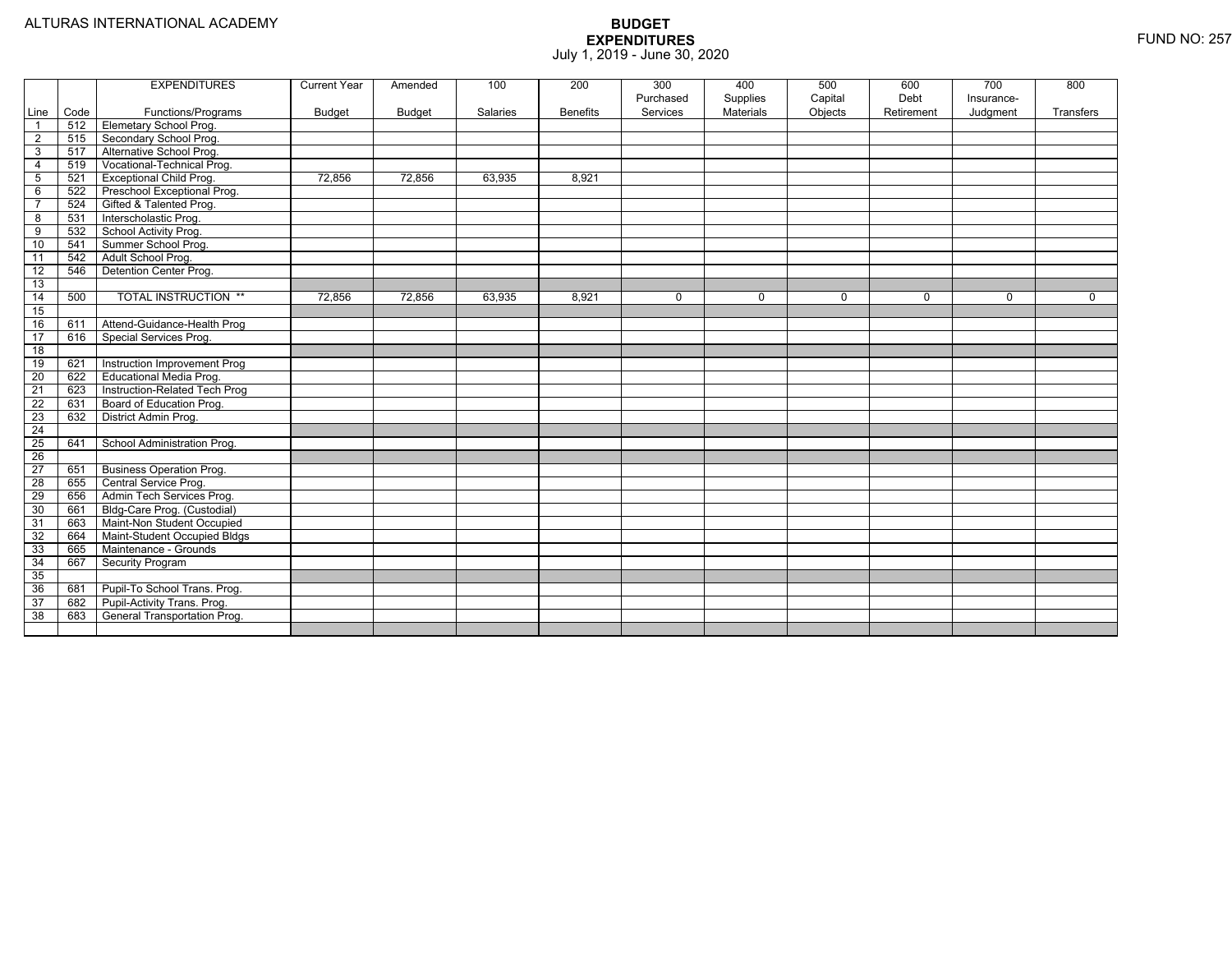|       |      | <b>EXPENDITURES</b>                | <b>Current Year</b> | Amended       | 100                                                                                                   | 200             | 300                                                  | 400                   | 500                | 600                | 700                    | 800            |  |  |
|-------|------|------------------------------------|---------------------|---------------|-------------------------------------------------------------------------------------------------------|-----------------|------------------------------------------------------|-----------------------|--------------------|--------------------|------------------------|----------------|--|--|
| Line  | Code | Functions/Programs                 | <b>Budget</b>       | <b>Budget</b> | Salaries                                                                                              | <b>Benefits</b> | Purchased<br>Services                                | Supplies<br>Materials | Capital<br>Objects | Debt<br>Retirement | Insurance-<br>Judgment | Transfers      |  |  |
| 39    | 691  | Other Support Services Prog.       |                     |               |                                                                                                       |                 |                                                      |                       |                    |                    |                        |                |  |  |
| 40    |      |                                    |                     |               |                                                                                                       |                 |                                                      |                       |                    |                    |                        |                |  |  |
| $-41$ | 600  | <b>TOTAL SUPPORT SERV.**</b>       | $\mathbf 0$         | $\mathbf 0$   | $\Omega$                                                                                              | $\Omega$        | $\mathbf 0$                                          | $\mathbf 0$           | $\mathbf 0$        | 0                  | $\Omega$               | $\mathbf{0}$   |  |  |
| 42    |      |                                    |                     |               |                                                                                                       |                 |                                                      |                       |                    |                    |                        |                |  |  |
| 43    | 710  | <b>Child Nutrition Program</b>     |                     |               |                                                                                                       |                 |                                                      |                       |                    |                    |                        |                |  |  |
| 44    | 720  | <b>Community Services Program</b>  |                     |               |                                                                                                       |                 |                                                      |                       |                    |                    |                        |                |  |  |
| 45    | 730  | <b>Enterprise Operations</b>       |                     |               |                                                                                                       |                 |                                                      |                       |                    |                    |                        |                |  |  |
| 46    | 700  | <b>TOTAL NON-INSTRUCTION**</b>     | $\overline{0}$      | $\mathbf 0$   | $\overline{0}$                                                                                        | $\overline{0}$  | $\overline{0}$                                       | $\overline{0}$        | $\overline{0}$     | $\overline{0}$     | $\mathbf 0$            | $\overline{0}$ |  |  |
| 47    |      |                                    |                     |               |                                                                                                       |                 |                                                      |                       |                    |                    |                        |                |  |  |
| 48    | 810  | Capital Assets-Student Occ         |                     |               |                                                                                                       |                 |                                                      |                       |                    |                    |                        |                |  |  |
| 49    | 811  | Capital Assets-Non Student Occ     |                     |               |                                                                                                       |                 |                                                      |                       |                    |                    |                        |                |  |  |
| 50    | 800  | TOTAL CAPITAL ASSETS PROG**        | $\mathbf 0$         | $\mathbf 0$   | 0                                                                                                     | $\mathbf 0$     | $\mathbf 0$                                          | $\mathbf 0$           | $\mathbf 0$        | 0                  | $\mathbf 0$            | $\mathbf{0}$   |  |  |
| 51    |      |                                    |                     |               |                                                                                                       |                 |                                                      |                       |                    |                    |                        |                |  |  |
| 52    | 911  | Debt Services Prog.-Princ.         |                     |               |                                                                                                       |                 |                                                      |                       |                    |                    |                        |                |  |  |
| 53    | 912  | Debt Services Prog.-Int.           |                     |               |                                                                                                       |                 |                                                      |                       |                    |                    |                        |                |  |  |
| 54    | 913  | Debt Serv Prog-Refnded Debt        |                     |               |                                                                                                       |                 |                                                      |                       |                    |                    |                        |                |  |  |
| 55    | 920  | <b>Transfers Out</b>               |                     |               |                                                                                                       |                 |                                                      |                       |                    |                    |                        |                |  |  |
| 56    |      |                                    |                     |               |                                                                                                       |                 |                                                      |                       |                    |                    |                        |                |  |  |
| 57    | 900  | <b>TOTAL OTHER SERVICES **</b>     | $\mathbf 0$         | $\mathbf 0$   | $\mathbf 0$<br>$\mathbf 0$<br>$\mathbf 0$<br>0<br>$\Omega$<br>$\mathbf 0$<br>$\mathbf{0}$<br>$\Omega$ |                 |                                                      |                       |                    |                    |                        |                |  |  |
| 58    |      |                                    |                     |               |                                                                                                       |                 |                                                      |                       |                    |                    |                        |                |  |  |
| 59    |      |                                    |                     |               |                                                                                                       |                 |                                                      |                       |                    |                    |                        |                |  |  |
| 60    |      | <b>TOTAL EXPENDITURES</b><br>$**$  |                     |               |                                                                                                       |                 |                                                      |                       |                    |                    |                        |                |  |  |
|       |      | (Lines 14+41+47+49+57)**           | 72,856              | 72,856        | 63,935                                                                                                | 8,921           | 0                                                    | 0                     | $\mathbf 0$        | 0                  | $\mathbf 0$            | $\mathbf{0}$   |  |  |
| 61    |      |                                    |                     |               |                                                                                                       |                 |                                                      |                       |                    |                    |                        |                |  |  |
| 62    | 950  | <b>Contingency Reserve</b>         |                     |               |                                                                                                       |                 |                                                      |                       |                    |                    |                        |                |  |  |
|       |      | (5% of Line 60)                    |                     |               |                                                                                                       |                 |                                                      |                       |                    |                    |                        |                |  |  |
| 63    |      |                                    |                     |               |                                                                                                       |                 |                                                      |                       |                    |                    |                        |                |  |  |
| 64    |      | <b>TOTAL APPROPRIATION</b>         |                     |               |                                                                                                       |                 |                                                      |                       |                    |                    |                        |                |  |  |
|       |      | (Line 60 + Line 62)                | 72,856              | 72.856        |                                                                                                       |                 |                                                      |                       |                    |                    |                        |                |  |  |
| 65    |      |                                    |                     |               |                                                                                                       |                 |                                                      |                       |                    |                    |                        |                |  |  |
| 66    |      | <b>BUDGET SUMMARY</b>              |                     |               | <b>BUDGET SUMMARY</b>                                                                                 |                 |                                                      |                       |                    |                    |                        |                |  |  |
| 67    |      |                                    |                     |               |                                                                                                       |                 |                                                      |                       |                    |                    |                        |                |  |  |
| 68    |      | <b>Beginning Fund Balance</b>      |                     |               |                                                                                                       |                 | The total on line 70 must equal the total on line 74 |                       |                    |                    |                        |                |  |  |
| 69    |      | Revenues + Transfers In            | 72,856CR            | 72,856CR      |                                                                                                       |                 |                                                      |                       |                    |                    |                        |                |  |  |
| 70    |      | TOTAL REVENUE (68 + 69)            | 72,856CR            | 72,856CR      |                                                                                                       |                 |                                                      |                       |                    |                    |                        |                |  |  |
| 71    |      |                                    |                     |               |                                                                                                       |                 |                                                      |                       |                    |                    |                        |                |  |  |
| 72    |      | <b>Total Appropriation</b>         | 72,856              | 72,856        |                                                                                                       |                 |                                                      |                       |                    |                    |                        |                |  |  |
| 73    |      | <b>Unappropriated Balance</b>      |                     |               |                                                                                                       |                 |                                                      |                       |                    |                    |                        |                |  |  |
| 74    |      | <b>TOTAL APPROPRIATION (72+73)</b> | 72,856              | 72,856        |                                                                                                       |                 |                                                      |                       |                    |                    |                        |                |  |  |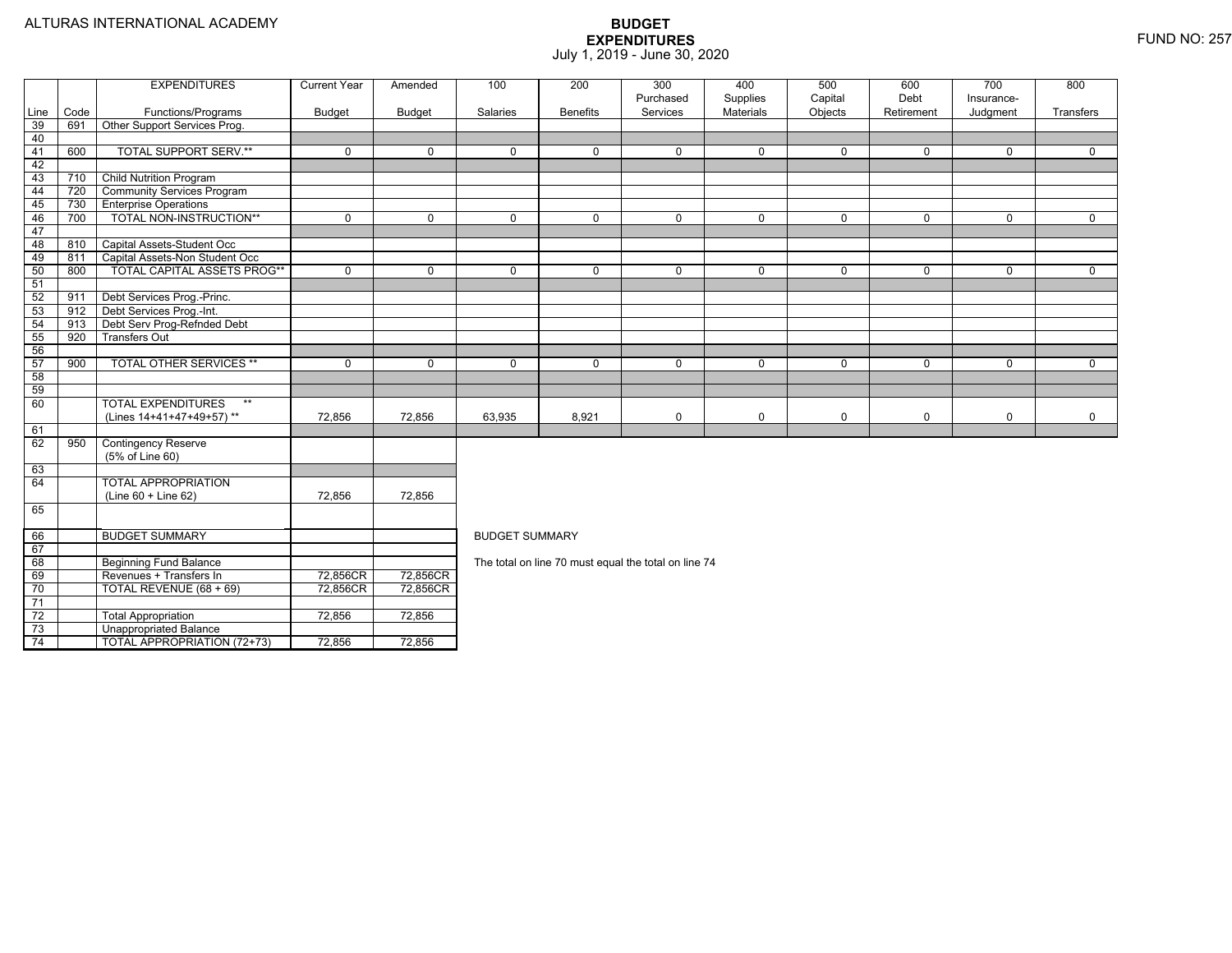|                 |        | <b>REVENUES</b>                 | <b>Current Year</b> | <b>Amended Budget</b> |             |                 |        | <b>REVENUES</b>                        | <b>Current Year</b> | <b>Amended Budget</b> |               |
|-----------------|--------|---------------------------------|---------------------|-----------------------|-------------|-----------------|--------|----------------------------------------|---------------------|-----------------------|---------------|
| Line            | Code   | Item                            | <b>Budget</b>       | Line Amounts          | Totals      | Line            | Code   | Item                                   | <b>Budget</b>       | Line Amounts          | <b>Totals</b> |
|                 | 320000 | <b>Estimated Fund Balance</b>   |                     | *******               |             | 40              |        | 429000 Other County                    |                     |                       |               |
| 2               |        | as of July 1                    | $\Omega$            | *******               | $\mathbf 0$ | 41              | 420000 | <b>TOTAL COUNTY</b><br>$***$           | $\Omega$            | *******               | $\mathbf 0$   |
| 3               | 411100 | Taxes-General M & O             |                     |                       |             | 42              |        |                                        |                     |                       |               |
| $\overline{4}$  | 411200 | Taxes-Suplemental               |                     |                       |             | 43              |        | 431100   Base Support Program          |                     |                       |               |
| $\overline{5}$  | 411300 | Taxes-Emergency                 |                     |                       |             | 44              |        | 431200 Transportation Support          |                     |                       |               |
| 6               | 411400 | Taxes-Tort                      |                     |                       |             | 45              |        | 431400 Except Child/SED Support        |                     |                       |               |
|                 | 411500 | Taxes-Cooperative               |                     |                       |             | 46              |        | 431500 Border Tuition Support          |                     |                       |               |
| 8               | 411600 | <b>Taxes-Tuition</b>            |                     |                       |             | 47              |        | 431600 Tuition Equivalency             |                     |                       |               |
| $\overline{9}$  | 411700 | Taxes-Migrant                   |                     |                       |             | 48              |        | 431800 Benefit Apportionment           |                     |                       |               |
| 10              | 411900 | Taxes-Other                     |                     |                       |             | 49              |        | 431900 Other State Support             |                     |                       |               |
| 11              | 412100 | <b>Taxes-Plant Facility</b>     |                     |                       |             | 50              | 432100 | <b>Driver Education Prog.</b>          |                     |                       |               |
| $\overline{12}$ | 412500 | Taxes-Bond & Interest           |                     |                       |             | 51              |        | 432400 Professional Technical Prog     |                     |                       |               |
| 13              |        | $**$<br><b>TOTAL TAXES</b>      | 0                   | $*******$             | $\mathbf 0$ | 52              |        | 437000 Lottery/Additional State Maint  |                     |                       |               |
| 14              | 413000 | Penalty: Delinquent Taxes       |                     |                       |             | 53              |        | 438000 Rev in Lieu of/Ag Equip Tax     |                     |                       |               |
| 15              |        |                                 |                     |                       |             | 54              | 439000 | Other State Revenue                    |                     |                       |               |
| 16              | 414100 | Tuition - Individuals           |                     |                       |             | 55              |        |                                        |                     |                       |               |
| 17              | 414200 | Tuition-Districts in Idaho      |                     |                       |             | 56              | 430000 | $**$<br><b>TOTAL STATE</b>             | $\Omega$            | *******               | $\Omega$      |
| $\overline{18}$ | 414300 | Tuition-Out of State Districts  |                     |                       |             | 57              |        |                                        |                     |                       |               |
| 19              |        |                                 |                     |                       |             | 58              | 442000 | Indirect Unrestricted Fed.             |                     |                       |               |
| $\overline{20}$ | 415000 | Earnings on Investments         |                     |                       |             | 59              |        | 443000 Direct Restricted Fed.          |                     |                       |               |
| $\overline{21}$ |        |                                 |                     |                       |             | 60              |        | 445100 Title I - ESEA                  |                     |                       |               |
| 22              | 416100 | School Food Service             |                     |                       |             | 61              |        | 445200   Title VI, ESEA-Innovative Pr  |                     |                       |               |
| 23              |        | 416200   Meal Sales: Non-Reimb. |                     |                       |             | 62              |        | 445300 Perkins III-Voc Tech Act        |                     |                       |               |
| 24              | 416900 | Other Food Sales                |                     |                       |             | 63              |        | 445400 Adult Education                 |                     |                       |               |
| 25              |        |                                 |                     |                       |             | 64              |        | 445500 Child Nutrition Reimb.          |                     |                       |               |
| $\overline{26}$ |        | 417100 Admissions/Activities    |                     |                       |             | 65              | 445600 | Title VI-B                             |                     |                       |               |
| 27              |        | 417200 Bookstore Sales          |                     |                       |             | 66              |        | 445900 Other Indirect Fed. Prog.       |                     |                       |               |
| 28              |        | 417300 Clubs, Org. Dues, Etc.   |                     |                       |             | 67              | 448200 | Impact Aid - P.L. 874                  |                     |                       |               |
| 29              | 417400 | School Fees & Charges           |                     |                       |             | 68              | 440000 | $***$<br><b>TOTAL FEDERAL</b>          | $\Omega$            | *******               | $\Omega$      |
| 30              | 417900 | <b>Other Student Revenues</b>   |                     |                       |             | 69              |        |                                        |                     |                       |               |
| 31              |        |                                 |                     |                       |             | $\overline{70}$ |        | 451000 Proceeds: Bonds, Capital Leases |                     |                       |               |
| 32              | 418100 | <b>Community Service</b>        |                     |                       |             | 71              | 453000 | Sale of Fixed Assets                   |                     |                       |               |
| 33              |        |                                 |                     |                       |             | $\overline{72}$ | 450000 | <b>TOTAL OTHER</b><br>$***$            | U                   | *******               | $\Omega$      |
| 34              | 419100 | Rentals                         |                     |                       |             | 73              |        |                                        |                     |                       |               |
| 35              | 419200 | <b>Contributions/Donations</b>  |                     |                       |             | 74              |        | <b>TOTAL REVENUES</b><br>$***$         |                     | *******               | $\mathbf 0$   |
| 36              | 419300 | <b>Transportaion Fees</b>       |                     |                       |             | 75              |        |                                        |                     |                       |               |
| 37              | 419900 | Other Local                     |                     |                       |             | 76              | 460000 | <b>TRANSFERS IN</b>                    |                     |                       |               |
| $\overline{38}$ |        | TOTAL OTHER LOCAL **            | $\Omega$            | *******               | 0           | 77              |        |                                        |                     |                       |               |
| 39              | 410000 | <b>TOTAL LOCAL</b><br>$**$      |                     | *******               |             | 78              | 400000 | BAL.+ REVENUE + TRANS.                 |                     | *******               |               |
|                 |        | $(Line 13 + 38)$                | 0                   |                       | 0           |                 |        | (Lines $1 + 74 + 76$ )                 | 0                   |                       | 0             |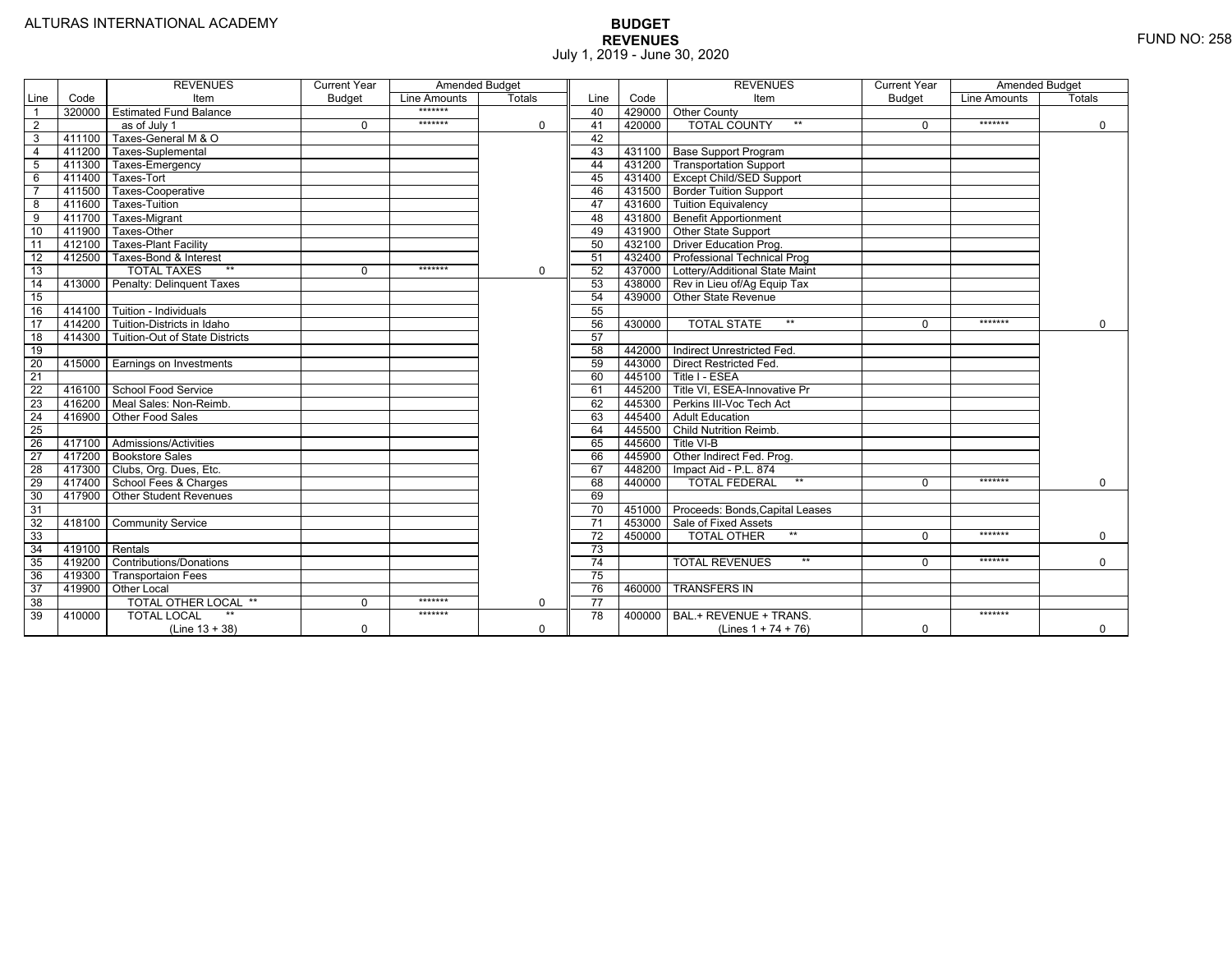|                 |      | <b>EXPENDITURES</b>             | <b>Current Year</b> | Amended     | 100      | 200             | 300<br>Purchased | 400<br>Supplies | 500<br>Capital | 600<br>Debt | 700<br>Insurance- | 800       |
|-----------------|------|---------------------------------|---------------------|-------------|----------|-----------------|------------------|-----------------|----------------|-------------|-------------------|-----------|
| Line            | Code | Functions/Programs              | <b>Budget</b>       | Budget      | Salaries | <b>Benefits</b> | Services         | Materials       | Objects        | Retirement  | Judgment          | Transfers |
| $\overline{1}$  | 512  | <b>Elemetary School Prog.</b>   |                     |             |          |                 |                  |                 |                |             |                   |           |
| $\overline{2}$  | 515  | Secondary School Prog.          |                     |             |          |                 |                  |                 |                |             |                   |           |
| 3               | 517  | Alternative School Prog.        |                     |             |          |                 |                  |                 |                |             |                   |           |
| $\overline{4}$  | 519  | Vocational-Technical Prog.      |                     |             |          |                 |                  |                 |                |             |                   |           |
| $5\phantom{.0}$ | 521  | <b>Exceptional Child Prog.</b>  |                     |             |          |                 |                  |                 |                |             |                   |           |
| 6               | 522  | Preschool Exceptional Prog.     |                     |             |          |                 |                  |                 |                |             |                   |           |
| $\overline{7}$  | 524  | Gifted & Talented Prog.         |                     |             |          |                 |                  |                 |                |             |                   |           |
| 8               | 531  | Interscholastic Prog.           |                     |             |          |                 |                  |                 |                |             |                   |           |
| 9               | 532  | School Activity Prog.           |                     |             |          |                 |                  |                 |                |             |                   |           |
| 10              | 541  | Summer School Prog.             |                     |             |          |                 |                  |                 |                |             |                   |           |
| 11              | 542  | Adult School Prog.              |                     |             |          |                 |                  |                 |                |             |                   |           |
| 12              | 546  | Detention Center Prog.          |                     |             |          |                 |                  |                 |                |             |                   |           |
| 13              |      |                                 |                     |             |          |                 |                  |                 |                |             |                   |           |
| 14              | 500  | <b>TOTAL INSTRUCTION **</b>     | 0                   | $\mathbf 0$ | 0        | $\mathbf{0}$    | $\mathbf 0$      | $\mathbf 0$     | $\mathbf 0$    | 0           | 0                 | 0         |
| 15              |      |                                 |                     |             |          |                 |                  |                 |                |             |                   |           |
| 16              | 611  | Attend-Guidance-Health Prog     |                     |             |          |                 |                  |                 |                |             |                   |           |
| 17              | 616  | Special Services Prog.          |                     |             |          |                 |                  |                 |                |             |                   |           |
| $\overline{18}$ |      |                                 |                     |             |          |                 |                  |                 |                |             |                   |           |
| 19              | 621  | Instruction Improvement Prog    |                     |             |          |                 |                  |                 |                |             |                   |           |
| 20              | 622  | Educational Media Prog.         |                     |             |          |                 |                  |                 |                |             |                   |           |
| $\overline{21}$ | 623  | Instruction-Related Tech Prog   |                     |             |          |                 |                  |                 |                |             |                   |           |
| 22              | 631  | Board of Education Prog.        |                     |             |          |                 |                  |                 |                |             |                   |           |
| 23              | 632  | District Admin Prog.            |                     |             |          |                 |                  |                 |                |             |                   |           |
| $\overline{24}$ |      |                                 |                     |             |          |                 |                  |                 |                |             |                   |           |
| 25              | 641  | School Administration Prog.     |                     |             |          |                 |                  |                 |                |             |                   |           |
| $\overline{26}$ |      |                                 |                     |             |          |                 |                  |                 |                |             |                   |           |
| 27              | 651  | <b>Business Operation Prog.</b> |                     |             |          |                 |                  |                 |                |             |                   |           |
| $\overline{28}$ | 655  | Central Service Prog.           |                     |             |          |                 |                  |                 |                |             |                   |           |
| 29              | 656  | Admin Tech Services Prog.       |                     |             |          |                 |                  |                 |                |             |                   |           |
| 30              | 661  | Bldg-Care Prog. (Custodial)     |                     |             |          |                 |                  |                 |                |             |                   |           |
| 31              | 663  | Maint-Non Student Occupied      |                     |             |          |                 |                  |                 |                |             |                   |           |
| 32              | 664  | Maint-Student Occupied Bldgs    |                     |             |          |                 |                  |                 |                |             |                   |           |
| 33              | 665  | Maintenance - Grounds           |                     |             |          |                 |                  |                 |                |             |                   |           |
| 34              | 667  | Security Program                |                     |             |          |                 |                  |                 |                |             |                   |           |
| 35              |      |                                 |                     |             |          |                 |                  |                 |                |             |                   |           |
| 36              | 681  | Pupil-To School Trans. Prog.    |                     |             |          |                 |                  |                 |                |             |                   |           |
| 37              | 682  | Pupil-Activity Trans. Prog.     |                     |             |          |                 |                  |                 |                |             |                   |           |
| 38              | 683  | General Transportation Prog.    |                     |             |          |                 |                  |                 |                |             |                   |           |
|                 |      |                                 |                     |             |          |                 |                  |                 |                |             |                   |           |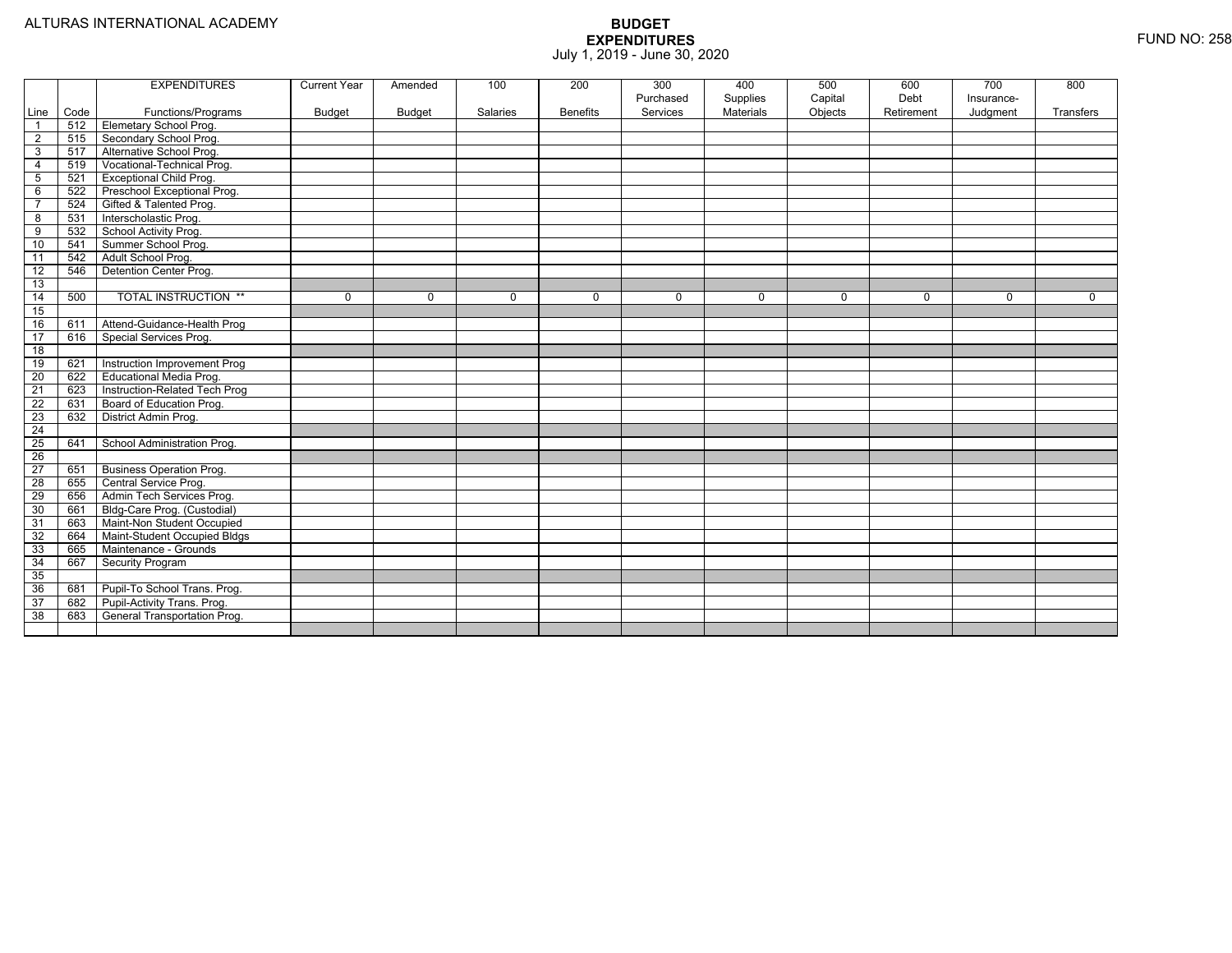|          |      | <b>EXPENDITURES</b>                | <b>Current Year</b> | Amended      | 700<br>200<br>300<br>400<br>600<br>800<br>100<br>500                                                                 |                 |                                                      |                |             |             |                         |             |  |  |  |
|----------|------|------------------------------------|---------------------|--------------|----------------------------------------------------------------------------------------------------------------------|-----------------|------------------------------------------------------|----------------|-------------|-------------|-------------------------|-------------|--|--|--|
|          |      |                                    |                     |              |                                                                                                                      |                 | Purchased                                            | Supplies       | Capital     | Debt        | Insurance-              |             |  |  |  |
| Line     | Code | Functions/Programs                 | <b>Budget</b>       | Budget       | Salaries                                                                                                             | <b>Benefits</b> | Services                                             | Materials      | Objects     | Retirement  | Judgment                | Transfers   |  |  |  |
| 39<br>40 | 691  | Other Support Services Prog.       |                     |              |                                                                                                                      |                 |                                                      |                |             |             |                         |             |  |  |  |
| 41       | 600  | <b>TOTAL SUPPORT SERV.**</b>       | $\mathbf 0$         | $\mathbf{0}$ | $\Omega$                                                                                                             | $\Omega$        | $\Omega$                                             | $\mathbf{0}$   | $\mathbf 0$ | $\Omega$    | $\Omega$                | $\Omega$    |  |  |  |
| 42       |      |                                    |                     |              |                                                                                                                      |                 |                                                      |                |             |             |                         |             |  |  |  |
| 43       | 710  | <b>Child Nutrition Program</b>     |                     |              |                                                                                                                      |                 |                                                      |                |             |             |                         |             |  |  |  |
| 44       | 720  | <b>Community Services Program</b>  |                     |              |                                                                                                                      |                 |                                                      |                |             |             |                         |             |  |  |  |
| 45       | 730  | <b>Enterprise Operations</b>       |                     |              |                                                                                                                      |                 |                                                      |                |             |             |                         |             |  |  |  |
| 46       | 700  | TOTAL NON-INSTRUCTION**            | $\mathbf 0$         | $\mathbf 0$  | $\mathbf 0$                                                                                                          | $\overline{0}$  | $\mathbf 0$                                          | $\overline{0}$ | $\mathbf 0$ | $\mathbf 0$ | $\mathbf 0$             | $\mathbf 0$ |  |  |  |
| 47       |      |                                    |                     |              |                                                                                                                      |                 |                                                      |                |             |             |                         |             |  |  |  |
| 48       | 810  | Capital Assets-Student Occ         |                     |              |                                                                                                                      |                 |                                                      |                |             |             |                         |             |  |  |  |
| 49       | 811  | Capital Assets-Non Student Occ     |                     |              |                                                                                                                      |                 |                                                      |                |             |             |                         |             |  |  |  |
| 50       | 800  | TOTAL CAPITAL ASSETS PROG**        | $\Omega$            | $\mathbf 0$  | $\Omega$                                                                                                             | $\Omega$        | $\Omega$                                             | $\mathbf 0$    | $\mathbf 0$ | $\Omega$    | $\mathbf 0$             | $\mathbf 0$ |  |  |  |
| 51       |      |                                    |                     |              |                                                                                                                      |                 |                                                      |                |             |             |                         |             |  |  |  |
| 52       | 911  | Debt Services Prog.-Princ.         |                     |              |                                                                                                                      |                 |                                                      |                |             |             |                         |             |  |  |  |
| 53       | 912  | Debt Services Prog.-Int.           |                     |              |                                                                                                                      |                 |                                                      |                |             |             |                         |             |  |  |  |
| 54       | 913  | Debt Serv Prog-Refnded Debt        |                     |              |                                                                                                                      |                 |                                                      |                |             |             |                         |             |  |  |  |
| 55       | 920  | <b>Transfers Out</b>               |                     |              |                                                                                                                      |                 |                                                      |                |             |             |                         |             |  |  |  |
| 56       |      |                                    |                     |              |                                                                                                                      |                 |                                                      |                |             |             |                         |             |  |  |  |
| 57       | 900  | <b>TOTAL OTHER SERVICES **</b>     | $\mathbf 0$         | $\mathbf 0$  | $\mathbf 0$<br>$\mathbf 0$<br>$\mathbf 0$<br>$\mathbf 0$<br>$\mathbf 0$<br>$\mathbf 0$<br>$\mathbf 0$<br>$\mathbf 0$ |                 |                                                      |                |             |             |                         |             |  |  |  |
| 58       |      |                                    |                     |              |                                                                                                                      |                 |                                                      |                |             |             |                         |             |  |  |  |
| 59       |      |                                    |                     |              |                                                                                                                      |                 |                                                      |                |             |             |                         |             |  |  |  |
| 60       |      | <b>TOTAL EXPENDITURES</b><br>$***$ |                     |              |                                                                                                                      |                 |                                                      |                |             |             |                         |             |  |  |  |
|          |      | (Lines 14+41+47+49+57)**           | $\mathbf 0$         | $\mathbf 0$  | $\mathbf 0$                                                                                                          | $\mathbf 0$     | $\mathbf 0$                                          | $\mathbf 0$    | 0           | $\mathbf 0$ | $\mathsf{O}\phantom{0}$ | $\mathbf 0$ |  |  |  |
| 61       |      |                                    |                     |              |                                                                                                                      |                 |                                                      |                |             |             |                         |             |  |  |  |
| 62       | 950  | <b>Contingency Reserve</b>         |                     |              |                                                                                                                      |                 |                                                      |                |             |             |                         |             |  |  |  |
|          |      | (5% of Line 60)                    |                     |              |                                                                                                                      |                 |                                                      |                |             |             |                         |             |  |  |  |
| 63       |      |                                    |                     |              |                                                                                                                      |                 |                                                      |                |             |             |                         |             |  |  |  |
| 64       |      | <b>TOTAL APPROPRIATION</b>         |                     |              |                                                                                                                      |                 |                                                      |                |             |             |                         |             |  |  |  |
|          |      | (Line 60 + Line 62)                | $\mathbf 0$         | $\mathbf 0$  |                                                                                                                      |                 |                                                      |                |             |             |                         |             |  |  |  |
| 65       |      |                                    |                     |              |                                                                                                                      |                 |                                                      |                |             |             |                         |             |  |  |  |
| 66       |      | <b>BUDGET SUMMARY</b>              |                     |              | <b>BUDGET SUMMARY</b>                                                                                                |                 |                                                      |                |             |             |                         |             |  |  |  |
| 67       |      |                                    |                     |              |                                                                                                                      |                 |                                                      |                |             |             |                         |             |  |  |  |
| 68       |      | <b>Beginning Fund Balance</b>      |                     |              |                                                                                                                      |                 | The total on line 70 must equal the total on line 74 |                |             |             |                         |             |  |  |  |
| 69       |      | Revenues + Transfers In            |                     |              |                                                                                                                      |                 |                                                      |                |             |             |                         |             |  |  |  |
| 70       |      | TOTAL REVENUE (68 + 69)            | $\mathbf 0$         | $\mathbf 0$  |                                                                                                                      |                 |                                                      |                |             |             |                         |             |  |  |  |
| 71       |      |                                    |                     |              |                                                                                                                      |                 |                                                      |                |             |             |                         |             |  |  |  |
| 72       |      | <b>Total Appropriation</b>         |                     |              |                                                                                                                      |                 |                                                      |                |             |             |                         |             |  |  |  |
| 73       |      | <b>Unappropriated Balance</b>      |                     |              |                                                                                                                      |                 |                                                      |                |             |             |                         |             |  |  |  |
| 74       |      | <b>TOTAL APPROPRIATION (72+73)</b> | $\Omega$            | $\Omega$     |                                                                                                                      |                 |                                                      |                |             |             |                         |             |  |  |  |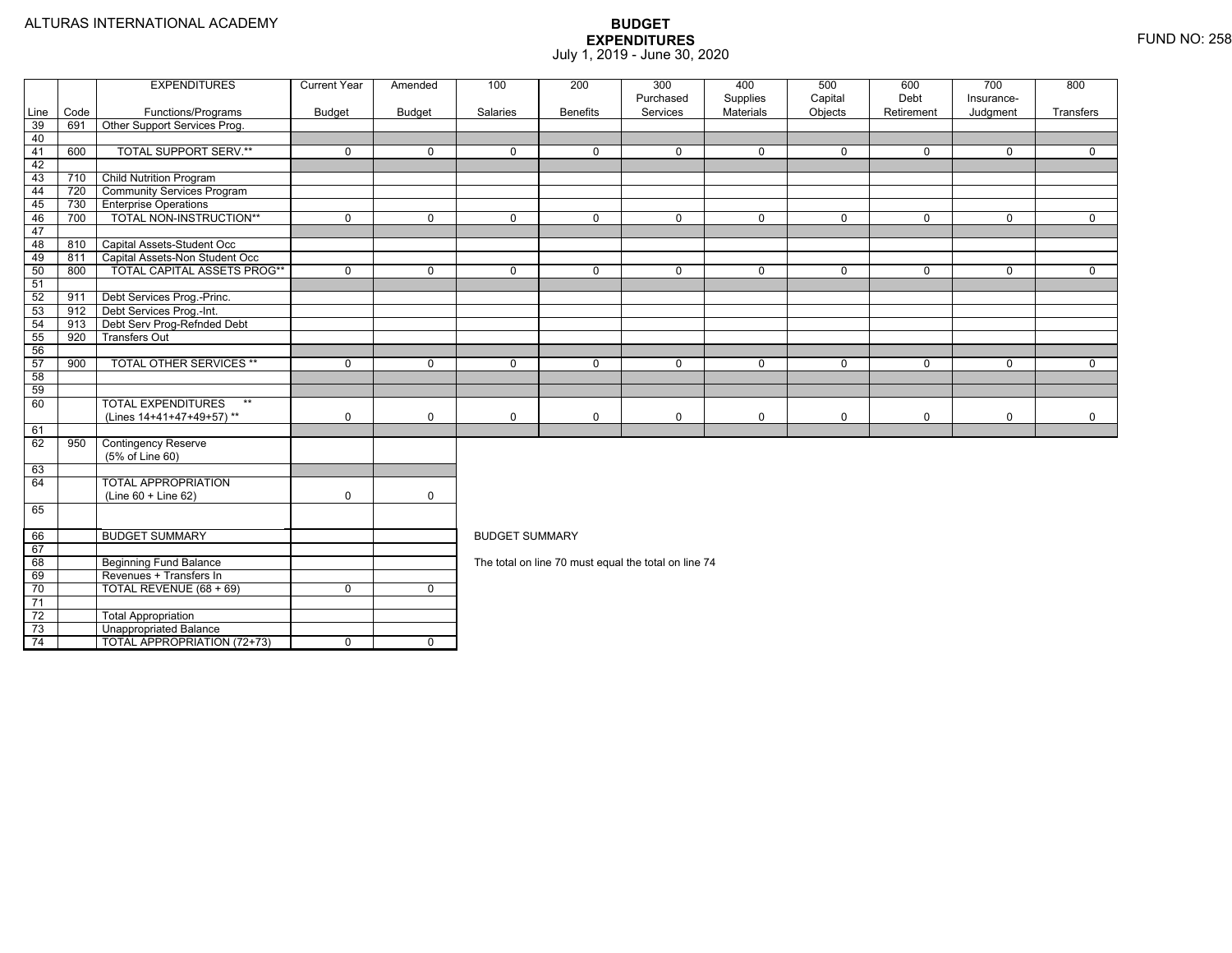|                 |                | <b>REVENUES</b>                 | <b>Current Year</b> | <b>Amended Budget</b> |             |                 |        | <b>REVENUES</b>                        | <b>Current Year</b> | <b>Amended Budget</b> |               |
|-----------------|----------------|---------------------------------|---------------------|-----------------------|-------------|-----------------|--------|----------------------------------------|---------------------|-----------------------|---------------|
| Line            | Code           | Item                            | <b>Budget</b>       | Line Amounts          | Totals      | Line            | Code   | Item                                   | <b>Budget</b>       | Line Amounts          | <b>Totals</b> |
| $\overline{1}$  | 320000         | <b>Estimated Fund Balance</b>   |                     | *******               |             | 40              |        | 429000 Other County                    |                     |                       |               |
| $\overline{2}$  |                | as of July 1                    | $\Omega$            | *******               | 0           | 41              | 420000 | <b>TOTAL COUNTY</b><br>$***$           | $\Omega$            | *******               | 0             |
| 3               | 411100         | Taxes-General M & O             |                     |                       |             | 42              |        |                                        |                     |                       |               |
| $\overline{4}$  | 411200         | Taxes-Suplemental               |                     |                       |             | 43              |        | 431100   Base Support Program          |                     |                       |               |
| $\overline{5}$  | 411300         | Taxes-Emergency                 |                     |                       |             | 44              |        | 431200 Transportation Support          |                     |                       |               |
| 6               | 411400         | Taxes-Tort                      |                     |                       |             | 45              |        | 431400 Except Child/SED Support        |                     |                       |               |
|                 | 411500         | Taxes-Cooperative               |                     |                       |             | 46              |        | 431500   Border Tuition Support        |                     |                       |               |
| 8               | 411600         | Taxes-Tuition                   |                     |                       |             | 47              |        | 431600 Tuition Equivalency             |                     |                       |               |
| $\overline{9}$  | 411700         | Taxes-Migrant                   |                     |                       |             | 48              |        | 431800 Benefit Apportionment           |                     |                       |               |
| 10              | 411900         | Taxes-Other                     |                     |                       |             | 49              |        | 431900 Other State Support             |                     |                       |               |
| 11              | 412100         | <b>Taxes-Plant Facility</b>     |                     |                       |             | 50              | 432100 | <b>Driver Education Prog.</b>          |                     |                       |               |
| 12              | 412500         | Taxes-Bond & Interest           |                     |                       |             | 51              |        | 432400   Professional Technical Prog   |                     |                       |               |
| 13              |                | $**$<br><b>TOTAL TAXES</b>      | $\Omega$            | *******               | $\mathbf 0$ | 52              |        | 437000 Lottery/Additional State Maint  |                     |                       |               |
| 14              | 413000         | Penalty: Delinquent Taxes       |                     |                       |             | 53              |        | 438000 Rev in Lieu of/Ag Equip Tax     |                     |                       |               |
| 15              |                |                                 |                     |                       |             | 54              | 439000 | Other State Revenue                    |                     |                       |               |
| 16              | 414100         | Tuition - Individuals           |                     |                       |             | 55              |        |                                        |                     |                       |               |
| $\overline{17}$ | 414200         | Tuition-Districts in Idaho      |                     |                       |             | 56              | 430000 | $**$<br><b>TOTAL STATE</b>             |                     | *******               | $\Omega$      |
| 18              | 414300         | Tuition-Out of State Districts  |                     |                       |             | 57              |        |                                        |                     |                       |               |
| 19              |                |                                 |                     |                       |             | 58              |        | 442000 Indirect Unrestricted Fed.      |                     |                       |               |
| $\overline{20}$ |                | 415000 Earnings on Investments  |                     |                       |             | 59              |        | 443000 Direct Restricted Fed.          |                     |                       |               |
| 21              |                |                                 |                     |                       |             | 60              |        | 445100 Title I - ESEA                  |                     |                       |               |
| 22              | 416100         | School Food Service             |                     |                       |             | 61              |        | 445200 Title VI, ESEA-Innovative Pr    |                     |                       |               |
| 23              |                | 416200   Meal Sales: Non-Reimb. |                     |                       |             | 62              |        | 445300 Perkins III-Voc Tech Act        |                     |                       |               |
| 24              |                | 416900 Other Food Sales         |                     |                       |             | 63              |        | 445400 Adult Education                 |                     |                       |               |
| 25              |                |                                 |                     |                       |             | 64              |        | 445500 Child Nutrition Reimb.          |                     |                       |               |
| 26              |                | 417100 Admissions/Activities    |                     |                       |             | 65              | 445600 | Title VI-B                             |                     |                       |               |
| $\overline{27}$ | 417200         | <b>Bookstore Sales</b>          |                     |                       |             | 66              | 445900 | Other Indirect Fed. Prog.              |                     |                       |               |
| $\overline{28}$ |                | 417300   Clubs, Org. Dues, Etc. |                     |                       |             | 67              | 448200 | Impact Aid - P.L. 874                  |                     |                       |               |
| 29              | 417400         | School Fees & Charges           |                     |                       |             | 68              | 440000 | $**$<br><b>TOTAL FEDERAL</b>           | $\Omega$            | *******               | $\mathbf 0$   |
| 30              | 417900         | <b>Other Student Revenues</b>   |                     |                       |             | 69              |        |                                        |                     |                       |               |
| 31              |                |                                 |                     |                       |             | $\overline{70}$ |        | 451000 Proceeds: Bonds, Capital Leases |                     |                       |               |
| $\overline{32}$ | 418100         | <b>Community Service</b>        |                     |                       |             | $\overline{71}$ |        | 453000 Sale of Fixed Assets            |                     |                       |               |
| 33              |                |                                 |                     |                       |             | 72              | 450000 | $**$<br><b>TOTAL OTHER</b>             | $\Omega$            | *******               | $\mathbf 0$   |
| 34              | 419100 Rentals |                                 |                     |                       |             | 73              |        |                                        |                     |                       |               |
| 35              | 419200         | <b>Contributions/Donations</b>  |                     |                       |             | 74              |        | <b>TOTAL REVENUES</b><br>$**$          | $\Omega$            | *******               | $\mathbf 0$   |
| 36              | 419300         | <b>Transportaion Fees</b>       |                     |                       |             | 75              |        |                                        |                     |                       |               |
| 37              | 419900         | <b>Other Local</b>              |                     |                       |             | 76              | 460000 | <b>TRANSFERS IN</b>                    |                     |                       |               |
| 38              |                | TOTAL OTHER LOCAL **            | $\Omega$            | *******               | 0           | 77              |        |                                        |                     |                       |               |
| 39              | 410000         | <b>TOTAL LOCAL</b>              |                     | *******               |             | $\overline{78}$ | 400000 | BAL.+ REVENUE + TRANS.                 |                     | *******               |               |
|                 |                | $(Line 13 + 38)$                | $\Omega$            |                       | $\Omega$    |                 |        | (Lines $1 + 74 + 76$ )                 | $\mathbf 0$         |                       | $\mathbf 0$   |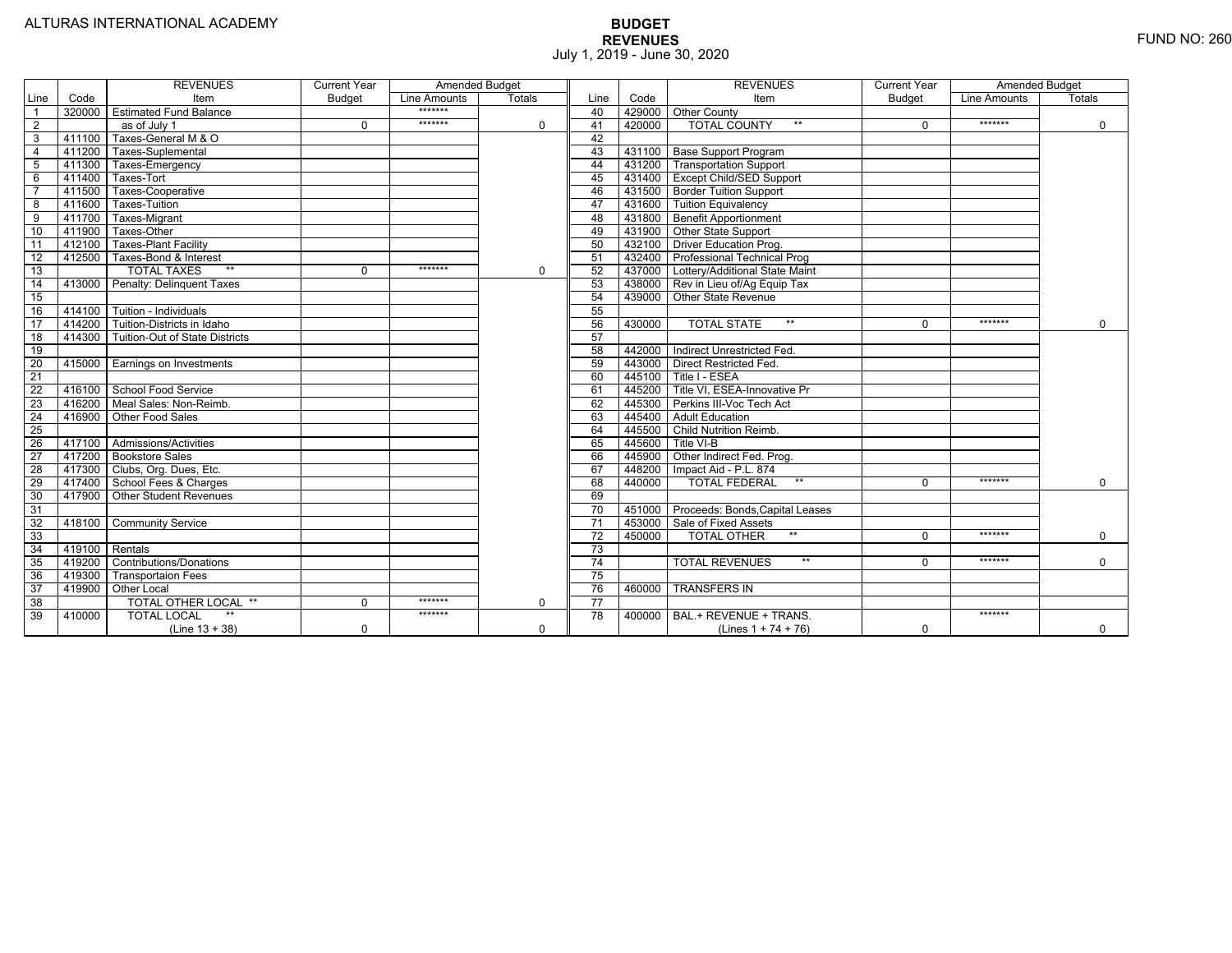|                 |      | <b>EXPENDITURES</b>             | <b>Current Year</b> | Amended       | 100      | 200             | 300<br>Purchased | 400<br>Supplies | 500<br>Capital | 600<br>Debt | 700<br>Insurance- | 800       |
|-----------------|------|---------------------------------|---------------------|---------------|----------|-----------------|------------------|-----------------|----------------|-------------|-------------------|-----------|
| Line            | Code | Functions/Programs              | <b>Budget</b>       | <b>Budget</b> | Salaries | <b>Benefits</b> | Services         | Materials       | Objects        | Retirement  | Judgment          | Transfers |
| $\overline{1}$  | 512  | Elemetary School Prog.          |                     |               |          |                 |                  |                 |                |             |                   |           |
| $\overline{2}$  | 515  | Secondary School Prog.          |                     |               |          |                 |                  |                 |                |             |                   |           |
| $\overline{3}$  | 517  | Alternative School Prog.        |                     |               |          |                 |                  |                 |                |             |                   |           |
| $\overline{4}$  | 519  | Vocational-Technical Prog.      |                     |               |          |                 |                  |                 |                |             |                   |           |
| 5               | 521  | <b>Exceptional Child Prog.</b>  |                     |               |          |                 |                  |                 |                |             |                   |           |
| 6               | 522  | Preschool Exceptional Prog.     |                     |               |          |                 |                  |                 |                |             |                   |           |
| $\overline{7}$  | 524  | Gifted & Talented Prog.         |                     |               |          |                 |                  |                 |                |             |                   |           |
| 8               | 531  | Interscholastic Prog.           |                     |               |          |                 |                  |                 |                |             |                   |           |
| 9               | 532  | School Activity Prog.           |                     |               |          |                 |                  |                 |                |             |                   |           |
| 10              | 541  | Summer School Prog.             |                     |               |          |                 |                  |                 |                |             |                   |           |
| 11              | 542  | Adult School Prog.              |                     |               |          |                 |                  |                 |                |             |                   |           |
| $\overline{12}$ | 546  | Detention Center Prog.          |                     |               |          |                 |                  |                 |                |             |                   |           |
| 13              |      |                                 |                     |               |          |                 |                  |                 |                |             |                   |           |
| 14              | 500  | <b>TOTAL INSTRUCTION **</b>     | 0                   | $\mathbf 0$   | 0        | $\mathbf{0}$    | $\mathbf 0$      | $\mathbf 0$     | 0              | 0           | 0                 | 0         |
| 15              |      |                                 |                     |               |          |                 |                  |                 |                |             |                   |           |
| 16              | 611  | Attend-Guidance-Health Prog     |                     |               |          |                 |                  |                 |                |             |                   |           |
| 17              | 616  | Special Services Prog.          |                     |               |          |                 |                  |                 |                |             |                   |           |
| $\overline{18}$ |      |                                 |                     |               |          |                 |                  |                 |                |             |                   |           |
| 19              | 621  | Instruction Improvement Prog    |                     |               |          |                 |                  |                 |                |             |                   |           |
| 20              | 622  | Educational Media Prog.         |                     |               |          |                 |                  |                 |                |             |                   |           |
| 21              | 623  | Instruction-Related Tech Prog   |                     |               |          |                 |                  |                 |                |             |                   |           |
| 22              | 631  | Board of Education Prog.        |                     |               |          |                 |                  |                 |                |             |                   |           |
| 23              | 632  | District Admin Prog.            |                     |               |          |                 |                  |                 |                |             |                   |           |
| $\overline{24}$ |      |                                 |                     |               |          |                 |                  |                 |                |             |                   |           |
| 25              | 641  | School Administration Prog.     |                     |               |          |                 |                  |                 |                |             |                   |           |
| 26              |      |                                 |                     |               |          |                 |                  |                 |                |             |                   |           |
| 27              | 651  | <b>Business Operation Prog.</b> |                     |               |          |                 |                  |                 |                |             |                   |           |
| $\overline{28}$ | 655  | Central Service Prog.           |                     |               |          |                 |                  |                 |                |             |                   |           |
| 29              | 656  | Admin Tech Services Prog.       |                     |               |          |                 |                  |                 |                |             |                   |           |
| 30              | 661  | Bldg-Care Prog. (Custodial)     |                     |               |          |                 |                  |                 |                |             |                   |           |
| 31              | 663  | Maint-Non Student Occupied      |                     |               |          |                 |                  |                 |                |             |                   |           |
| 32              | 664  | Maint-Student Occupied Bldgs    |                     |               |          |                 |                  |                 |                |             |                   |           |
| 33              | 665  | Maintenance - Grounds           |                     |               |          |                 |                  |                 |                |             |                   |           |
| 34              | 667  | Security Program                |                     |               |          |                 |                  |                 |                |             |                   |           |
| 35              |      |                                 |                     |               |          |                 |                  |                 |                |             |                   |           |
| 36              | 681  | Pupil-To School Trans. Prog.    |                     |               |          |                 |                  |                 |                |             |                   |           |
| 37              | 682  | Pupil-Activity Trans. Prog.     |                     |               |          |                 |                  |                 |                |             |                   |           |
| 38              | 683  | General Transportation Prog.    |                     |               |          |                 |                  |                 |                |             |                   |           |
|                 |      |                                 |                     |               |          |                 |                  |                 |                |             |                   |           |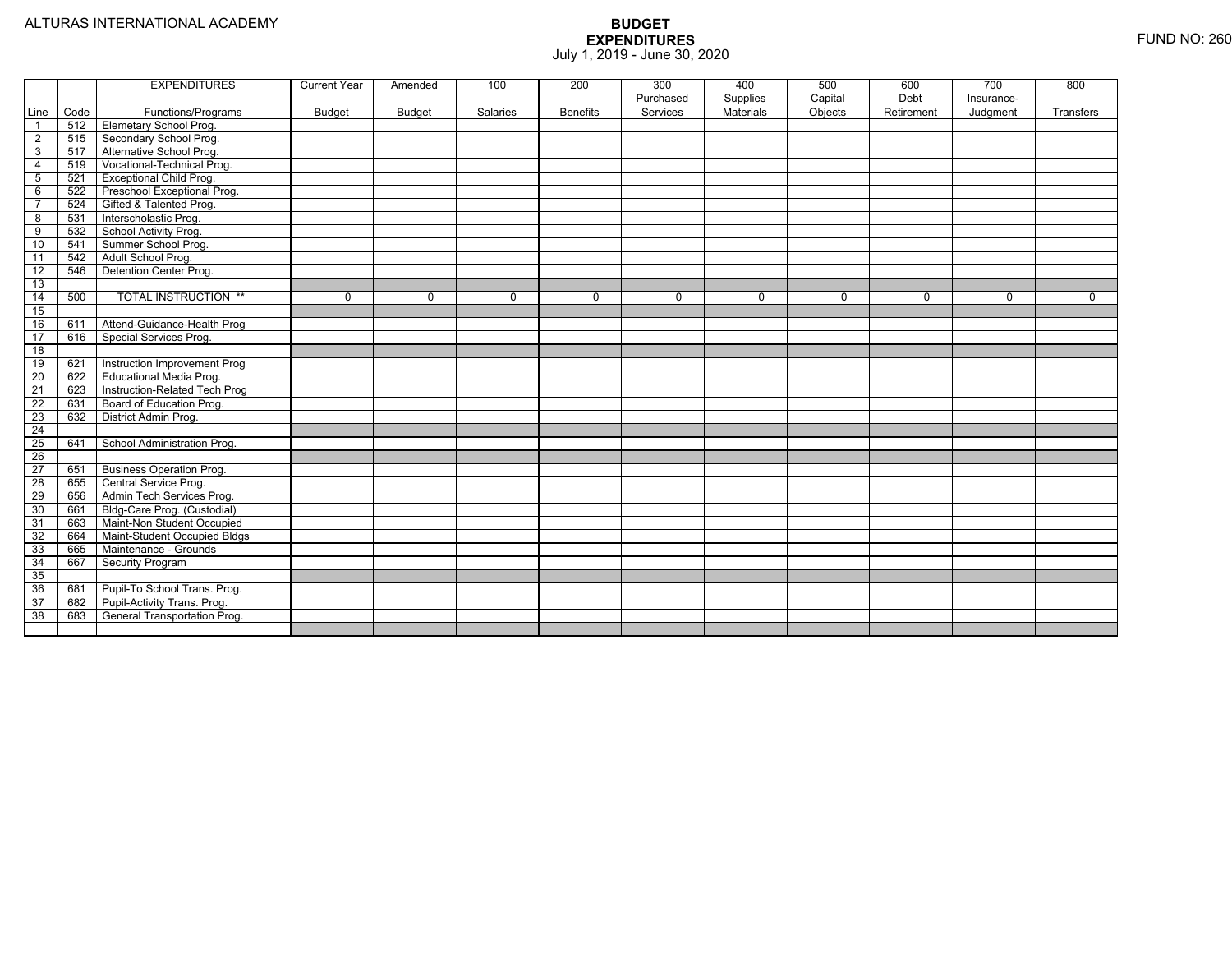|                       |      | <b>EXPENDITURES</b>                | <b>Current Year</b> | Amended      | 100                                                                                            | 200             | 300<br>Purchased                                     | 400                   | 500                | 600<br>Debt | 700<br>Insurance- | 800            |  |  |  |
|-----------------------|------|------------------------------------|---------------------|--------------|------------------------------------------------------------------------------------------------|-----------------|------------------------------------------------------|-----------------------|--------------------|-------------|-------------------|----------------|--|--|--|
| Line                  | Code | Functions/Programs                 | Budget              | Budget       | Salaries                                                                                       | <b>Benefits</b> | Services                                             | Supplies<br>Materials | Capital<br>Objects | Retirement  | Judgment          | Transfers      |  |  |  |
| 39                    | 691  | Other Support Services Prog.       |                     |              |                                                                                                |                 |                                                      |                       |                    |             |                   |                |  |  |  |
| 40                    |      |                                    |                     |              |                                                                                                |                 |                                                      |                       |                    |             |                   |                |  |  |  |
| 41                    | 600  | <b>TOTAL SUPPORT SERV.**</b>       | $\mathbf 0$         | 0            | $\mathbf 0$                                                                                    | $\mathbf 0$     | $\mathbf 0$                                          | $\mathbf 0$           | 0                  | $\mathbf 0$ | $\mathbf 0$       | $\mathbf{0}$   |  |  |  |
| 42                    |      |                                    |                     |              |                                                                                                |                 |                                                      |                       |                    |             |                   |                |  |  |  |
| 43                    | 710  | <b>Child Nutrition Program</b>     |                     |              |                                                                                                |                 |                                                      |                       |                    |             |                   |                |  |  |  |
| 44                    | 720  | <b>Community Services Program</b>  |                     |              |                                                                                                |                 |                                                      |                       |                    |             |                   |                |  |  |  |
| 45                    | 730  | <b>Enterprise Operations</b>       |                     |              |                                                                                                |                 |                                                      |                       |                    |             |                   |                |  |  |  |
| 46                    | 700  | TOTAL NON-INSTRUCTION**            | $\mathbf 0$         | $\mathbf 0$  | $\mathbf 0$                                                                                    | $\overline{0}$  | 0                                                    | $\mathbf 0$           | 0                  | $\mathbf 0$ | $\mathbf 0$       | $\overline{0}$ |  |  |  |
| 47                    |      |                                    |                     |              |                                                                                                |                 |                                                      |                       |                    |             |                   |                |  |  |  |
| 48                    | 810  | Capital Assets-Student Occ         |                     |              |                                                                                                |                 |                                                      |                       |                    |             |                   |                |  |  |  |
| 49                    | 811  | Capital Assets-Non Student Occ     |                     |              |                                                                                                |                 |                                                      |                       |                    |             |                   |                |  |  |  |
| 50                    | 800  | <b>TOTAL CAPITAL ASSETS PROG**</b> | $\Omega$            | $\mathbf 0$  | $\Omega$                                                                                       | $\Omega$        | $\Omega$                                             | $\Omega$              | 0                  | $\Omega$    | $\mathbf 0$       | $\Omega$       |  |  |  |
| 51                    |      |                                    |                     |              |                                                                                                |                 |                                                      |                       |                    |             |                   |                |  |  |  |
| 52                    | 911  | Debt Services Prog.-Princ.         |                     |              |                                                                                                |                 |                                                      |                       |                    |             |                   |                |  |  |  |
| 53                    | 912  | Debt Services Prog.-Int.           |                     |              |                                                                                                |                 |                                                      |                       |                    |             |                   |                |  |  |  |
| 54                    | 913  | Debt Serv Prog-Refnded Debt        |                     |              |                                                                                                |                 |                                                      |                       |                    |             |                   |                |  |  |  |
| 55                    | 920  | <b>Transfers Out</b>               |                     |              | $\Omega$<br>$\mathbf 0$<br>$\mathbf 0$<br>$\mathbf 0$<br>$\mathbf{0}$<br>0<br>$\mathbf 0$<br>0 |                 |                                                      |                       |                    |             |                   |                |  |  |  |
| 56                    |      |                                    |                     |              |                                                                                                |                 |                                                      |                       |                    |             |                   |                |  |  |  |
| 57                    | 900  | <b>TOTAL OTHER SERVICES **</b>     | $\mathbf 0$         | $\mathbf 0$  |                                                                                                |                 |                                                      |                       |                    |             |                   |                |  |  |  |
| 58                    |      |                                    |                     |              |                                                                                                |                 |                                                      |                       |                    |             |                   |                |  |  |  |
| 59                    |      |                                    |                     |              |                                                                                                |                 |                                                      |                       |                    |             |                   |                |  |  |  |
| 60                    |      | <b>TOTAL EXPENDITURES</b><br>$**$  |                     |              |                                                                                                |                 |                                                      |                       |                    |             |                   |                |  |  |  |
|                       |      | (Lines 14+41+47+49+57)**           | $\mathbf 0$         | 0            | 0                                                                                              | $\mathbf 0$     | 0                                                    | 0                     | 0                  | 0           | $\mathbf 0$       | $\mathbf 0$    |  |  |  |
| 61                    |      |                                    |                     |              |                                                                                                |                 |                                                      |                       |                    |             |                   |                |  |  |  |
| 62                    | 950  | <b>Contingency Reserve</b>         |                     |              |                                                                                                |                 |                                                      |                       |                    |             |                   |                |  |  |  |
|                       |      | (5% of Line 60)                    |                     |              |                                                                                                |                 |                                                      |                       |                    |             |                   |                |  |  |  |
| 63                    |      |                                    |                     |              |                                                                                                |                 |                                                      |                       |                    |             |                   |                |  |  |  |
| 64                    |      | <b>TOTAL APPROPRIATION</b>         |                     |              |                                                                                                |                 |                                                      |                       |                    |             |                   |                |  |  |  |
|                       |      | (Line 60 + Line 62)                | $\mathbf 0$         | $\mathbf 0$  |                                                                                                |                 |                                                      |                       |                    |             |                   |                |  |  |  |
| 65                    |      |                                    |                     |              |                                                                                                |                 |                                                      |                       |                    |             |                   |                |  |  |  |
|                       |      |                                    |                     |              |                                                                                                |                 |                                                      |                       |                    |             |                   |                |  |  |  |
| 66                    |      | <b>BUDGET SUMMARY</b>              |                     |              | <b>BUDGET SUMMARY</b>                                                                          |                 |                                                      |                       |                    |             |                   |                |  |  |  |
| 67                    |      |                                    |                     |              |                                                                                                |                 |                                                      |                       |                    |             |                   |                |  |  |  |
| 68                    |      | <b>Beginning Fund Balance</b>      |                     |              |                                                                                                |                 | The total on line 70 must equal the total on line 74 |                       |                    |             |                   |                |  |  |  |
| 69                    |      | Revenues + Transfers In            |                     |              |                                                                                                |                 |                                                      |                       |                    |             |                   |                |  |  |  |
| 70                    |      | TOTAL REVENUE (68 + 69)            | $\mathbf 0$         | $\mathbf 0$  |                                                                                                |                 |                                                      |                       |                    |             |                   |                |  |  |  |
| $\overline{71}$<br>72 |      |                                    |                     |              |                                                                                                |                 |                                                      |                       |                    |             |                   |                |  |  |  |
|                       |      | <b>Total Appropriation</b>         |                     |              |                                                                                                |                 |                                                      |                       |                    |             |                   |                |  |  |  |
| 73                    |      | <b>Unappropriated Balance</b>      |                     |              |                                                                                                |                 |                                                      |                       |                    |             |                   |                |  |  |  |
| 74                    |      | <b>TOTAL APPROPRIATION (72+73)</b> | 0                   | $\mathbf{0}$ |                                                                                                |                 |                                                      |                       |                    |             |                   |                |  |  |  |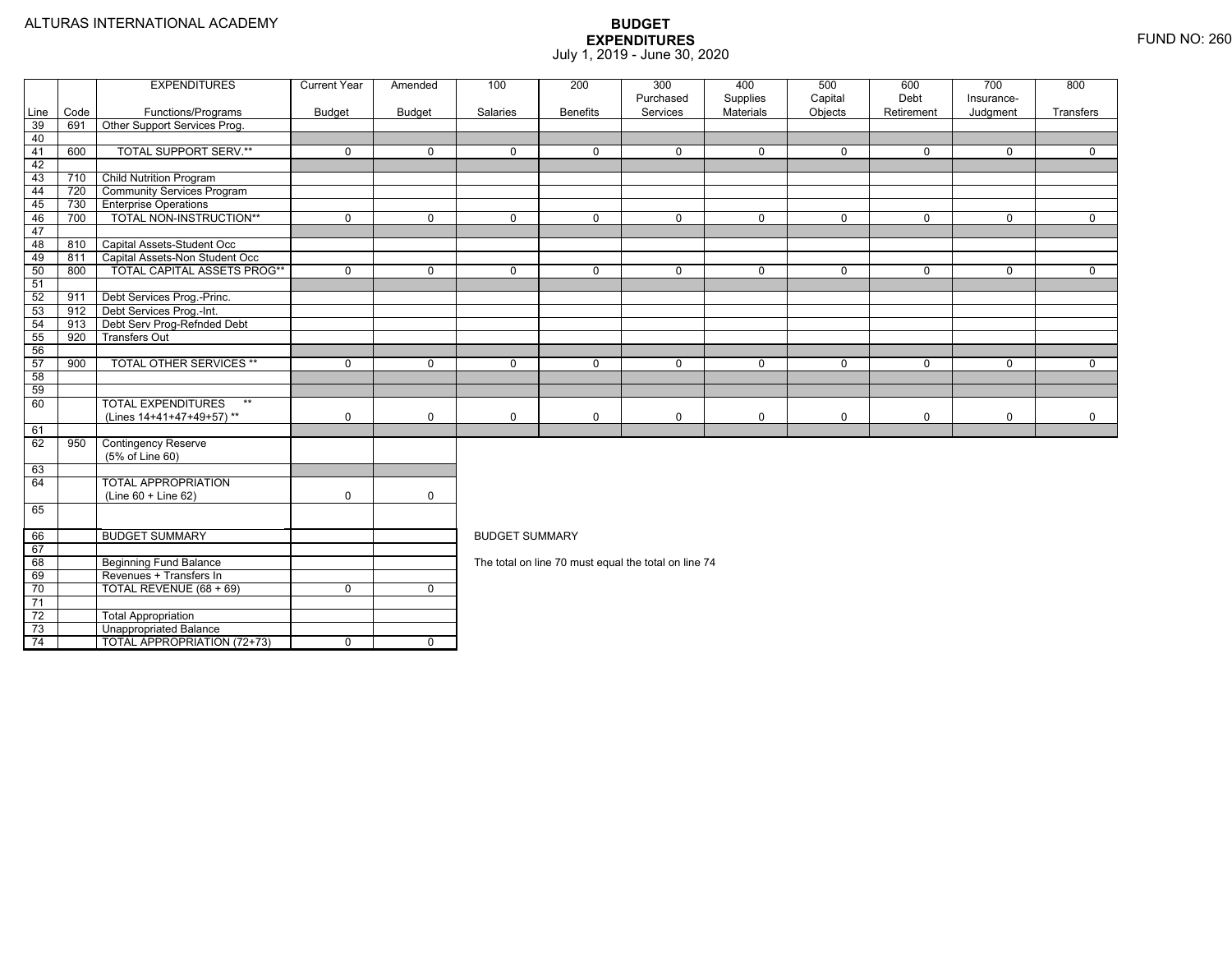|                 |                | <b>REVENUES</b>                   | <b>Current Year</b> | <b>Amended Budget</b> |          |                 |        | <b>REVENUES</b>                        | <b>Current Year</b> | <b>Amended Budget</b> |             |
|-----------------|----------------|-----------------------------------|---------------------|-----------------------|----------|-----------------|--------|----------------------------------------|---------------------|-----------------------|-------------|
| Line            | Code           | Item                              | <b>Budget</b>       | Line Amounts          | Totals   | Line            | Code   | Item                                   | <b>Budget</b>       | Line Amounts          | Totals      |
|                 |                | 320000 Estimated Fund Balance     |                     | *******               |          | 40              |        | 429000 Other County                    |                     |                       |             |
| $\overline{2}$  |                | $\overline{as}$ of July 1         | $\Omega$            | *******               | $\Omega$ | 41              | 420000 | <b>TOTAL COUNTY</b><br>$**$            | $\Omega$            | *******               | $\mathbf 0$ |
| 3               | 411100         | Taxes-General M & O               |                     |                       |          | 42              |        |                                        |                     |                       |             |
| $\overline{4}$  | 411200         | Taxes-Suplemental                 |                     |                       |          | 43              |        | 431100 Base Support Program            |                     |                       |             |
| 5               | 411300         | Taxes-Emergency                   |                     |                       |          | 44              |        | 431200   Transportation Support        |                     |                       |             |
| 6               | 411400         | Taxes-Tort                        |                     |                       |          | 45              |        | 431400 Except Child/SED Support        |                     |                       |             |
| $\overline{7}$  | 411500         | Taxes-Cooperative                 |                     |                       |          | 46              |        | 431500 Border Tuition Support          |                     |                       |             |
| 8               | 411600         | <b>Taxes-Tuition</b>              |                     |                       |          | 47              |        | 431600 Tuition Equivalency             |                     |                       |             |
| 9               | 411700         | Taxes-Migrant                     |                     |                       |          | 48              |        | 431800 Benefit Apportionment           |                     |                       |             |
| 10              | 411900         | Taxes-Other                       |                     |                       |          | 49              |        | 431900 Other State Support             |                     |                       |             |
| 11              | 412100         | <b>Taxes-Plant Facility</b>       |                     |                       |          | 50              |        | 432100 Driver Education Prog.          |                     |                       |             |
| 12              | 412500         | Taxes-Bond & Interest             |                     |                       |          | 51              |        | 432400   Professional Technical Prog   |                     |                       |             |
| 13              |                | $***$<br><b>TOTAL TAXES</b>       | $\Omega$            | *******               | 0        | 52              |        | 437000 Lottery/Additional State Maint  |                     |                       |             |
| 14              |                | 413000 Penalty: Delinguent Taxes  |                     |                       |          | 53              |        | 438000 Rev in Lieu of/Ag Equip Tax     |                     |                       |             |
| 15              |                |                                   |                     |                       |          | 54              |        | 439000 Other State Revenue             |                     |                       |             |
| 16              |                | 414100 Tuition - Individuals      |                     |                       |          | 55              |        |                                        |                     |                       |             |
| 17              |                | 414200 Tuition-Districts in Idaho |                     |                       |          | 56              | 430000 | $***$<br><b>TOTAL STATE</b>            | $\Omega$            | *******               | $\Omega$    |
| 18              | 414300         | Tuition-Out of State Districts    |                     |                       |          | 57              |        |                                        |                     |                       |             |
| 19              |                |                                   |                     |                       |          | 58              | 442000 | Indirect Unrestricted Fed.             |                     |                       |             |
| $\overline{20}$ |                | 415000 Earnings on Investments    |                     |                       |          | 59              |        | 443000 Direct Restricted Fed.          |                     |                       |             |
| 21              |                |                                   |                     |                       |          | 60              |        | 445100 Title I - ESEA                  |                     |                       |             |
| 22              |                | 416100 School Food Service        |                     |                       |          | 61              |        | 445200   Title VI, ESEA-Innovative Pr  |                     |                       |             |
| 23              |                | 416200   Meal Sales: Non-Reimb.   |                     |                       |          | 62              | 445300 | Perkins III-Voc Tech Act               |                     |                       |             |
| $\overline{24}$ |                | 416900 Other Food Sales           |                     |                       |          | 63              | 445400 | <b>Adult Education</b>                 |                     |                       |             |
| $\overline{25}$ |                |                                   |                     |                       |          | 64              |        | 445500 Child Nutrition Reimb.          |                     |                       |             |
| 26              |                | 417100   Admissions/Activities    |                     |                       |          | 65              | 445600 | Title VI-B                             |                     |                       |             |
| $\overline{27}$ |                | 417200 Bookstore Sales            |                     |                       |          | 66              |        | 445900 Other Indirect Fed. Prog.       | 10.000CR            | 13.338CR              |             |
| 28              |                | 417300 Clubs, Org. Dues, Etc.     |                     |                       |          | 67              | 448200 | Impact Aid - P.L. 874                  |                     |                       |             |
| $\overline{29}$ |                | 417400 School Fees & Charges      |                     |                       |          | 68              | 440000 | $**$<br><b>TOTAL FEDERAL</b>           | 10,000CR            | *******               | 13,338CR    |
| 30              |                | 417900 Other Student Revenues     |                     |                       |          | 69              |        |                                        |                     |                       |             |
| 31              |                |                                   |                     |                       |          | $\overline{70}$ |        | 451000 Proceeds: Bonds, Capital Leases |                     |                       |             |
| $\overline{32}$ |                | 418100 Community Service          |                     |                       |          | $\overline{71}$ | 453000 | Sale of Fixed Assets                   |                     |                       |             |
| 33              |                |                                   |                     |                       |          | 72              | 450000 | <b>TOTAL OTHER</b><br>$***$            | $\Omega$            | *******               | $\mathbf 0$ |
| $\overline{34}$ | 419100 Rentals |                                   |                     |                       |          | 73              |        |                                        |                     |                       |             |
| 35              | 419200         | <b>Contributions/Donations</b>    |                     |                       |          | 74              |        | <b>TOTAL REVENUES</b><br>$***$         | 10.000CR            | *******               | 13,338CR    |
| 36              | 419300         | <b>Transportaion Fees</b>         |                     |                       |          | 75              |        |                                        |                     |                       |             |
| $\overline{37}$ | 419900         | <b>Other Local</b>                |                     |                       |          | 76              | 460000 | <b>TRANSFERS IN</b>                    |                     |                       |             |
| $\overline{38}$ |                | TOTAL OTHER LOCAL **              | $\Omega$            | *******               | 0        | 77              |        |                                        |                     |                       |             |
| 39              | 410000         | <b>TOTAL LOCAL</b>                |                     | *******               |          | 78              | 400000 | BAL.+ REVENUE + TRANS.                 |                     | *******               |             |
|                 |                | $(Line 13 + 38)$                  | 0                   |                       | 0        |                 |        | (Lines $1 + 74 + 76$ )                 | 10,000CR            |                       | 13,338CR    |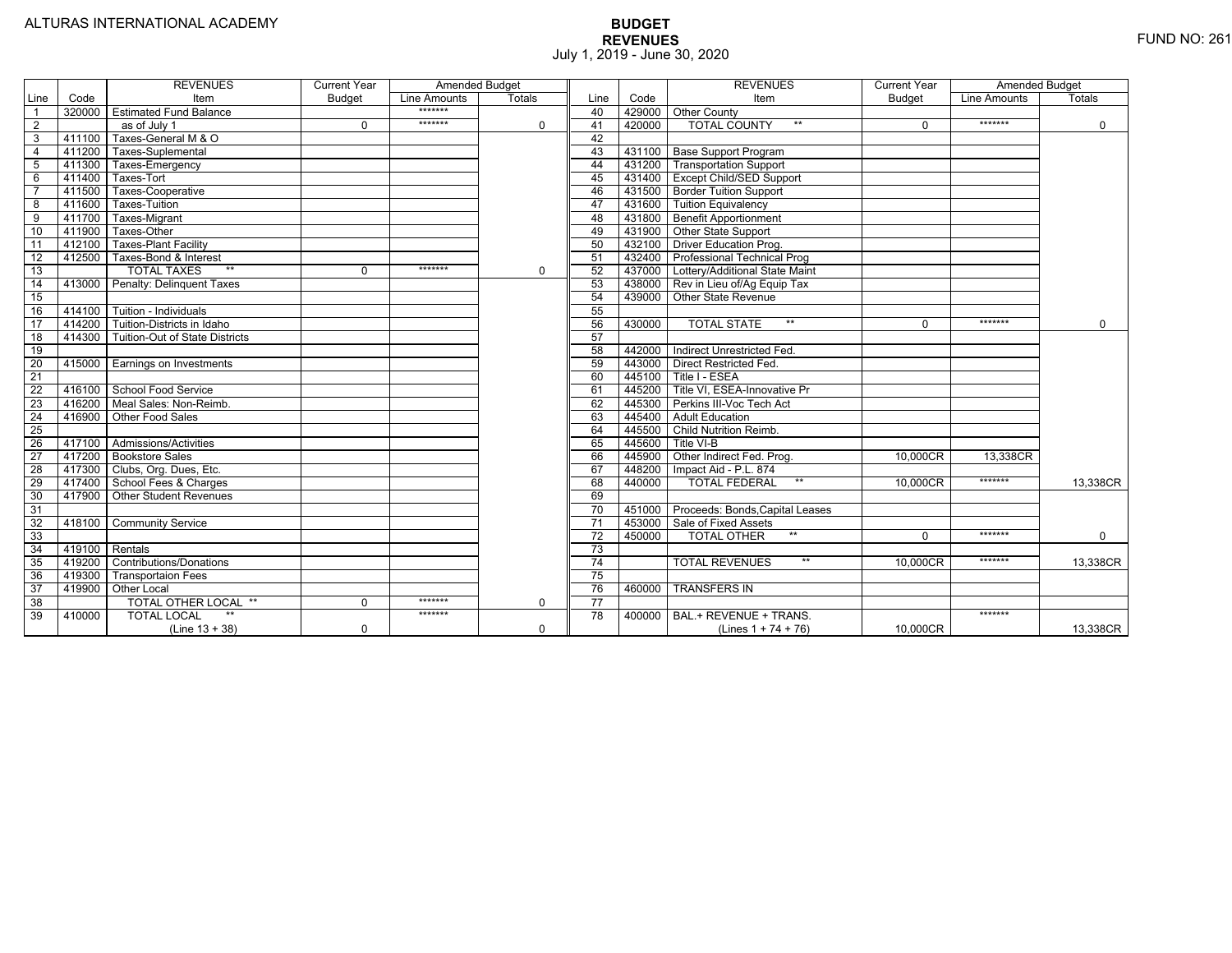|                         |      | <b>EXPENDITURES</b>             | <b>Current Year</b> | Amended       | 100      | 200             | 300<br>Purchased | 400                   | 500<br>Capital | 600<br>Debt | 700<br>Insurance- | 800       |
|-------------------------|------|---------------------------------|---------------------|---------------|----------|-----------------|------------------|-----------------------|----------------|-------------|-------------------|-----------|
| Line                    | Code | Functions/Programs              | <b>Budget</b>       | <b>Budget</b> | Salaries | <b>Benefits</b> | Services         | Supplies<br>Materials | Objects        | Retirement  | Judgment          | Transfers |
| $\overline{1}$          | 512  | Elemetary School Prog.          | 10.000              | 3.978         |          |                 | 3.978            |                       |                |             |                   |           |
| $\overline{2}$          | 515  | Secondary School Prog.          |                     |               |          |                 |                  |                       |                |             |                   |           |
| $\overline{3}$          | 517  | Alternative School Prog.        |                     |               |          |                 |                  |                       |                |             |                   |           |
| $\overline{4}$          | 519  | Vocational-Technical Prog.      |                     |               |          |                 |                  |                       |                |             |                   |           |
| $5\phantom{.0}$         | 521  | <b>Exceptional Child Prog.</b>  |                     |               |          |                 |                  |                       |                |             |                   |           |
| 6                       | 522  | Preschool Exceptional Prog.     |                     |               |          |                 |                  |                       |                |             |                   |           |
| $\overline{7}$          | 524  | Gifted & Talented Prog.         |                     |               |          |                 |                  |                       |                |             |                   |           |
| $\overline{\mathbf{8}}$ | 531  | Interscholastic Prog.           |                     |               |          |                 |                  |                       |                |             |                   |           |
| $\overline{9}$          | 532  | School Activity Prog.           |                     |               |          |                 |                  |                       |                |             |                   |           |
| 10                      | 541  | Summer School Prog.             |                     |               |          |                 |                  |                       |                |             |                   |           |
| 11                      | 542  | Adult School Prog.              |                     |               |          |                 |                  |                       |                |             |                   |           |
| 12                      | 546  | Detention Center Prog.          |                     |               |          |                 |                  |                       |                |             |                   |           |
| 13                      |      |                                 |                     |               |          |                 |                  |                       |                |             |                   |           |
| 14                      | 500  | <b>TOTAL INSTRUCTION **</b>     | 10,000              | 3,978         | $\Omega$ | $\Omega$        | 3,978            | $\mathbf 0$           | $\Omega$       | $\Omega$    | $\Omega$          | $\Omega$  |
| 15                      |      |                                 |                     |               |          |                 |                  |                       |                |             |                   |           |
| 16                      | 611  | Attend-Guidance-Health Prog     |                     |               |          |                 |                  |                       |                |             |                   |           |
| 17                      | 616  | Special Services Prog.          |                     |               |          |                 |                  |                       |                |             |                   |           |
| $\overline{18}$         |      |                                 |                     |               |          |                 |                  |                       |                |             |                   |           |
| 19                      | 621  | Instruction Improvement Prog    |                     |               |          |                 |                  |                       |                |             |                   |           |
| $\overline{20}$         | 622  | <b>Educational Media Prog.</b>  |                     |               |          |                 |                  |                       |                |             |                   |           |
| 21                      | 623  | Instruction-Related Tech Prog   |                     |               |          |                 |                  |                       |                |             |                   |           |
| $\overline{22}$         | 631  | Board of Education Prog.        |                     |               |          |                 |                  |                       |                |             |                   |           |
| 23                      | 632  | District Admin Prog.            |                     |               |          |                 |                  |                       |                |             |                   |           |
| $\overline{24}$         |      |                                 |                     |               |          |                 |                  |                       |                |             |                   |           |
| 25                      | 641  | School Administration Prog.     |                     |               |          |                 |                  |                       |                |             |                   |           |
| 26                      |      |                                 |                     |               |          |                 |                  |                       |                |             |                   |           |
| $\overline{27}$         | 651  | <b>Business Operation Prog.</b> |                     |               |          |                 |                  |                       |                |             |                   |           |
| 28                      | 655  | Central Service Prog.           |                     |               |          |                 |                  |                       |                |             |                   |           |
| 29                      | 656  | Admin Tech Services Prog.       |                     |               |          |                 |                  |                       |                |             |                   |           |
| 30                      | 661  | Bldg-Care Prog. (Custodial)     |                     |               |          |                 |                  |                       |                |             |                   |           |
| 31                      | 663  | Maint-Non Student Occupied      |                     |               |          |                 |                  |                       |                |             |                   |           |
| 32                      | 664  | Maint-Student Occupied Bldgs    |                     |               |          |                 |                  |                       |                |             |                   |           |
| 33                      | 665  | Maintenance - Grounds           |                     |               |          |                 |                  |                       |                |             |                   |           |
| 34                      | 667  | <b>Security Program</b>         |                     |               |          |                 |                  |                       |                |             |                   |           |
| 35                      |      |                                 |                     |               |          |                 |                  |                       |                |             |                   |           |
| 36                      | 681  | Pupil-To School Trans. Prog.    |                     |               |          |                 |                  |                       |                |             |                   |           |
| 37                      | 682  | Pupil-Activity Trans. Prog.     |                     |               |          |                 |                  |                       |                |             |                   |           |
| 38                      | 683  | General Transportation Prog.    |                     |               |          |                 |                  |                       |                |             |                   |           |
|                         |      |                                 |                     |               |          |                 |                  |                       |                |             |                   |           |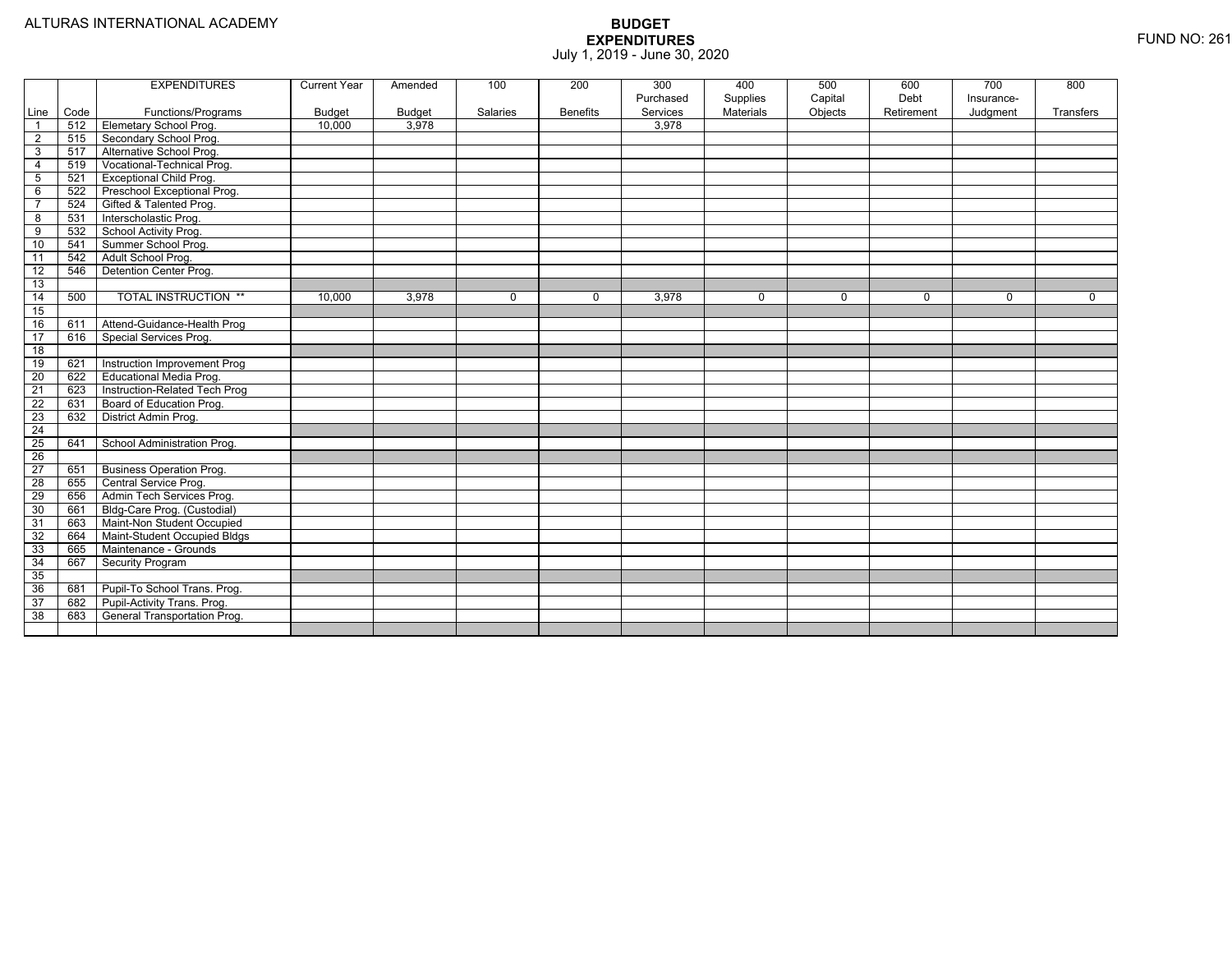73

74

Unappropriated Balance 9,360

4 | | TOTAL APPROPRIATION (72+73) | 10,000 | 13,338

### **BUDGET EXPENDITURES**July 1, 2019 - June 30, 2020

|                 |      | <b>EXPENDITURES</b>                           | <b>Current Year</b> | Amended     | 100                   | 200             | 300<br>Purchased                                     | 400                          | 500                | 600<br>Debt  | 700                     | 800                     |  |  |
|-----------------|------|-----------------------------------------------|---------------------|-------------|-----------------------|-----------------|------------------------------------------------------|------------------------------|--------------------|--------------|-------------------------|-------------------------|--|--|
| Line            | Code | Functions/Programs                            | Budget              | Budget      | Salaries              | <b>Benefits</b> | Services                                             | Supplies<br><b>Materials</b> | Capital<br>Objects | Retirement   | Insurance-<br>Judgment  | Transfers               |  |  |
| 39              | 691  | Other Support Services Prog.                  |                     |             |                       |                 |                                                      |                              |                    |              |                         |                         |  |  |
| 40              |      |                                               |                     |             |                       |                 |                                                      |                              |                    |              |                         |                         |  |  |
| 41              | 600  | <b>TOTAL SUPPORT SERV.**</b>                  | $\mathbf 0$         | $\Omega$    | $\Omega$              | $\Omega$        | $\Omega$                                             | $\mathbf 0$                  | $\Omega$           | $\Omega$     | $\Omega$                | $\Omega$                |  |  |
| 42              |      |                                               |                     |             |                       |                 |                                                      |                              |                    |              |                         |                         |  |  |
| 43              | 710  | <b>Child Nutrition Program</b>                |                     |             |                       |                 |                                                      |                              |                    |              |                         |                         |  |  |
| 44              | 720  | <b>Community Services Program</b>             |                     |             |                       |                 |                                                      |                              |                    |              |                         |                         |  |  |
| 45              | 730  | <b>Enterprise Operations</b>                  |                     |             |                       |                 |                                                      |                              |                    |              |                         |                         |  |  |
| 46              | 700  | TOTAL NON-INSTRUCTION**                       | 0                   | $\Omega$    | 0                     | $\mathbf{0}$    | 0                                                    | $\mathbf 0$                  | 0                  | $\mathbf{0}$ | $\mathbf 0$             | $\mathbf{0}$            |  |  |
| 47              |      |                                               |                     |             |                       |                 |                                                      |                              |                    |              |                         |                         |  |  |
| 48              | 810  | Capital Assets-Student Occ                    |                     |             |                       |                 |                                                      |                              |                    |              |                         |                         |  |  |
| 49              | 811  | Capital Assets-Non Student Occ                |                     |             |                       |                 |                                                      |                              |                    |              |                         |                         |  |  |
| 50              | 800  | <b>TOTAL CAPITAL ASSETS PROG**</b>            | $\mathbf 0$         | $\mathbf 0$ | $\mathbf 0$           | $\mathbf 0$     | 0                                                    | $\mathbf 0$                  | $\mathbf 0$        | $\mathbf 0$  | $\mathbf 0$             | $\mathbf 0$             |  |  |
| 51              |      |                                               |                     |             |                       |                 |                                                      |                              |                    |              |                         |                         |  |  |
| 52              | 911  | Debt Services Prog.-Princ.                    |                     |             |                       |                 |                                                      |                              |                    |              |                         |                         |  |  |
| 53              | 912  | Debt Services Prog.-Int.                      |                     |             |                       |                 |                                                      |                              |                    |              |                         |                         |  |  |
| 54              | 913  | Debt Serv Prog-Refnded Debt                   |                     |             |                       |                 |                                                      |                              |                    |              |                         |                         |  |  |
| 55              | 920  | <b>Transfers Out</b>                          |                     |             |                       |                 |                                                      |                              |                    |              |                         |                         |  |  |
| 56              |      |                                               |                     |             |                       |                 |                                                      |                              |                    |              |                         |                         |  |  |
| 57              | 900  | <b>TOTAL OTHER SERVICES **</b>                | 0                   | $\Omega$    | 0                     | $\mathbf 0$     | 0                                                    | $\mathbf 0$                  | $\mathbf 0$        | $\mathbf 0$  | $\mathbf 0$             | $\mathbf 0$             |  |  |
| 58              |      |                                               |                     |             |                       |                 |                                                      |                              |                    |              |                         |                         |  |  |
| 59              |      |                                               |                     |             |                       |                 |                                                      |                              |                    |              |                         |                         |  |  |
| 60              |      | <b>TOTAL EXPENDITURES</b><br>$***$            |                     |             |                       |                 |                                                      |                              |                    |              |                         |                         |  |  |
|                 |      | (Lines 14+41+47+49+57)**                      | 10,000              | 3,978       | 0                     | $\mathbf 0$     | 3,978                                                | $\mathbf 0$                  | $\mathbf 0$        | $\mathbf 0$  | $\mathsf{O}\phantom{0}$ | $\mathsf{O}\phantom{0}$ |  |  |
| 61              |      |                                               |                     |             |                       |                 |                                                      |                              |                    |              |                         |                         |  |  |
| 62              | 950  | <b>Contingency Reserve</b><br>(5% of Line 60) |                     |             |                       |                 |                                                      |                              |                    |              |                         |                         |  |  |
| 63              |      |                                               |                     |             |                       |                 |                                                      |                              |                    |              |                         |                         |  |  |
| 64              |      | <b>TOTAL APPROPRIATION</b>                    |                     |             |                       |                 |                                                      |                              |                    |              |                         |                         |  |  |
|                 |      | $(Line 60 + Line 62)$                         | 10,000              | 3,978       |                       |                 |                                                      |                              |                    |              |                         |                         |  |  |
| 65              |      |                                               |                     |             |                       |                 |                                                      |                              |                    |              |                         |                         |  |  |
| 66              |      | <b>BUDGET SUMMARY</b>                         |                     |             | <b>BUDGET SUMMARY</b> |                 |                                                      |                              |                    |              |                         |                         |  |  |
| 67              |      |                                               |                     |             |                       |                 |                                                      |                              |                    |              |                         |                         |  |  |
| 68              |      | <b>Beginning Fund Balance</b>                 |                     |             |                       |                 | The total on line 70 must equal the total on line 74 |                              |                    |              |                         |                         |  |  |
| 69              |      | Revenues + Transfers In                       | 10,000CR            | 13,338CR    |                       |                 |                                                      |                              |                    |              |                         |                         |  |  |
| 70              |      | TOTAL REVENUE (68 + 69)                       | 10,000CR            | 13,338CR    |                       |                 |                                                      |                              |                    |              |                         |                         |  |  |
| 71              |      |                                               |                     |             |                       |                 |                                                      |                              |                    |              |                         |                         |  |  |
| $\overline{72}$ |      | <b>Total Appropriation</b>                    | 10,000              | 3,978       |                       |                 |                                                      |                              |                    |              |                         |                         |  |  |

 $\overline{a}$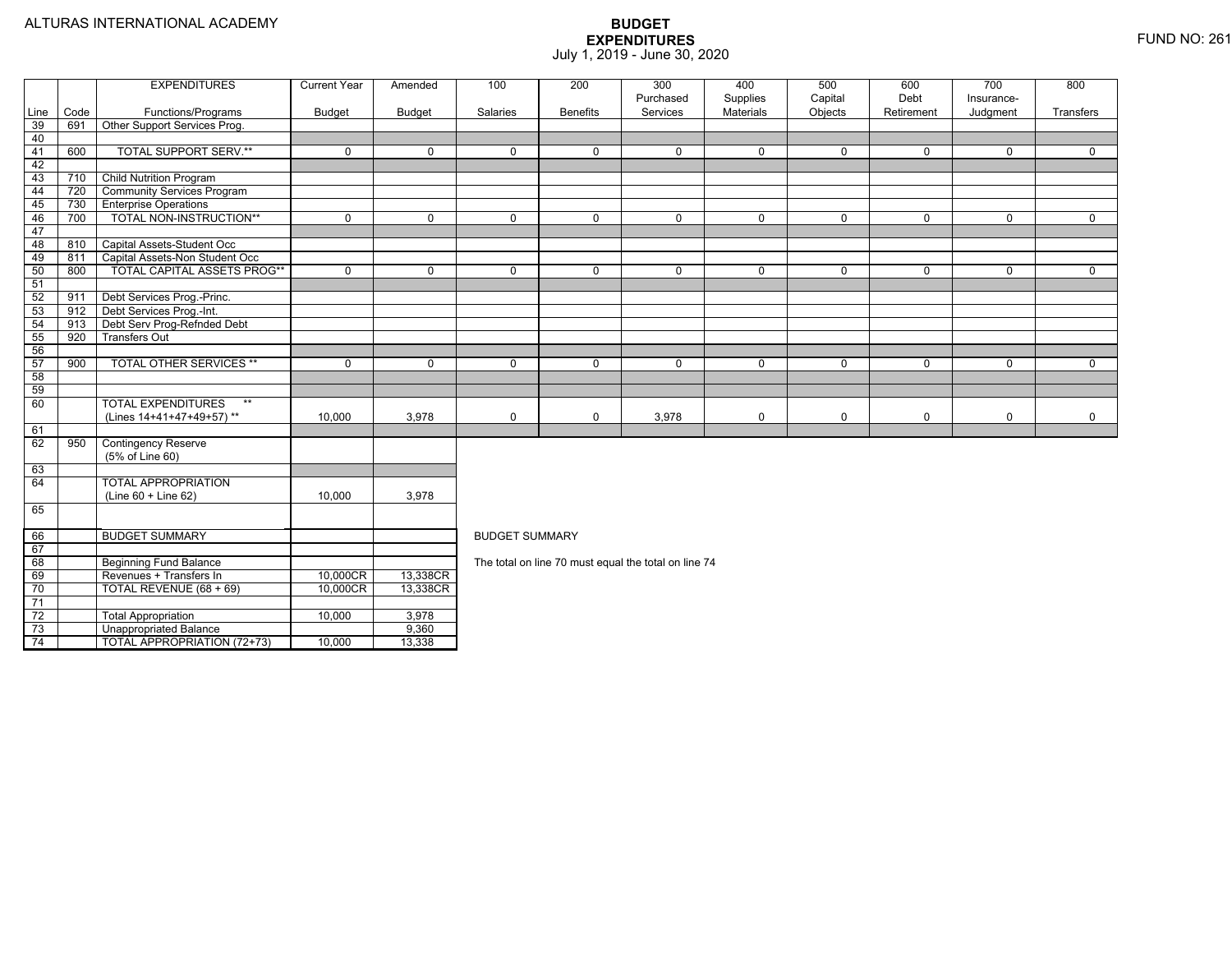|                 |                | <b>REVENUES</b>                         | <b>Current Year</b> | Amended Budget |               |                 |        | <b>REVENUES</b>                          | <b>Current Year</b> | <b>Amended Budget</b> |               |
|-----------------|----------------|-----------------------------------------|---------------------|----------------|---------------|-----------------|--------|------------------------------------------|---------------------|-----------------------|---------------|
| Line            | Code           | Item                                    | <b>Budget</b>       | Line Amounts   | <b>Totals</b> | Line            | Code   | Item                                     | <b>Budget</b>       | Line Amounts          | <b>Totals</b> |
|                 |                | 320000 Estimated Fund Balance           |                     | $******$       |               | 40              |        | 429000 Other County                      |                     |                       |               |
| $\overline{2}$  |                | as of July 1                            | $\Omega$            | *******        | $\mathbf 0$   | 41              | 420000 | <b>TOTAL COUNTY</b><br>$***$             | $\Omega$            | *******               | $\mathbf 0$   |
| 3               | 411100         | Taxes-General M & O                     |                     |                |               | 42              |        |                                          |                     |                       |               |
| $\overline{4}$  | 411200         | Taxes-Suplemental                       |                     |                |               | 43              |        | 431100   Base Support Program            |                     |                       |               |
| 5               | 411300         | Taxes-Emergency                         |                     |                |               | 44              |        | 431200   Transportation Support          |                     |                       |               |
| 6               | 411400         | Taxes-Tort                              |                     |                |               | 45              |        | 431400 Except Child/SED Support          |                     |                       |               |
|                 | 411500         | Taxes-Cooperative                       |                     |                |               | 46              |        | 431500   Border Tuition Support          |                     |                       |               |
| 8               | 411600         | Taxes-Tuition                           |                     |                |               | 47              |        | 431600 Tuition Equivalency               |                     |                       |               |
| 9               | 411700         | Taxes-Migrant                           |                     |                |               | 48              |        | 431800 Benefit Apportionment             |                     |                       |               |
| 10              | 411900         | Taxes-Other                             |                     |                |               | 49              |        | 431900 Other State Support               |                     |                       |               |
| 11              | 412100         | <b>Taxes-Plant Facility</b>             |                     |                |               | 50              | 432100 | <b>Driver Education Prog.</b>            |                     |                       |               |
| 12              | 412500         | Taxes-Bond & Interest                   |                     |                |               | 51              |        | 432400 Professional Technical Prog       |                     |                       |               |
| 13              |                | $**$<br><b>TOTAL TAXES</b>              | 0                   | *******        | $\mathbf 0$   | 52              |        | 437000 Lottery/Additional State Maint    |                     |                       |               |
| 14              |                | 413000 Penalty: Delinguent Taxes        |                     |                |               | 53              |        | 438000 Rev in Lieu of/Ag Equip Tax       |                     |                       |               |
| 15              |                |                                         |                     |                |               | 54              | 439000 | Other State Revenue                      |                     |                       |               |
| 16              |                | 414100 Tuition - Individuals            |                     |                |               | 55              |        |                                          |                     |                       |               |
| 17              | 414200         | Tuition-Districts in Idaho              |                     |                |               | 56              | 430000 | $**$<br><b>TOTAL STATE</b>               | U                   | *******               | $\Omega$      |
| 18              |                | 414300   Tuition-Out of State Districts |                     |                |               | 57              |        |                                          |                     |                       |               |
| 19              |                |                                         |                     |                |               | 58              |        | 442000   Indirect Unrestricted Fed.      |                     |                       |               |
| 20              |                | 415000 Earnings on Investments          |                     |                |               | 59              |        | 443000 Direct Restricted Fed.            |                     |                       |               |
| 21              |                |                                         |                     |                |               | 60              |        | 445100 Title I - ESEA                    |                     |                       |               |
| 22              |                | 416100 School Food Service              |                     |                |               | 61              | 445200 | Title VI. ESEA-Innovative Pr             |                     |                       |               |
| 23              |                | 416200   Meal Sales: Non-Reimb.         |                     |                |               | 62              |        | 445300 Perkins III-Voc Tech Act          |                     |                       |               |
| 24              |                | 416900 Other Food Sales                 |                     |                |               | 63              |        | 445400 Adult Education                   |                     |                       |               |
| $\overline{25}$ |                |                                         |                     |                |               | 64              | 445500 | <b>Child Nutrition Reimb.</b>            |                     |                       |               |
| 26              |                | 417100 Admissions/Activities            |                     |                |               | 65              | 445600 | Title VI-B                               |                     |                       |               |
| $\overline{27}$ |                | 417200 Bookstore Sales                  |                     |                |               | 66              | 445900 | Other Indirect Fed. Prog.                | 9.471CR             | 12,030CR              |               |
| 28              |                | 417300 Clubs, Org. Dues, Etc.           |                     |                |               | 67              | 448200 | Impact Aid - P.L. 874                    |                     |                       |               |
| $\overline{29}$ |                | 417400 School Fees & Charges            |                     |                |               | 68              | 440000 | $***$<br><b>TOTAL FEDERAL</b>            | 9.471CR             | *******               | 12,030CR      |
| 30              |                | 417900   Other Student Revenues         |                     |                |               | 69              |        |                                          |                     |                       |               |
| 31              |                |                                         |                     |                |               | $\overline{70}$ |        | 451000   Proceeds: Bonds, Capital Leases |                     |                       |               |
| $\overline{32}$ |                | 418100 Community Service                |                     |                |               | $\overline{71}$ |        | 453000 Sale of Fixed Assets              |                     |                       |               |
| 33              |                |                                         |                     |                |               | $\overline{72}$ | 450000 | <b>TOTAL OTHER</b><br>$**$               | $\Omega$            | *******               | $\mathbf 0$   |
| 34              | 419100 Rentals |                                         |                     |                |               | 73              |        |                                          |                     |                       |               |
| 35              |                | 419200 Contributions/Donations          |                     |                |               | 74              |        | <b>TOTAL REVENUES</b><br>$**$            | 9.471CR             | *******               | 12,030CR      |
| 36              | 419300         | <b>Transportaion Fees</b>               |                     |                |               | 75              |        |                                          |                     |                       |               |
| 37              | 419900         | <b>Other Local</b>                      |                     |                |               | 76              | 460000 | <b>TRANSFERS IN</b>                      |                     |                       |               |
| 38              |                | TOTAL OTHER LOCAL **                    | $\mathbf 0$         | *******        | $\mathbf 0$   | $\overline{77}$ |        |                                          |                     |                       |               |
| 39              | 410000         | <b>TOTAL LOCAL</b>                      |                     | *******        |               | 78              | 400000 | BAL.+ REVENUE + TRANS.                   |                     | *******               |               |
|                 |                | $(Line 13 + 38)$                        | 0                   |                | $\Omega$      |                 |        | (Lines $1 + 74 + 76$ )                   | 9.471CR             |                       | 12.030CR      |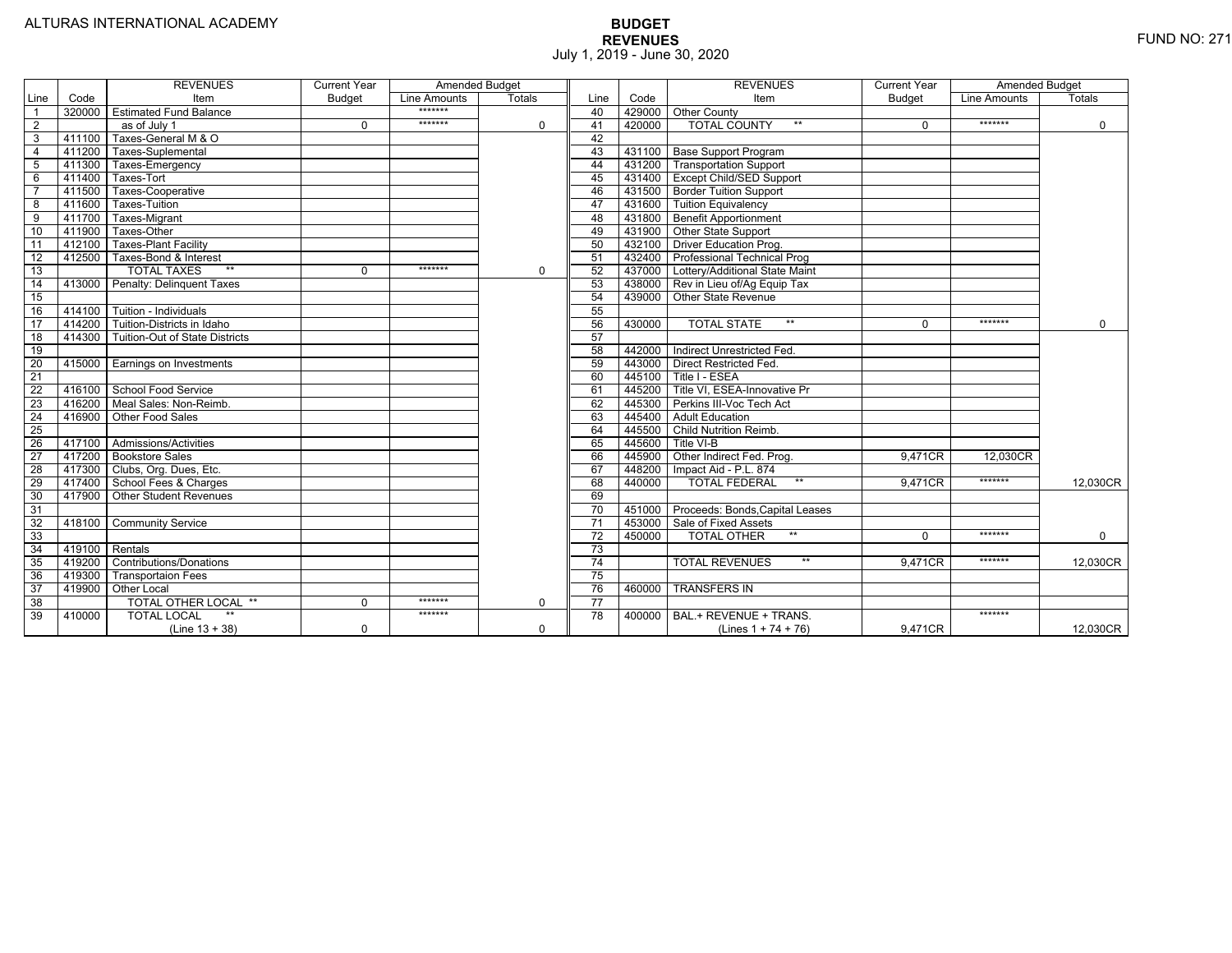|                 |      | <b>EXPENDITURES</b>             | <b>Current Year</b> | Amended  | 100      | 200             | 300<br>Purchased | 400<br>Supplies | 500<br>Capital | 600<br>Debt | $\overline{700}$<br>Insurance- | 800       |
|-----------------|------|---------------------------------|---------------------|----------|----------|-----------------|------------------|-----------------|----------------|-------------|--------------------------------|-----------|
| Line            | Code | Functions/Programs              | <b>Budget</b>       | Budget   | Salaries | <b>Benefits</b> | Services         | Materials       | Objects        | Retirement  | Judgment                       | Transfers |
| $\overline{1}$  | 512  | <b>Elemetary School Prog.</b>   |                     |          |          |                 |                  |                 |                |             |                                |           |
| $\overline{2}$  | 515  | Secondary School Prog.          |                     |          |          |                 |                  |                 |                |             |                                |           |
| 3               | 517  | Alternative School Prog.        |                     |          |          |                 |                  |                 |                |             |                                |           |
| $\overline{4}$  | 519  | Vocational-Technical Prog.      |                     |          |          |                 |                  |                 |                |             |                                |           |
| $\sqrt{5}$      | 521  | <b>Exceptional Child Prog.</b>  |                     |          |          |                 |                  |                 |                |             |                                |           |
| 6               | 522  | Preschool Exceptional Prog.     |                     |          |          |                 |                  |                 |                |             |                                |           |
| $\overline{7}$  | 524  | Gifted & Talented Prog.         |                     |          |          |                 |                  |                 |                |             |                                |           |
| 8               | 531  | Interscholastic Prog.           |                     |          |          |                 |                  |                 |                |             |                                |           |
| 9               | 532  | School Activity Prog.           |                     |          |          |                 |                  |                 |                |             |                                |           |
| 10              | 541  | Summer School Prog.             |                     |          |          |                 |                  |                 |                |             |                                |           |
| 11              | 542  | Adult School Prog.              |                     |          |          |                 |                  |                 |                |             |                                |           |
| $\overline{12}$ | 546  | Detention Center Prog.          |                     |          |          |                 |                  |                 |                |             |                                |           |
| 13              |      |                                 |                     |          |          |                 |                  |                 |                |             |                                |           |
| $\overline{14}$ | 500  | <b>TOTAL INSTRUCTION **</b>     | 0                   | $\Omega$ | $\Omega$ | $\Omega$        | $\Omega$         | $\mathbf 0$     | $\mathbf 0$    | 0           | $\mathbf 0$                    | $\Omega$  |
| 15              |      |                                 |                     |          |          |                 |                  |                 |                |             |                                |           |
| 16              | 611  | Attend-Guidance-Health Prog     |                     |          |          |                 |                  |                 |                |             |                                |           |
| $\overline{17}$ | 616  | Special Services Prog.          |                     |          |          |                 |                  |                 |                |             |                                |           |
| $\overline{18}$ |      |                                 |                     |          |          |                 |                  |                 |                |             |                                |           |
| 19              | 621  | Instruction Improvement Prog    | 9,471               | 4,170    |          |                 | 4,170            |                 |                |             |                                |           |
| 20              | 622  | Educational Media Prog.         |                     |          |          |                 |                  |                 |                |             |                                |           |
| 21              | 623  | Instruction-Related Tech Prog   |                     |          |          |                 |                  |                 |                |             |                                |           |
| $\overline{22}$ | 631  | Board of Education Prog.        |                     |          |          |                 |                  |                 |                |             |                                |           |
| 23              | 632  | District Admin Prog.            |                     |          |          |                 |                  |                 |                |             |                                |           |
| $\overline{24}$ |      |                                 |                     |          |          |                 |                  |                 |                |             |                                |           |
| $\overline{25}$ | 641  | School Administration Prog.     |                     |          |          |                 |                  |                 |                |             |                                |           |
| $\overline{26}$ |      |                                 |                     |          |          |                 |                  |                 |                |             |                                |           |
| $\overline{27}$ | 651  | <b>Business Operation Prog.</b> |                     |          |          |                 |                  |                 |                |             |                                |           |
| $\overline{28}$ | 655  | Central Service Prog.           |                     |          |          |                 |                  |                 |                |             |                                |           |
| 29              | 656  | Admin Tech Services Prog.       |                     |          |          |                 |                  |                 |                |             |                                |           |
| 30              | 661  | Bldg-Care Prog. (Custodial)     |                     |          |          |                 |                  |                 |                |             |                                |           |
| 31              | 663  | Maint-Non Student Occupied      |                     |          |          |                 |                  |                 |                |             |                                |           |
| 32              | 664  | Maint-Student Occupied Bldgs    |                     |          |          |                 |                  |                 |                |             |                                |           |
| 33              | 665  | Maintenance - Grounds           |                     |          |          |                 |                  |                 |                |             |                                |           |
| 34              | 667  | Security Program                |                     |          |          |                 |                  |                 |                |             |                                |           |
| 35              |      |                                 |                     |          |          |                 |                  |                 |                |             |                                |           |
| 36              | 681  | Pupil-To School Trans. Prog.    |                     |          |          |                 |                  |                 |                |             |                                |           |
| 37              | 682  | Pupil-Activity Trans. Prog.     |                     |          |          |                 |                  |                 |                |             |                                |           |
| 38              | 683  | General Transportation Prog.    |                     |          |          |                 |                  |                 |                |             |                                |           |
|                 |      |                                 |                     |          |          |                 |                  |                 |                |             |                                |           |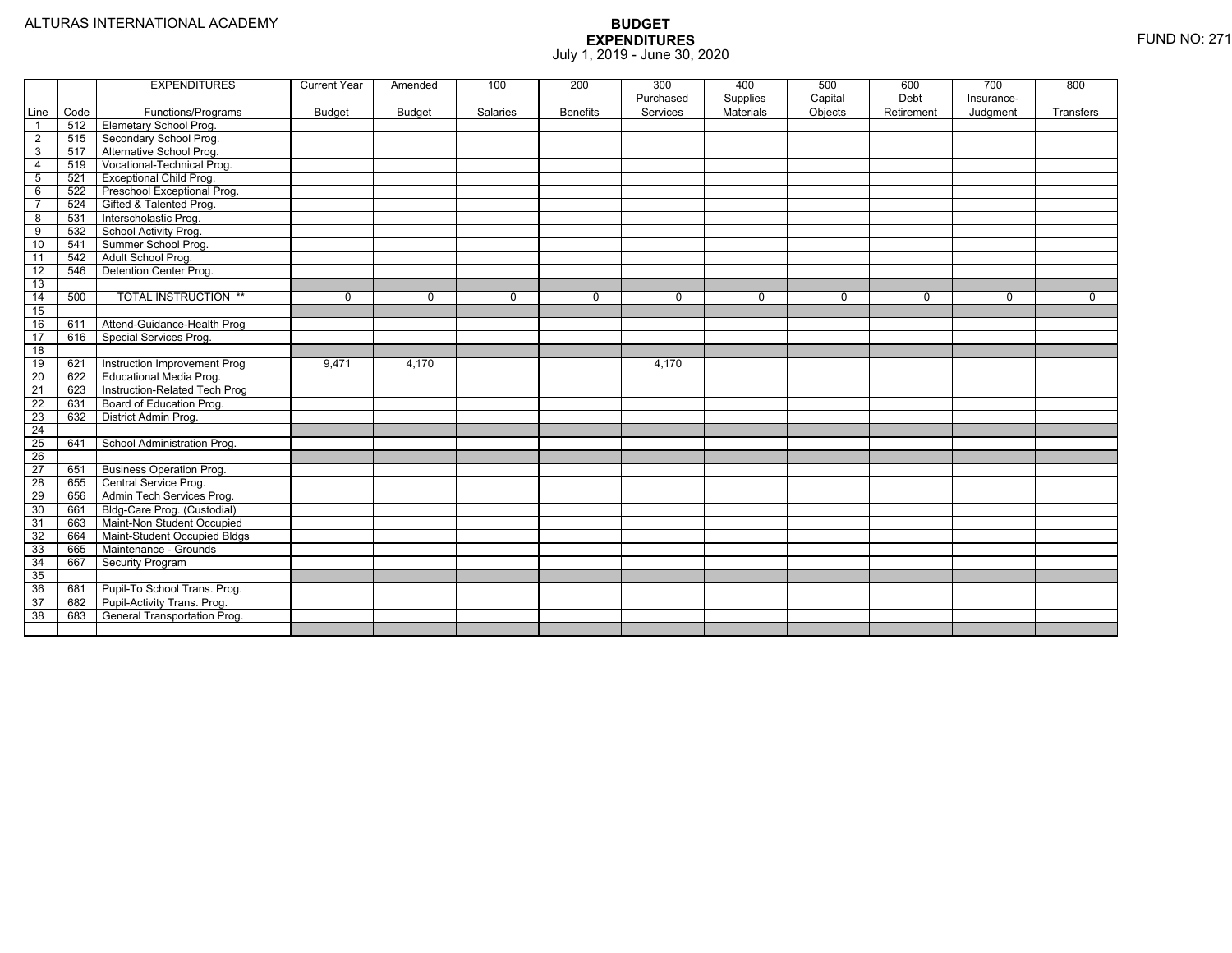73

74

Unappropriated Balance 7,860

TOTAL APPROPRIATION (72+73) 9,471 12,030

|                 |      | <b>EXPENDITURES</b>                | <b>Current Year</b> | Amended       | 100                                                                              | 200             | 300                                                  | 400         | 500         | 600          | 700        | 800         |  |  |  |
|-----------------|------|------------------------------------|---------------------|---------------|----------------------------------------------------------------------------------|-----------------|------------------------------------------------------|-------------|-------------|--------------|------------|-------------|--|--|--|
|                 |      |                                    |                     |               |                                                                                  |                 | Purchased                                            | Supplies    | Capital     | Debt         | Insurance- |             |  |  |  |
| Line            | Code | Functions/Programs                 | Budget              | <b>Budget</b> | Salaries                                                                         | <b>Benefits</b> | Services                                             | Materials   | Objects     | Retirement   | Judgment   | Transfers   |  |  |  |
| 39              | 691  | Other Support Services Prog.       |                     |               |                                                                                  |                 |                                                      |             |             |              |            |             |  |  |  |
| 40              |      |                                    |                     |               |                                                                                  |                 |                                                      |             |             |              |            |             |  |  |  |
| 41              | 600  | <b>TOTAL SUPPORT SERV.**</b>       | 9,471               | 4,170         | $\mathbf{0}$                                                                     | $\Omega$        | $\overline{4,}170$                                   | $\mathbf 0$ | $\Omega$    | $\Omega$     | $\Omega$   | $\Omega$    |  |  |  |
| 42              |      |                                    |                     |               |                                                                                  |                 |                                                      |             |             |              |            |             |  |  |  |
| 43              | 710  | <b>Child Nutrition Program</b>     |                     |               |                                                                                  |                 |                                                      |             |             |              |            |             |  |  |  |
| 44              | 720  | <b>Community Services Program</b>  |                     |               |                                                                                  |                 |                                                      |             |             |              |            |             |  |  |  |
| 45              | 730  | <b>Enterprise Operations</b>       |                     |               |                                                                                  |                 |                                                      |             |             |              |            |             |  |  |  |
| 46              | 700  | TOTAL NON-INSTRUCTION**            | 0                   | $\mathbf 0$   | 0                                                                                | $\mathbf{0}$    | 0                                                    | $\mathbf 0$ | 0           | $\mathbf{0}$ | 0          | $\mathbf 0$ |  |  |  |
| 47              |      |                                    |                     |               |                                                                                  |                 |                                                      |             |             |              |            |             |  |  |  |
| 48              | 810  | Capital Assets-Student Occ         |                     |               |                                                                                  |                 |                                                      |             |             |              |            |             |  |  |  |
| 49              | 811  | Capital Assets-Non Student Occ     |                     |               |                                                                                  |                 |                                                      |             |             |              |            |             |  |  |  |
| 50              | 800  | <b>TOTAL CAPITAL ASSETS PROG**</b> | $\Omega$            | $\Omega$      | $\Omega$                                                                         | $\Omega$        | $\Omega$                                             | $\mathbf 0$ | $\mathbf 0$ | $\Omega$     | $\Omega$   | $\Omega$    |  |  |  |
| 51              |      |                                    |                     |               |                                                                                  |                 |                                                      |             |             |              |            |             |  |  |  |
| 52              | 911  | Debt Services Prog.-Princ.         |                     |               |                                                                                  |                 |                                                      |             |             |              |            |             |  |  |  |
| 53              | 912  | Debt Services Prog.-Int.           |                     |               |                                                                                  |                 |                                                      |             |             |              |            |             |  |  |  |
| 54              | 913  | Debt Serv Prog-Refnded Debt        |                     |               |                                                                                  |                 |                                                      |             |             |              |            |             |  |  |  |
| $\frac{55}{56}$ | 920  | <b>Transfers Out</b>               |                     |               |                                                                                  |                 |                                                      |             |             |              |            |             |  |  |  |
|                 |      |                                    |                     |               |                                                                                  |                 |                                                      |             |             |              |            |             |  |  |  |
| 57              | 900  | <b>TOTAL OTHER SERVICES **</b>     | 0                   | $\Omega$      | 0<br>$\Omega$<br>0<br>$\mathbf 0$<br>0<br>$\Omega$<br>$\mathbf 0$<br>$\mathbf 0$ |                 |                                                      |             |             |              |            |             |  |  |  |
| 58              |      |                                    |                     |               |                                                                                  |                 |                                                      |             |             |              |            |             |  |  |  |
| 59              |      |                                    |                     |               |                                                                                  |                 |                                                      |             |             |              |            |             |  |  |  |
| 60              |      | <b>TOTAL EXPENDITURES</b><br>$***$ |                     |               |                                                                                  |                 |                                                      |             |             |              |            |             |  |  |  |
|                 |      | (Lines 14+41+47+49+57)**           | 9,471               | 4,170         | 0                                                                                | $\mathbf 0$     | 4,170                                                | 0           | 0           | 0            | 0          | $\mathbf 0$ |  |  |  |
| 61              |      |                                    |                     |               |                                                                                  |                 |                                                      |             |             |              |            |             |  |  |  |
| 62              | 950  | <b>Contingency Reserve</b>         |                     |               |                                                                                  |                 |                                                      |             |             |              |            |             |  |  |  |
|                 |      | (5% of Line 60)                    |                     |               |                                                                                  |                 |                                                      |             |             |              |            |             |  |  |  |
| 63              |      |                                    |                     |               |                                                                                  |                 |                                                      |             |             |              |            |             |  |  |  |
| 64              |      | <b>TOTAL APPROPRIATION</b>         |                     |               |                                                                                  |                 |                                                      |             |             |              |            |             |  |  |  |
|                 |      | (Line 60 + Line 62)                | 9,471               | 4,170         |                                                                                  |                 |                                                      |             |             |              |            |             |  |  |  |
| 65              |      |                                    |                     |               |                                                                                  |                 |                                                      |             |             |              |            |             |  |  |  |
| 66              |      | <b>BUDGET SUMMARY</b>              |                     |               | <b>BUDGET SUMMARY</b>                                                            |                 |                                                      |             |             |              |            |             |  |  |  |
| 67              |      |                                    |                     |               |                                                                                  |                 |                                                      |             |             |              |            |             |  |  |  |
| 68              |      | <b>Beginning Fund Balance</b>      |                     |               |                                                                                  |                 | The total on line 70 must equal the total on line 74 |             |             |              |            |             |  |  |  |
| 69              |      | Revenues + Transfers In            | 9,471CR             | 12,030CR      |                                                                                  |                 |                                                      |             |             |              |            |             |  |  |  |
| 70              |      | TOTAL REVENUE (68 + 69)            | 9,471CR             | 12,030CR      |                                                                                  |                 |                                                      |             |             |              |            |             |  |  |  |
| 71              |      |                                    |                     |               |                                                                                  |                 |                                                      |             |             |              |            |             |  |  |  |
| $\overline{72}$ |      | <b>Total Appropriation</b>         | 9.471               | 4,170         |                                                                                  |                 |                                                      |             |             |              |            |             |  |  |  |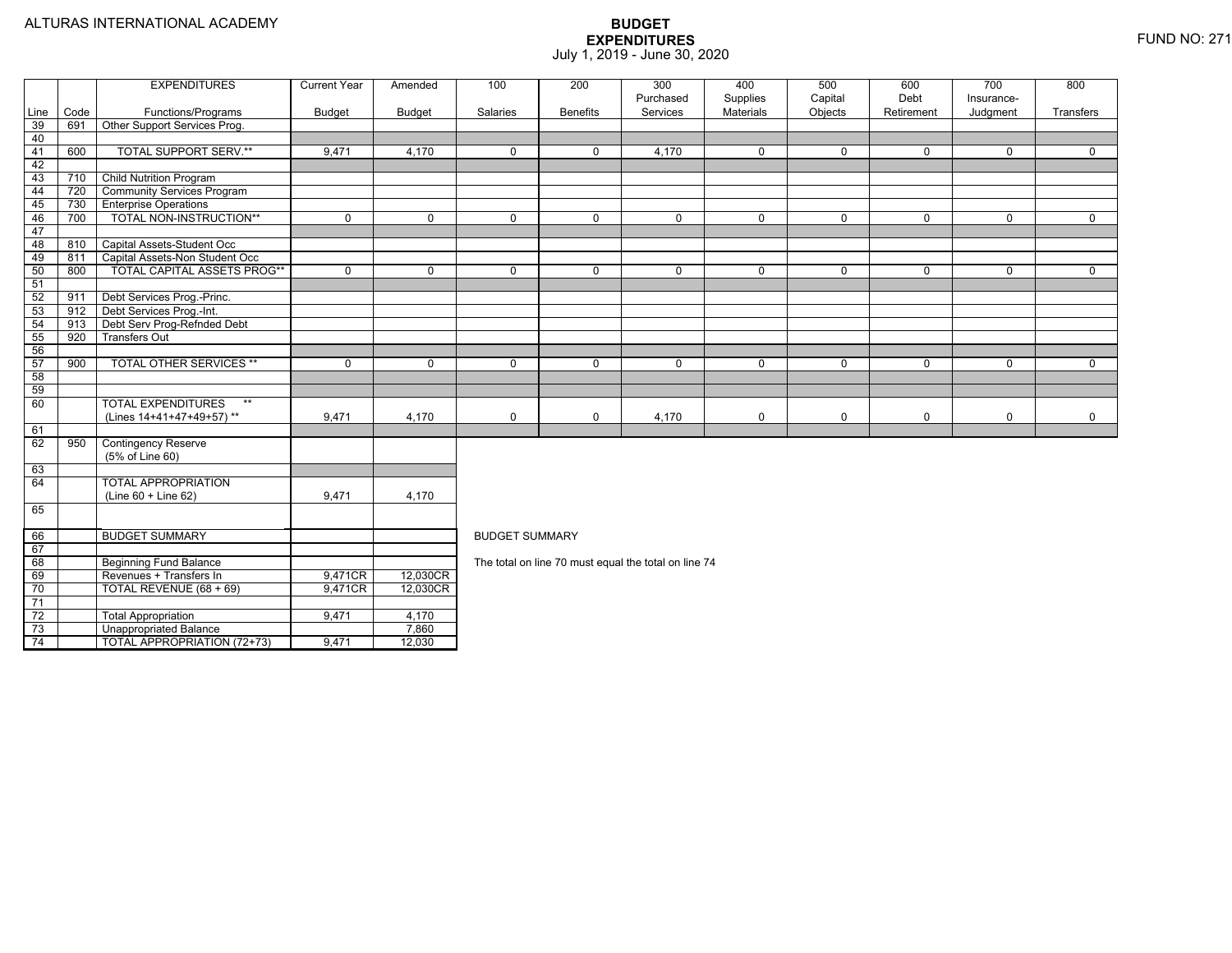|                 |                | <b>REVENUES</b>                   | <b>Current Year</b> | <b>Amended Budget</b> |             |                 |        | <b>REVENUES</b>                          | <b>Current Year</b> | <b>Amended Budget</b> |               |
|-----------------|----------------|-----------------------------------|---------------------|-----------------------|-------------|-----------------|--------|------------------------------------------|---------------------|-----------------------|---------------|
| Line            | Code           | Item                              | <b>Budget</b>       | Line Amounts          | Totals      | Line            | Code   | Item                                     | <b>Budget</b>       | Line Amounts          | <b>Totals</b> |
|                 | 320000         | <b>Estimated Fund Balance</b>     |                     | *******               |             | 40              |        | 429000 Other County                      |                     |                       |               |
| 2               |                | as of July 1                      | $\Omega$            | *******               | $\mathbf 0$ | 41              | 420000 | <b>TOTAL COUNTY</b>                      | $\Omega$            | *******               | $\mathbf 0$   |
| 3               | 411100         | Taxes-General M & O               |                     |                       |             | 42              |        |                                          |                     |                       |               |
| $\overline{4}$  | 411200         | Taxes-Suplemental                 |                     |                       |             | 43              |        | 431100   Base Support Program            |                     |                       |               |
| $\overline{5}$  | 411300         | Taxes-Emergency                   |                     |                       |             | 44              |        | 431200 Transportation Support            |                     |                       |               |
| 6               | 411400         | Taxes-Tort                        |                     |                       |             | 45              |        | 431400 Except Child/SED Support          |                     |                       |               |
|                 | 411500         | Taxes-Cooperative                 |                     |                       |             | 46              |        | 431500   Border Tuition Support          |                     |                       |               |
| 8               | 411600         | Taxes-Tuition                     |                     |                       |             | 47              |        | 431600 Tuition Equivalency               |                     |                       |               |
| 9               | 411700         | Taxes-Migrant                     |                     |                       |             | 48              |        | 431800 Benefit Apportionment             |                     |                       |               |
| 10              | 411900         | Taxes-Other                       |                     |                       |             | 49              |        | 431900 Other State Support               |                     |                       |               |
| 11              | 412100         | Taxes-Plant Facility              |                     |                       |             | 50              | 432100 | <b>Driver Education Prog.</b>            |                     |                       |               |
| 12              | 412500         | Taxes-Bond & Interest             |                     |                       |             | 51              |        | 432400   Professional Technical Prog     |                     |                       |               |
| 13              |                | $**$<br><b>TOTAL TAXES</b>        | $\Omega$            | *******               | $\mathbf 0$ | 52              |        | 437000 Lottery/Additional State Maint    |                     |                       |               |
| 14              | 413000         | Penalty: Delinguent Taxes         |                     |                       |             | 53              |        | 438000 Rev in Lieu of/Ag Equip Tax       |                     |                       |               |
| 15              |                |                                   |                     |                       |             | 54              | 439000 | Other State Revenue                      |                     |                       |               |
| 16              | 414100         | Tuition - Individuals             |                     |                       |             | 55              |        |                                          |                     |                       |               |
| $\overline{17}$ |                | 414200 Tuition-Districts in Idaho |                     |                       |             | 56              | 430000 | $**$<br><b>TOTAL STATE</b>               | 0                   | *******               | $\Omega$      |
| $\overline{18}$ | 414300         | Tuition-Out of State Districts    |                     |                       |             | 57              |        |                                          |                     |                       |               |
| 19              |                |                                   |                     |                       |             | 58              |        | 442000   Indirect Unrestricted Fed.      |                     |                       |               |
| 20              |                | 415000 Earnings on Investments    |                     |                       |             | 59              |        | 443000 Direct Restricted Fed.            |                     |                       |               |
| 21              |                |                                   |                     |                       |             | 60              |        | 445100 Title I - ESEA                    |                     |                       |               |
| 22              | 416100         | School Food Service               |                     |                       |             | 61              |        | 445200 Title VI. ESEA-Innovative Pr      |                     |                       |               |
| 23              |                | 416200   Meal Sales: Non-Reimb.   |                     |                       |             | 62              |        | 445300 Perkins III-Voc Tech Act          |                     |                       |               |
| 24              | 416900         | Other Food Sales                  |                     |                       |             | 63              |        | 445400 Adult Education                   |                     |                       |               |
| 25              |                |                                   |                     |                       |             | 64              |        | 445500 Child Nutrition Reimb.            |                     |                       |               |
| 26              |                | 417100 Admissions/Activities      |                     |                       |             | 65              | 445600 | Title VI-B                               |                     |                       |               |
| $\overline{27}$ | 417200         | <b>Bookstore Sales</b>            |                     |                       |             | 66              | 445900 | Other Indirect Fed. Prog.                |                     | 9.682CR               |               |
| $\overline{28}$ |                | 417300 Clubs, Org. Dues, Etc.     |                     |                       |             | 67              | 448200 | Impact Aid - P.L. 874                    |                     |                       |               |
| 29              | 417400         | School Fees & Charges             |                     |                       |             | 68              | 440000 | $**$<br><b>TOTAL FEDERAL</b>             | $\Omega$            | *******               | 9.682CR       |
| 30              | 417900         | <b>Other Student Revenues</b>     |                     |                       |             | 69              |        |                                          |                     |                       |               |
| 31              |                |                                   |                     |                       |             | $\overline{70}$ |        | 451000   Proceeds: Bonds, Capital Leases |                     |                       |               |
| $\overline{32}$ | 418100         | <b>Community Service</b>          |                     |                       |             | $\overline{71}$ | 453000 | Sale of Fixed Assets                     |                     |                       |               |
| 33              |                |                                   |                     |                       |             | 72              | 450000 | $**$<br><b>TOTAL OTHER</b>               | $\Omega$            | *******               | $\mathbf 0$   |
| 34              | 419100 Rentals |                                   |                     |                       |             | 73              |        |                                          |                     |                       |               |
| 35              | 419200         | <b>Contributions/Donations</b>    |                     |                       |             | $\overline{74}$ |        | $**$<br><b>TOTAL REVENUES</b>            | $\Omega$            | *******               | 9,682CR       |
| 36              | 419300         | <b>Transportaion Fees</b>         |                     |                       |             | 75              |        |                                          |                     |                       |               |
| 37              | 419900         | <b>Other Local</b>                |                     |                       |             | 76              | 460000 | <b>TRANSFERS IN</b>                      |                     |                       |               |
| 38              |                | TOTAL OTHER LOCAL **              | $\Omega$            | *******               | 0           | 77              |        |                                          |                     |                       |               |
| 39              | 410000         | <b>TOTAL LOCAL</b>                |                     | *******               |             | $\overline{78}$ | 400000 | BAL.+ REVENUE + TRANS.                   |                     | *******               |               |
|                 |                | $(Line 13 + 38)$                  | $\Omega$            |                       | $\Omega$    |                 |        | (Lines $1 + 74 + 76$ )                   | $\mathbf 0$         |                       | 9.682CR       |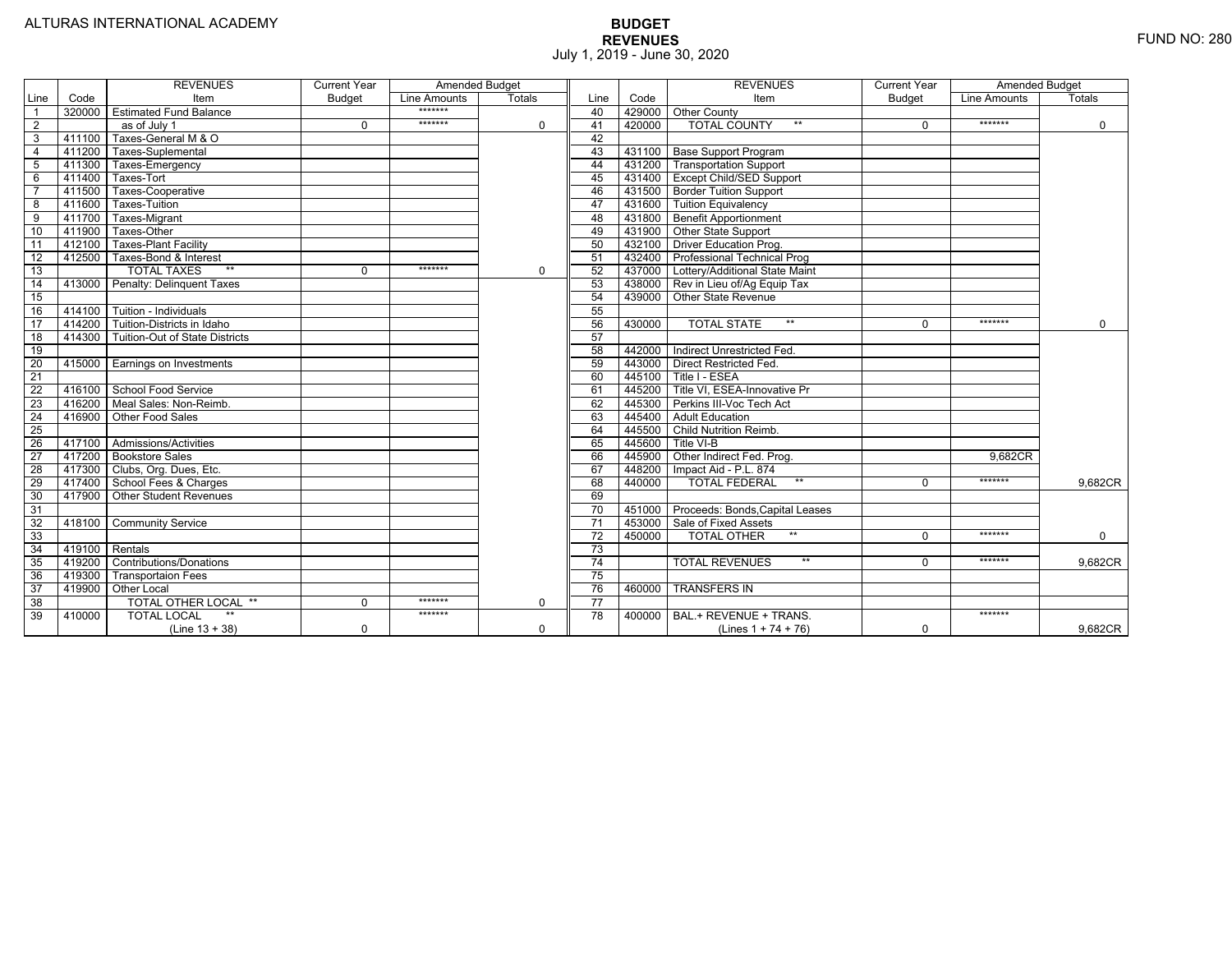|                         |      | <b>EXPENDITURES</b>             | <b>Current Year</b> | Amended       | 100      | 200             | 300<br>Purchased | 400<br>Supplies | 500<br>Capital | 600<br>Debt | 700<br>Insurance- | 800       |
|-------------------------|------|---------------------------------|---------------------|---------------|----------|-----------------|------------------|-----------------|----------------|-------------|-------------------|-----------|
| Line                    | Code | Functions/Programs              | <b>Budget</b>       | <b>Budget</b> | Salaries | <b>Benefits</b> | Services         | Materials       | Objects        | Retirement  | Judgment          | Transfers |
| $\overline{1}$          | 512  | Elemetary School Prog.          |                     | 9.682         |          |                 |                  | 9.682           |                |             |                   |           |
| $\overline{2}$          | 515  | Secondary School Prog.          |                     |               |          |                 |                  |                 |                |             |                   |           |
| 3                       | 517  | Alternative School Prog.        |                     |               |          |                 |                  |                 |                |             |                   |           |
| $\overline{4}$          | 519  | Vocational-Technical Prog.      |                     |               |          |                 |                  |                 |                |             |                   |           |
| 5                       | 521  | <b>Exceptional Child Prog.</b>  |                     |               |          |                 |                  |                 |                |             |                   |           |
| $\,6\,$                 | 522  | Preschool Exceptional Prog.     |                     |               |          |                 |                  |                 |                |             |                   |           |
| $\overline{7}$          | 524  | Gifted & Talented Prog.         |                     |               |          |                 |                  |                 |                |             |                   |           |
| $\overline{\mathbf{8}}$ | 531  | Interscholastic Prog.           |                     |               |          |                 |                  |                 |                |             |                   |           |
| 9                       | 532  | School Activity Prog.           |                     |               |          |                 |                  |                 |                |             |                   |           |
| 10                      | 541  | Summer School Prog.             |                     |               |          |                 |                  |                 |                |             |                   |           |
| 11                      | 542  | Adult School Prog.              |                     |               |          |                 |                  |                 |                |             |                   |           |
| 12                      | 546  | Detention Center Prog.          |                     |               |          |                 |                  |                 |                |             |                   |           |
| 13                      |      |                                 |                     |               |          |                 |                  |                 |                |             |                   |           |
| 14                      | 500  | <b>TOTAL INSTRUCTION **</b>     | $\mathbf{0}$        | 9,682         | 0        | $\mathbf 0$     | $\mathbf 0$      | 9,682           | $\mathbf 0$    | $\mathbf 0$ | $\Omega$          | $\Omega$  |
| 15                      |      |                                 |                     |               |          |                 |                  |                 |                |             |                   |           |
| 16                      | 611  | Attend-Guidance-Health Prog     |                     |               |          |                 |                  |                 |                |             |                   |           |
| $\overline{17}$         | 616  | Special Services Prog.          |                     |               |          |                 |                  |                 |                |             |                   |           |
| 18                      |      |                                 |                     |               |          |                 |                  |                 |                |             |                   |           |
| 19                      | 621  | Instruction Improvement Prog    |                     |               |          |                 |                  |                 |                |             |                   |           |
| $\overline{20}$         | 622  | Educational Media Prog.         |                     |               |          |                 |                  |                 |                |             |                   |           |
| $\overline{21}$         | 623  | Instruction-Related Tech Prog   |                     |               |          |                 |                  |                 |                |             |                   |           |
| 22                      | 631  | Board of Education Prog.        |                     |               |          |                 |                  |                 |                |             |                   |           |
| 23                      | 632  | District Admin Prog.            |                     |               |          |                 |                  |                 |                |             |                   |           |
| $\overline{24}$         |      |                                 |                     |               |          |                 |                  |                 |                |             |                   |           |
| $\overline{25}$         | 641  | School Administration Prog.     |                     |               |          |                 |                  |                 |                |             |                   |           |
| $\overline{26}$         |      |                                 |                     |               |          |                 |                  |                 |                |             |                   |           |
| $\overline{27}$         | 651  | <b>Business Operation Prog.</b> |                     |               |          |                 |                  |                 |                |             |                   |           |
| 28                      | 655  | Central Service Prog.           |                     |               |          |                 |                  |                 |                |             |                   |           |
| 29                      | 656  | Admin Tech Services Prog.       |                     |               |          |                 |                  |                 |                |             |                   |           |
| 30                      | 661  | Bldg-Care Prog. (Custodial)     |                     |               |          |                 |                  |                 |                |             |                   |           |
| 31                      | 663  | Maint-Non Student Occupied      |                     |               |          |                 |                  |                 |                |             |                   |           |
| 32                      | 664  | Maint-Student Occupied Bldgs    |                     |               |          |                 |                  |                 |                |             |                   |           |
| 33                      | 665  | Maintenance - Grounds           |                     |               |          |                 |                  |                 |                |             |                   |           |
| 34                      | 667  | <b>Security Program</b>         |                     |               |          |                 |                  |                 |                |             |                   |           |
| 35                      |      |                                 |                     |               |          |                 |                  |                 |                |             |                   |           |
| 36                      | 681  | Pupil-To School Trans. Prog.    |                     |               |          |                 |                  |                 |                |             |                   |           |
| 37                      | 682  | Pupil-Activity Trans. Prog.     |                     |               |          |                 |                  |                 |                |             |                   |           |
| 38                      | 683  | General Transportation Prog.    |                     |               |          |                 |                  |                 |                |             |                   |           |
|                         |      |                                 |                     |               |          |                 |                  |                 |                |             |                   |           |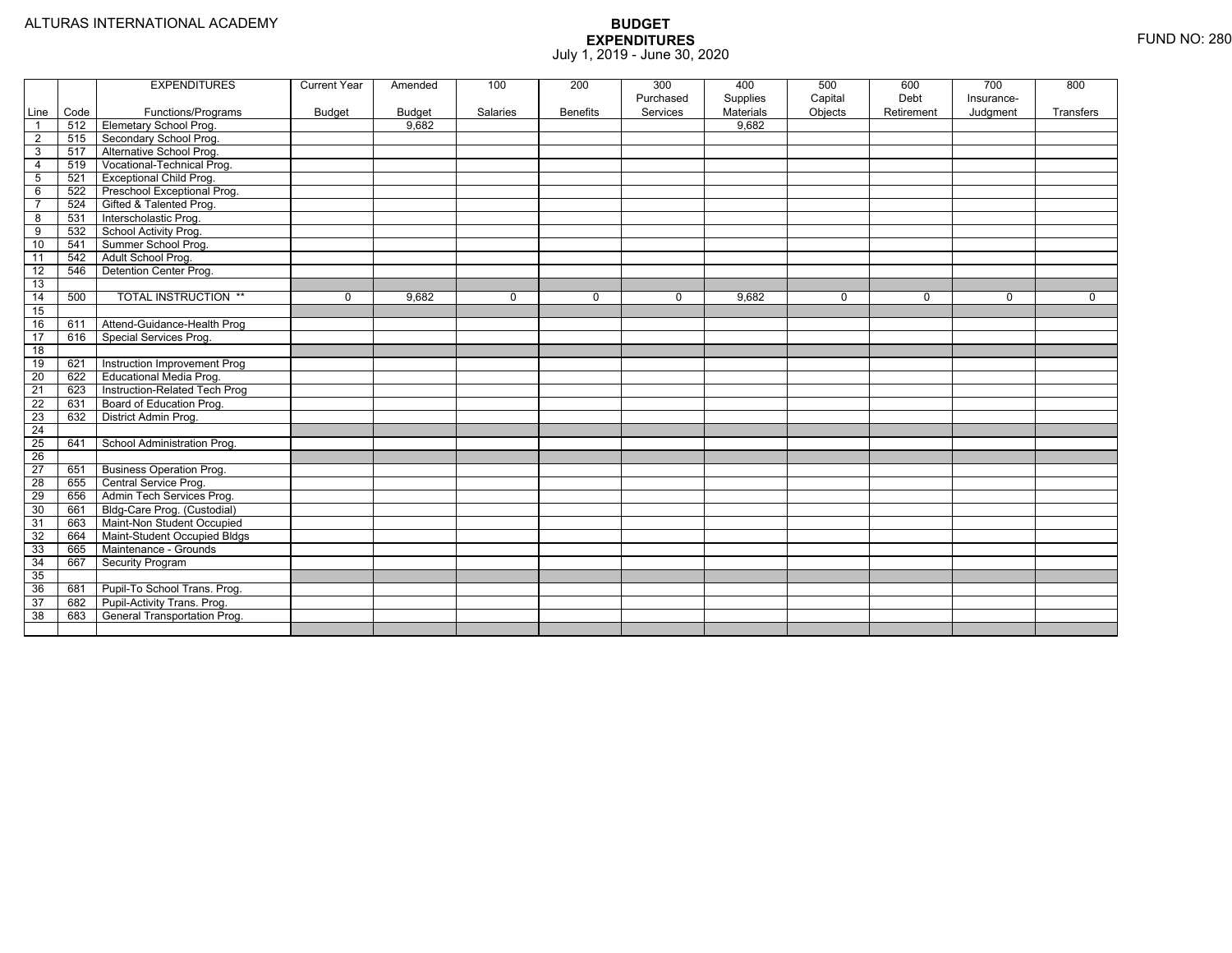73

74

Unappropriated Balance

TOTAL APPROPRIATION (72+73) 0 9,682

|      |      | <b>EXPENDITURES</b>                | <b>Current Year</b> | Amended     | 100                   | 200             | 300                                                  | 400              | 500          | 600        | 700          | 800          |
|------|------|------------------------------------|---------------------|-------------|-----------------------|-----------------|------------------------------------------------------|------------------|--------------|------------|--------------|--------------|
|      |      |                                    |                     |             |                       |                 | Purchased                                            | Supplies         | Capital      | Debt       | Insurance-   |              |
| Line | Code | Functions/Programs                 | <b>Budget</b>       | Budget      | Salaries              | <b>Benefits</b> | Services                                             | <b>Materials</b> | Objects      | Retirement | Judgment     | Transfers    |
| 39   | 691  | Other Support Services Prog.       |                     |             |                       |                 |                                                      |                  |              |            |              |              |
| 40   |      |                                    |                     |             |                       |                 |                                                      |                  |              |            |              |              |
| 41   | 600  | <b>TOTAL SUPPORT SERV.**</b>       | $\mathbf 0$         | $\mathbf 0$ | $\mathbf{0}$          | $\Omega$        | $\mathbf 0$                                          | $\mathbf 0$      | $\mathbf{0}$ | $\Omega$   | $\Omega$     | $\Omega$     |
| 42   |      |                                    |                     |             |                       |                 |                                                      |                  |              |            |              |              |
| 43   | 710  | <b>Child Nutrition Program</b>     |                     |             |                       |                 |                                                      |                  |              |            |              |              |
| 44   | 720  | <b>Community Services Program</b>  |                     |             |                       |                 |                                                      |                  |              |            |              |              |
| 45   | 730  | <b>Enterprise Operations</b>       |                     |             |                       |                 |                                                      |                  |              |            |              |              |
| 46   | 700  | TOTAL NON-INSTRUCTION**            | $\mathbf 0$         | $\mathbf 0$ | $\mathbf 0$           | $\mathbf 0$     | $\mathbf 0$                                          | $\mathbf 0$      | $\mathbf{0}$ | 0          | $\mathbf{0}$ | $\mathbf 0$  |
| 47   |      |                                    |                     |             |                       |                 |                                                      |                  |              |            |              |              |
| 48   | 810  | Capital Assets-Student Occ         |                     |             |                       |                 |                                                      |                  |              |            |              |              |
| 49   | 811  | Capital Assets-Non Student Occ     |                     |             |                       |                 |                                                      |                  |              |            |              |              |
| 50   | 800  | <b>TOTAL CAPITAL ASSETS PROG**</b> | $\mathbf 0$         | $\mathbf 0$ | $\Omega$              | $\Omega$        | $\Omega$                                             | $\mathbf 0$      | $\Omega$     | $\Omega$   | $\Omega$     | $\Omega$     |
| 51   |      |                                    |                     |             |                       |                 |                                                      |                  |              |            |              |              |
| 52   | 911  | Debt Services Prog.-Princ.         |                     |             |                       |                 |                                                      |                  |              |            |              |              |
| 53   | 912  | Debt Services Prog.-Int.           |                     |             |                       |                 |                                                      |                  |              |            |              |              |
| 54   | 913  | Debt Serv Prog-Refnded Debt        |                     |             |                       |                 |                                                      |                  |              |            |              |              |
| 55   | 920  | <b>Transfers Out</b>               |                     |             |                       |                 |                                                      |                  |              |            |              |              |
| 56   |      |                                    |                     |             |                       |                 |                                                      |                  |              |            |              |              |
| 57   | 900  | <b>TOTAL OTHER SERVICES **</b>     | $\mathbf 0$         | $\mathbf 0$ | $\mathbf 0$           | 0               | $\mathbf 0$                                          | $\mathbf 0$      | $\mathbf 0$  | $\Omega$   | $\mathbf 0$  | $\mathbf{0}$ |
| 58   |      |                                    |                     |             |                       |                 |                                                      |                  |              |            |              |              |
| 59   |      |                                    |                     |             |                       |                 |                                                      |                  |              |            |              |              |
| 60   |      | <b>TOTAL EXPENDITURES</b><br>$***$ |                     |             |                       |                 |                                                      |                  |              |            |              |              |
|      |      | (Lines 14+41+47+49+57)**           | $\mathbf 0$         | 9.682       | $\mathbf 0$           | 0               | $\mathbf 0$                                          | 9,682            | 0            | 0          | 0            | $\mathbf 0$  |
| 61   |      |                                    |                     |             |                       |                 |                                                      |                  |              |            |              |              |
| 62   | 950  | <b>Contingency Reserve</b>         |                     |             |                       |                 |                                                      |                  |              |            |              |              |
|      |      | (5% of Line 60)                    |                     |             |                       |                 |                                                      |                  |              |            |              |              |
| 63   |      |                                    |                     |             |                       |                 |                                                      |                  |              |            |              |              |
| 64   |      | <b>TOTAL APPROPRIATION</b>         |                     |             |                       |                 |                                                      |                  |              |            |              |              |
|      |      | (Line 60 + Line 62)                | $\mathbf 0$         | 9.682       |                       |                 |                                                      |                  |              |            |              |              |
| 65   |      |                                    |                     |             |                       |                 |                                                      |                  |              |            |              |              |
|      |      |                                    |                     |             |                       |                 |                                                      |                  |              |            |              |              |
| 66   |      | <b>BUDGET SUMMARY</b>              |                     |             | <b>BUDGET SUMMARY</b> |                 |                                                      |                  |              |            |              |              |
| 67   |      |                                    |                     |             |                       |                 |                                                      |                  |              |            |              |              |
| 68   |      | <b>Beginning Fund Balance</b>      |                     |             |                       |                 | The total on line 70 must equal the total on line 74 |                  |              |            |              |              |
| 69   |      | Revenues + Transfers In            |                     | 9,682CR     |                       |                 |                                                      |                  |              |            |              |              |
| 70   |      | TOTAL REVENUE (68 + 69)            | $\mathbf 0$         | 9,682CR     |                       |                 |                                                      |                  |              |            |              |              |
| 71   |      |                                    |                     |             |                       |                 |                                                      |                  |              |            |              |              |
| 72   |      | <b>Total Appropriation</b>         |                     | 9,682       |                       |                 |                                                      |                  |              |            |              |              |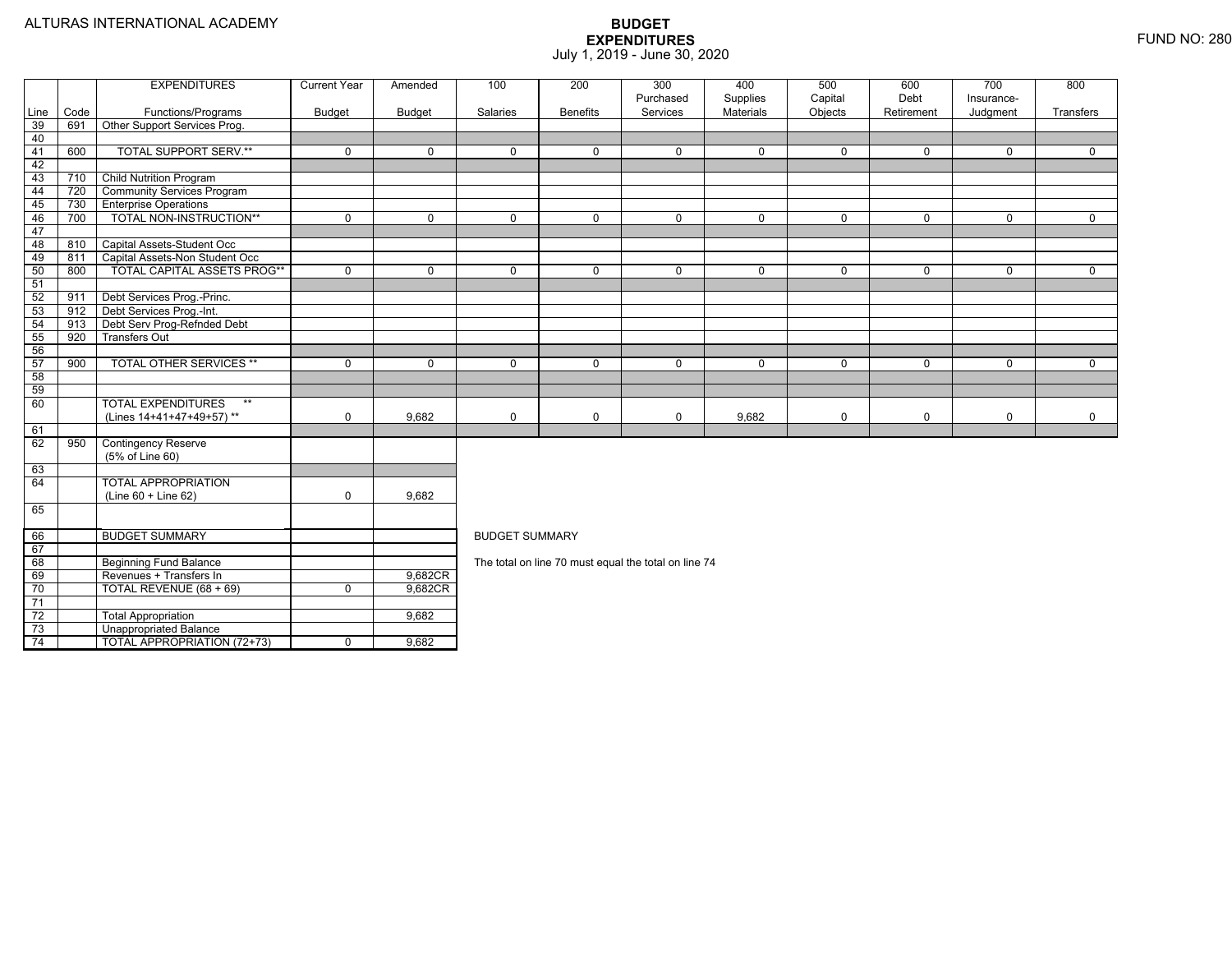|                 |                | <b>REVENUES</b>                   | <b>Current Year</b> |              | <b>Amended Budget</b> |                 |        | <b>REVENUES</b>                          | <b>Current Year</b> | <b>Amended Budget</b> |               |
|-----------------|----------------|-----------------------------------|---------------------|--------------|-----------------------|-----------------|--------|------------------------------------------|---------------------|-----------------------|---------------|
| Line            | Code           | Item                              | <b>Budget</b>       | Line Amounts | Totals                | Line            | Code   | Item                                     | <b>Budget</b>       | Line Amounts          | <b>Totals</b> |
|                 | 320000         | <b>Estimated Fund Balance</b>     |                     | *******      |                       | 40              |        | 429000 Other County                      |                     |                       |               |
| 2               |                | as of July 1                      | $\Omega$            | *******      | $\mathbf 0$           | 41              | 420000 | <b>TOTAL COUNTY</b><br>$***$             | $\Omega$            | *******               | $\mathbf 0$   |
| 3               | 411100         | Taxes-General M & O               |                     |              |                       | 42              |        |                                          |                     |                       |               |
| $\overline{4}$  | 411200         | Taxes-Suplemental                 |                     |              |                       | 43              |        | 431100   Base Support Program            |                     |                       |               |
| $\overline{5}$  | 411300         | Taxes-Emergency                   |                     |              |                       | 44              |        | 431200 Transportation Support            |                     |                       |               |
| 6               | 411400         | Taxes-Tort                        |                     |              |                       | 45              |        | 431400 Except Child/SED Support          |                     |                       |               |
|                 | 411500         | Taxes-Cooperative                 |                     |              |                       | 46              |        | 431500   Border Tuition Support          |                     |                       |               |
| 8               | 411600         | Taxes-Tuition                     |                     |              |                       | 47              |        | 431600 Tuition Equivalency               |                     |                       |               |
| 9               | 411700         | Taxes-Migrant                     |                     |              |                       | 48              |        | 431800 Benefit Apportionment             |                     |                       |               |
| 10              | 411900         | Taxes-Other                       |                     |              |                       | 49              |        | 431900 Other State Support               |                     |                       |               |
| 11              | 412100         | Taxes-Plant Facility              |                     |              |                       | 50              | 432100 | Driver Education Prog.                   |                     |                       |               |
| 12              | 412500         | Taxes-Bond & Interest             |                     |              |                       | 51              |        | 432400   Professional Technical Prog     |                     |                       |               |
| 13              |                | $**$<br><b>TOTAL TAXES</b>        | $\Omega$            | *******      | $\mathbf 0$           | 52              |        | 437000 Lottery/Additional State Maint    |                     |                       |               |
| 14              | 413000         | Penalty: Delinguent Taxes         |                     |              |                       | 53              |        | 438000 Rev in Lieu of/Ag Equip Tax       |                     |                       |               |
| 15              |                |                                   |                     |              |                       | 54              | 439000 | Other State Revenue                      |                     |                       |               |
| 16              | 414100         | Tuition - Individuals             |                     |              |                       | 55              |        |                                          |                     |                       |               |
| $\overline{17}$ |                | 414200 Tuition-Districts in Idaho |                     |              |                       | 56              | 430000 | $**$<br><b>TOTAL STATE</b>               | 0                   | *******               | $\Omega$      |
| $\overline{18}$ | 414300         | Tuition-Out of State Districts    |                     |              |                       | 57              |        |                                          |                     |                       |               |
| 19              |                |                                   |                     |              |                       | 58              |        | 442000   Indirect Unrestricted Fed.      |                     |                       |               |
| 20              |                | 415000 Earnings on Investments    |                     |              |                       | 59              |        | 443000 Direct Restricted Fed.            |                     |                       |               |
| 21              |                |                                   |                     |              |                       | 60              |        | 445100 Title I - ESEA                    |                     |                       |               |
| 22              | 416100         | School Food Service               |                     |              |                       | 61              |        | 445200 Title VI. ESEA-Innovative Pr      |                     |                       |               |
| 23              |                | 416200   Meal Sales: Non-Reimb.   |                     |              |                       | 62              |        | 445300 Perkins III-Voc Tech Act          |                     |                       |               |
| 24              | 416900         | Other Food Sales                  |                     |              |                       | 63              |        | 445400 Adult Education                   |                     |                       |               |
| 25              |                |                                   |                     |              |                       | 64              |        | 445500 Child Nutrition Reimb.            |                     |                       |               |
| 26              |                | 417100 Admissions/Activities      |                     |              |                       | 65              | 445600 | Title VI-B                               |                     |                       |               |
| $\overline{27}$ | 417200         | <b>Bookstore Sales</b>            |                     |              |                       | 66              | 445900 | Other Indirect Fed. Prog.                |                     | 287,700CR             |               |
| $\overline{28}$ | 417300         | Clubs, Org. Dues, Etc.            |                     |              |                       | 67              | 448200 | Impact Aid - P.L. 874                    |                     |                       |               |
| 29              | 417400         | School Fees & Charges             |                     |              |                       | 68              | 440000 | $**$<br><b>TOTAL FEDERAL</b>             | $\Omega$            | *******               | 287.700CR     |
| 30              | 417900         | <b>Other Student Revenues</b>     |                     |              |                       | 69              |        |                                          |                     |                       |               |
| 31              |                |                                   |                     |              |                       | $\overline{70}$ |        | 451000   Proceeds: Bonds, Capital Leases |                     |                       |               |
| $\overline{32}$ | 418100         | <b>Community Service</b>          |                     |              |                       | $\overline{71}$ | 453000 | Sale of Fixed Assets                     |                     |                       |               |
| 33              |                |                                   |                     |              |                       | 72              | 450000 | $**$<br><b>TOTAL OTHER</b>               | $\Omega$            | *******               | $\mathbf 0$   |
| 34              | 419100 Rentals |                                   |                     |              |                       | 73              |        |                                          |                     |                       |               |
| 35              | 419200         | <b>Contributions/Donations</b>    |                     |              |                       | $\overline{74}$ |        | $**$<br><b>TOTAL REVENUES</b>            | $\Omega$            | *******               | 287,700CR     |
| 36              | 419300         | <b>Transportaion Fees</b>         |                     |              |                       | 75              |        |                                          |                     |                       |               |
| 37              | 419900         | <b>Other Local</b>                |                     |              |                       | 76              | 460000 | <b>TRANSFERS IN</b>                      |                     |                       |               |
| 38              |                | TOTAL OTHER LOCAL **              | $\Omega$            | *******      | 0                     | 77              |        |                                          |                     |                       |               |
| 39              | 410000         | <b>TOTAL LOCAL</b>                |                     | *******      |                       | $\overline{78}$ | 400000 | BAL.+ REVENUE + TRANS.                   |                     | *******               |               |
|                 |                | $(Line 13 + 38)$                  | $\Omega$            |              | $\Omega$              |                 |        | (Lines $1 + 74 + 76$ )                   | $\mathbf 0$         |                       | 287.700CR     |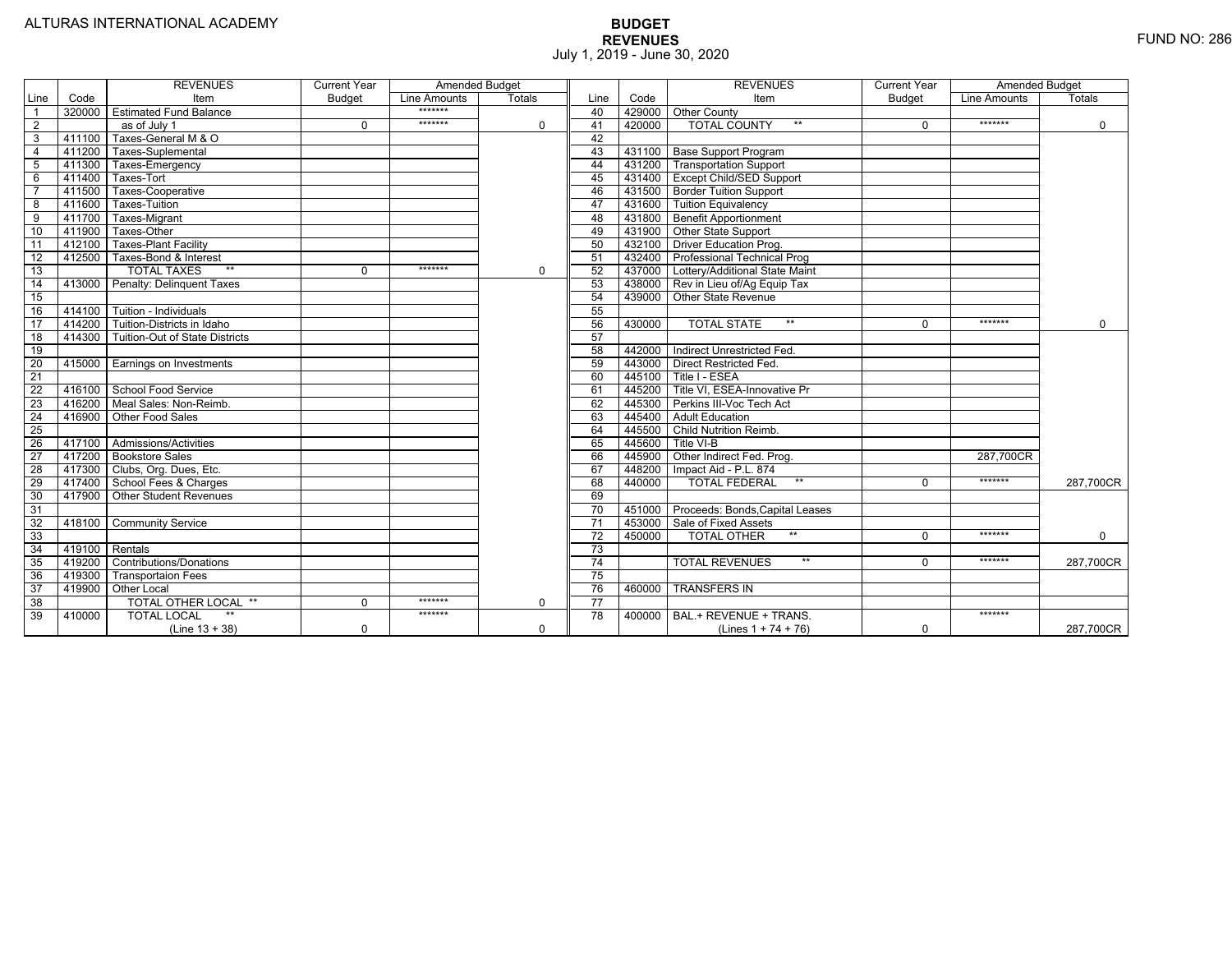|                 |      | <b>EXPENDITURES</b>             | <b>Current Year</b> | Amended       | 100      | 200             | 300<br>Purchased | 400<br>Supplies | 500<br>Capital | 600<br>Debt | 700<br>Insurance- | 800       |
|-----------------|------|---------------------------------|---------------------|---------------|----------|-----------------|------------------|-----------------|----------------|-------------|-------------------|-----------|
| Line            | Code | Functions/Programs              | <b>Budget</b>       | <b>Budget</b> | Salaries | <b>Benefits</b> | Services         | Materials       | Objects        | Retirement  | Judgment          | Transfers |
| $\overline{1}$  | 512  | Elemetary School Prog.          |                     |               |          |                 |                  |                 |                |             |                   |           |
| $\overline{2}$  | 515  | Secondary School Prog.          |                     |               |          |                 |                  |                 |                |             |                   |           |
| $\overline{3}$  | 517  | Alternative School Prog.        |                     |               |          |                 |                  |                 |                |             |                   |           |
| $\overline{4}$  | 519  | Vocational-Technical Prog.      |                     |               |          |                 |                  |                 |                |             |                   |           |
| 5               | 521  | <b>Exceptional Child Prog.</b>  |                     |               |          |                 |                  |                 |                |             |                   |           |
| 6               | 522  | Preschool Exceptional Prog.     |                     |               |          |                 |                  |                 |                |             |                   |           |
| $\overline{7}$  | 524  | Gifted & Talented Prog.         |                     |               |          |                 |                  |                 |                |             |                   |           |
| 8               | 531  | Interscholastic Prog.           |                     |               |          |                 |                  |                 |                |             |                   |           |
| 9               | 532  | School Activity Prog.           |                     |               |          |                 |                  |                 |                |             |                   |           |
| 10              | 541  | Summer School Prog.             |                     |               |          |                 |                  |                 |                |             |                   |           |
| 11              | 542  | Adult School Prog.              |                     |               |          |                 |                  |                 |                |             |                   |           |
| $\overline{12}$ | 546  | Detention Center Prog.          |                     |               |          |                 |                  |                 |                |             |                   |           |
| 13              |      |                                 |                     |               |          |                 |                  |                 |                |             |                   |           |
| 14              | 500  | <b>TOTAL INSTRUCTION **</b>     | 0                   | $\mathbf 0$   | 0        | $\mathbf{0}$    | $\mathbf 0$      | $\mathbf 0$     | 0              | 0           | 0                 | 0         |
| 15              |      |                                 |                     |               |          |                 |                  |                 |                |             |                   |           |
| 16              | 611  | Attend-Guidance-Health Prog     |                     |               |          |                 |                  |                 |                |             |                   |           |
| 17              | 616  | Special Services Prog.          |                     |               |          |                 |                  |                 |                |             |                   |           |
| $\overline{18}$ |      |                                 |                     |               |          |                 |                  |                 |                |             |                   |           |
| 19              | 621  | Instruction Improvement Prog    |                     |               |          |                 |                  |                 |                |             |                   |           |
| 20              | 622  | Educational Media Prog.         |                     |               |          |                 |                  |                 |                |             |                   |           |
| 21              | 623  | Instruction-Related Tech Prog   |                     |               |          |                 |                  |                 |                |             |                   |           |
| 22              | 631  | Board of Education Prog.        |                     |               |          |                 |                  |                 |                |             |                   |           |
| 23              | 632  | District Admin Prog.            |                     |               |          |                 |                  |                 |                |             |                   |           |
| $\overline{24}$ |      |                                 |                     |               |          |                 |                  |                 |                |             |                   |           |
| 25              | 641  | School Administration Prog.     |                     |               |          |                 |                  |                 |                |             |                   |           |
| 26              |      |                                 |                     |               |          |                 |                  |                 |                |             |                   |           |
| 27              | 651  | <b>Business Operation Prog.</b> |                     |               |          |                 |                  |                 |                |             |                   |           |
| $\overline{28}$ | 655  | Central Service Prog.           |                     |               |          |                 |                  |                 |                |             |                   |           |
| 29              | 656  | Admin Tech Services Prog.       |                     |               |          |                 |                  |                 |                |             |                   |           |
| 30              | 661  | Bldg-Care Prog. (Custodial)     |                     |               |          |                 |                  |                 |                |             |                   |           |
| 31              | 663  | Maint-Non Student Occupied      |                     |               |          |                 |                  |                 |                |             |                   |           |
| 32              | 664  | Maint-Student Occupied Bldgs    |                     |               |          |                 |                  |                 |                |             |                   |           |
| 33              | 665  | Maintenance - Grounds           |                     |               |          |                 |                  |                 |                |             |                   |           |
| 34              | 667  | Security Program                |                     |               |          |                 |                  |                 |                |             |                   |           |
| 35              |      |                                 |                     |               |          |                 |                  |                 |                |             |                   |           |
| 36              | 681  | Pupil-To School Trans. Prog.    |                     |               |          |                 |                  |                 |                |             |                   |           |
| 37              | 682  | Pupil-Activity Trans. Prog.     |                     |               |          |                 |                  |                 |                |             |                   |           |
| 38              | 683  | General Transportation Prog.    |                     |               |          |                 |                  |                 |                |             |                   |           |
|                 |      |                                 |                     |               |          |                 |                  |                 |                |             |                   |           |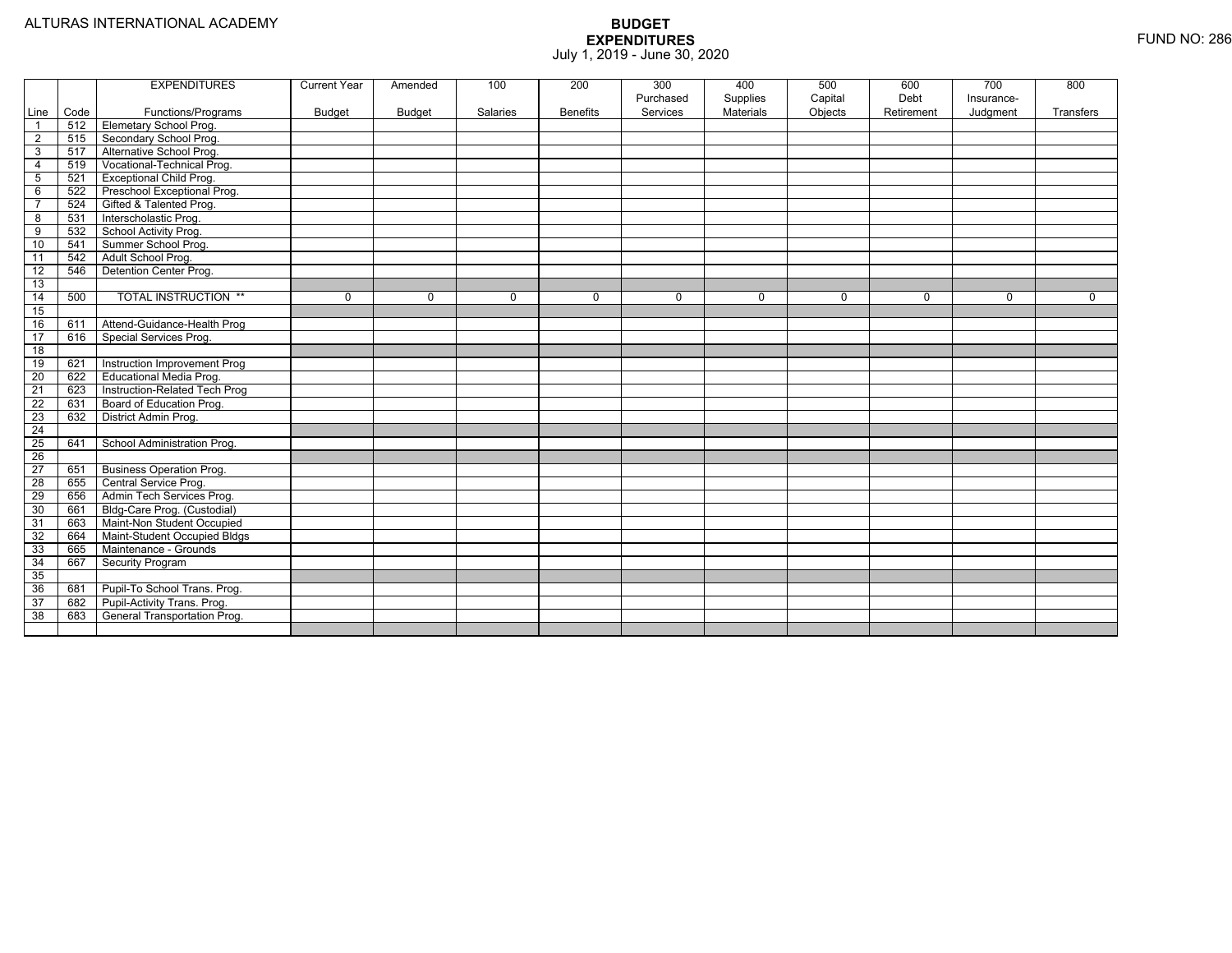Total Appropriation 287,700

TOTAL APPROPRIATION (72+73) 0 287,700

73

74

Unappropriated Balance

|                 |      | <b>EXPENDITURES</b>                | <b>Current Year</b> | Amended        | 100                   | 200                                                  | 300                   | 400                   | 500                | 600                | 700                    | 800         |
|-----------------|------|------------------------------------|---------------------|----------------|-----------------------|------------------------------------------------------|-----------------------|-----------------------|--------------------|--------------------|------------------------|-------------|
| Line            | Code | Functions/Programs                 | <b>Budget</b>       | Budget         | Salaries              | <b>Benefits</b>                                      | Purchased<br>Services | Supplies<br>Materials | Capital<br>Objects | Debt<br>Retirement | Insurance-<br>Judgment | Transfers   |
| 39              | 691  | Other Support Services Prog.       |                     |                |                       |                                                      |                       |                       |                    |                    |                        |             |
| 40              |      |                                    |                     |                |                       |                                                      |                       |                       |                    |                    |                        |             |
| 41              | 600  | <b>TOTAL SUPPORT SERV.**</b>       | $\mathbf 0$         | $\mathbf 0$    | $\mathbf 0$           | $\mathbf{0}$                                         | $\mathbf 0$           | $\mathbf 0$           | $\mathbf 0$        | $\mathbf{0}$       | $\Omega$               | $\Omega$    |
| 42              |      |                                    |                     |                |                       |                                                      |                       |                       |                    |                    |                        |             |
| 43              | 710  | <b>Child Nutrition Program</b>     |                     |                |                       |                                                      |                       |                       |                    |                    |                        |             |
| 44              | 720  | <b>Community Services Program</b>  |                     |                |                       |                                                      |                       |                       |                    |                    |                        |             |
| 45              | 730  | <b>Enterprise Operations</b>       |                     |                |                       |                                                      |                       |                       |                    |                    |                        |             |
| 46              | 700  | TOTAL NON-INSTRUCTION**            | $\overline{0}$      | $\overline{0}$ | $\overline{0}$        | $\overline{0}$                                       | $\overline{0}$        | $\overline{0}$        | $\overline{0}$     | $\mathbf 0$        | $\mathbf{0}$           | $\Omega$    |
| 47              |      |                                    |                     |                |                       |                                                      |                       |                       |                    |                    |                        |             |
| 48              | 810  | Capital Assets-Student Occ         |                     |                |                       |                                                      |                       |                       |                    |                    |                        |             |
| 49              | 811  | Capital Assets-Non Student Occ     |                     |                |                       |                                                      |                       |                       |                    |                    |                        |             |
| 50              | 800  | TOTAL CAPITAL ASSETS PROG**        | $\mathbf 0$         | $\mathbf 0$    | $\mathbf 0$           | 0                                                    | $\mathbf 0$           | $\mathsf{O}$          | $\mathbf 0$        | $\mathbf 0$        | $\mathbf{0}$           | $\mathbf 0$ |
| 51              |      |                                    |                     |                |                       |                                                      |                       |                       |                    |                    |                        |             |
| 52              | 911  | Debt Services Prog.-Princ.         |                     |                |                       |                                                      |                       |                       |                    |                    |                        |             |
| 53              | 912  | Debt Services Prog.-Int.           |                     |                |                       |                                                      |                       |                       |                    |                    |                        |             |
| 54              | 913  | Debt Serv Prog-Refnded Debt        |                     |                |                       |                                                      |                       |                       |                    |                    |                        |             |
| 55              | 920  | <b>Transfers Out</b>               |                     | 287,700        |                       |                                                      |                       |                       |                    |                    |                        | 287,700     |
| 56              |      |                                    |                     |                |                       |                                                      |                       |                       |                    |                    |                        |             |
| 57              | 900  | <b>TOTAL OTHER SERVICES **</b>     | 0                   | 287,700        | $\mathbf 0$           | 0                                                    | $\mathbf 0$           | $\mathbf 0$           | $\mathbf 0$        | 0                  | 0                      | 287,700     |
| 58              |      |                                    |                     |                |                       |                                                      |                       |                       |                    |                    |                        |             |
| 59              |      |                                    |                     |                |                       |                                                      |                       |                       |                    |                    |                        |             |
| 60              |      | <b>TOTAL EXPENDITURES</b><br>$***$ |                     |                |                       |                                                      |                       |                       |                    |                    |                        |             |
|                 |      | (Lines 14+41+47+49+57)**           | $\mathbf 0$         | 287,700        | 0                     | 0                                                    | $\pmb{0}$             | $\mathbf 0$           | $\mathbf 0$        | 0                  | $\mathbf 0$            | 287,700     |
| 61              |      |                                    |                     |                |                       |                                                      |                       |                       |                    |                    |                        |             |
| 62              | 950  | <b>Contingency Reserve</b>         |                     |                |                       |                                                      |                       |                       |                    |                    |                        |             |
|                 |      | (5% of Line 60)                    |                     |                |                       |                                                      |                       |                       |                    |                    |                        |             |
| 63              |      |                                    |                     |                |                       |                                                      |                       |                       |                    |                    |                        |             |
| 64              |      | <b>TOTAL APPROPRIATION</b>         |                     |                |                       |                                                      |                       |                       |                    |                    |                        |             |
|                 |      | (Line 60 + Line 62)                | $\mathbf 0$         | 287,700        |                       |                                                      |                       |                       |                    |                    |                        |             |
| 65              |      |                                    |                     |                |                       |                                                      |                       |                       |                    |                    |                        |             |
| 66              |      | <b>BUDGET SUMMARY</b>              |                     |                | <b>BUDGET SUMMARY</b> |                                                      |                       |                       |                    |                    |                        |             |
| 67              |      |                                    |                     |                |                       |                                                      |                       |                       |                    |                    |                        |             |
| 68              |      | <b>Beginning Fund Balance</b>      |                     |                |                       | The total on line 70 must equal the total on line 74 |                       |                       |                    |                    |                        |             |
| 69              |      | Revenues + Transfers In            |                     | 287,700CR      |                       |                                                      |                       |                       |                    |                    |                        |             |
| 70              |      | TOTAL REVENUE (68 + 69)            | $\overline{0}$      | 287,700CR      |                       |                                                      |                       |                       |                    |                    |                        |             |
| $\overline{71}$ |      |                                    |                     |                |                       |                                                      |                       |                       |                    |                    |                        |             |
| 72              |      | <b>Total Appropriation</b>         |                     | 287.700        |                       |                                                      |                       |                       |                    |                    |                        |             |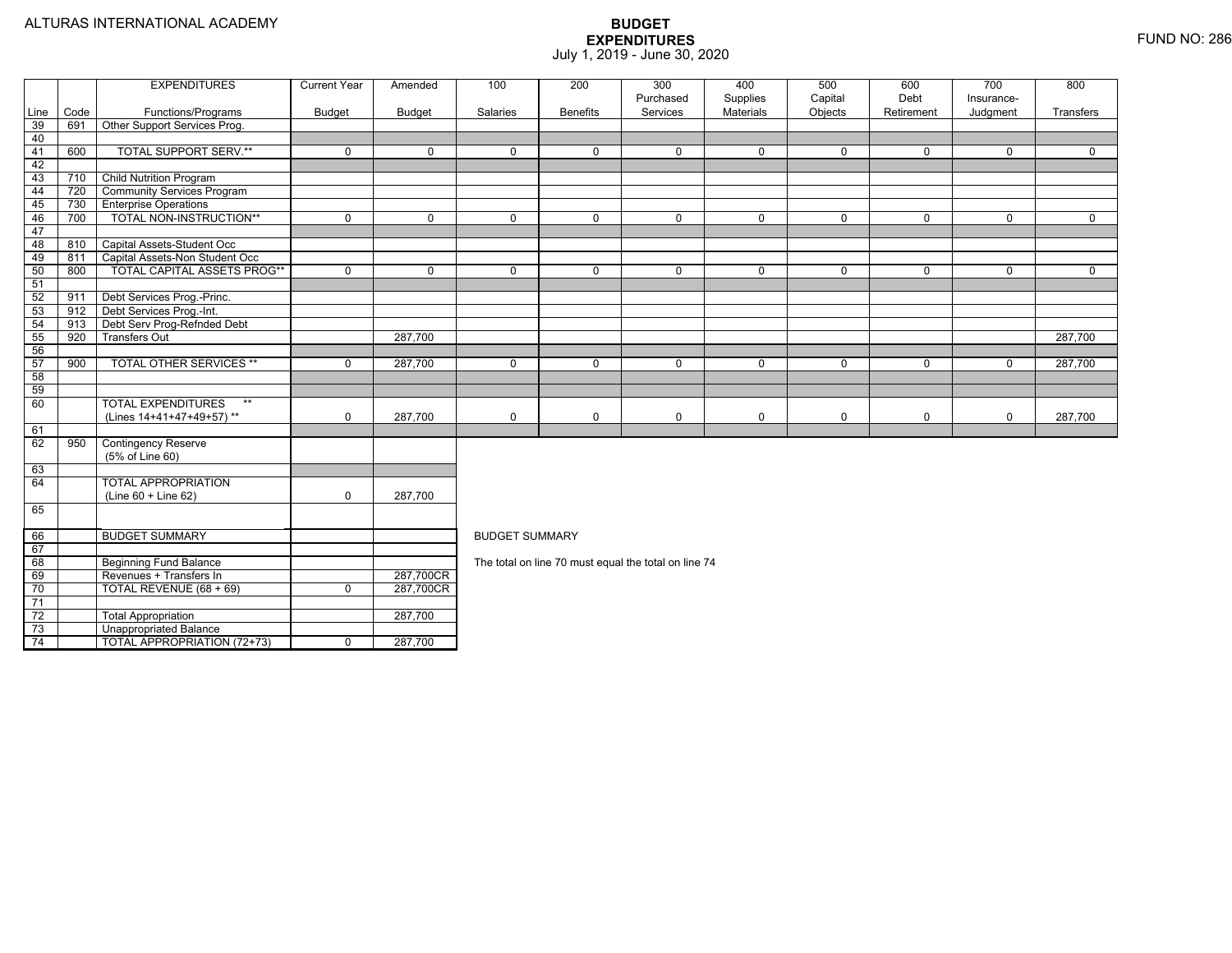|                 |        | <b>REVENUES</b>                | <b>Current Year</b> | <b>Amended Budget</b> |               |                 |        | <b>REVENUES</b>                        | Current Year  | <b>Amended Budget</b> |             |
|-----------------|--------|--------------------------------|---------------------|-----------------------|---------------|-----------------|--------|----------------------------------------|---------------|-----------------------|-------------|
| Line            | Code   | Item                           | Budget              | Line Amounts          | <b>Totals</b> | Line            | Code   | Item                                   | <b>Budget</b> | Line Amounts          | Totals      |
| $\overline{1}$  | 320000 | <b>Estimated Fund Balance</b>  |                     | *******               |               | 40              |        | 429000 Other County                    |               |                       |             |
| $\overline{2}$  |        | as of July 1                   | $\Omega$            | *******               | $\Omega$      | 41              | 420000 | <b>TOTAL COUNTY</b><br>$**$            | $\Omega$      | *******               | $\mathbf 0$ |
| 3               | 411100 | Taxes-General M & O            |                     |                       |               | 42              |        |                                        |               |                       |             |
| $\overline{4}$  | 411200 | Taxes-Suplemental              |                     |                       |               | 43              |        | 431100 Base Support Program            |               |                       |             |
| 5               | 411300 | Taxes-Emergency                |                     |                       |               | 44              |        | 431200 Transportation Support          |               |                       |             |
| 6               | 411400 | Taxes-Tort                     |                     |                       |               | 45              |        | 431400 Except Child/SED Support        |               |                       |             |
| $\overline{7}$  | 411500 | Taxes-Cooperative              |                     |                       |               | 46              |        | 431500 Border Tuition Support          |               |                       |             |
| 8               | 411600 | <b>Taxes-Tuition</b>           |                     |                       |               | 47              |        | 431600 Tuition Equivalency             |               |                       |             |
| 9               | 411700 | Taxes-Migrant                  |                     |                       |               | 48              |        | 431800 Benefit Apportionment           |               |                       |             |
| 10              | 411900 | Taxes-Other                    |                     |                       |               | 49              |        | 431900 Other State Support             |               |                       |             |
| 11              | 412100 | <b>Taxes-Plant Facility</b>    |                     |                       |               | 50              |        | 432100 Driver Education Prog.          |               |                       |             |
| 12              | 412500 | Taxes-Bond & Interest          |                     |                       |               | 51              |        | 432400   Professional Technical Prog   |               |                       |             |
| 13              |        | $**$<br><b>TOTAL TAXES</b>     | 0                   | *******               | $\Omega$      | 52              |        | 437000 Lottery/Additional State Maint  |               |                       |             |
| 14              | 413000 | Penalty: Delinquent Taxes      |                     |                       |               | 53              |        | 438000 Rev in Lieu of/Ag Equip Tax     |               |                       |             |
| 15              |        |                                |                     |                       |               | 54              |        | 439000 Other State Revenue             |               |                       |             |
| 16              |        | 414100 Tuition - Individuals   |                     |                       |               | 55              |        |                                        |               |                       |             |
| 17              | 414200 | Tuition-Districts in Idaho     |                     |                       |               | 56              | 430000 | $***$<br><b>TOTAL STATE</b>            | $\Omega$      | *******               | $\Omega$    |
| 18              | 414300 | Tuition-Out of State Districts |                     |                       |               | 57              |        |                                        |               |                       |             |
| 19              |        |                                |                     |                       |               | 58              | 442000 | Indirect Unrestricted Fed.             |               |                       |             |
| $\overline{20}$ | 415000 | Earnings on Investments        |                     |                       |               | 59              |        | 443000 Direct Restricted Fed.          |               |                       |             |
| 21              |        |                                |                     |                       |               | 60              | 445100 | Title I - ESEA                         |               |                       |             |
| 22              | 416100 | School Food Service            |                     |                       |               | 61              | 445200 | Title VI. ESEA-Innovative Pr           |               |                       |             |
| 23              | 416200 | Meal Sales: Non-Reimb.         | 48.240CR            | 48.240CR              |               | 62              | 445300 | Perkins III-Voc Tech Act               |               |                       |             |
| $\overline{24}$ | 416900 | Other Food Sales               |                     |                       |               | 63              | 445400 | <b>Adult Education</b>                 |               |                       |             |
| 25              |        |                                |                     |                       |               | 64              |        | 445500 Child Nutrition Reimb.          |               |                       |             |
| $\overline{26}$ |        | 417100 Admissions/Activities   |                     |                       |               | 65              | 445600 | Title VI-B                             |               |                       |             |
| 27              |        | 417200 Bookstore Sales         |                     |                       |               | 66              |        | 445900 Other Indirect Fed. Prog.       |               |                       |             |
| 28              |        | 417300 Clubs, Org. Dues, Etc.  |                     |                       |               | 67              | 448200 | Impact Aid - P.L. 874                  |               |                       |             |
| 29              |        | 417400 School Fees & Charges   |                     |                       |               | 68              | 440000 | $**$<br><b>TOTAL FEDERAL</b>           | $\Omega$      | *******               | $\mathbf 0$ |
| 30              | 417900 | <b>Other Student Revenues</b>  |                     |                       |               | 69              |        |                                        |               |                       |             |
| 31              |        |                                |                     |                       |               | $\overline{70}$ |        | 451000 Proceeds: Bonds, Capital Leases |               |                       |             |
| 32              | 418100 | <b>Community Service</b>       |                     |                       |               | $\overline{71}$ | 453000 | Sale of Fixed Assets                   |               |                       |             |
| 33              |        |                                |                     |                       |               | 72              | 450000 | <b>TOTAL OTHER</b><br>$***$            | $\Omega$      | *******               | $\mathbf 0$ |
| 34              | 419100 | Rentals                        |                     |                       |               | 73              |        |                                        |               |                       |             |
| 35              | 419200 | <b>Contributions/Donations</b> |                     |                       |               | 74              |        | <b>TOTAL REVENUES</b>                  | 48.240CR      | *******               | 48,240CR    |
| 36              | 419300 | <b>Transportaion Fees</b>      |                     |                       |               | 75              |        |                                        |               |                       |             |
| 37              | 419900 | Other Local                    |                     |                       |               | 76              | 460000 | <b>TRANSFERS IN</b>                    |               |                       |             |
| $\overline{38}$ |        | TOTAL OTHER LOCAL **           | 48.240CR            | *******               | 48.240CR      | 77              |        |                                        |               |                       |             |
| 39              | 410000 | <b>TOTAL LOCAL</b>             |                     | *******               |               | 78              | 400000 | BAL.+ REVENUE + TRANS.                 |               | *******               |             |
|                 |        | $(Line 13 + 38)$               | 48,240CR            |                       | 48,240CR      |                 |        | (Lines $1 + 74 + 76$ )                 | 48,240CR      |                       | 48,240CR    |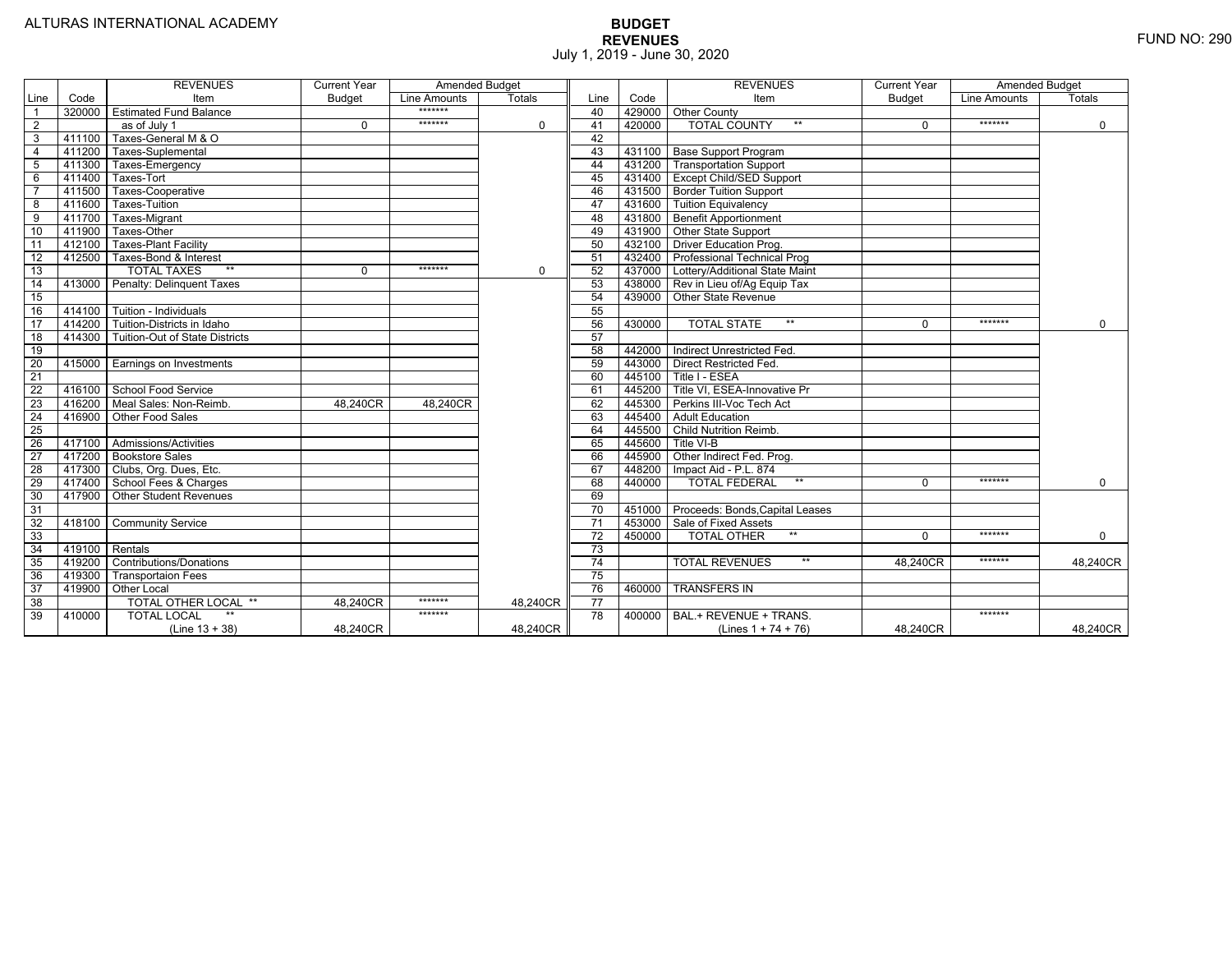|                 |      | <b>EXPENDITURES</b>             | <b>Current Year</b> | Amended  | 100      | 200             | 300<br>Purchased | 400<br>Supplies | 500<br>Capital | 600<br>Debt | $\overline{700}$<br>Insurance- | 800       |
|-----------------|------|---------------------------------|---------------------|----------|----------|-----------------|------------------|-----------------|----------------|-------------|--------------------------------|-----------|
| Line            | Code | Functions/Programs              | <b>Budget</b>       | Budget   | Salaries | <b>Benefits</b> | Services         | Materials       | Objects        | Retirement  | Judgment                       | Transfers |
| $\overline{1}$  | 512  | <b>Elemetary School Prog.</b>   |                     |          |          |                 |                  |                 |                |             |                                |           |
| $\overline{2}$  | 515  | Secondary School Prog.          |                     |          |          |                 |                  |                 |                |             |                                |           |
| 3               | 517  | Alternative School Prog.        |                     |          |          |                 |                  |                 |                |             |                                |           |
| $\overline{4}$  | 519  | Vocational-Technical Prog.      |                     |          |          |                 |                  |                 |                |             |                                |           |
| $\sqrt{5}$      | 521  | <b>Exceptional Child Prog.</b>  |                     |          |          |                 |                  |                 |                |             |                                |           |
| 6               | 522  | Preschool Exceptional Prog.     |                     |          |          |                 |                  |                 |                |             |                                |           |
| $\overline{7}$  | 524  | Gifted & Talented Prog.         |                     |          |          |                 |                  |                 |                |             |                                |           |
| 8               | 531  | Interscholastic Prog.           |                     |          |          |                 |                  |                 |                |             |                                |           |
| 9               | 532  | School Activity Prog.           |                     |          |          |                 |                  |                 |                |             |                                |           |
| 10              | 541  | Summer School Prog.             |                     |          |          |                 |                  |                 |                |             |                                |           |
| 11              | 542  | Adult School Prog.              |                     |          |          |                 |                  |                 |                |             |                                |           |
| $\overline{12}$ | 546  | Detention Center Prog.          |                     |          |          |                 |                  |                 |                |             |                                |           |
| 13              |      |                                 |                     |          |          |                 |                  |                 |                |             |                                |           |
| $\overline{14}$ | 500  | <b>TOTAL INSTRUCTION **</b>     | 0                   | $\Omega$ | 0        | $\Omega$        | $\Omega$         | $\mathbf 0$     | $\mathbf 0$    | 0           | $\mathbf 0$                    | $\Omega$  |
| 15              |      |                                 |                     |          |          |                 |                  |                 |                |             |                                |           |
| 16              | 611  | Attend-Guidance-Health Prog     |                     |          |          |                 |                  |                 |                |             |                                |           |
| $\overline{17}$ | 616  | Special Services Prog.          |                     |          |          |                 |                  |                 |                |             |                                |           |
| $\overline{18}$ |      |                                 |                     |          |          |                 |                  |                 |                |             |                                |           |
| 19              | 621  | Instruction Improvement Prog    |                     |          |          |                 |                  |                 |                |             |                                |           |
| 20              | 622  | Educational Media Prog.         |                     |          |          |                 |                  |                 |                |             |                                |           |
| 21              | 623  | Instruction-Related Tech Prog   |                     |          |          |                 |                  |                 |                |             |                                |           |
| $\overline{22}$ | 631  | Board of Education Prog.        |                     |          |          |                 |                  |                 |                |             |                                |           |
| 23              | 632  | District Admin Prog.            |                     |          |          |                 |                  |                 |                |             |                                |           |
| $\overline{24}$ |      |                                 |                     |          |          |                 |                  |                 |                |             |                                |           |
| $\overline{25}$ | 641  | School Administration Prog.     |                     |          |          |                 |                  |                 |                |             |                                |           |
| $\overline{26}$ |      |                                 |                     |          |          |                 |                  |                 |                |             |                                |           |
| $\overline{27}$ | 651  | <b>Business Operation Prog.</b> |                     |          |          |                 |                  |                 |                |             |                                |           |
| $\overline{28}$ | 655  | Central Service Prog.           |                     |          |          |                 |                  |                 |                |             |                                |           |
| 29              | 656  | Admin Tech Services Prog.       |                     |          |          |                 |                  |                 |                |             |                                |           |
| 30              | 661  | Bldg-Care Prog. (Custodial)     |                     |          |          |                 |                  |                 |                |             |                                |           |
| 31              | 663  | Maint-Non Student Occupied      |                     |          |          |                 |                  |                 |                |             |                                |           |
| 32              | 664  | Maint-Student Occupied Bldgs    |                     |          |          |                 |                  |                 |                |             |                                |           |
| 33              | 665  | Maintenance - Grounds           |                     |          |          |                 |                  |                 |                |             |                                |           |
| 34              | 667  | <b>Security Program</b>         |                     |          |          |                 |                  |                 |                |             |                                |           |
| 35              |      |                                 |                     |          |          |                 |                  |                 |                |             |                                |           |
| 36              | 681  | Pupil-To School Trans. Prog.    |                     |          |          |                 |                  |                 |                |             |                                |           |
| 37              | 682  | Pupil-Activity Trans. Prog.     |                     |          |          |                 |                  |                 |                |             |                                |           |
| 38              | 683  | General Transportation Prog.    |                     |          |          |                 |                  |                 |                |             |                                |           |
|                 |      |                                 |                     |          |          |                 |                  |                 |                |             |                                |           |